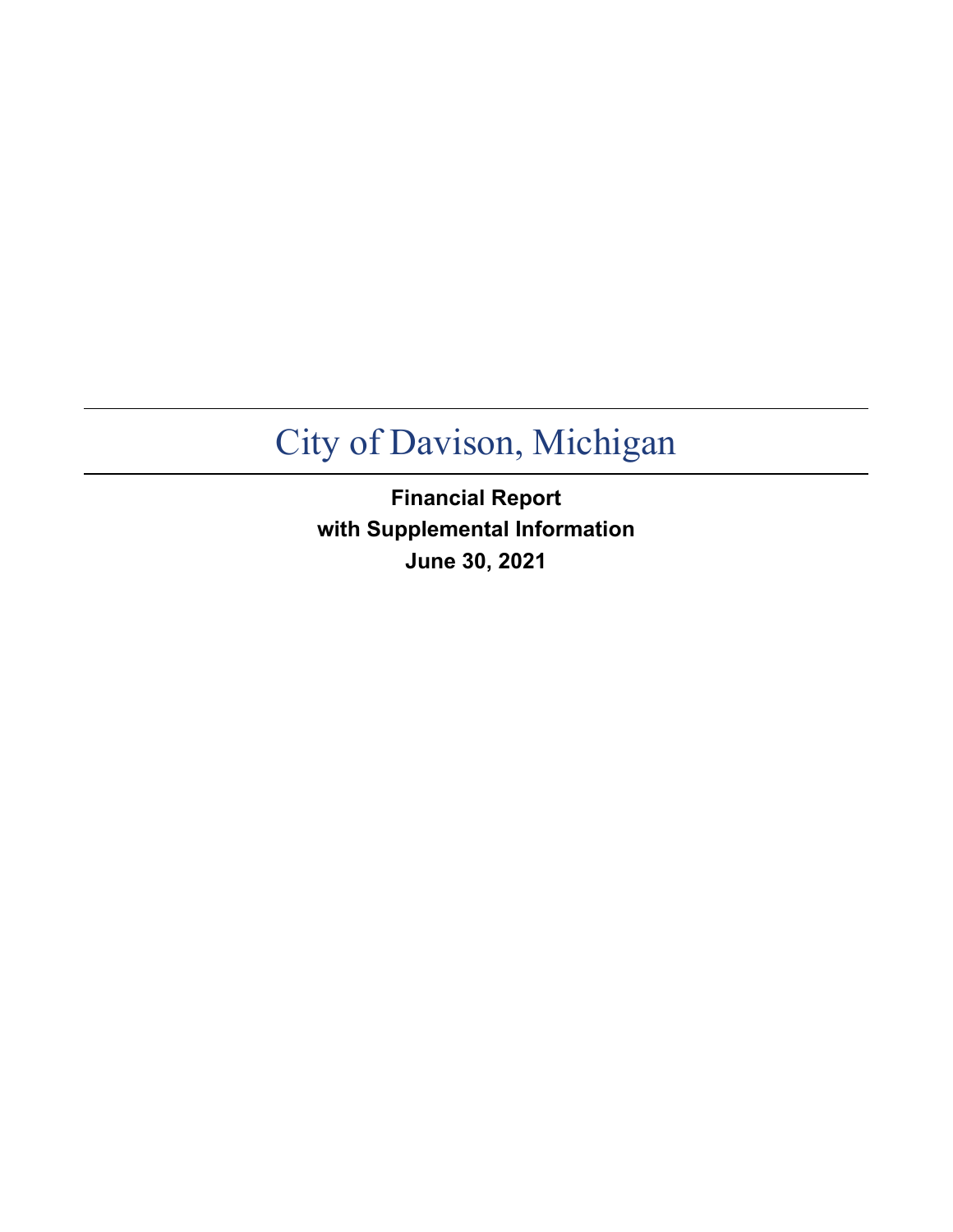## **City of Davison, Michigan**

## Contents

| <b>Independent Auditor's Report</b>                                                                                                                                                                                                                                                                                                                                                                                                                                                                                                                                                                                                                | $1 - 2$                                               |
|----------------------------------------------------------------------------------------------------------------------------------------------------------------------------------------------------------------------------------------------------------------------------------------------------------------------------------------------------------------------------------------------------------------------------------------------------------------------------------------------------------------------------------------------------------------------------------------------------------------------------------------------------|-------------------------------------------------------|
| <b>Management's Discussion and Analysis</b>                                                                                                                                                                                                                                                                                                                                                                                                                                                                                                                                                                                                        | $3-6$                                                 |
| <b>Basic Financial Statements</b>                                                                                                                                                                                                                                                                                                                                                                                                                                                                                                                                                                                                                  |                                                       |
| <b>Government-wide Financial Statements:</b><br><b>Statement of Net Position</b><br><b>Statement of Activities</b>                                                                                                                                                                                                                                                                                                                                                                                                                                                                                                                                 | 7<br>$8 - 9$                                          |
| <b>Fund Financial Statements:</b><br><b>Governmental Funds:</b><br><b>Balance Sheet</b><br>Reconciliation of the Balance Sheet to the Statement of Net Position<br>Statement of Revenue, Expenditures, and Changes in Fund Balances<br>Reconciliation of the Statement of Revenue, Expenditures, and Changes in Fund<br>Balances to the Statement of Activities                                                                                                                                                                                                                                                                                    | 10<br>11<br>12<br>13                                  |
| <b>Proprietary Funds:</b><br><b>Statement of Net Position</b><br>Statement of Revenue, Expenses, and Changes in Net Position<br><b>Statement of Cash Flows</b>                                                                                                                                                                                                                                                                                                                                                                                                                                                                                     | 14<br>15<br>$16 - 17$                                 |
| <b>Fiduciary Funds:</b><br><b>Statement of Fiduciary Net Position</b><br>Statement of Changes in Fiduciary Net Position                                                                                                                                                                                                                                                                                                                                                                                                                                                                                                                            | 18<br>19                                              |
| <b>Component Units:</b><br><b>Statement of Net Position</b><br><b>Statement of Activities</b>                                                                                                                                                                                                                                                                                                                                                                                                                                                                                                                                                      | 20<br>$21 - 22$                                       |
| <b>Notes to Financial Statements</b>                                                                                                                                                                                                                                                                                                                                                                                                                                                                                                                                                                                                               | 23-51                                                 |
| <b>Required Supplemental Information</b>                                                                                                                                                                                                                                                                                                                                                                                                                                                                                                                                                                                                           | 52                                                    |
| <b>Budgetary Comparison Schedule - General Fund</b><br>Budgetary Comparison Schedule - Major Special Revenue Funds<br>Schedule of Changes in the Net Pension Liability and Related Ratios - Union and Supervisors<br>Pension Plan<br>Schedule of Pension Contributions - Union and Supervisors Pension Plan<br>Schedule of Changes in the Net Pension Liability and Related Ratios - Nonunion Pension<br>Plan<br>Schedule of Pension Investment Returns - Nonunion Pension Plan<br>Schedule of Pension Contributions - Nonunion Pension Plan<br>Schedule of Changes in the Net OPEB Liability and Related Ratios<br>Schedule of OPEB Contributions | 53<br>54-55<br>56<br>57<br>58<br>59<br>60<br>61<br>62 |
| Schedule of OPEB Investment Returns<br>Notes to Required Supplemental Information                                                                                                                                                                                                                                                                                                                                                                                                                                                                                                                                                                  | 63<br>64                                              |
| <b>Other Supplemental Information</b>                                                                                                                                                                                                                                                                                                                                                                                                                                                                                                                                                                                                              | 65                                                    |
| Nonmajor Governmental Funds:<br><b>Fund Descriptions</b><br><b>Combining Balance Sheet</b><br>Combining Statement of Revenue, Expenditures, and Changes in Fund Balances                                                                                                                                                                                                                                                                                                                                                                                                                                                                           | 66<br>67<br>68                                        |
| <b>Fiduciary Funds:</b><br><b>Combining Statement of Fiduciary Net Position</b><br>Combining Statement of Changes in Fiduciary Net Position                                                                                                                                                                                                                                                                                                                                                                                                                                                                                                        | 69<br>70                                              |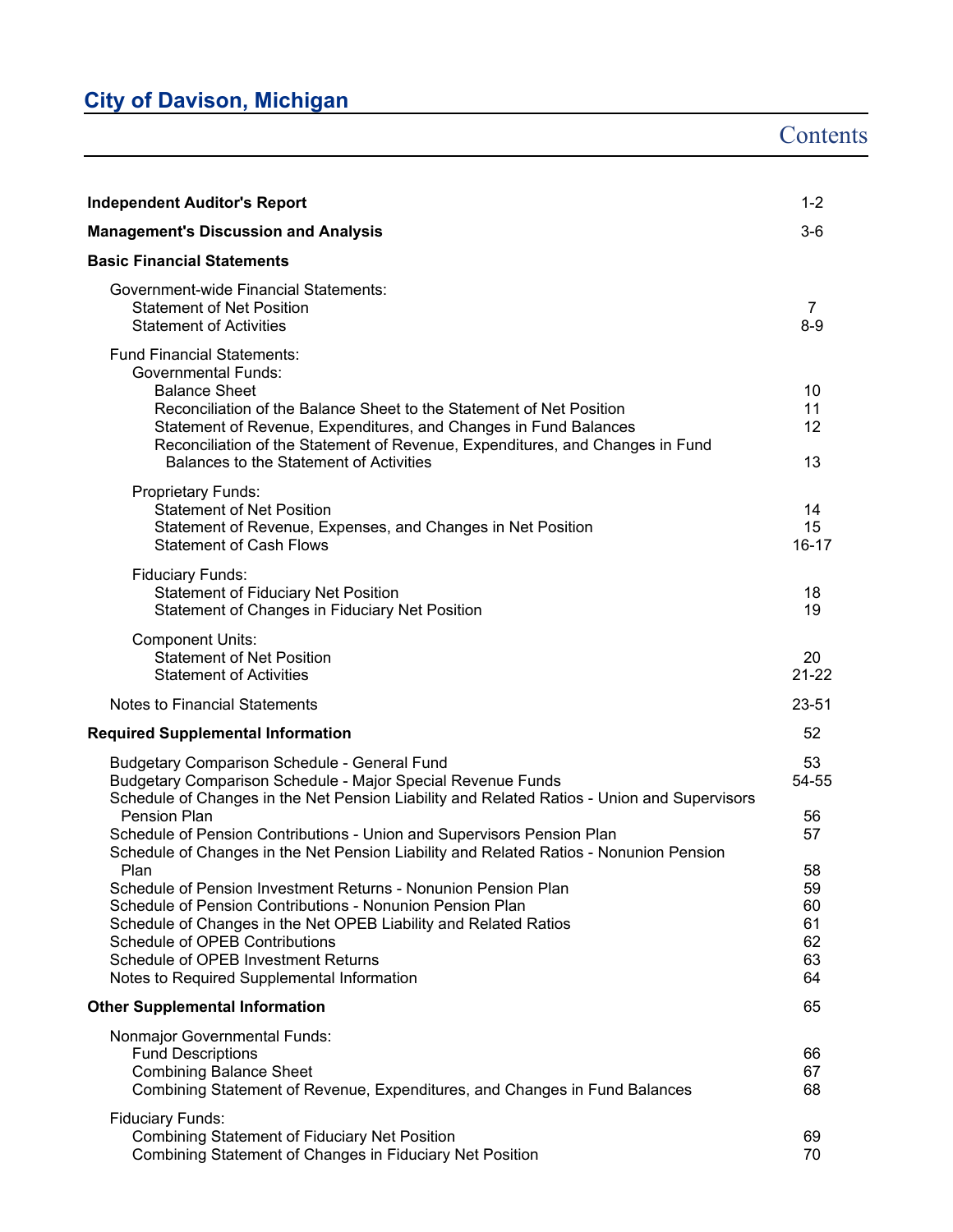

#### **Independent Auditor's Report**

To the City Council City of Davison, Michigan

#### **Report on the Financial Statements**

We have audited the accompanying financial statements of the governmental activities, the business-type activities, the aggregate discretely presented component units, each major fund, and the aggregate remaining fund information of the City of Davison, Michigan (the "City") as of and for the year ended June 30, 2021 and the related notes to the financial statements, which collectively comprise the City of Davison, Michigan's financial statements, as listed in the table of contents.

#### *Management's Responsibility for the Financial Statements*

Management is responsible for the preparation and fair presentation of these financial statements in accordance with accounting principles generally accepted in the United States of America; this includes the design, implementation, and maintenance of internal control relevant to the preparation and fair presentation of financial statements that are free from material misstatement, whether due to fraud or error.

#### *Auditor's Responsibility*

Our responsibility is to express opinions on these financial statements based on our audit. We conducted our audit in accordance with auditing standards generally accepted in the United States of America. Those standards require that we plan and perform the audit to obtain reasonable assurance about whether the financial statements are free from material misstatement.

An audit involves performing procedures to obtain audit evidence about the amounts and disclosures in the financial statements. The procedures selected depend on the auditor's judgment, including the assessment of the risks of material misstatement of the financial statements, whether due to fraud or error. In making those risk assessments, the auditor considers internal control relevant to the entity's preparation and fair presentation of the financial statements in order to design audit procedures that are appropriate in the circumstances, but not for the purpose of expressing an opinion on the effectiveness of the entity's internal control. Accordingly, we express no such opinion. An audit also includes evaluating the appropriateness of accounting policies used and the reasonableness of significant accounting estimates made by management, as well as evaluating the overall presentation of the financial statements.

We believe that the audit evidence we have obtained is sufficient and appropriate to provide a basis for our audit opinions.

#### *Opinions*

In our opinion, the financial statements referred to above present fairly, in all material respects, the respective financial position of the governmental activities, the business-type activities, the aggregate discretely presented component units, each major fund, and the aggregate remaining fund information of the City of Davison, Michigan as of June 30, 2021 and the respective changes in its financial position and, where applicable, cash flows for the year then ended in accordance with accounting principles generally accepted in the United States of America.

#### *Emphasis of Matter*

As discussed in Note 14 to the financial statements, during the year ended June 30, 2021, the City adopted new accounting guidance under Governmental Accounting Standards Board (GASB) Statement No. 84, *Fiduciary Activities*, which provides guidance on the identification and reporting of fiduciary activities. Our opinion is not modified with respect to this matter.

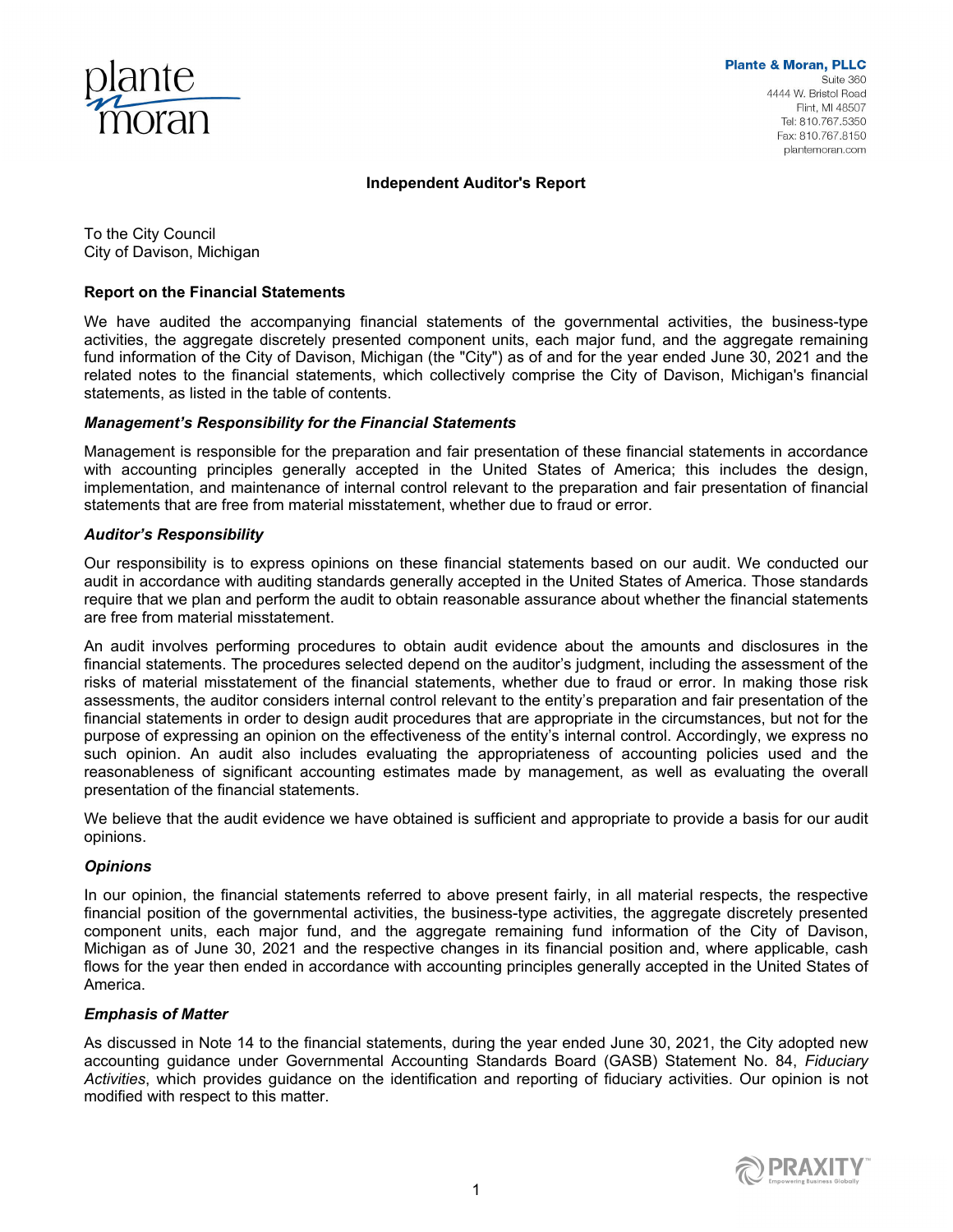To the City Council City of Davison, Michigan

#### *Required Supplemental Information*

Accounting principles generally accepted in the United States of America require that the management's discussion and analysis and the required supplemental information, as identified in the table of contents, be presented to supplement the basic financial statements. Such information, although not a part of the financial statements, is required by the Governmental Accounting Standards Board, which considers it to be an essential part of financial reporting for placing the basic financial statements in an appropriate operational, economic, or historical context. We have applied certain limited procedures to the required supplemental information in accordance with auditing standards generally accepted in the United States of America, which consisted of inquiries of management about the methods of preparing the information and comparing the information for consistency with management's responses to our inquiries, the basic financial statements, and other knowledge we obtained during our audit of the basic financial statements. We do not express an opinion or provide any assurance on the information because the limited procedures do not provide us with sufficient evidence to express an opinion or provide any assurance.

#### *Other Information*

Our audit was conducted for the purpose of forming opinions on the financial statements that collectively comprise the City of Davison, Michigan's basic financial statements. The other supplemental information, as identified in the table of contents, is presented for the purpose of additional analysis and is not a required part of the basic financial statements.

The other supplemental information is the responsibility of management and was derived from and relates directly to the underlying accounting and other records used to prepare the basic financial statements. Such information has been subjected to the auditing procedures applied in the audit of the basic financial statements and certain additional procedures, including comparing and reconciling such information directly to the underlying accounting and other records used to prepare the basic financial statements or to the basic financial statements themselves, and other additional procedures in accordance with auditing standards generally accepted in the United States of America. In our opinion, the other supplemental information is fairly stated in all material respects in relation to the basic financial statements as a whole.

Plante & Morsa, PLLC

November 23, 2021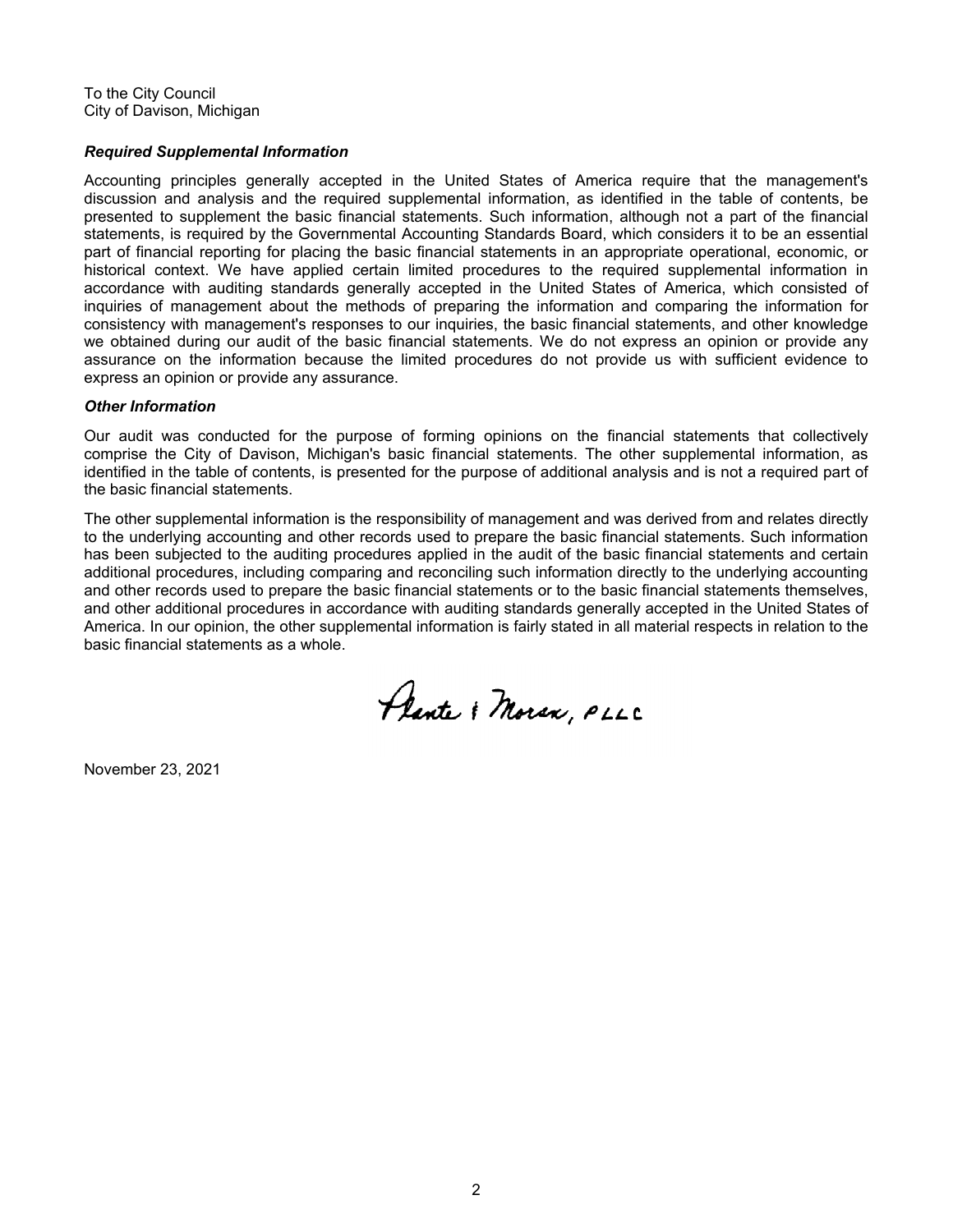## Management's Discussion and Analysis

This section of the City of Davison, Michigan's (the "City") annual financial report presents our discussion and analysis of the City's financial performance during the fiscal year ended June 30, 2021. Please read it in conjunction with the City's financial statements, which follow this section.

#### *Financial Highlights*

- The City's total net position is approximately \$5.0 million.
- The City's overall unrestricted net position is a deficit of approximately \$7.4 million.
- General Fund revenue exceeded expenditures by approximately \$248 thousand, leaving the General Fund with a fund balance of \$1,614,797.

#### *Using This Annual Report*

This annual report consists of a series of financial statements. The statement of net position and the statement of activities provide information about the activities of the City as a whole and present a longer-term view of the City's finances. This longer-term view uses the accrual basis of accounting so that it can measure the cost of providing services during the current year and whether the taxpayers have funded the full cost of providing government services.

The fund financial statements present a short-term view; they tell the reader how the taxpayers' resources were spent during the year and how much is available for future spending. Fund financial statements also report the City's operations in more detail than the government-wide financial statements by providing information about the City's most significant funds. The fiduciary fund statements provide financial information about activities for which the City acts solely as a trustee or agent for the benefit of those outside of the government.

#### *The City's Net Position*

The following tables show, in a condensed format, the current year's net position and changes in net position compared to the prior year:

|                                       |                    | <b>Governmental Activities</b> |            |                |
|---------------------------------------|--------------------|--------------------------------|------------|----------------|
|                                       | 2020               | 2021                           | Change     | Percent Change |
| <b>Assets</b>                         |                    |                                |            |                |
| Other assets                          | \$<br>5.074.310 \$ | 5.990.704 \$                   | 916.394    | 18.1           |
| Capital assets                        | 5,482,157          | 5,211,567                      | (270,590)  | (4.9)          |
| <b>Total assets</b>                   | 10,556,467         | 11,202,271                     | 645,804    | 6.1            |
| <b>Deferred Outflows of Resources</b> | 1,155,298          | 996,171                        | (159, 127) | (13.8)         |
| Liabilities                           |                    |                                |            |                |
| <b>Current liabilities</b>            | 146.990            | 238,935                        | 91.945     | 62.6           |
| Long-term liabilities                 | 10,944,023         | 11,047,582                     | 103,559    | 0.9            |
| <b>Total liabilities</b>              | 11,091,013         | 11,286,517                     | 195,504    | 1.8            |
| <b>Deferred Inflows of Resources</b>  | 706,224            | 859,479                        | 153,255    | 21.7           |
| <b>Net Position (Deficit)</b>         |                    |                                |            |                |
| Investment in capital assets          | 4,670,594          | 4,485,004                      | (185,590)  | (4.0)          |
| Restricted                            | 2,207,440          | 2,491,281                      | 283.841    | 12.9           |
| Unrestricted                          | (6,963,506)        | (6,923,839)                    | 39,667     | (0.6)          |
| Total net position (deficit)          | $(85, 472)$ \$     | 52,446 \$                      | 137,918    | (161.4)        |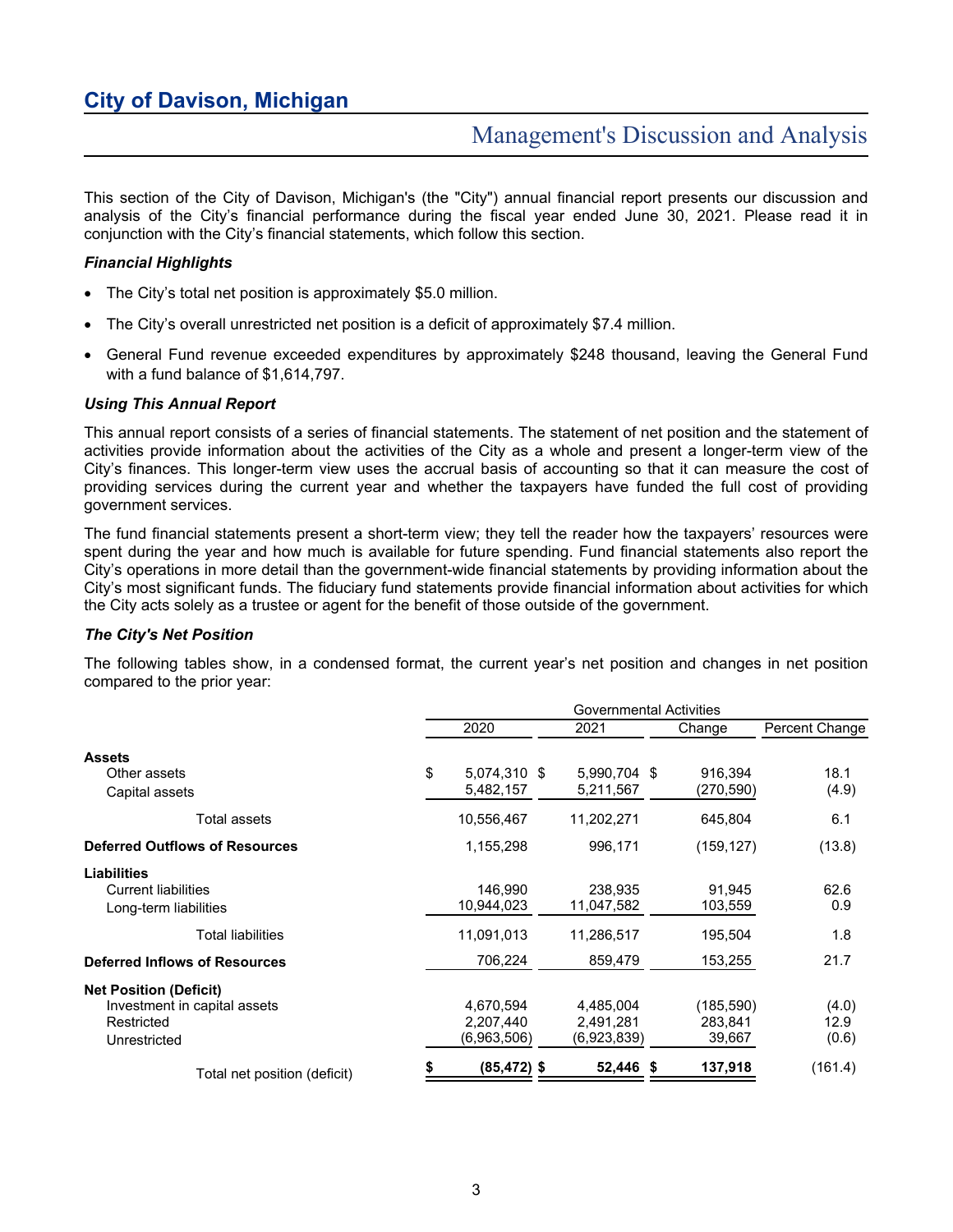## **City of Davison, Michigan**

## Management's Discussion and Analysis (Continued)

|                                                                                   |                                     | <b>Business-type Activities</b>   |     |                                 |                        |
|-----------------------------------------------------------------------------------|-------------------------------------|-----------------------------------|-----|---------------------------------|------------------------|
|                                                                                   | 2020                                | 2021                              |     | Change                          | Percent Change         |
| <b>Assets</b><br>Other assets<br>Capital assets                                   | \$<br>4,148,504 \$<br>6,313,671     | 4,916,214 \$<br>6.043.061         |     | 767,710<br>(270,610)            | 18.5<br>(4.3)          |
| Total assets                                                                      | 10,462,175                          | 10,959,275                        |     | 497,100                         | 4.8                    |
| <b>Deferred Outflows of Resources</b>                                             | 488,901                             | 404,326                           |     | (84, 575)                       | (17.3)                 |
| <b>Liabilities</b><br><b>Current liabilities</b><br>Long-term liabilities         | 101,498<br>6,618,015                | 127,177<br>5,972,935              |     | 25,679<br>(645,080)             | 25.3<br>(9.7)          |
| <b>Total liabilities</b>                                                          | 6,719,513                           | 6,100,112                         |     | (619, 401)                      | (9.2)                  |
| Deferred Inflows of Resources                                                     | 347,023                             | 348,052                           |     | 1,029                           | 0.3                    |
| <b>Net Position</b><br>Investment in capital assets<br>Restricted<br>Unrestricted | 4,533,690<br>825,734<br>(1,474,884) | 4,643,080<br>780,448<br>(508,091) |     | 109.390<br>(45, 286)<br>966,793 | 2.4<br>(5.5)<br>(65.6) |
| Total net position                                                                | 3,884,540 \$                        | 4,915,437                         | - 5 | 1,030,897                       | 26.5                   |

#### *Governmental Activities*

The governmental net position increased by 161.4 percent from a year ago, increasing from a deficit of \$(85,472) to \$52,446. The increase was due primarily to increases in other assets.

Unrestricted net position, the portion of net position that can be used to finance day-to-day operations, increased by \$39,667 for the governmental activities. This represents an increase of approximately 0.6 percent. The current level of unrestricted net position for our governmental activities stands at \$(6,923,839).

#### *Business-type Activities*

The net position of business-type activities increased by 26.5 percent from a year ago, increasing from \$3,884,540 to \$4,915,437.

Unrestricted net position of business-type activities increased by \$966,793, approximately 65.6 percent. The current level of unrestricted net position stands at a deficit of \$(508,091).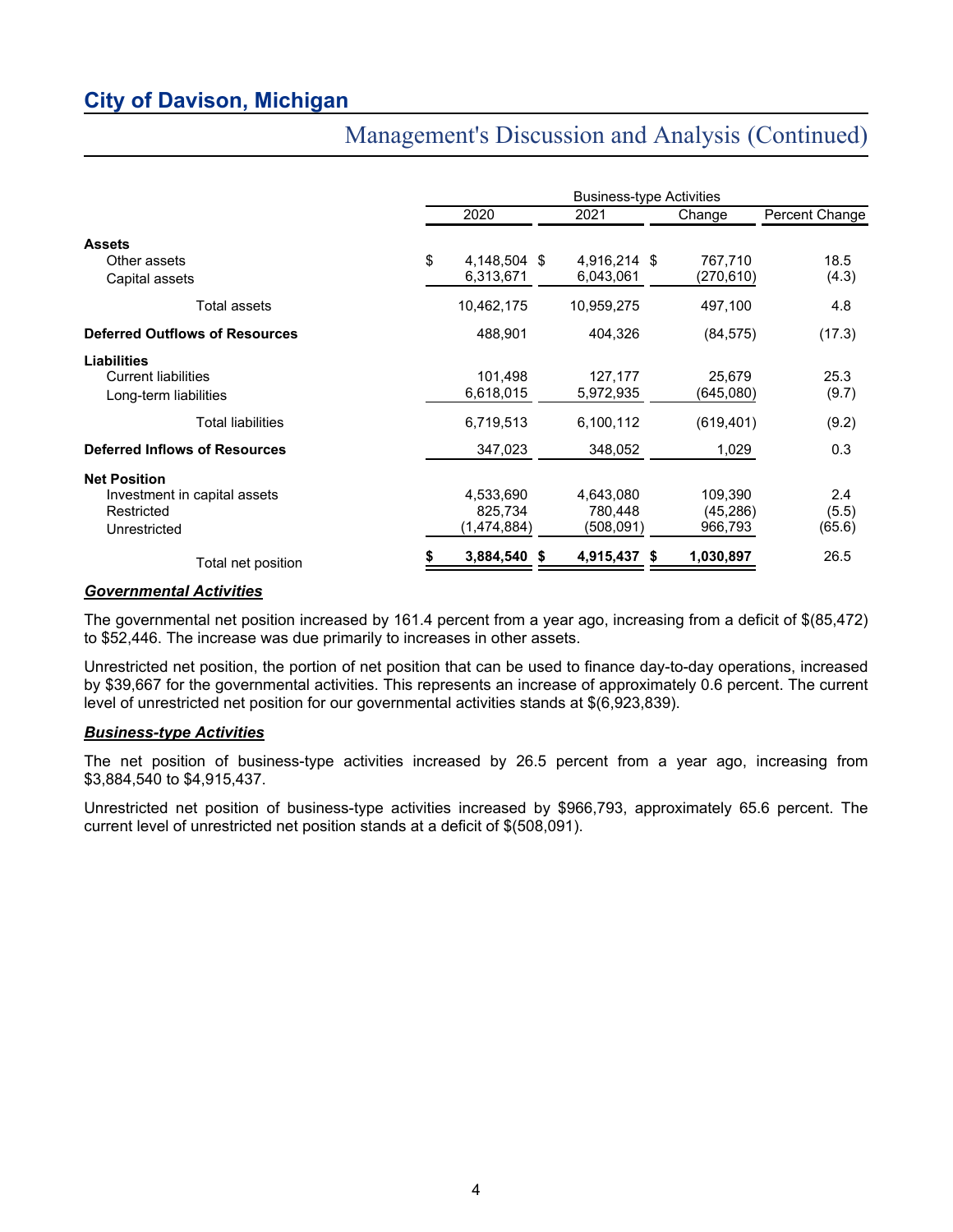## Management's Discussion and Analysis (Continued)

#### *The City's Changes in Net Position*

|                                            |                    | <b>Governmental Activities</b>  |            |                |  |  |
|--------------------------------------------|--------------------|---------------------------------|------------|----------------|--|--|
|                                            | 2020               | 2021                            | Change     | Percent Change |  |  |
| <b>Revenue</b>                             |                    |                                 |            |                |  |  |
| Program revenue:                           |                    |                                 |            |                |  |  |
| Charges for services                       | \$<br>737,394 \$   | 807,168 \$                      | 69,774     | 9.5            |  |  |
| Operating grants                           | 550,158            | 709,733                         | 159,575    | 29.0           |  |  |
| Capital grants                             | 174,220            | 101,758                         | (72, 462)  | (41.6)         |  |  |
| General revenue:                           |                    |                                 |            |                |  |  |
| Property taxes                             | 1,608,663          | 1,671,161                       | 62,498     | 3.9            |  |  |
| State-shared revenue                       | 559,154            | 730,484                         | 171,330    | 30.6           |  |  |
| Investment earnings                        | 19,389             | 12,104                          | (7, 285)   | (37.6)         |  |  |
| Other revenue                              | 187,589            | 153,870                         | (33, 719)  | (18.0)         |  |  |
| Total revenue                              | 3,836,567          | 4,186,278                       | 349,711    | 9.1            |  |  |
| <b>Expenses</b>                            |                    |                                 |            |                |  |  |
| General government                         | 683,998            | 748.365                         | 64,367     | 9.4            |  |  |
| Public safety                              | 1,398,182          | 1,608,954                       | 210,772    | 15.1           |  |  |
| <b>Public works</b>                        | 1,245,612          | 1,400,351                       | 154,739    | 12.4           |  |  |
| Community and economic development         | 6,675              | 7,567                           | 892        | 13.4           |  |  |
| Recreation and culture                     | 202,161            | 270,971                         | 68,810     | 34.0           |  |  |
| Debt service                               | 13,534             | 12,152                          | (1, 382)   | (10.2)         |  |  |
| Total expenses                             | 3,550,162          | 4,048,360                       | 498,198    | 14.0           |  |  |
| <b>Change in Net Position</b>              | 286,405            | 137,918                         | (148, 487) | (51.8)         |  |  |
| Net Position (Deficit) - Beginning of year | (371, 877)         | (85, 472)                       | 286,405    | (77.0)         |  |  |
| Net Position (Deficit) - End of year       | $(85, 472)$ \$     | 52,446 \$                       | 137,918    | (161.4)        |  |  |
|                                            |                    | <b>Business-type Activities</b> |            |                |  |  |
|                                            | 2020               | 2021                            | Change     | Percent Change |  |  |
| <b>Revenue</b>                             |                    |                                 |            |                |  |  |
| Program revenue:                           |                    |                                 |            |                |  |  |
| Charges for services                       | \$<br>2,881,680 \$ | 2,974,644 \$                    | 92,964     | 3.2            |  |  |
| Operating grants                           | 85,012             | 106,570                         | 21,558     | 25.4           |  |  |
| General revenue - Investment earnings      | 6,251              | 550                             | (5,701)    | (91.2)         |  |  |
| Total revenue                              | 2,972,943          | 3,081,764                       | 108,821    | 3.7            |  |  |
|                                            | 2,718,401          | 2,050,867                       | (667, 534) | (24.6)         |  |  |
| <b>Operating Expenses</b>                  |                    |                                 |            |                |  |  |
| <b>Change in Net Position</b>              | 254,542            | 1,030,897                       | 776,355    | 305.0          |  |  |
| Net Position - Beginning of year           | 3,629,998          | 3,884,540                       | 254,542    | 7.0            |  |  |
| Net Position - End of year                 | 3,884,540 \$       | 4,915,437 \$                    | 1,030,897  | 26.5           |  |  |
|                                            |                    |                                 |            |                |  |  |

#### *Governmental Activities*

The City's total governmental revenue increased by \$349,711, or 9.1 percent. This was due primarily to an increase in operating grants and state-shared revenue.

Expenses increased by \$498,198, or 14.0 percent, during the year. This was due primarily to an increase in public safety and public works resulting from an increase in projects performed during the year.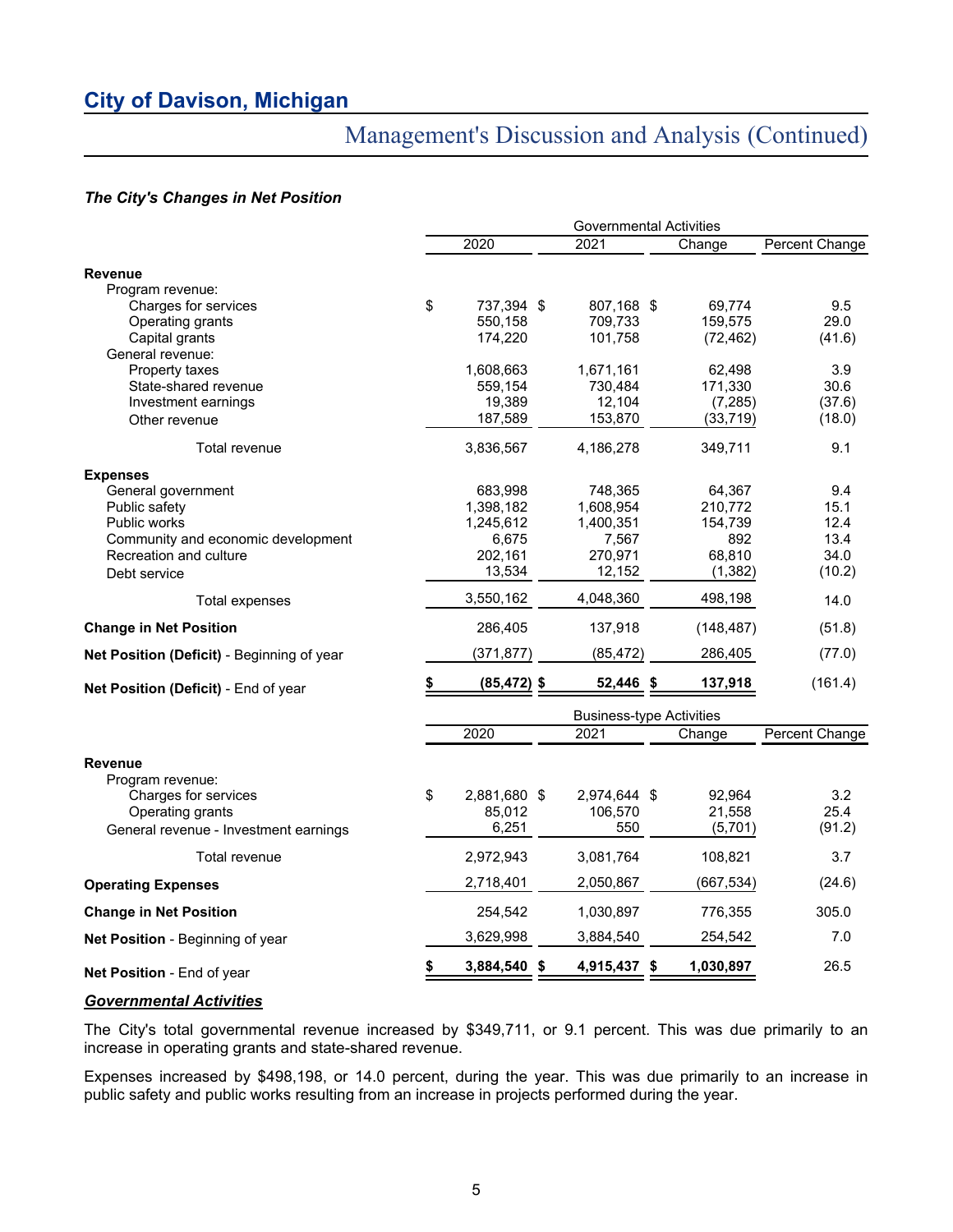## **City of Davison, Michigan**

## Management's Discussion and Analysis (Continued)

#### *Business-type Activities*

The City's total business-type revenue increased by \$108,821, or 3.7 percent. This was due primarily to an increase in charges for services.

Expenses decreased by \$667,534, or 24.6 percent, during the year. This was due primarily to a decrease in pension and OPEB expense resulting from a change in these respective liabilities.

#### *The City's Funds*

Our analysis of the City's major funds begins on page 10, following the government-wide financial statements. The fund financial statements provide detailed information about the most significant funds, not the City as a whole. The City Council creates funds to help manage money for specific purposes and to show accountability for certain activities, such as special property tax millages. The City's major funds for 2021 include the General Fund, Major Streets Fund, and Local Streets Fund.

The General Fund pays for most of the City's governmental services. The most significant are police and fire, which incurred expenses of approximately \$1.4 million in 2021. Police services are partially supported by a 1.4980 mill levy, which is designated specifically for police protection.

#### *General Fund Budgetary Highlights*

Over the course of the year, the City amended the budget to take into account events during the year. City departments overall stayed below budget, resulting in total expenditures of approximately \$132 thousand under budget. That resulted in an overall increase in General Fund fund balance of approximately \$248 thousand, which is higher than the amended budgeted change of approximately \$152 thousand.

#### *Capital Assets and Debt Administration*

At the end of 2021, the City had invested approximately \$9.1 million in capital assets, net of related debt. Capital assets, as stated in this annual financial report, do not include some prior year infrastructure items, such as sidewalks and streets. Financial reporting in past years has not required some infrastructure items to be included with capital assets. Recognizing the problem of having cities gather together all of the required information, the GASB has allowed cities to comply with this portion of Statement No. 34 prospectively. Additional information on the City's capital assets can be found in Note 5 of this report.

At year end, the City had approximately \$727 thousand in bonds and other debt outstanding for governmental activities and approximately \$1.4 million in bonds and other debt outstanding for business-type activities. The City had commenced an inflow and infiltration project in 2009, which is being funded with general obligation bonds. The general obligation bonds will be repaid through a 1.3441 mill levy approved by the voters. Additional information on the City's long-term debt can be found in Note 7 of this report.

#### *Economic Factors and Next Year's Budgets and Rates*

The COVID-19 pandemic has continued throughout this year, yet the finances of the City have remained stable. This City is well positioned to navigate the post-pandemic financial landscape. Overall, we expect no significant change in total revenue, with the exception of potential reduced Act 51 funding from the State. Property tax revenue is expected to be unchanged. In the next fiscal year, the City will begin work on a major road project and purchase a large piece equipment in the Water and Sewer funds.

#### *Requests for Further Information*

This financial report is intended to provide our citizens, taxpayers, customers, and investors with a general overview of the City's finances and to show the City's accountability for the money it receives. If you have questions about this report or need additional information, we welcome you to contact the City of Davison, Michigan, 200 E. Flint Street, Davison, MI 48423.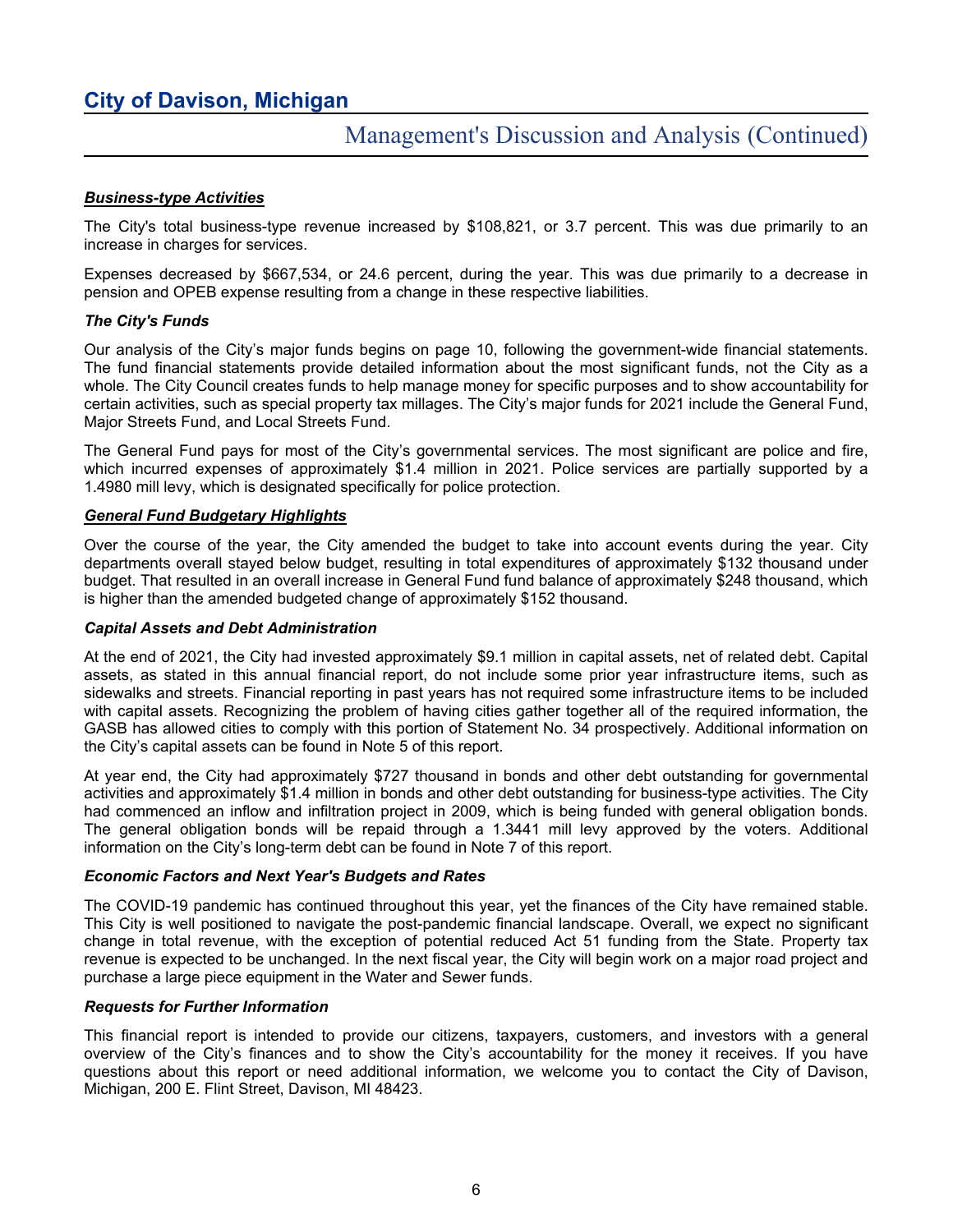## Statement of Net Position

### **June 30, 2021**

|                                                                                           |                                          | <b>Primary Government</b>        |                           |                    |
|-------------------------------------------------------------------------------------------|------------------------------------------|----------------------------------|---------------------------|--------------------|
|                                                                                           | Governmental<br>Activities               | Business-type<br>Activities      | Total                     | Component<br>Units |
| <b>Assets</b>                                                                             |                                          |                                  |                           |                    |
| Cash and cash equivalents (Note 3)<br>Receivables<br>Internal balances                    | \$<br>4,482,537 \$<br>351,740<br>(2,932) | 3,559,142 \$<br>737,839<br>2,932 | 8,041,679 \$<br>1,089,579 | 205,401            |
| Inventory<br>Prepaid expenses and other assets                                            | 29,001<br>59,188                         | 9,434                            | 29,001<br>68,622          | 6,871              |
| Restricted assets (Note 1)<br>Investment in joint ventures                                | 1,071,170                                | 606.867                          | 606,867<br>1,071,170      |                    |
| Land held for resale (Note 1)<br>Capital assets: (Note 5)                                 |                                          |                                  |                           | 79,880             |
| Assets not subject to depreciation<br>Assets subject to depreciation - Net                | 1,470,882<br>3,740,685                   | 1,000<br>6,042,061               | 1,471,882<br>9,782,746    | 2,123              |
| <b>Total assets</b>                                                                       | 11,202,271                               | 10,959,275                       | 22,161,546                | 294,275            |
| <b>Deferred Outflows of Resources</b>                                                     |                                          |                                  |                           |                    |
| Deferred pension costs (Note 8)<br>Deferred OPEB costs (Note 9)                           | 733,404<br>262,767                       | 286,272<br>118,054               | 1,019,676<br>380,821      |                    |
| Total deferred outflows of resources                                                      | 996,171                                  | 404,326                          | 1,400,497                 |                    |
| <b>Liabilities</b>                                                                        |                                          |                                  |                           |                    |
| Accounts payable                                                                          | 158,763                                  | 82,528                           | 241,291                   | 1,783              |
| Due to other governmental units                                                           | 4,641                                    |                                  | 4,641                     |                    |
| Deposits                                                                                  |                                          | 15,434                           | 15,434                    |                    |
| Accrued liabilities and other<br>Noncurrent liabilities:<br>Due within one year: (Note 7) | 75,531                                   | 29,215                           | 104,746                   |                    |
| Compensated absences                                                                      | 82,295                                   | 12,495                           | 94,790                    |                    |
| Current portion of long-term debt<br>Due in more than one year:                           | 85,000                                   | 390,000                          | 475,000                   |                    |
| Net OPEB obligation (Note 9)                                                              | 5,095,669                                | 2,289,360                        | 7,385,029                 |                    |
| Net pension liability (Note 8)                                                            | 5,143,055                                | 2,271,099                        | 7,414,154                 |                    |
| Long-term debt (Note 7)                                                                   | 641,563                                  | 1,009,981                        | 1,651,544                 |                    |
| <b>Total liabilities</b>                                                                  | 11,286,517                               | 6,100,112                        | 17,386,629                | 1,783              |
| <b>Deferred Inflows of Resources</b>                                                      |                                          |                                  |                           |                    |
| Deferred pension cost reductions (Note 8)                                                 | 302,321                                  | 97,736<br>250,316                | 400,057<br>807,474        |                    |
| Deferred OPEB cost reductions (Note 9)                                                    | 557,158                                  |                                  |                           |                    |
| Total deferred inflows of resources                                                       | 859,479                                  | 348,052                          | 1,207,531                 |                    |
| <b>Net Position</b>                                                                       |                                          |                                  |                           |                    |
| Net investment in capital assets<br>Restricted for:                                       | 4,485,004                                | 4,643,080                        | 9,128,084                 | 2,123              |
| Street maintenance and construction                                                       | 1,752,651                                |                                  | 1,752,651                 |                    |
| Debt service                                                                              | 717,983                                  |                                  | 717,983                   |                    |
| Rubbish collections                                                                       | 20,647                                   | 173,581                          | 20,647<br>173,581         |                    |
| Capital projects<br>Revenue bond reserve                                                  |                                          | 606,867                          | 606,867                   |                    |
| Unrestricted                                                                              | (6,923,839)                              | (508, 091)                       | (7, 431, 930)             | 290,369            |
| Total net position                                                                        | 52,446 \$                                | 4,915,437 \$                     | 4,967,883 \$              | 292,492            |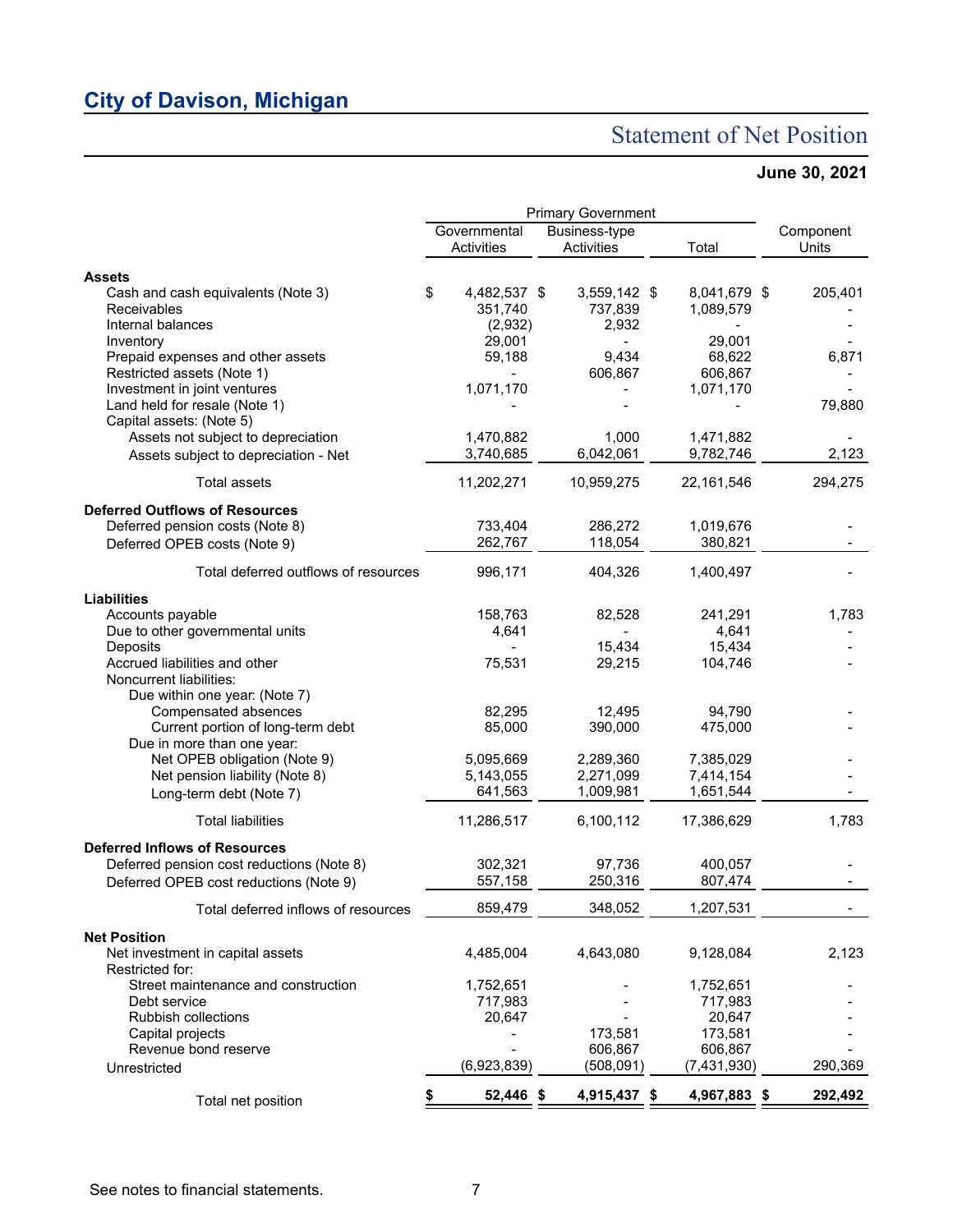|                                                                                                    |    |                                    |                         | Program Revenue                          |                                               |
|----------------------------------------------------------------------------------------------------|----|------------------------------------|-------------------------|------------------------------------------|-----------------------------------------------|
|                                                                                                    |    | <b>Expenses</b>                    | Charges for<br>Services | Operating<br>Grants and<br>Contributions | <b>Capital Grants</b><br>and<br>Contributions |
| <b>Functions/Programs</b><br>Primary government:<br>Governmental activities:<br>General government |    | 748,365 \$                         | 461,925 \$              | 123,527 \$                               | 101,758                                       |
| Public safety<br>Public works<br>Community and economic                                            | \$ | 1,608,954<br>1,400,351             | 22,254<br>313,234       | 586,206                                  |                                               |
| development<br>Recreation and culture<br>Interest on long-term debt                                |    | 7,567<br>270,971<br>12,152         | 9,755                   |                                          |                                               |
| Total governmental activities                                                                      |    | 4,048,360                          | 807,168                 | 709,733                                  | 101,758                                       |
| Business-type activities:<br>Sewer Fund<br><b>Water Fund</b>                                       |    | 1,005,086<br>1,045,781             | 1,303,016<br>1,671,628  | 106,570                                  |                                               |
| Total business-type activities                                                                     |    | 2,050,867                          | 2,974,644               | 106,570                                  |                                               |
| Total primary government                                                                           |    | 6,099,227 \$                       | 3,781,812 \$            | 816,303 \$                               | 101,758                                       |
| Component units:<br>Downtown Development Authority<br>Local Development Finance Authority          | \$ | 65,377 \$<br>2,950                 |                         | \$                                       |                                               |
| Total component units                                                                              |    | 68,327 \$                          |                         |                                          |                                               |
|                                                                                                    |    | General revenue:<br>Property taxes |                         |                                          |                                               |

Property taxes State-shared revenue Investment income Franchise fees Other miscellaneous income

Total general revenue

#### **Change in Net Position**

**Net Position (Deficit)** - Beginning of year

**Net Position** - End of year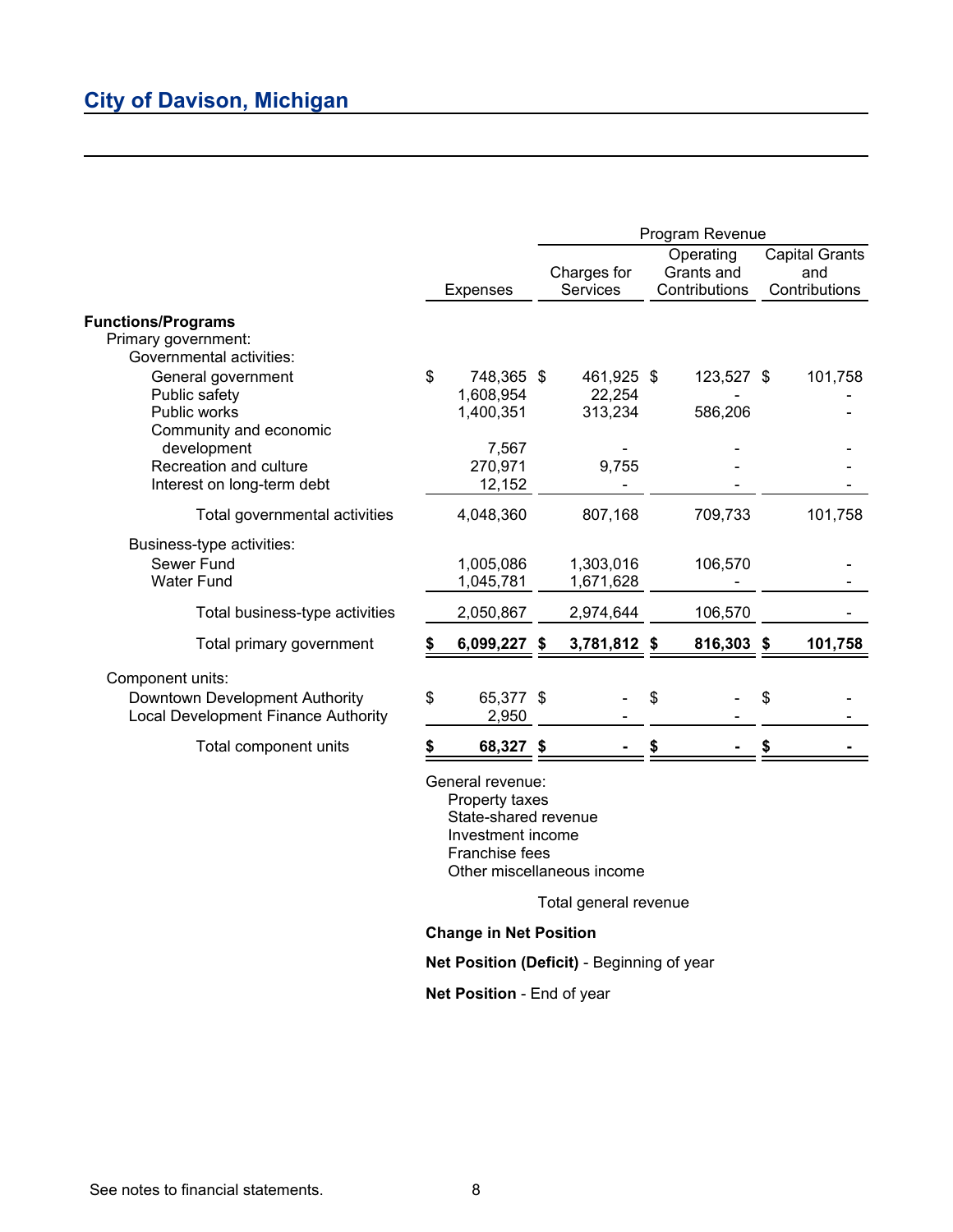## Statement of Activities

| \$<br>52,446                        | \$<br>4,915,437                                   | \$<br>4,967,883                     | \$<br>292,492        |
|-------------------------------------|---------------------------------------------------|-------------------------------------|----------------------|
| (85, 472)                           | 3,884,540                                         | 3,799,068                           | 230,880              |
| 137,918                             | 1,030,897                                         | 1,168,815                           | 61,612               |
| 2,567,619                           | 550                                               | 2,568,169                           | 129,939              |
| 67,929                              | 550                                               | 68,479                              | 12,002               |
| 12,104<br>85,941                    |                                                   | 12,104<br>85,941                    | 10                   |
| 730,484                             |                                                   | 730,484                             | 36,002               |
| 1,671,161                           |                                                   | 1,671,161                           | 81,925               |
|                                     |                                                   |                                     | (68, 327)            |
|                                     |                                                   |                                     | (65, 377)<br>(2,950) |
| (2,429,701)                         | 1,030,347                                         | (1, 399, 354)                       |                      |
|                                     | 1,030,347                                         | 1,030,347                           |                      |
|                                     | 404,500<br>625,847                                | 404,500<br>625,847                  |                      |
| (2,429,701)                         |                                                   | (2, 429, 701)                       |                      |
| (12, 152)                           |                                                   | (12, 152)                           |                      |
| (7, 567)<br>(261, 216)              |                                                   | (7, 567)<br>(261, 216)              |                      |
| (500, 911)                          |                                                   | (500, 911)                          |                      |
| \$<br>$(61, 155)$ \$<br>(1,586,700) |                                                   | \$<br>$(61, 155)$ \$<br>(1,586,700) |                      |
|                                     |                                                   |                                     |                      |
| Governmental<br><b>Activities</b>   | Business-type<br><b>Activities</b>                | Total                               | Component<br>Units   |
|                                     | <b>Primary Government</b>                         |                                     |                      |
|                                     | Net (Expense) Revenue and Changes in Net Position |                                     |                      |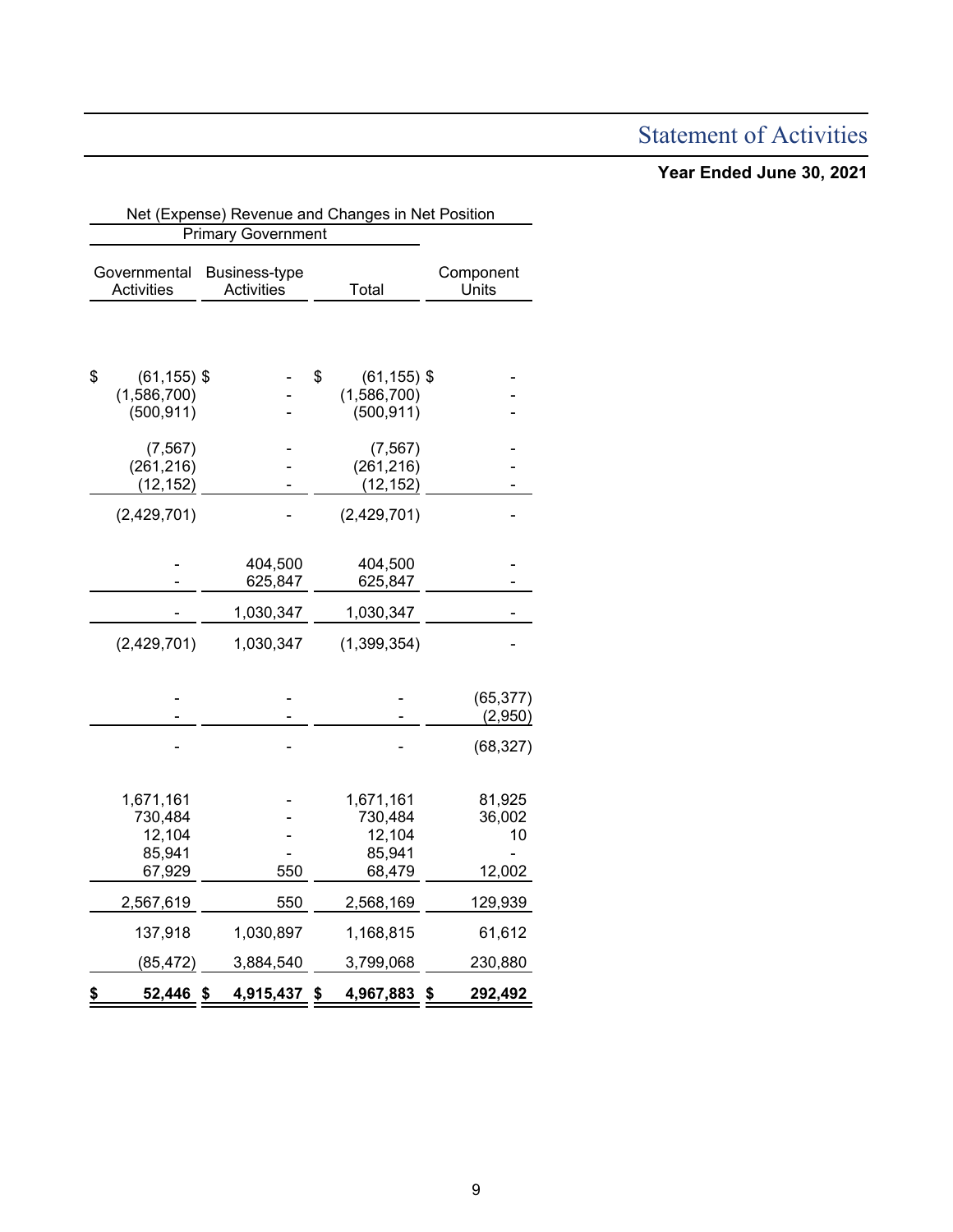## Governmental Funds Balance Sheet

### **June 30, 2021**

|                                                                                                                                                                 | <b>General Fund</b>                                     | <b>Major Streets</b><br>Fund                       | <b>Local Streets</b><br>Fund                    | Nonmajor<br><b>Funds</b> | Total<br>Governmental<br>Funds                           |
|-----------------------------------------------------------------------------------------------------------------------------------------------------------------|---------------------------------------------------------|----------------------------------------------------|-------------------------------------------------|--------------------------|----------------------------------------------------------|
| <b>Assets</b><br>Cash and cash equivalents (Note 3)<br>Receivables:                                                                                             | \$<br>1,560,696 \$                                      | 1,104,746 \$                                       | 554,167 \$                                      | 765,980 \$               | 3,985,589                                                |
| Property taxes receivable<br>Other receivables<br>Due from other governments<br>Due from other funds (Note 6)<br>Inventory<br>Prepaid expenses and other assets | 1.725<br>42.098<br>183,332<br>1,035<br>29,001<br>56,308 | 65,782<br>9,258<br>$\overline{\phantom{a}}$<br>406 | 25.015<br>21<br>$\overline{\phantom{0}}$<br>257 | 20.889                   | 1.725<br>62.987<br>274,129<br>10,314<br>29,001<br>56,971 |
| Total assets                                                                                                                                                    | 1,874,195 \$                                            | 1,180,192 \$                                       | 579,460 \$                                      | 786,869 \$               | 4,420,716                                                |
| <b>Liabilities</b><br>Accounts payable<br>Due to other governmental units<br>Due to other funds (Note 6)<br>Accrued liabilities and other                       | \$<br>108,906 \$<br>4,641<br>12,651<br>66,100           | 420 \$<br>2,126                                    | 628 \$<br>640<br>3,187                          | 48,239 \$                | 158,193<br>4,641<br>13,291<br>71,413                     |
| <b>Total liabilities</b>                                                                                                                                        | 192,298                                                 | 2,546                                              | 4,455                                           | 48,239                   | 247,538                                                  |
| <b>Deferred Inflows of Resources -</b><br>Unavailable revenue (Note 1)                                                                                          | 67,100                                                  |                                                    |                                                 |                          | 67,100                                                   |
| <b>Total liabilities and</b><br>deferred inflows of<br>resources                                                                                                | 259,398                                                 | 2,546                                              | 4,455                                           | 48,239                   | 314,638                                                  |
| <b>Fund Balances</b><br>Nonspendable:<br>Inventory<br>Prepaids<br>Restricted:                                                                                   | 29,001<br>56,308                                        | 406                                                | 257                                             |                          | 29,001<br>56,971                                         |
| Street maintenance and construction<br>Debt service<br>Rubbish collections<br>Assigned - Subsequent year's budget<br>Unassigned                                 | 45.800<br>1,483,688                                     | 1,177,240                                          | 574,748                                         | 717,983<br>20,647        | 1,751,988<br>717,983<br>20,647<br>45,800<br>1,483,688    |
| <b>Total fund balances</b>                                                                                                                                      | 1,614,797                                               | 1,177,646                                          | 575,005                                         | 738,630                  | 4,106,078                                                |
| Total liabilities, deferred<br>inflows of resources, and<br>fund balances                                                                                       | 1,874,195 \$                                            | 1,180,192 \$                                       | 579,460                                         | \$<br>786,869            | \$<br>4,420,716                                          |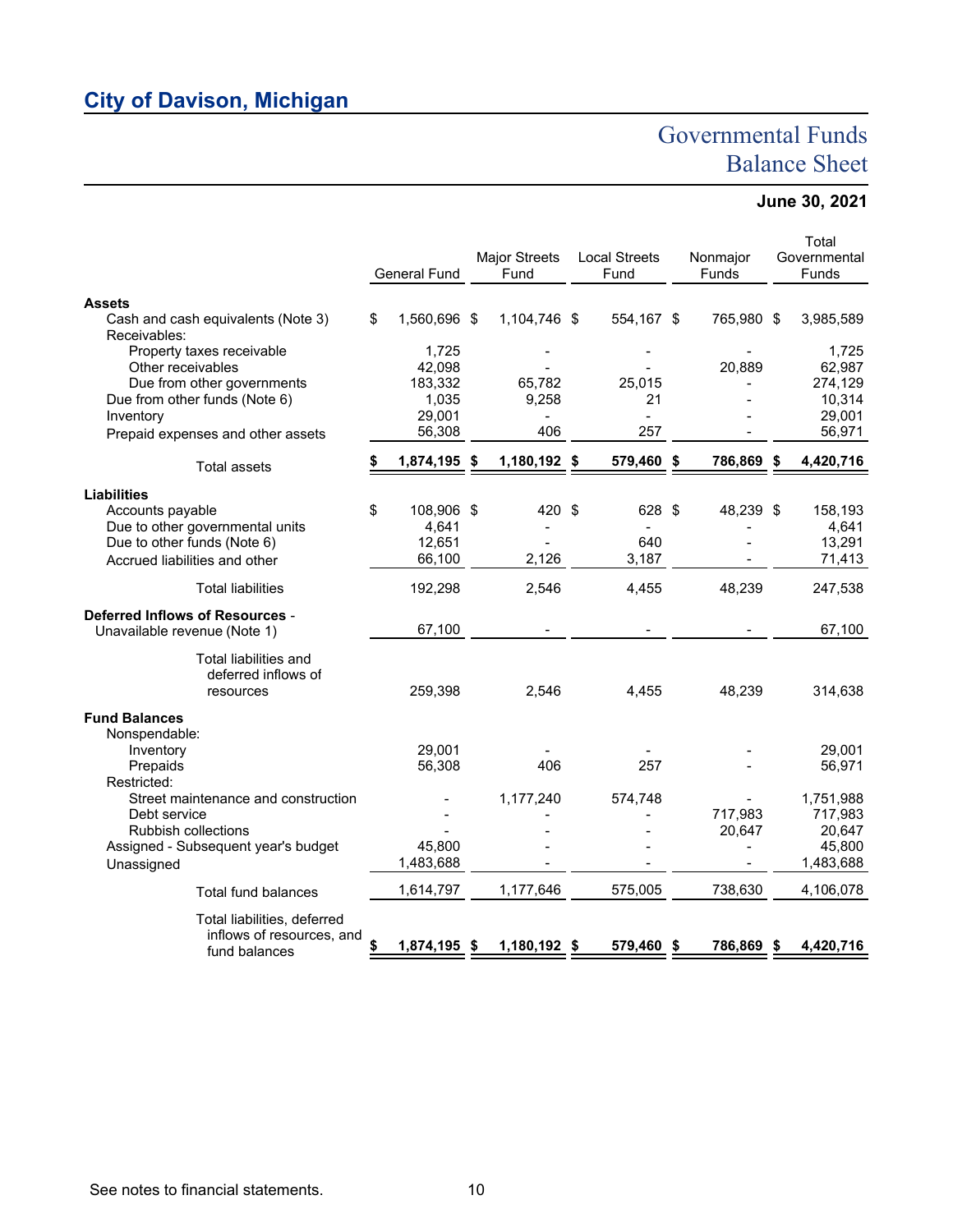Governmental Funds

Reconciliation of the Balance Sheet to the Statement of Net Position

|                                                                                                                                                                                               | June 30, 2021   |
|-----------------------------------------------------------------------------------------------------------------------------------------------------------------------------------------------|-----------------|
| <b>Fund Balances Reported in Governmental Funds</b>                                                                                                                                           | \$<br>4,106,078 |
| Amounts reported for governmental activities in the statement of net position are different<br>because:                                                                                       |                 |
| Capital assets used in governmental activities are not financial resources and are not<br>reported in the funds                                                                               | 4,943,657       |
| Grants and other receivables that are collected after year end, such that they are not<br>available to pay bills outstanding as of year end, are not recognized in the funds                  | 67,100          |
| Investments in joint ventures are not financial resources and are not reported in the<br>funds                                                                                                | 1,071,170       |
| Bonds payable are not due and payable in the current period and are not reported in the<br>funds                                                                                              | (726, 563)      |
| Accrued interest is not due and payable in the current period and is not reported in the<br>funds                                                                                             | (2,952)         |
| Employee compensated absences are payable over a long period of years and do not<br>represent a claim on current financial resources; therefore, they are not reported as<br>fund liabilities | (82, 295)       |
| Net pension liability does not present a claim on current financial resources and is not<br>reported as a fund liability                                                                      | (5, 143, 055)   |
| Other postemployment benefit obligations do not present a claim on current financial<br>resources and are not reported as fund liabilities                                                    | (5,095,669)     |
| Deferred outflows of resources related to pensions                                                                                                                                            | 733,404         |
| Deferred outflows of resources related to OPEB                                                                                                                                                | 262,767         |
| Deferred inflows of resources related to pensions                                                                                                                                             | (302, 321)      |
| Deferred inflows of resources related to OPEB                                                                                                                                                 | (557, 158)      |
| Internal service funds are included as part of governmental activities                                                                                                                        | 778,283         |
| <b>Net Position of Governmental Activities</b>                                                                                                                                                | \$<br>52,446    |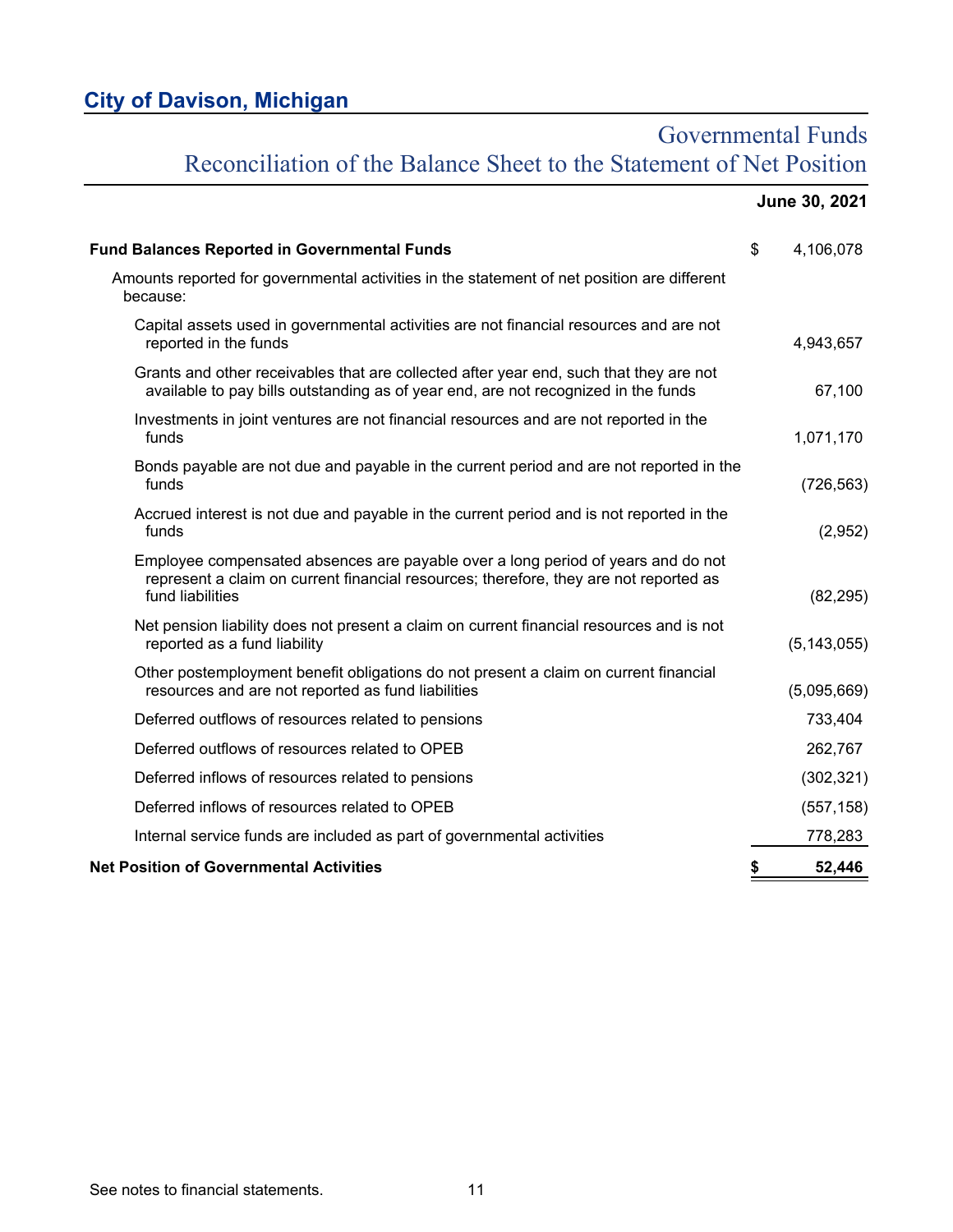## **City of Davison, Michigan**

## Governmental Funds Statement of Revenue, Expenditures, and Changes in Fund Balances

|                                    | <b>General Fund</b> |      | Major Streets<br>Fund | <b>Local Streets</b><br>Fund | Nonmajor<br><b>Funds</b> | Total<br>Governmental<br>Funds |
|------------------------------------|---------------------|------|-----------------------|------------------------------|--------------------------|--------------------------------|
| Revenue                            |                     |      |                       |                              |                          |                                |
| Property taxes                     | \$<br>1,518,238 \$  |      |                       | \$                           | \$<br>152,923 \$         | 1,671,161                      |
| Special assessments                |                     |      |                       |                              | 310,380                  | 310,380                        |
| Intergovernmental:                 |                     |      |                       |                              |                          |                                |
| Federal grants                     | 123,527             |      |                       |                              |                          | 123,527                        |
| State sources                      | 670.060             |      | 424,209               | 161,997                      | 96,551                   | 1,352,817                      |
| Charges for services               | 26,899              |      |                       |                              |                          | 26,899                         |
| Fines and forfeitures              | 8,901               |      |                       |                              |                          | 8,901                          |
| Licenses and permits               | 18,474              |      |                       |                              |                          | 18,474                         |
| Interest and rentals:              |                     |      |                       |                              |                          |                                |
| Investment earnings                | 4,771               |      | 135                   | 87                           | 5,473                    | 10,466                         |
| Rental income                      | 87,894              |      |                       |                              |                          | 87,894                         |
| Other revenue:                     |                     |      |                       |                              |                          |                                |
| Miscellaneous income               | 102,082             |      |                       |                              |                          | 102,082                        |
| Cable franchise fees               | 85,941              |      |                       |                              |                          | 85,941                         |
| Total revenue                      | 2,646,787           |      | 424,344               | 162,084                      | 565,327                  | 3,798,542                      |
| <b>Expenditures</b>                |                     |      |                       |                              |                          |                                |
| Current services:                  |                     |      |                       |                              |                          |                                |
| General government                 | 351,497             |      |                       |                              |                          | 351,497                        |
| Public safety                      | 1,390,061           |      | 16,577                |                              |                          | 1,406,638                      |
| Public works                       | 435,735             |      | 196,208               | 137,059                      | 420,573                  | 1,189,575                      |
| Community and economic             |                     |      |                       |                              |                          |                                |
| development                        | 7,567               |      |                       |                              |                          | 7,567                          |
| Recreation and culture             | 214,320             |      |                       |                              |                          | 214,320                        |
| Debt service:                      |                     |      |                       |                              |                          |                                |
| Principal                          |                     |      |                       |                              | 85,000                   | 85,000                         |
| Interest on long-term debt         |                     |      |                       |                              | 12,497                   | 12,497                         |
| Total expenditures                 | 2,399,180           |      | 212,785               | 137,059                      | 518,070                  | 3,267,094                      |
| <b>Net Change in Fund Balances</b> | 247,607             |      | 211,559               | 25,025                       | 47,257                   | 531,448                        |
| Fund Balances - Beginning of year  | 1,367,190           |      | 966,087               | 549,980                      | 691,373                  | 3,574,630                      |
| Fund Balances - End of year        | 1,614,797           | - \$ | 1,177,646 \$          | 575,005 \$                   | 738,630 \$               | 4,106,078                      |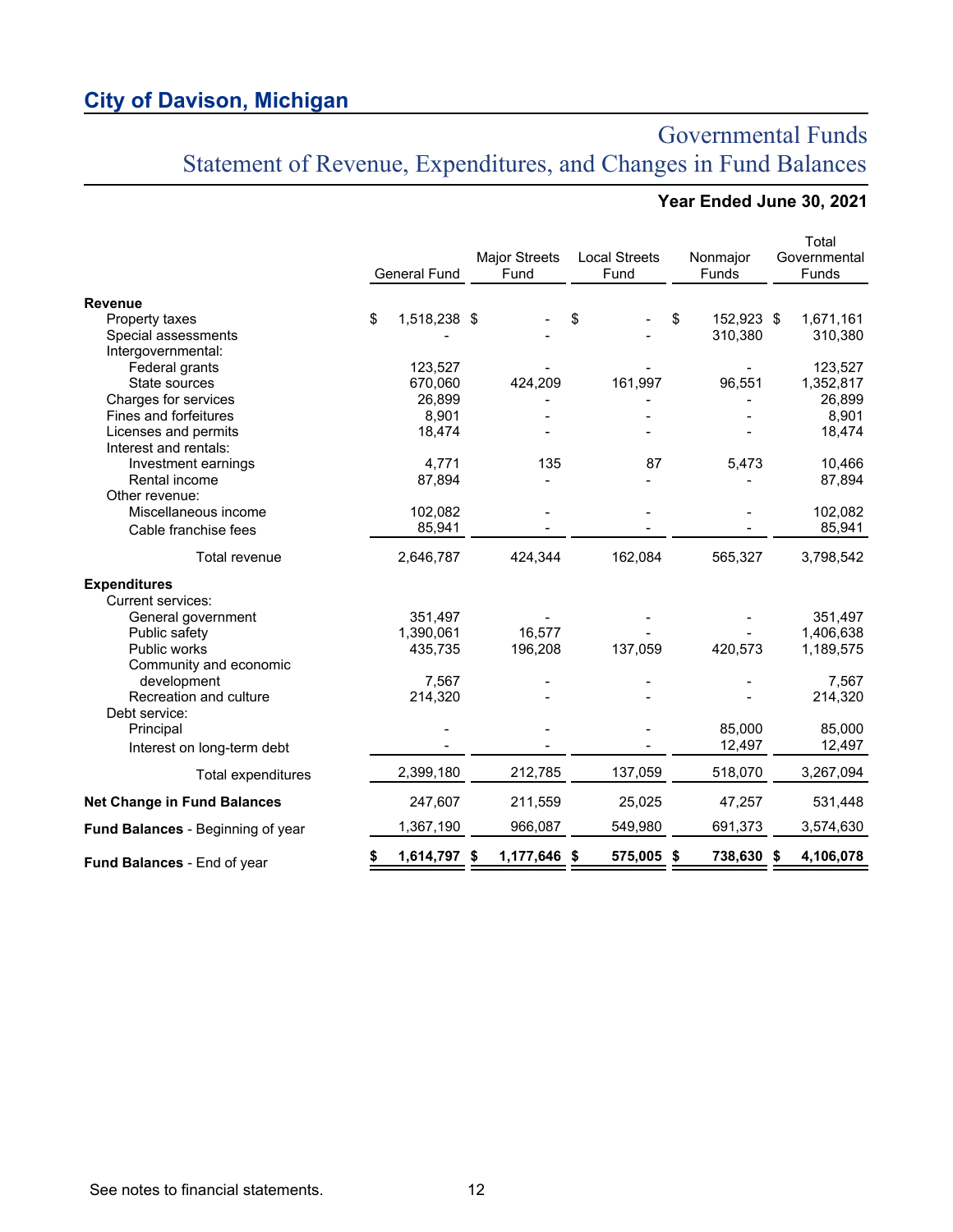Governmental Funds Reconciliation of the Statement of Revenue, Expenditures, and Changes in Fund Balances to the Statement of Activities

| Amounts reported for governmental activities in the statement of activities are different<br>because:                                                                                                                                                              |               |
|--------------------------------------------------------------------------------------------------------------------------------------------------------------------------------------------------------------------------------------------------------------------|---------------|
| Governmental funds report capital outlays as expenditures; however, in the statement of<br>activities, these costs are allocated over their estimated useful lives as depreciation:<br>Capital outlay                                                              | 122,151       |
| Depreciation expense                                                                                                                                                                                                                                               | (285, 765)    |
| Revenue in the statement of activities that does not provide current financial resources<br>is not reported as revenue in the funds until it is available                                                                                                          | 67,100        |
| Changes in accumulated employee sick and vacation pay and other similar expenses<br>reported in the statement of activities do not require the use of current resources and,<br>therefore, are not reported in the fund statements until they come due for payment | 7,031         |
| Repayment of bond principal is an expenditure in the governmental funds but not in the<br>statement of activities (where it reduces long-term debt)                                                                                                                | 85,000        |
| Change in investment in joint venture                                                                                                                                                                                                                              | 95,185        |
| Change in accrued interest payable                                                                                                                                                                                                                                 | 345           |
| The change in the net pension liability is recorded when incurred in the statement of<br>activities                                                                                                                                                                | (18, 649)     |
| The change in the net OPEB liability is recorded when incurred in the statement of<br>activities                                                                                                                                                                   | (176, 941)    |
| Change in deferred outflows of resources related to pensions is recorded in the<br>statement of activities                                                                                                                                                         | (8, 152)      |
| Change in deferred outflows of resources related to OPEB is recorded in the statement<br>of activities                                                                                                                                                             | (150, 975)    |
| Change in deferred inflows of resources related to pensions is recorded in the statement<br>of activities                                                                                                                                                          | (298, 563)    |
| Change in deferred inflows of resources related to OPEB is recorded in the statement of<br>activities                                                                                                                                                              | 145,308       |
| Internal service funds are included as part of governmental activities                                                                                                                                                                                             | 23,395        |
| <b>Change in Net Position of Governmental Activities</b>                                                                                                                                                                                                           | \$<br>137,918 |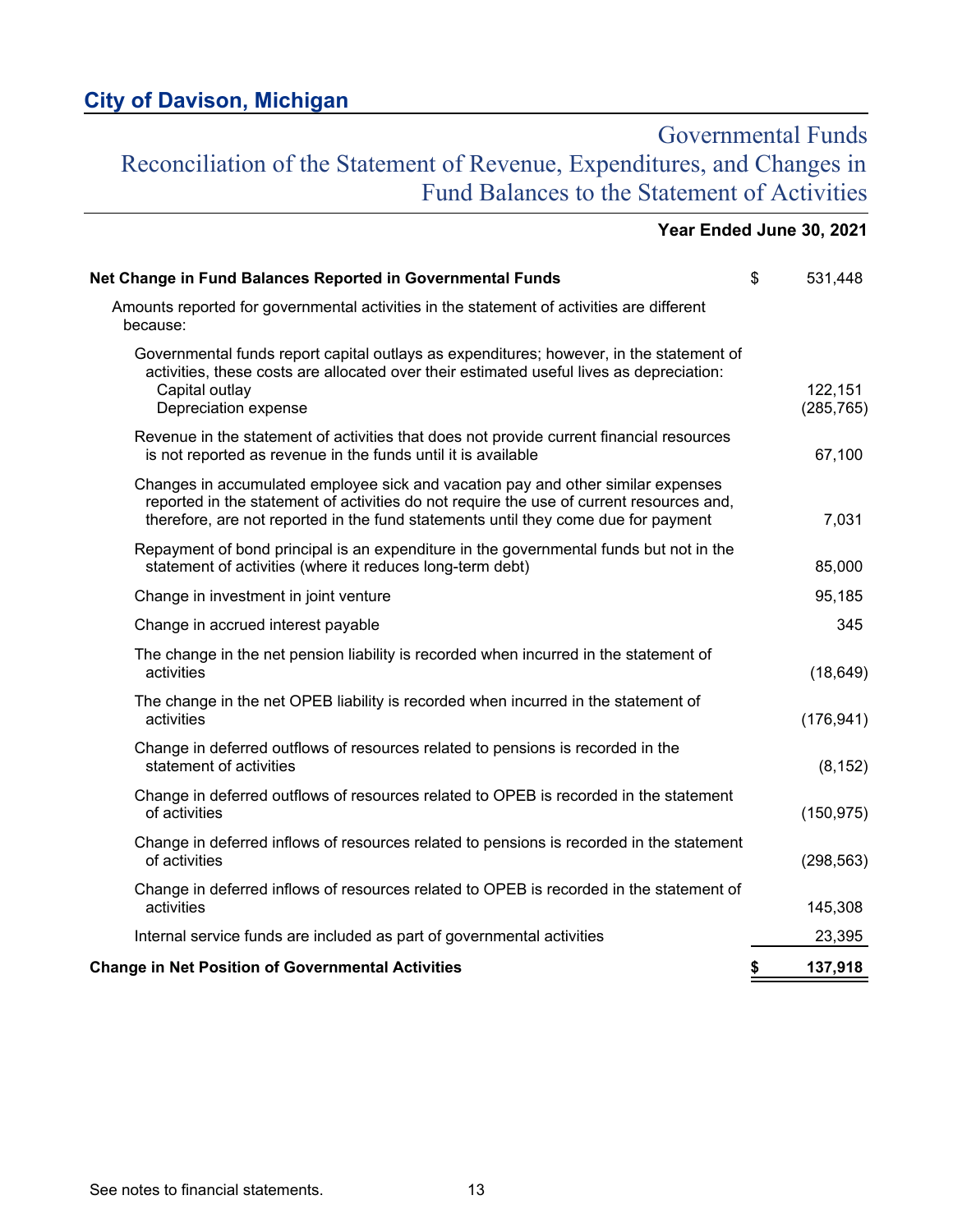## Proprietary Funds Statement of Net Position

### **June 30, 2021**

|                                                    |                    | Governmental<br>Activities |                                  |                                                |
|----------------------------------------------------|--------------------|----------------------------|----------------------------------|------------------------------------------------|
|                                                    | Sewer Fund         | <b>Water Fund</b>          | <b>Total Enterprise</b><br>Funds | Proprietary<br><b>Internal Service</b><br>Fund |
| <b>Assets</b>                                      |                    |                            |                                  |                                                |
| Current assets:                                    |                    |                            |                                  |                                                |
| Cash and cash equivalents (Note 3)<br>Receivables: | \$<br>1,989,647 \$ | 1,569,495 \$               | 3,559,142 \$                     | 496,948                                        |
| Customer receivables                               | 349,407            | 388,432                    | 737,839                          |                                                |
| Other receivables                                  |                    |                            |                                  | 12,899                                         |
| Due from other funds                               | 120<br>3,151       | 3,207<br>6,283             | 3,327<br>9,434                   | 45<br>2,217                                    |
| Prepaid expenses and other assets                  |                    |                            |                                  |                                                |
| Total current assets                               | 2,342,325          | 1,967,417                  | 4,309,742                        | 512,109                                        |
| Noncurrent assets:                                 |                    |                            |                                  |                                                |
| Restricted assets (Note 1)                         |                    | 606,867                    | 606,867                          |                                                |
| Capital assets - Net (Note 5)                      | 1,032,141          | 5,010,920                  | 6,043,061                        | 267,910                                        |
| Total noncurrent assets                            | 1,032,141          | 5,617,787                  | 6,649,928                        | 267,910                                        |
| <b>Total assets</b>                                | 3,374,466          | 7,585,204                  | 10,959,670                       | 780,019                                        |
| <b>Deferred Outflows of Resources</b>              |                    |                            |                                  |                                                |
| Deferred pension costs (Note 8)                    | 110,815            | 175,457                    | 286,272                          |                                                |
| Deferred OPEB costs (Note 9)                       | 45,698             | 72,356                     | 118,054                          |                                                |
| Total deferred outflows of resources               | 156,513            | 247,813                    | 404,326                          |                                                |
| <b>Liabilities</b>                                 |                    |                            |                                  |                                                |
| Current liabilities:                               |                    |                            |                                  |                                                |
| Accounts payable                                   | 76,084             | 6,444                      | 82,528                           | 570                                            |
| Due to other funds (Note 6)<br>Deposits            | 56                 | 339<br>15,434              | 395<br>15,434                    | $\blacksquare$                                 |
| Accrued liabilities and other                      | 5,313              | 23,902                     | 29,215                           | 1,166                                          |
| Compensated absences (Note 7)                      | 3,404              | 9,091                      | 12,495                           |                                                |
| Current portion of long-term debt (Note 7)         |                    | 390,000                    | 390,000                          |                                                |
| <b>Total current liabilities</b>                   | 84,857             | 445,210                    | 530,067                          | 1,736                                          |
| Noncurrent liabilities:                            |                    |                            |                                  |                                                |
| Net pension liability (Note 8)                     | 879,134            | 1,391,965                  | 2,271,099                        |                                                |
| Net OPEB obligation (Note 9)                       | 886,204            | 1,403,156                  | 2,289,360                        |                                                |
| Long-term debt (Note 7)                            | $\overline{a}$     | 1,009,981                  | 1,009,981                        |                                                |
| Total noncurrent liabilities                       | 1,765,338          | 3,805,102                  | 5,570,440                        |                                                |
| <b>Total liabilities</b>                           | 1,850,195          | 4,250,312                  | 6,100,507                        | 1,736                                          |
| <b>Deferred Inflows of Resources</b>               |                    |                            |                                  |                                                |
| Deferred pension cost reductions (Note 8)          | 37,834             | 59,902                     | 97,736                           |                                                |
| Deferred OPEB cost reductions (Note 9)             | 96,896             | 153,420                    | 250,316                          |                                                |
| Total deferred inflows of resources                | 134,730            | 213,322                    | 348,052                          |                                                |
| <b>Net Position</b>                                |                    |                            |                                  |                                                |
| Net investment in capital assets                   | 1,032,141          | 3,610,939                  | 4,643,080                        | 267,910                                        |
| Restricted:                                        |                    |                            |                                  |                                                |
| Capital improvement                                | 77,349             | 96,232                     | 173,581                          |                                                |
| Revenue bond reserve<br>Unrestricted (deficit)     | 436,564            | 606,867<br>(944, 655)      | 606,867<br>(508, 091)            | 510,373                                        |
|                                                    | 1,546,054 \$       | 3,369,383 \$               | 4,915,437 \$                     | 778,283                                        |
| Total net position                                 |                    |                            |                                  |                                                |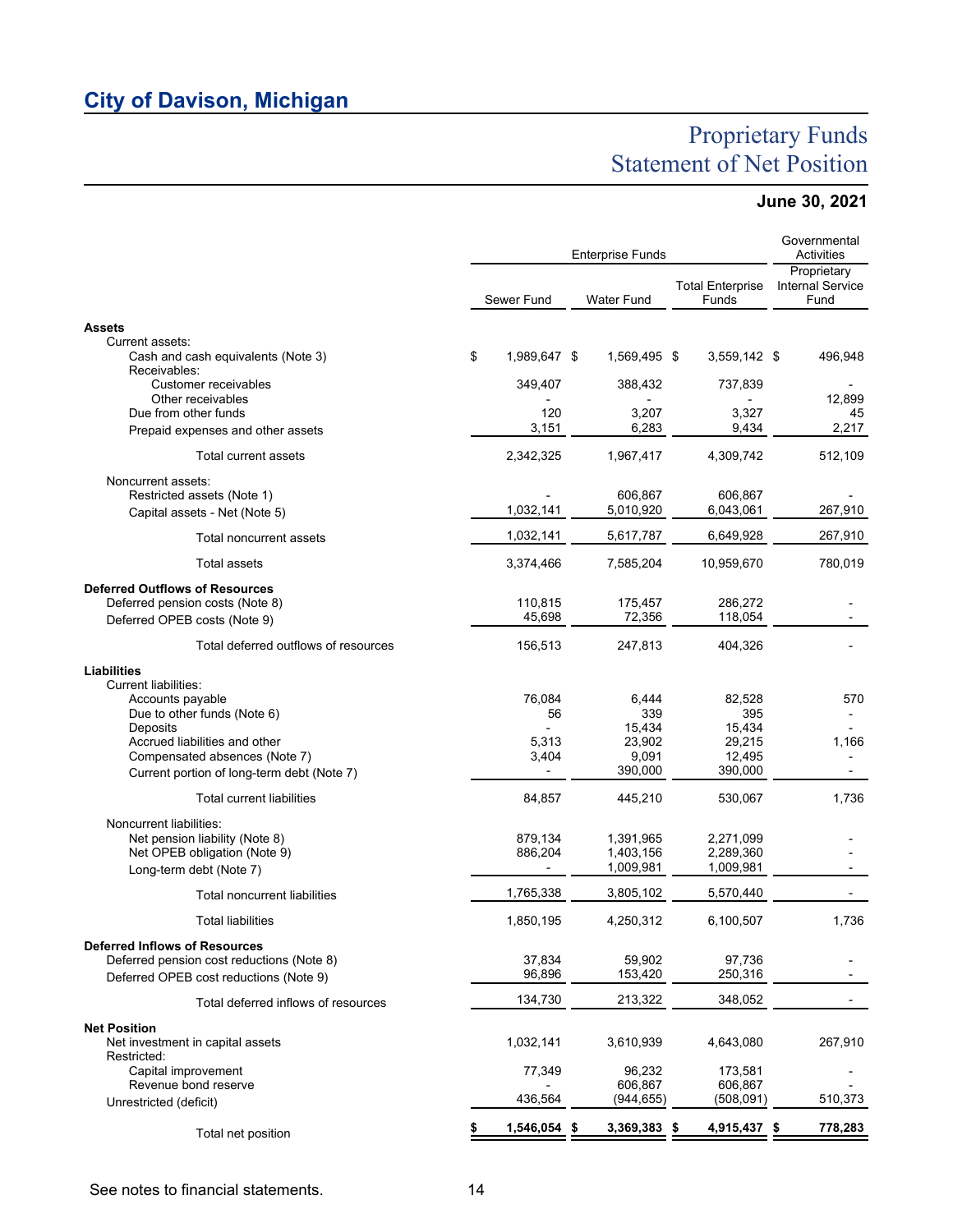## Proprietary Funds Statement of Revenue, Expenses, and Changes in Net Position

|                                                                                                                                                                                                                                                                                                |                                                                                                             | <b>Enterprise Funds</b>                                                                                |                                                                                                                       | Governmental<br>Activities                                            |
|------------------------------------------------------------------------------------------------------------------------------------------------------------------------------------------------------------------------------------------------------------------------------------------------|-------------------------------------------------------------------------------------------------------------|--------------------------------------------------------------------------------------------------------|-----------------------------------------------------------------------------------------------------------------------|-----------------------------------------------------------------------|
|                                                                                                                                                                                                                                                                                                | <b>Water Fund</b><br>Total<br>Sewer Fund                                                                    |                                                                                                        |                                                                                                                       | Proprietary<br>Internal<br>Service Fund                               |
| <b>Operating Revenue</b><br>Sale of water<br>Sewage disposal charges<br>Other sales to customers<br>Miscellaneous<br>Charges to other funds                                                                                                                                                    | \$<br>1,300,840<br>2,176                                                                                    | \$<br>1,604,932 \$<br>6,350<br>60,346                                                                  | 1,604,932 \$<br>1,300,840<br>6,350<br>62,522                                                                          | 317,197                                                               |
| Total operating revenue                                                                                                                                                                                                                                                                        | 1,303,016                                                                                                   | 1,671,628                                                                                              | 2,974,644                                                                                                             | 317,197                                                               |
| <b>Operating Expenses</b><br>Cost of sewage treatment<br>Wages and benefits<br><b>Supplies</b><br>Heat, light, and power<br>Equipment maintenance and repair<br>Insurance expense<br>Professional fees<br>Miscellaneous<br>Depreciation<br>Total operating expenses<br><b>Operating Income</b> | 471,674<br>230,116<br>28,036<br>7,642<br>67,309<br>8,670<br>12,667<br>8,089<br>52,471<br>886,674<br>416,342 | 472,756<br>72,193<br>81,544<br>92,513<br>11,409<br>15,849<br>27,858<br>234,791<br>1,008,913<br>662,715 | 471,674<br>702,872<br>100,229<br>89,186<br>159,822<br>20,079<br>28,516<br>35,947<br>287,262<br>1,895,587<br>1,079,057 | 109,635<br>20,052<br>46,119<br>12,219<br>115,216<br>303,241<br>13,956 |
| <b>Nonoperating (Expense) Revenue</b><br>Interest expense<br>Other nonoperating expenses<br>Gain on sale of assets<br>State grants<br>Investment income<br>Total nonoperating (expense)<br>revenue                                                                                             | (118, 412)<br>106,570<br>130<br>(11, 712)                                                                   | (36, 868)<br>420<br>(36, 448)                                                                          | (36, 868)<br>(118, 412)<br>106,570<br>550<br>(48, 160)                                                                | 5,001<br>1,638<br>6,639                                               |
| <b>Capital Contributions</b>                                                                                                                                                                                                                                                                   |                                                                                                             |                                                                                                        |                                                                                                                       | 2,800                                                                 |
| <b>Change in Net Position</b>                                                                                                                                                                                                                                                                  | 404,630                                                                                                     | 626,267                                                                                                | 1,030,897                                                                                                             | 23,395                                                                |
| Net Position - Beginning of year                                                                                                                                                                                                                                                               | 1,141,424                                                                                                   | 2,743,116                                                                                              | 3,884,540                                                                                                             | 754,888                                                               |
| Net Position - End of year                                                                                                                                                                                                                                                                     | 1,546,054 \$<br>\$                                                                                          | 3,369,383 \$                                                                                           | 4,915,437 \$                                                                                                          | 778,283                                                               |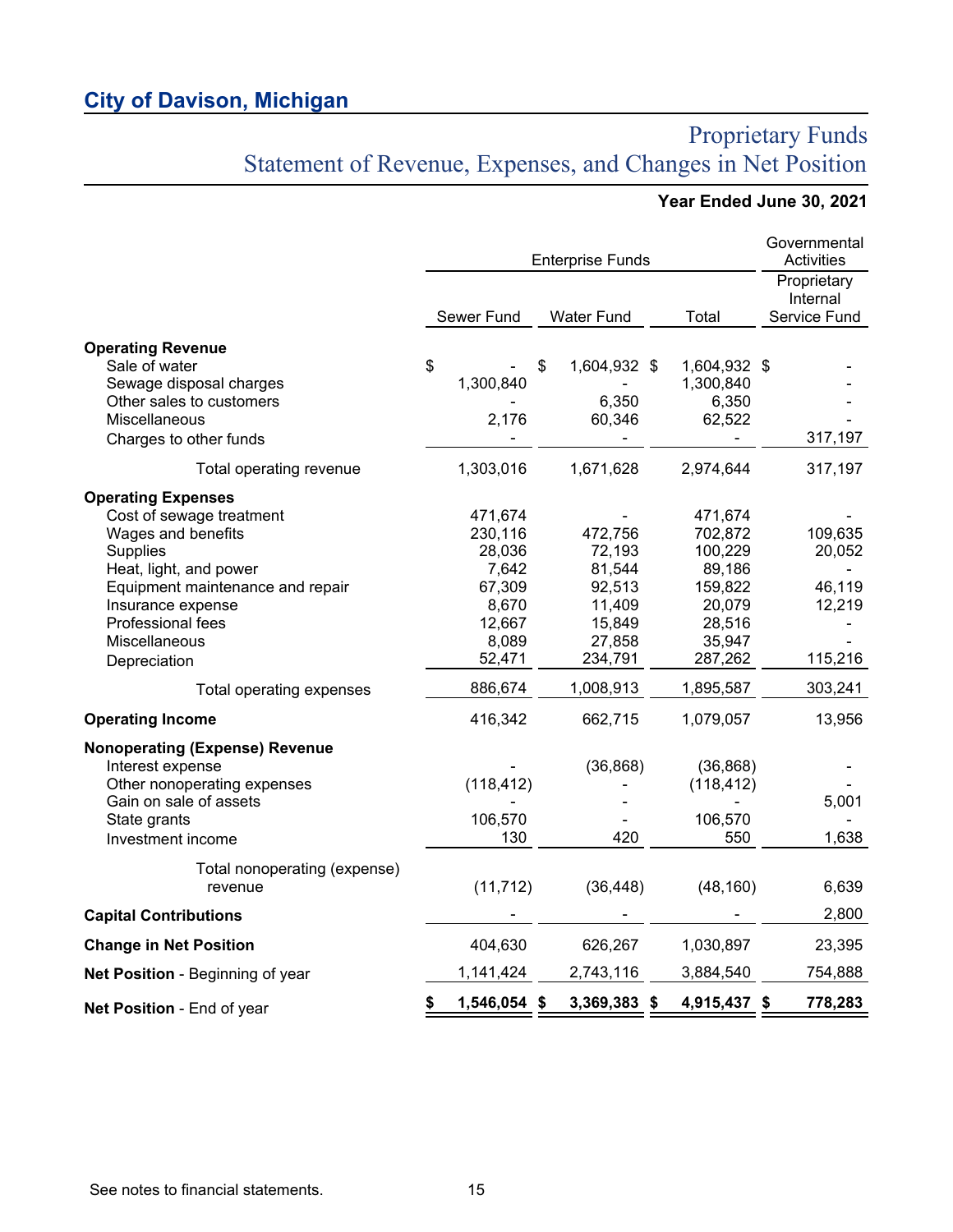## Proprietary Funds Statement of Cash Flows

|                                                                                                                                                                                                                             |                                     | <b>Enterprise Funds</b>              |                                    | Governmental<br><b>Activities</b>              |
|-----------------------------------------------------------------------------------------------------------------------------------------------------------------------------------------------------------------------------|-------------------------------------|--------------------------------------|------------------------------------|------------------------------------------------|
|                                                                                                                                                                                                                             | Sewer Fund                          | <b>Water Fund</b>                    | Total                              | Proprietary<br>Internal Service<br>Fund        |
| <b>Cash Flows from Operating Activities</b><br>Receipts from customers<br>(Payments to) receipts from interfund services and                                                                                                | \$<br>1,288,387 \$                  | 1,672,492 \$                         | 2,960,879 \$                       |                                                |
| reimbursements<br>Payments to suppliers<br>Payments to employees<br>Other payments                                                                                                                                          | (2,707)<br>(525, 664)<br>(392, 177) | (5, 559)<br>(239, 337)<br>(604, 818) | (8,266)<br>(765,001)<br>(996, 995) | 316,608<br>(79, 231)<br>(109, 843)<br>(4, 157) |
| Net cash and cash equivalents<br>provided by operating activities                                                                                                                                                           | 367,839                             | 822,778                              | 1,190,617                          | 123,377                                        |
| <b>Cash Flows from Noncapital Financing Activities</b><br>State grants<br>Other payments                                                                                                                                    | 106,570<br>(118, 412)               |                                      | 106,570<br>(118, 412)              |                                                |
| Net cash and cash equivalents<br>used in noncapital financing<br>activities                                                                                                                                                 | (11, 842)                           |                                      | (11, 842)                          |                                                |
| <b>Cash Flows from Capital and Related Financing</b><br><b>Activities</b><br>Receipt of capital grants<br>Proceeds from sale of capital assets<br>Purchase of capital assets<br>Principal and interest paid on capital debt |                                     | (16, 652)<br>(419, 187)              | (16,652)<br>(419,187)              | 2.800<br>5,001<br>(8, 240)                     |
| Net cash and cash equivalents<br>used in capital and related<br>financing activities                                                                                                                                        |                                     | (435, 839)                           | (435, 839)                         | (439)                                          |
| <b>Cash Flows Provided by Investing Activities -</b><br>Interest received on investments                                                                                                                                    | 130                                 | 420                                  | 550                                | 1,638                                          |
| Net Increase in Cash and Cash Equivalents                                                                                                                                                                                   | 356,127                             | 387,359                              | 743,486                            | 124,576                                        |
| Cash and Cash Equivalents - Beginning of year                                                                                                                                                                               | 1,633,520                           | 1,789,003                            | 3,422,523                          | 372,372                                        |
| Cash and Cash Equivalents - End of year                                                                                                                                                                                     | 1,989,647 \$                        | 2,176,362 \$                         | 4,166,009 \$                       | 496,948                                        |
| <b>Statement of Net Position Classification of Cash</b><br>and Cash Equivalents<br>Cash and investments<br>Restricted cash                                                                                                  | \$<br>1,989,647 \$                  | 1,569,495 \$<br>606,867              | 3,559,142 \$<br>606,867            | 496,948                                        |
| Total cash and cash equivalents                                                                                                                                                                                             | 1,989,647<br>\$                     | 2,176,362 \$<br>- \$                 | 4,166,009 \$                       | 496,948                                        |
|                                                                                                                                                                                                                             |                                     |                                      |                                    |                                                |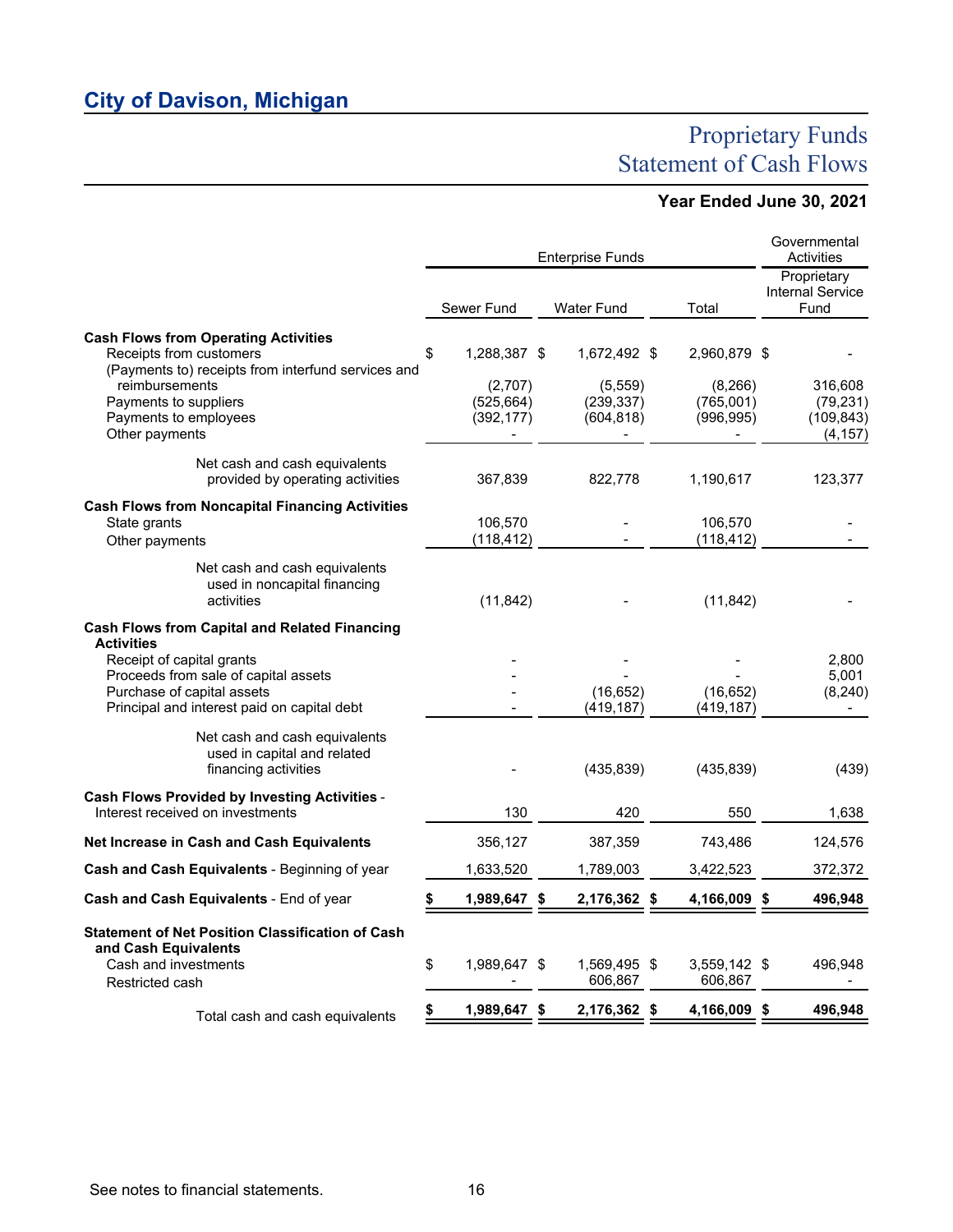## Proprietary Funds Statement of Cash Flows (Continued)

|                                                                                    | <b>Enterprise Funds</b>           |            |  |            |                | Governmental<br>Activities                     |
|------------------------------------------------------------------------------------|-----------------------------------|------------|--|------------|----------------|------------------------------------------------|
|                                                                                    | Sewer Fund<br>Water Fund<br>Total |            |  |            |                | Proprietary<br><b>Internal Service</b><br>Fund |
| <b>Reconciliation of Operating Income to Net Cash</b><br>from Operating Activities |                                   |            |  |            |                |                                                |
| Operating income                                                                   | \$                                | 416,342 \$ |  | 662.715 \$ | 1,079,057 \$   | 13,956                                         |
| Adjustments to reconcile operating income to net                                   |                                   |            |  |            |                |                                                |
| cash from operating activities:                                                    |                                   |            |  |            |                |                                                |
| Depreciation                                                                       |                                   | 52,471     |  | 234,791    | 287,262        | 115,216                                        |
| Changes in assets and liabilities:                                                 |                                   |            |  |            |                |                                                |
| <b>Receivables</b>                                                                 |                                   | (14, 629)  |  | 864        | (13,765)       | (4, 157)                                       |
| Due to and from other funds                                                        |                                   | (2,707)    |  | (5, 559)   | (8,266)        | (589)                                          |
| Prepaid and other assets                                                           |                                   | (83)       |  | 57,166     | 57,083         | 394                                            |
| Net pension or OPEB asset                                                          |                                   | (107,580)  |  | (132,062)  | (239,642)      | (208)                                          |
| Accounts payable                                                                   |                                   | 57,389     |  | 4,863      | 62,252         | (1,235)                                        |
| Accrued and other liabilities                                                      |                                   | (33, 364)  |  |            | (33,364)       |                                                |
| Net cash and cash equivalents<br>provided by operating activities                  |                                   | 367,839 \$ |  | 822,778 \$ | $1,190,617$ \$ | 123,377                                        |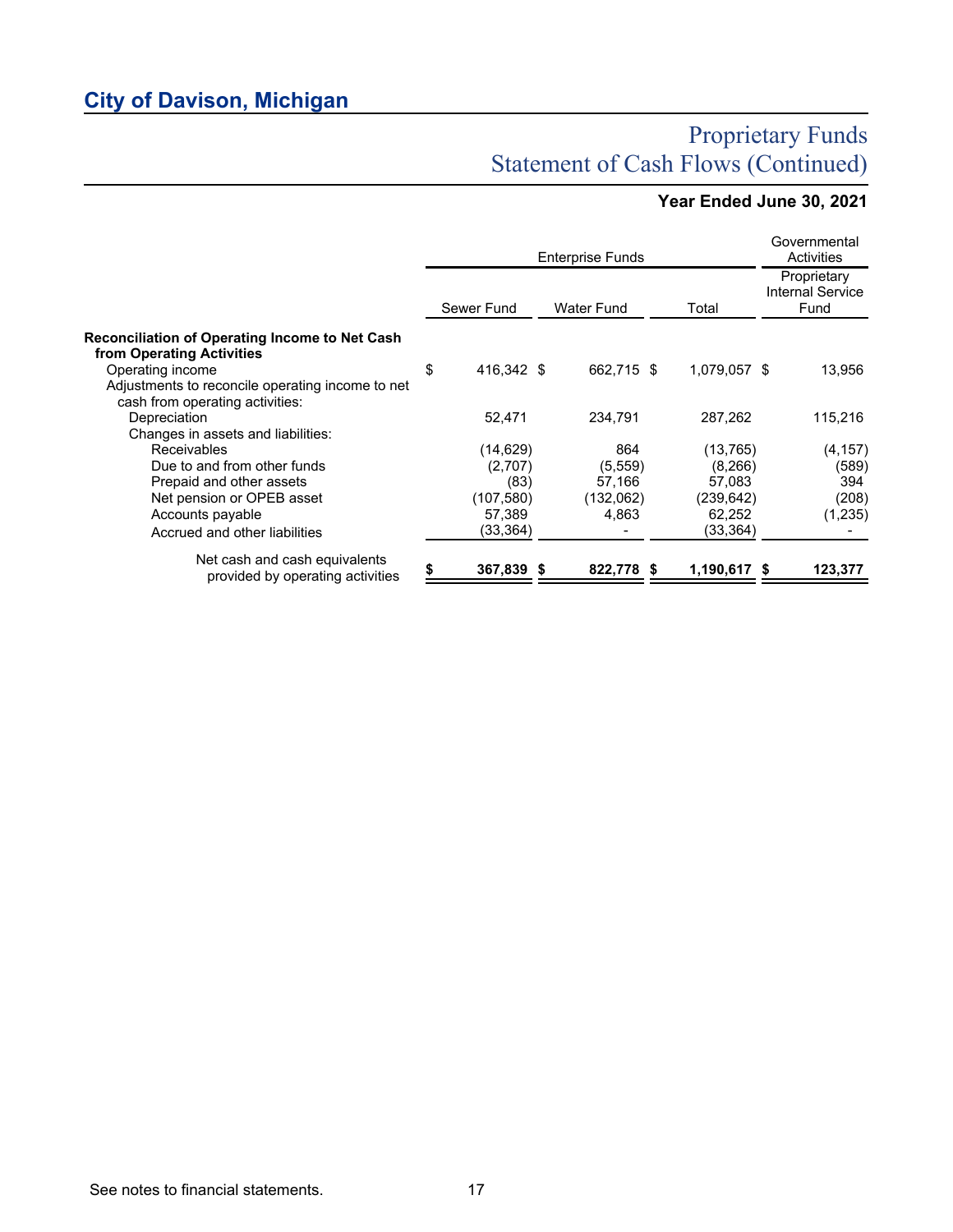## Fiduciary Funds Statement of Fiduciary Net Position

## **June 30, 2021**

|                                                     | Pension and                          |                      |  |                                                                  |  |
|-----------------------------------------------------|--------------------------------------|----------------------|--|------------------------------------------------------------------|--|
|                                                     | <b>Benefit Trust</b><br><b>Funds</b> |                      |  | Postemployment Custodial Fund -<br><b>Tax Collection</b><br>Fund |  |
| <b>Assets</b>                                       |                                      |                      |  |                                                                  |  |
| Cash and cash equivalents<br>Investments: (Note 4)  | \$                                   | 42,906 \$            |  |                                                                  |  |
| <b>Stocks</b>                                       |                                      | 195,000              |  |                                                                  |  |
| <b>Bonds</b>                                        |                                      | 143,207              |  |                                                                  |  |
| Real estate<br>Mutual funds                         |                                      | 58,063               |  |                                                                  |  |
| Interest in pooled investments (Note 4)             |                                      | 818,245<br>1,134,921 |  |                                                                  |  |
| Receivables                                         |                                      | 2,486                |  |                                                                  |  |
| <b>Total assets</b>                                 |                                      | 2,394,828            |  |                                                                  |  |
| <b>Liabilities</b>                                  |                                      |                      |  |                                                                  |  |
| <b>Net Position</b><br>Restricted:                  |                                      |                      |  |                                                                  |  |
| Pension (Note 4)                                    |                                      | 1,259,907            |  |                                                                  |  |
| Postemployment benefits other than pension (Note 4) |                                      | 1,134,921            |  |                                                                  |  |
| Total net position                                  |                                      | 2,394,828 \$         |  |                                                                  |  |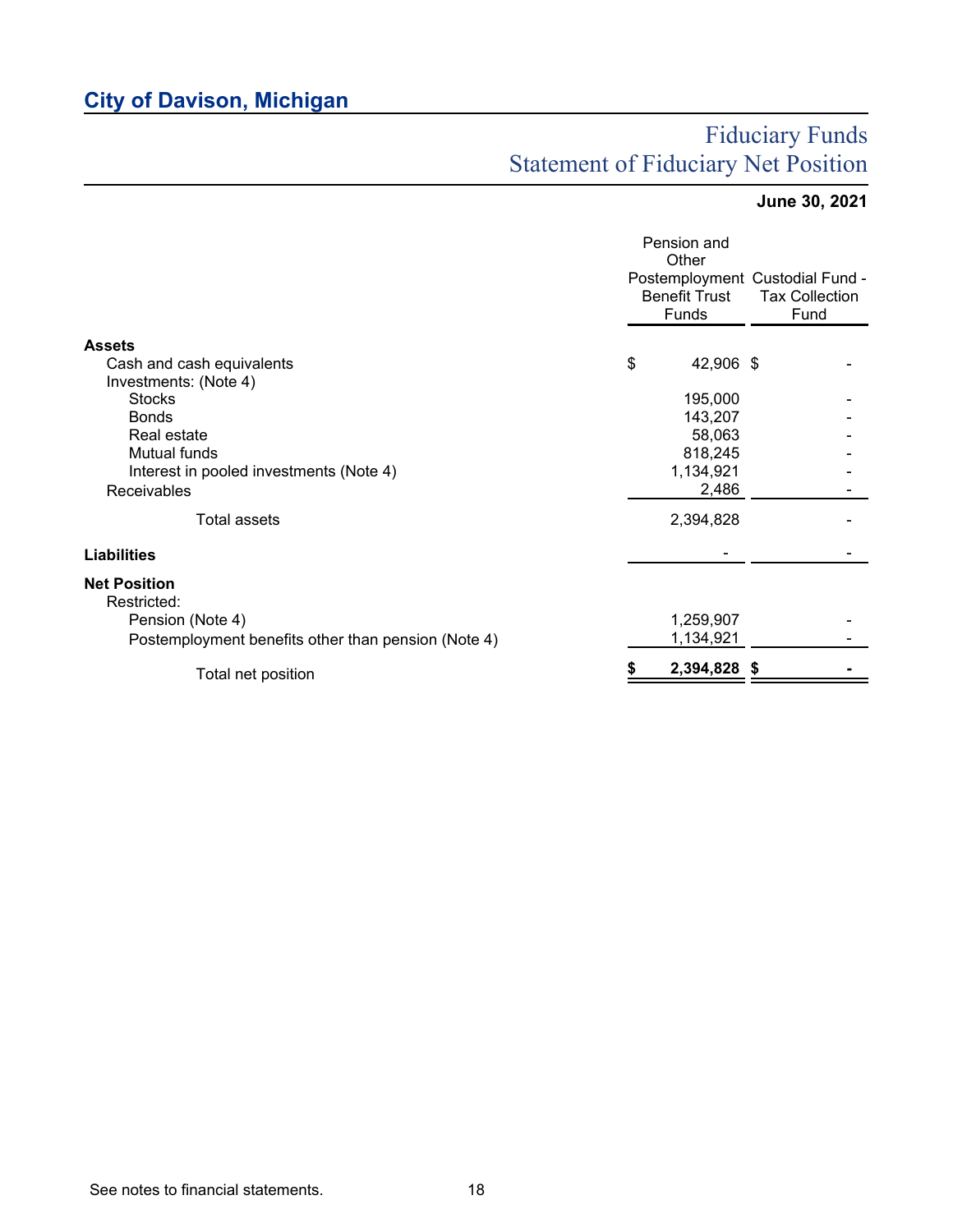## Fiduciary Funds Statement of Changes in Fiduciary Net Position

|                                                                                                                                                        | Pension and<br><b>Benefit Trust</b> | Postemployment Custodial Fund -<br><b>Tax Collection</b><br>Fund |           |  |
|--------------------------------------------------------------------------------------------------------------------------------------------------------|-------------------------------------|------------------------------------------------------------------|-----------|--|
| <b>Additions</b><br>Investment income (expense):<br>Interest and dividends<br>Net increase in fair value of investments<br>Investment-related expenses | \$                                  | 40,136 \$<br>395,338<br>(8, 716)                                 |           |  |
| Net investment income                                                                                                                                  |                                     | 426,758                                                          |           |  |
| <b>Contributions - Employer</b><br>Property tax collections                                                                                            |                                     | 479,821                                                          | 4,267,724 |  |
| Total additions                                                                                                                                        |                                     | 906,579                                                          | 4,267,724 |  |
| <b>Deductions</b><br>Benefit payments<br>Administrative expenses<br>Tax distributions to other governments                                             |                                     | 397,617<br>5,673                                                 | 4,267,724 |  |
| <b>Total deductions</b>                                                                                                                                |                                     | 403,290                                                          | 4,267,724 |  |
| <b>Net Increase in Fiduciary Net Position</b>                                                                                                          |                                     | 503,289                                                          |           |  |
| <b>Net Position</b> - Beginning of year - As restated (Note 14)                                                                                        |                                     | 1,891,539                                                        |           |  |
| <b>Net Position - End of year</b>                                                                                                                      |                                     | 2,394,828                                                        | - \$      |  |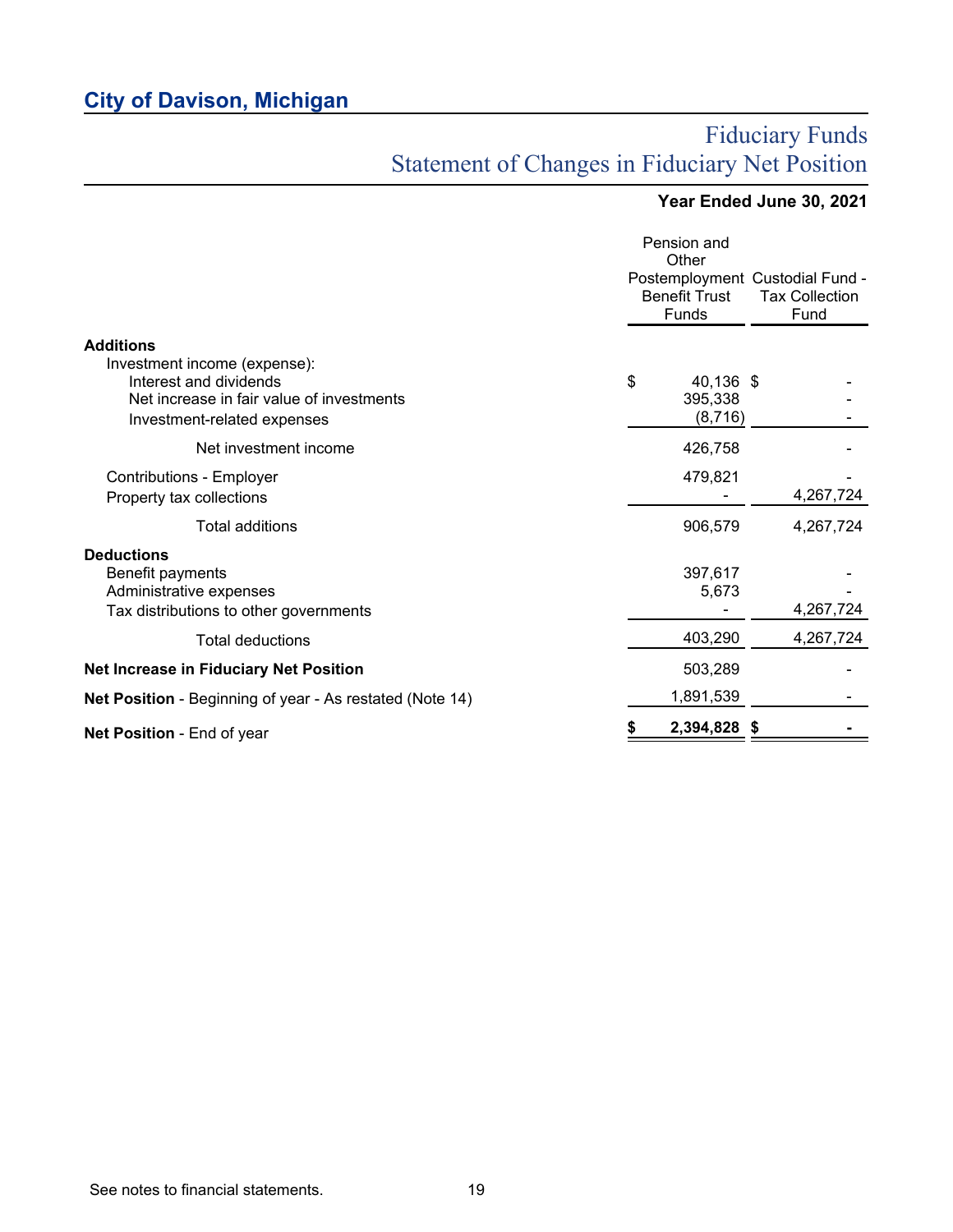## Component Units Statement of Net Position

### **June 30, 2021**

|                                                                                                                                                   | Downtown<br>Development<br>Authority |                              |  | Local<br>Development<br>Finance<br>Authority | Total                               |  |
|---------------------------------------------------------------------------------------------------------------------------------------------------|--------------------------------------|------------------------------|--|----------------------------------------------|-------------------------------------|--|
| <b>Assets</b><br>Cash and cash equivalents<br>Prepaid expenses and other assets<br>Land held for resale (Note 1)<br>Capital assets - Net (Note 5) | \$                                   | 115,951 \$<br>6.871<br>2,123 |  | 89,450 \$<br>79.880                          | 205,401<br>6,871<br>79,880<br>2,123 |  |
| Total assets                                                                                                                                      |                                      | 124,945                      |  | 169,330                                      | 294,275                             |  |
| <b>Liabilities</b> - Accounts payable                                                                                                             |                                      | 1,783                        |  |                                              | 1,783                               |  |
| <b>Net Position</b><br>Net investment in capital assets<br>Unrestricted                                                                           |                                      | 2,123<br>121,039             |  | 169,330                                      | 2,123<br>290,369                    |  |
| Total net position                                                                                                                                |                                      | 123,162 \$                   |  | 169,330 \$                                   | 292,492                             |  |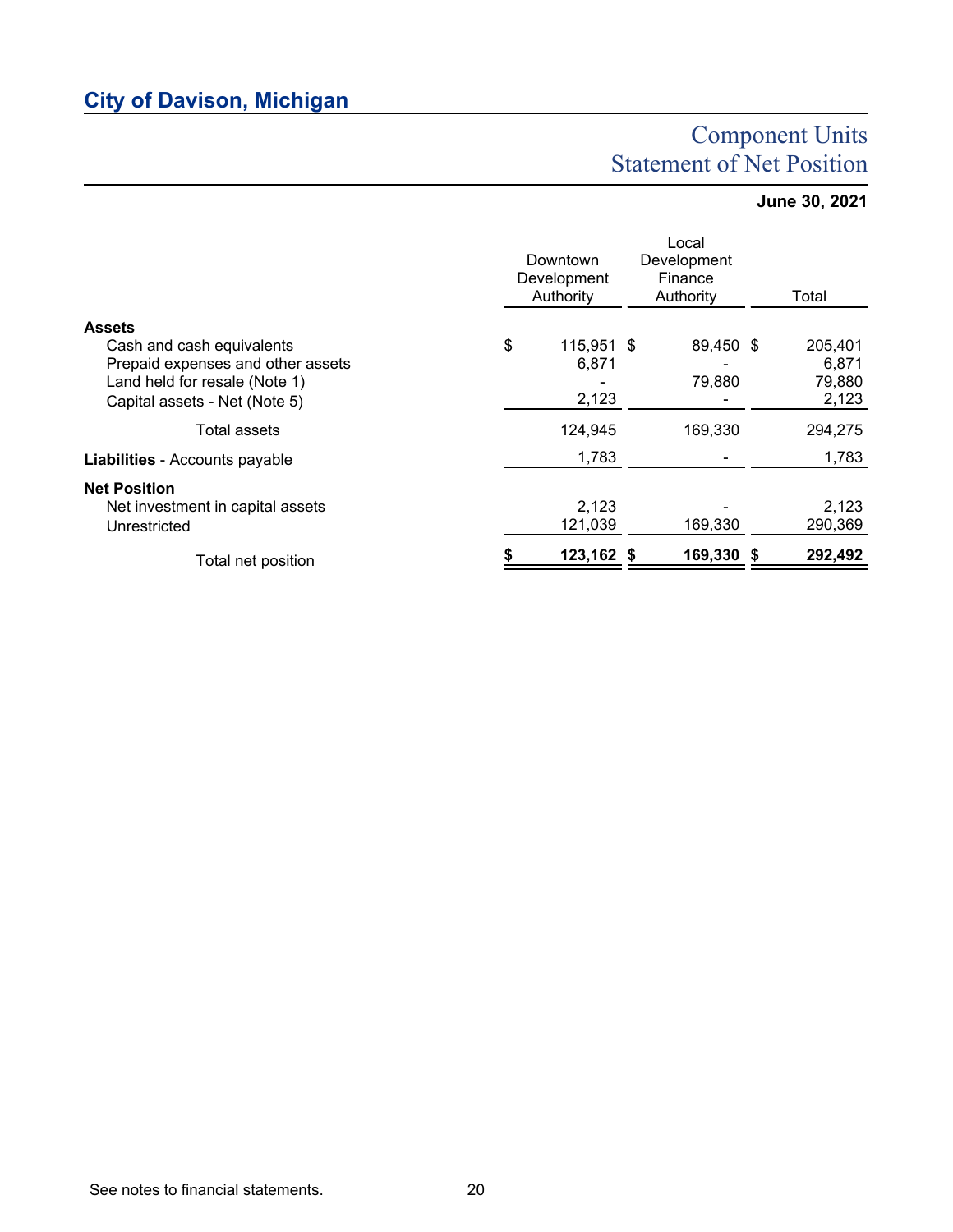|                                                                       |                 |                    | Program Revenue |                         |      |                                          |   |                                               |  |
|-----------------------------------------------------------------------|-----------------|--------------------|-----------------|-------------------------|------|------------------------------------------|---|-----------------------------------------------|--|
|                                                                       | <b>Expenses</b> |                    |                 | Charges for<br>Services |      | Operating<br>Grants and<br>Contributions |   | <b>Capital Grants</b><br>and<br>Contributions |  |
| <b>Functions/Programs</b>                                             |                 |                    |                 |                         |      |                                          |   |                                               |  |
| Downtown Development Authority<br>Local Development Finance Authority | \$              | 65,377 \$<br>2,950 |                 | ۰.                      | - \$ | . .                                      | S |                                               |  |
| Total                                                                 |                 | 68,327             |                 |                         |      |                                          |   |                                               |  |

General revenue: Property taxes State-shared revenue Investment income Other miscellaneous income

Total general revenue

**Change in Net Position**

**Net Position** - Beginning of year

**Net Position** - End of year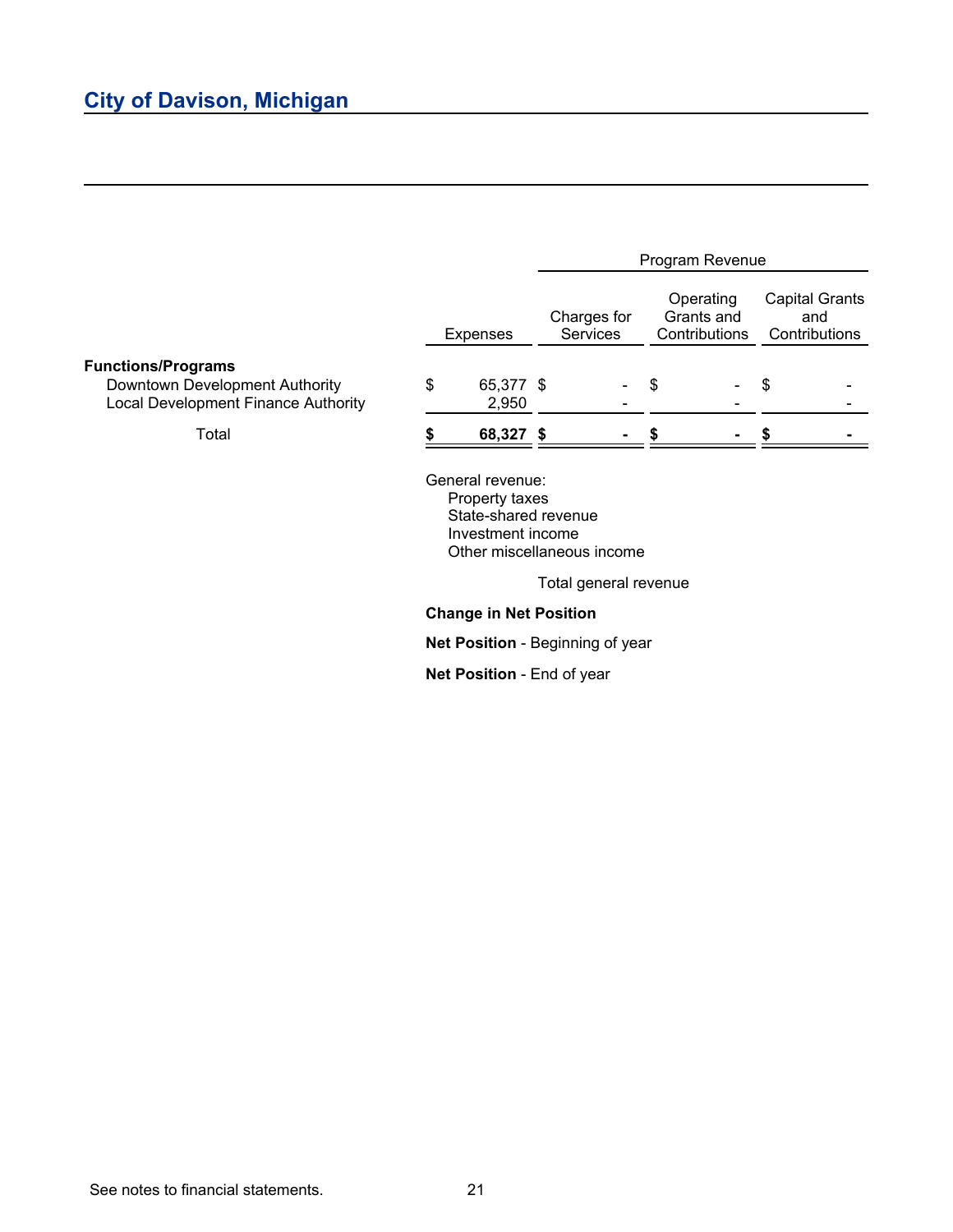## Component Units Statement of Activities

| Net (Expense) Revenue and Changes in Net<br>Position |                                              |       |                                  |  |  |  |  |  |
|------------------------------------------------------|----------------------------------------------|-------|----------------------------------|--|--|--|--|--|
| Downtown<br>Development<br>Authority                 | Local<br>Development<br>Finance<br>Authority | Total |                                  |  |  |  |  |  |
| \$<br>$(65, 377)$ \$                                 | (2,950)                                      | \$    | (65, 377)<br>(2,950)             |  |  |  |  |  |
| (65, 377)                                            | (2,950)                                      |       | (68, 327)                        |  |  |  |  |  |
| 74,470<br>10<br>12,002                               | 7,455<br>36,002                              |       | 81,925<br>36,002<br>10<br>12,002 |  |  |  |  |  |
| 86,482                                               | 43,457                                       |       | 129,939                          |  |  |  |  |  |
| 21,105                                               | 40,507                                       |       | 61,612                           |  |  |  |  |  |
| 102,057                                              | 128,823                                      |       | 230,880                          |  |  |  |  |  |
| \$<br>123,162 \$                                     | 169,330                                      | \$    | 292,492                          |  |  |  |  |  |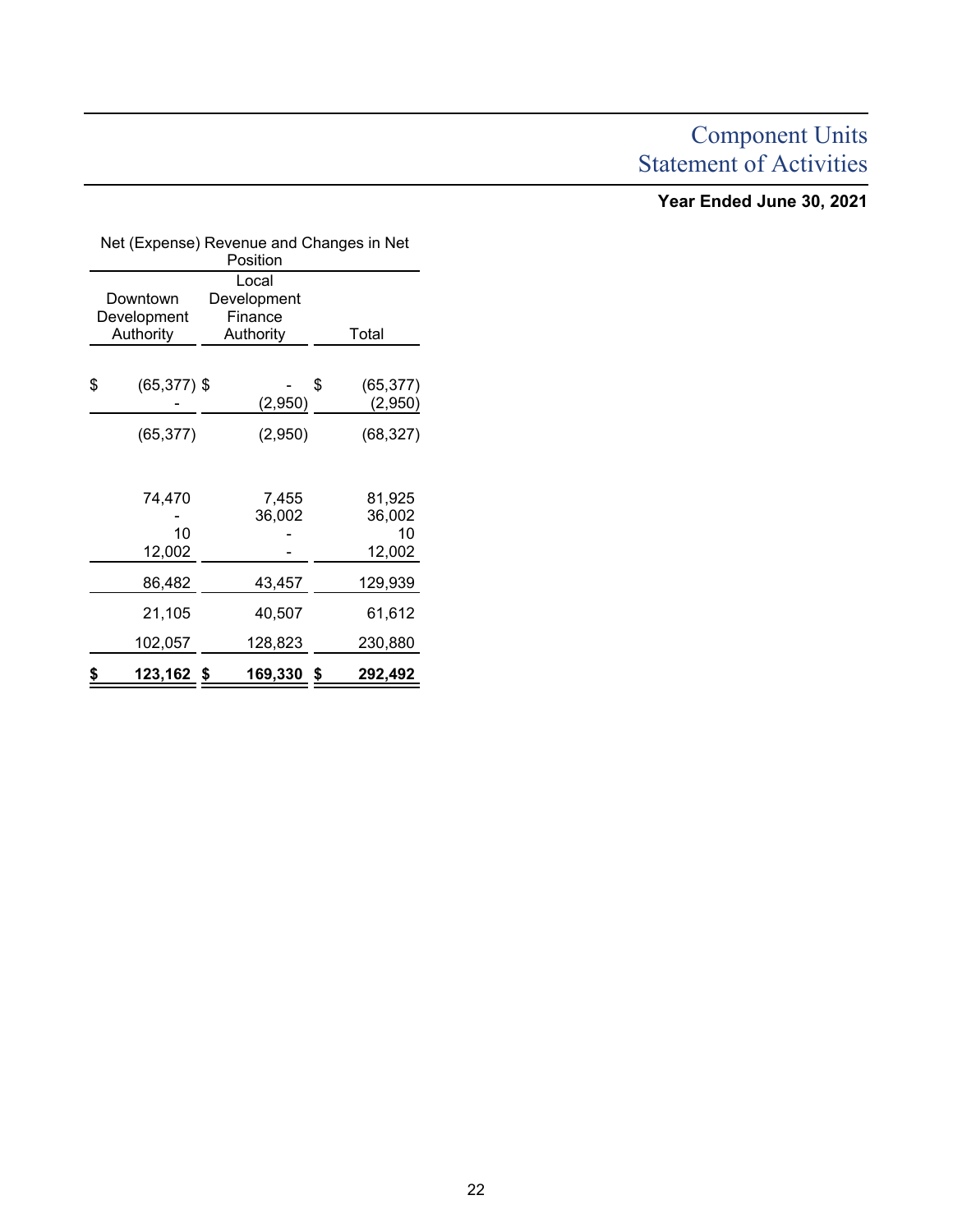#### **June 30, 2021**

### **Note 1 - Significant Accounting Policies**

#### *Reporting Entity*

The City of Davison, Michigan (the "City") was incorporated in 1939 under the provisions of Act 279, P.A. 1909, as amended (Home Rule City Act). The City operates a council-manager form of government and provides the following services, as authorized by its charter: public safety (police and fire), highways and streets, sanitation, health and social services, culture-recreation, public improvements, planning and zoning, and general administrative services.

The accompanying financial statements present the City and its component units, entities for which the City is considered to be financially accountable. Although blended component units are separate legal entities, in substance they are part of the City's operations. Each discretely presented component unit is reported in a separate column in the government-wide financial statements to emphasize that it is legally separate from the City (see discussion below for description).

#### *Blended Component Units*

The City of Davison Building Authority's primary purpose is to finance and construct the City's public buildings, and it has been reported as if it were a part of the City's operations because:

- The City has pledged its full faith and credit as a guarantee for the authority's outstanding debt.
- The City is obligated to fund any deficits of the authority.

#### *Discretely Presented Component Units*

#### *Downtown Development Authority*

The Downtown Development Authority (the "DDA") was created to correct and prevent deterioration in the downtown district, encourage historical preservation, and promote economic growth within the downtown district. The DDA's governing body, which consists of nine individuals, is selected by the City Council. In addition, the DDA's budget is subject to approval by the City Council. The DDA does not publish separate financial statements.

#### *Local Development Finance Authority*

The Local Development Finance Authority (the "LDFA") was created to aid in the creation and retention of jobs and to promote economic growth in defined areas of the City. The LDFA's governing body, which consists of seven individuals, is selected by the City Council. In addition, the LDFA's budget is subject to approval by the City Council. The LDFA does not publish separate financial statements.

#### *Fiduciary Component Unit*

#### *Other Postemployment Benefits Fund*

For the Other Postemployment Benefits Fund, management of the OPEB plan is vested in the pension board, which consists of seven members - three elected by plan members, three appointed by the City, and the City Treasurer, who serves as an ex officio member. Although it is legally separate from the City, it is reported as a fiduciary component unit because the City appoints a voting majority to the pension board and the plan imposes a financial burden on the City.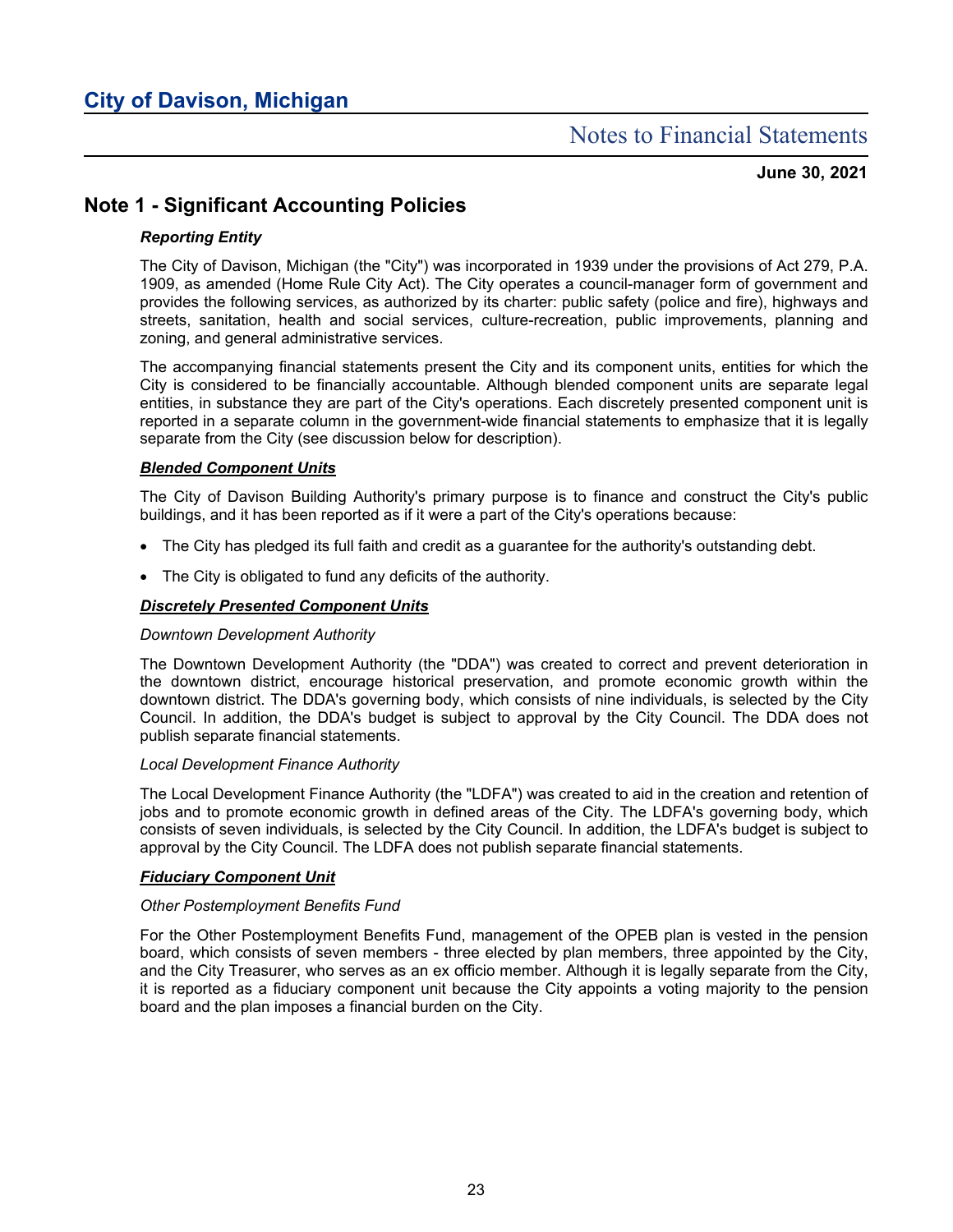**June 30, 2021**

### **Note 1 - Significant Accounting Policies (Continued)**

#### *Report Presentation*

Governmental accounting principles require that financial reports include two different perspectives - the government-wide perspective and the fund-based perspective. The government-wide financial statements (i.e., the statement of net position and the statement of activities) report information on all of the nonfiduciary activities of the primary government and its component units, as applicable. The government-wide financial statements are presented on the economic resources measurement focus and the full accrual basis of accounting. Property taxes are recognized as revenue in the year for which they are levied. Grants and similar items are recognized as revenue as soon as all eligibility requirements imposed by the provider have been met. The statements also present a schedule reconciling these amounts to the modified accrual-based presentation found in the fund-based statements.

The statement of activities demonstrates the degree to which the direct expenses of a given function or segment are offset by program revenue. Direct expenses are those that are clearly identifiable with a specific function or segment. Program revenue includes: (1) charges to customers or applicants for goods, services, or privileges provided; (2) operating grants and contributions; and (3) capital grants and contributions, including special assessments. Taxes and other items not properly included among program revenue are reported instead as general revenue.

As a general rule, the effect of interfund activity has been removed from the government-wide financial statements. Exceptions to this general rule occur when there are charges between the City's water and sewer function and various other functions. Eliminations of these charges would distort the direct costs and program revenue reported for the various functions concerned.

Separate financial statements are provided for governmental funds, proprietary funds, and fiduciary funds, even though the latter are excluded from the government-wide financial statements. Major individual governmental funds and major individual enterprise funds, if any, are reported as separate columns in the fund financial statements.

#### *Fund Accounting*

The City accounts for its various activities in several different funds in order to demonstrate accountability for how it spends certain resources; separate funds allow the City to show the particular expenditures for which specific revenue is used. The various funds are aggregated into three broad fund types:

#### *Governmental Funds*

Governmental funds include all activities that provide general governmental services that are not business-type activities. Governmental funds can include the General Fund, special revenue funds, debt service funds, capital project funds, and permanent funds. The City reports the following funds as major governmental funds:

- The General Fund is the primary operating fund because it accounts for all financial resources used to provide government services other than those specifically assigned to another fund.
- The Major Streets and Local Streets funds account for the City's share of proceeds from gas and weight tax levied by the State and distributed to local governmental units. State law requires that these taxes be used for street maintenance and construction. The City of Davison, Michigan has decided to show these funds as major governmental funds.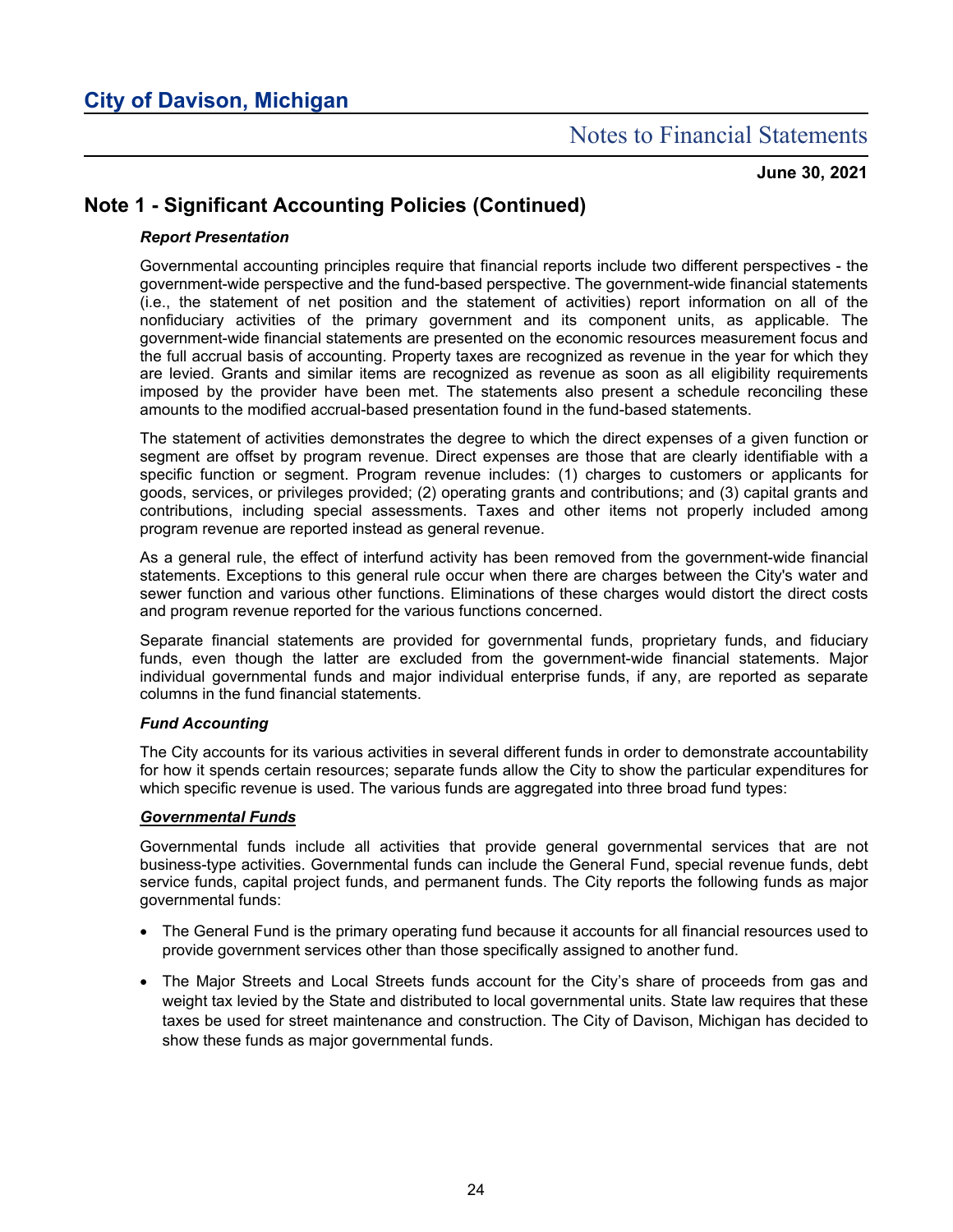#### **June 30, 2021**

### **Note 1 - Significant Accounting Policies (Continued)**

#### *Proprietary Funds*

Proprietary funds include enterprise funds (which provide goods or services to users in exchange for charges or fees) and internal service funds (which provide goods or services to other funds of the City). The City reports the following funds as major enterprise funds:

- The Water Fund accounts for the operations of the water distribution system.
- The Sewer Fund accounts for the operations of the sewage pumping collection system.

The City's Internal Service Fund is used to allocate insurance costs and machinery and equipment purchases and maintenance to the various funds on a full accrual basis, so that the full costs are recognized and allocated to the various funds in the year that the costs are incurred.

#### *Fiduciary Funds*

Fiduciary funds include amounts held in a fiduciary capacity for others. These amounts are not used to operate the City's programs. Activities that are reported as fiduciary include the following:

- The Nonunion Pension Benefit Trust Fund accumulates resources for pension benefit payments to retirees and accounts for the activities of the nonunion pension plan.
- The Other Postemployment Benefits Fund accumulates resources for future retiree health care payments to retirees.
- The Tax Collection Fund collects taxes on behalf of all the taxing authorities.

#### *Interfund Activity*

During the course of operations, the City has activity between funds for various purposes. Any residual balances outstanding at year end are reported as due from/to other funds and advances to/from other funds. While these balances are reported in fund financial statements, certain eliminations are made in the preparation of the government-wide financial statements. Balances between the funds included in governmental activities (i.e., the governmental and internal service funds) are eliminated so that only the net amount is included as internal balances in the governmental activities column. Similarly, balances between the funds included in business-type activities (i.e., the enterprise funds) are eliminated so that only the net amount is included as internal balances in the business-type activities column.

Furthermore, certain activity occurs during the year involving transfers of resources between funds. In fund financial statements, these amounts are reported at gross amounts as transfers in/out. While reported in fund financial statements, certain eliminations are made in the preparation of the governmentwide financial statements. Transfers between the funds included in governmental activities are eliminated so that only the net amount is included as transfers in the governmental activities column. Similarly, balances between the funds included in business-type activities are eliminated so that only the net amount is included as transfers in the business-type activities column.

#### *Basis of Accounting*

The governmental funds use the current financial resources measurement focus and the modified accrual basis of accounting. This basis of accounting is intended to better demonstrate accountability for how the City has spent its resources.

Expenditures are reported when the goods are received or the services are rendered. Capital outlays are reported as expenditures (rather than as capital assets) because they reduce the ability to spend resources in the future; conversely, employee benefit costs that will be funded in the future (such as pension and retiree health care-related costs or sick and vacation pay) are not counted until they come due for payment. In addition, debt service expenditures, claims, and judgments are recorded only when payment is due.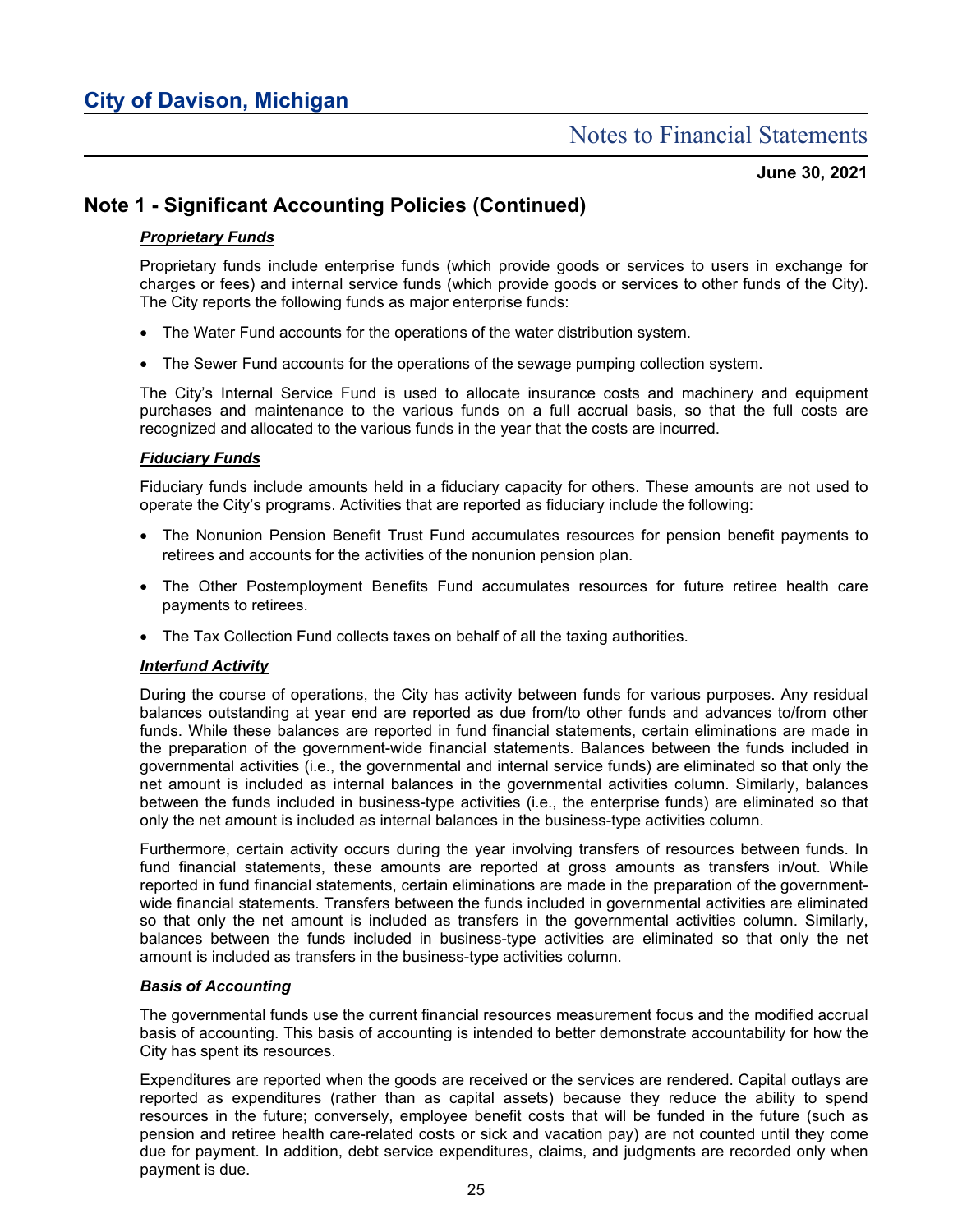#### **June 30, 2021**

### **Note 1 - Significant Accounting Policies (Continued)**

Revenue is not recognized until it is collected or collected soon enough after the end of the year that it is available to pay for obligations outstanding at the end of the year. For this purpose, the City considers amounts collected within 60 days of year end to be available for recognition. The following major revenue sources meet the availability criterion: state-shared revenue, state gas and weight tax revenue, and interest associated with the current fiscal period. Conversely, special assessments and federal grant reimbursements will be collected after the period of availability; receivables have been recorded for these, along with a deferred inflow.

Proprietary funds and fiduciary funds, as applicable, use the economic resources measurement focus and the full accrual basis of accounting. Revenue is recorded when earned, and expenses are recorded when a liability is incurred, regardless of the timing of related cash flows.

#### *Specific Balances and Transactions*

#### *Cash and Cash Equivalents*

Cash and cash equivalents include cash on hand, demand deposits, and short-term investments with a maturity of three months or less when acquired.

#### *Investments*

Investments are reported at fair value or estimated fair value. Short-term investments are reported at cost, which approximates fair value. Securities traded on a national or international exchange are valued at the last reported sales price at current exchange rates.

#### *Receivables and Payables*

In general, outstanding balances between funds are reported as due to/from other funds. Activity between funds that is representative of lending/borrowing arrangements outstanding at the end of the fiscal year is referred to as advances to/from other funds. Any residual balances outstanding between the governmental activities and the business-type activities are reported in the government-wide financial statements as internal balances.

All trade and property tax receivables are shown as net of an allowance for uncollectible amounts. No allowance has been recorded, as management deems all receivables to be collectible.

#### *Inventories and Prepaid Items*

Inventories are valued at cost on a first-in, first-out basis. Inventories of governmental funds are recorded as expenditures when consumed rather than when purchased. Certain payments to vendors reflect costs applicable to future fiscal years and are recorded as prepaid items in both government-wide and fund financial statements.

#### *Restricted Assets*

The revenue bonds of the enterprise funds require amounts to be set aside for debt service principal and interest, operations and maintenance, and a bond reserve. These amounts have been classified as restricted assets and total \$606,867 at June 30, 2021.

#### *Land Held for Resale*

The LDFA holds property with the intent to sell the property in the future. The property is recorded at the lower of cost or market in the financial statements.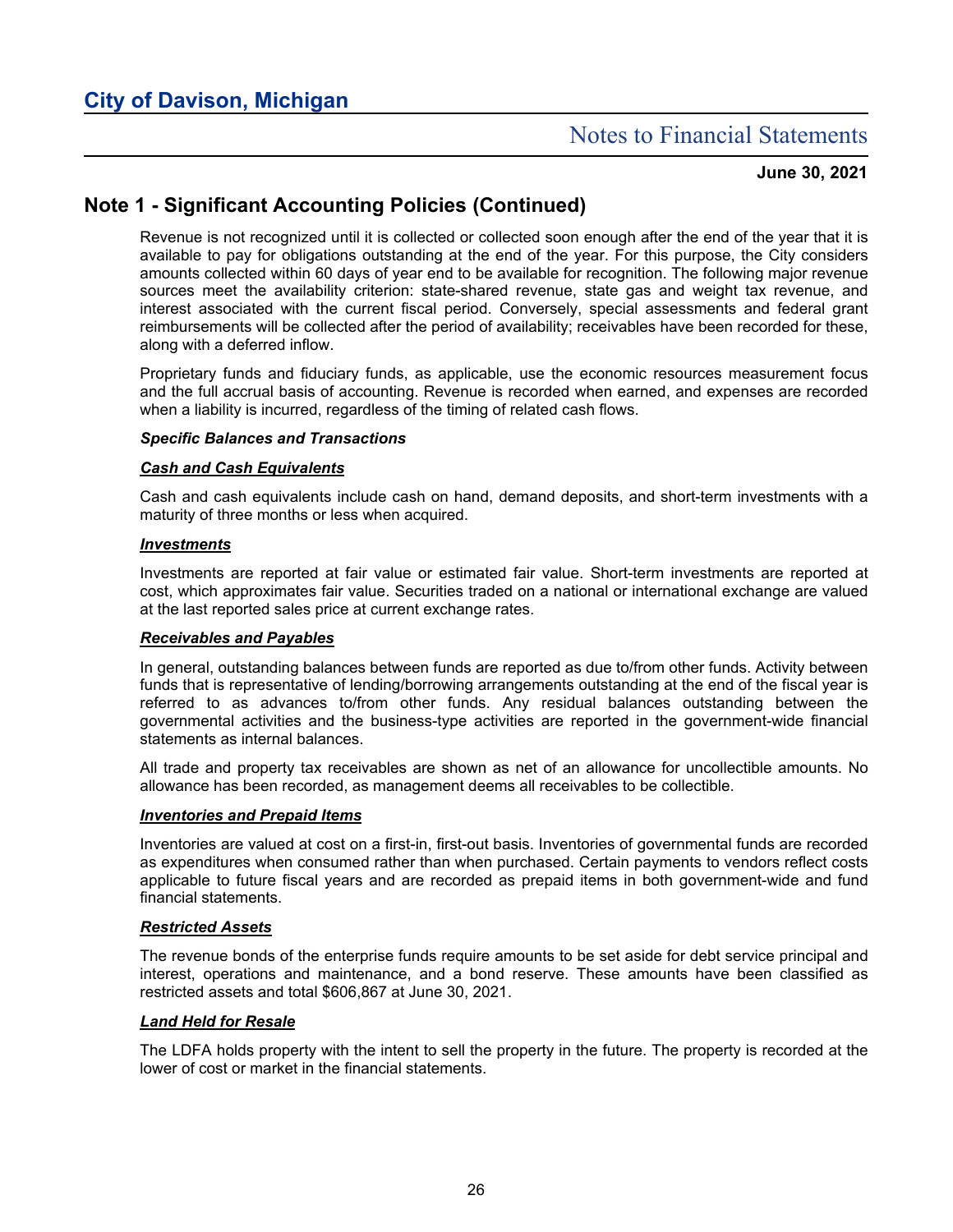#### **June 30, 2021**

### **Note 1 - Significant Accounting Policies (Continued)**

#### *Capital Assets*

Capital assets, which include property, plant, equipment, and infrastructure assets (e.g., roads, bridges, sidewalks, and similar items), are reported in the applicable governmental or business-type activities column in the government-wide financial statements. Capital assets are defined by the City as assets with an initial individual cost of more than \$5,000 and an estimated useful life in excess of one year. Such assets are recorded at historical cost or estimated historical cost if purchased or constructed. Donated capital assets are recorded at estimated acquisition value at the date of donation.

Infrastructure, intangibles, buildings, equipment, and vehicles are depreciated using the straight-line method over the following useful lives:

| <b>Capital Asset Class</b>        | Depreciable Life -<br>Years |
|-----------------------------------|-----------------------------|
| Buildings and improvements        | $10 - 40$                   |
| Improvements other than buildings | $10 - 40$                   |
| Machinery and equipment           | $5 - 7$                     |
| Infrastructure                    | $39 - 40$                   |
| Water and sewer lines             |                             |

#### *Long-term Obligations*

In the government-wide financial statements and the proprietary fund types in the fund financial statements, long-term debt and other long-term obligations are reported as liabilities in the applicable governmental activities, business-type activities, or proprietary fund-type statement of net position. Bond premiums and discounts are deferred and amortized over the life of the bonds using the effective interest method. Bonds payable are reported net of the applicable bond premium or discount. Bond issuance costs are expensed at the time they are incurred. In the fund financial statements, governmental fund types recognize bond issuances and premiums as other financing sources and bond discounts as other financing uses. The General Fund and Inflow and Infiltration Debt Fund are generally used to liquidate governmental long-term debt.

#### *Deferred Outflows/Inflows of Resources*

In addition to assets, the statement of net position and/or balance sheet will sometimes report a separate section for deferred outflows of resources. This separate financial statement element represents a consumption of net position that applies to future periods and will not be recognized as an outflow of resources (expense/expenditure) until then.

The City reports deferred outflows of resources related to the defined benefit pension plans and the OPEB plan. The deferred outflows of resources related to pension and OPEB are reported in the government-wide financial statements and the Water and Sewer funds. Details of the deferred outflows of resources related to pension and OPEB can be found in Notes 8 and 9, respectively.

In addition to liabilities, the statement of net position and/or balance sheet will sometimes report a separate section for deferred inflows of resources. This separate financial statement element represents an acquisition of net position that applies to future periods and will not be recognized as an inflow of resources (revenue) until that time.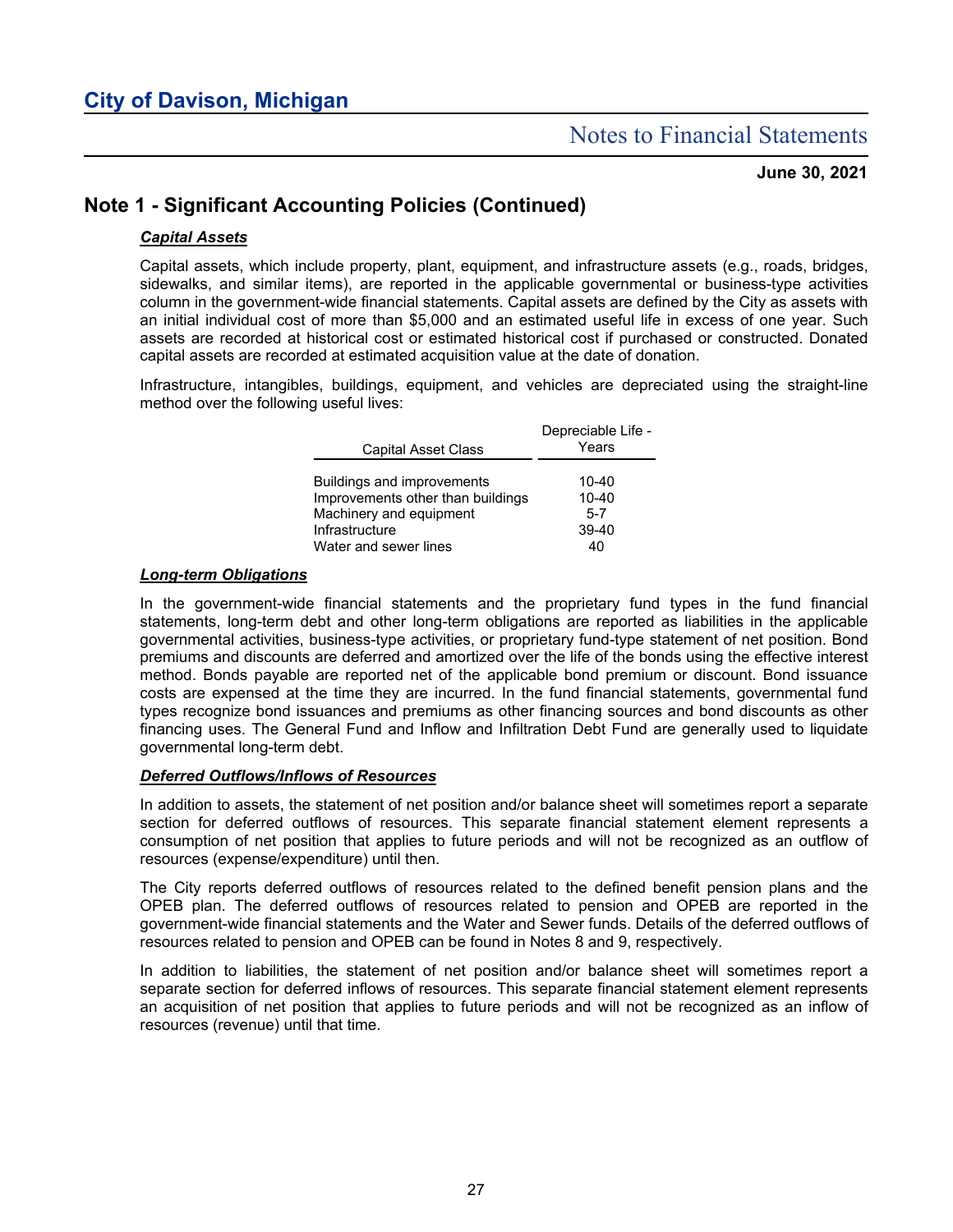#### **June 30, 2021**

### **Note 1 - Significant Accounting Policies (Continued)**

The City reports deferred inflows of resources related to the defined benefit pension plans and the OPEB plan. The deferred inflows of resources to pension and OPEB are reported in the government-wide financial statements and the Water and Sewer funds. Details of the deferred inflows of resources related to pension and OPEB can be found in Notes 8 and 9, respectively. The City has unavailable revenue related to the noncancelable lease receivable reported as a deferred inflow of resources, and the revenue is recognized as an inflow of resources in the period that the amount becomes available in the governmental funds.

#### *Net Position*

Net position of the City is classified in three components. Net investment in capital assets consists of capital assets net of accumulated depreciation and is reduced by the current balances of any outstanding borrowings used to finance the purchase or construction of those assets. The restricted component of net position consists of restricted assets reduced by liabilities and deferred inflows of resources related to those assets. Unrestricted net position is the remaining net position that does not meet the definition of invested in capital or restricted.

#### *Net Position Flow Assumption*

The City will sometimes fund outlays for a particular purpose from both restricted and unrestricted resources. In order to calculate the amounts to report as restricted net position and unrestricted net position in the government-wide and proprietary fund financial statements, a flow assumption must be made about the order in which the resources are considered to be applied. It is the City's policy to consider restricted net position to have been depleted before unrestricted net position is applied.

#### *Fund Balance Flow Assumptions*

The City will sometimes fund outlays for a particular purpose from both restricted and unrestricted resources (the total of committed, assigned, and unassigned fund balance). In order to calculate the amounts to report as restricted, committed, assigned, and unassigned fund balance in the governmental fund financial statements, a flow assumption must be made about the order in which the resources are considered to be applied. It is the City's policy to consider restricted fund balance to have been depleted before using any of the components of unrestricted fund balance. Furthermore, when the components of unrestricted fund balance can be used for the same purpose, committed fund balance is depleted first, followed by assigned fund balance. Unassigned fund balance is applied last.

#### *Fund Balance Policies*

Fund balance of governmental funds is reported in various categories based on the nature of any limitations requiring the use of resources for specific purposes. The City itself can establish limitations on the use of resources through either a commitment (committed fund balance) or an assignment (assigned fund balance).

Nonspendable fund balance component represents amounts that are not in spendable form or are legally or contractually required to be maintained intact.

Restricted fund balance represents amounts that are legally restricted by outside parties, constitutional provisions, or enabling legislation for use for a specific purpose.

Committed fund balance classification includes amounts that have been formally set aside by the City Council for use for specific purposes. Commitments are made and can be rescinded only via resolution of the City Council.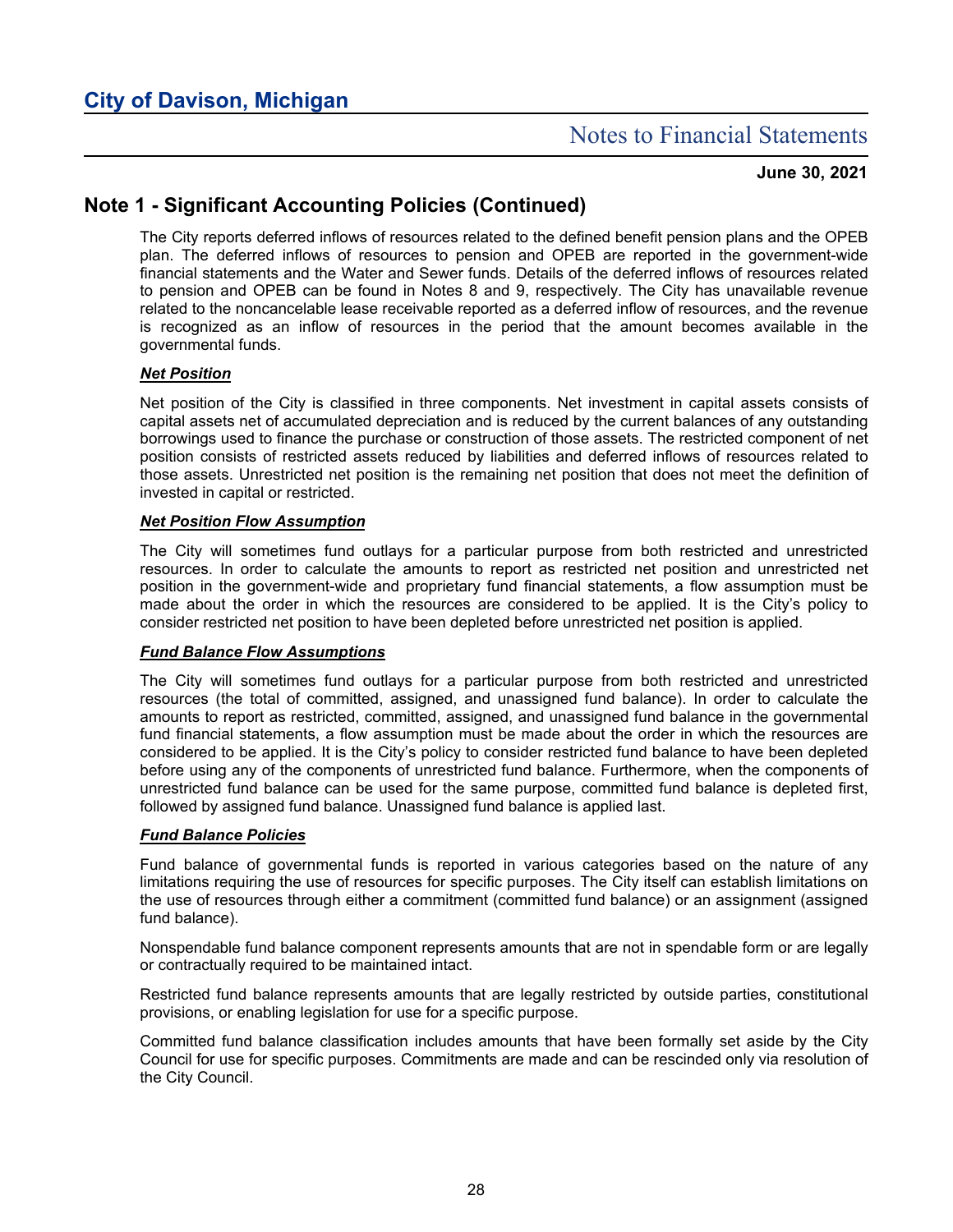#### **June 30, 2021**

#### **Note 1 - Significant Accounting Policies (Continued)**

Amounts in the assigned fund balance classification are intended to be used by the government for specific purposes but do not meet the criteria to be classified as committed. Unlike commitments, assignments generally exist only temporarily. In other words, an additional action does not normally have to be taken for the removal of an assignment. Conversely, as discussed above, an additional action is essential either to remove or revise a commitment.

Unassigned fund balance represents amounts that do not fall into any other category above. This is the residual classification for amounts in the General Fund and represents fund balance that has not been assigned to other funds and has not been restricted, committed, or assigned to specific purposes in the General Fund. In other governmental funds, only negative unassigned amounts are reported, if any, and represent expenditures incurred for specific purposes exceeding the amounts previously restricted, committed, or assigned to those purposes.

#### *Property Tax Revenue*

Properties are assessed as of December 1. The related property taxes become a lien on December 1 of the following year. The taxes are due on February 28, after which point they are added to the county tax rolls and penalties and interest are assessed. Taxes are also levied on each July 1 on the taxable valuation of property as of the preceding December 31. Taxes are considered delinquent after August 31, at which time penalties and interest are assessed.

The City's 2020 tax is levied and collectible on July 1, 2020 and is recognized as revenue in the year ended June 30, 2021 when the proceeds of the levy are budgeted and available for the financing of operations.

The 2020 taxable valuation of the City totaled \$115.9 million (a portion of which is abated and a portion of which is captured by the DDA and the LDFA), on which taxes levied consisted of 12.7298 mills for operating and 1.3441 mills for repayment of debt. This resulted in \$1.4 million for operating and \$153 thousand for debt retirement.

In 1981, the City's Downtown Development Authority entered into tax incremental financing agreements with the City; Genesee County, Michigan; Genesee Intermediate Schools; and Davison Community Schools for a 15-year period. In 1996, this plan was renewed with all units of government except Davison Community Schools for an additional 15 years (Proposal A passed by Michigan taxpayers eliminated the school millage from the calculation of the mills to be used to compute the taxes on the increase in assessed value within the tax increment financing area that can be captured). Also, in 2000, the DDA expanded its boundaries and adopted a new district 2 plan. The current plan was renewed in 2012 and will expire during 2030.

The captured taxable values in excess of the initial taxable values for June 30, 2021 by district are as follows:

| District 1 | \$<br>2,080,409 |
|------------|-----------------|
| District 2 | 484,260         |

The DDA is using the tax increment revenue to improve the plan areas.

In 1997, the Local Development Finance Authority was created to continue for a 30-year period. The main difference between the LDFA Act and the DDA Act is that the LDFA district services manufacturing areas and does not have to be contiguous property. In 1997, the LDFA entered into tax incremental financing agreements with the City of Davison, Michigan and Genesee County, Michigan. The LDFA's tax incremental revenue is calculated by multiplying the millage (of all entities involved) by the captured taxable value (the difference between the current taxable value and the initial taxable value). The initial taxable values were established in 1997 (\$2,753,325).

The captured taxable value in excess of the initial taxable values for June 30, 2021 is \$334,332.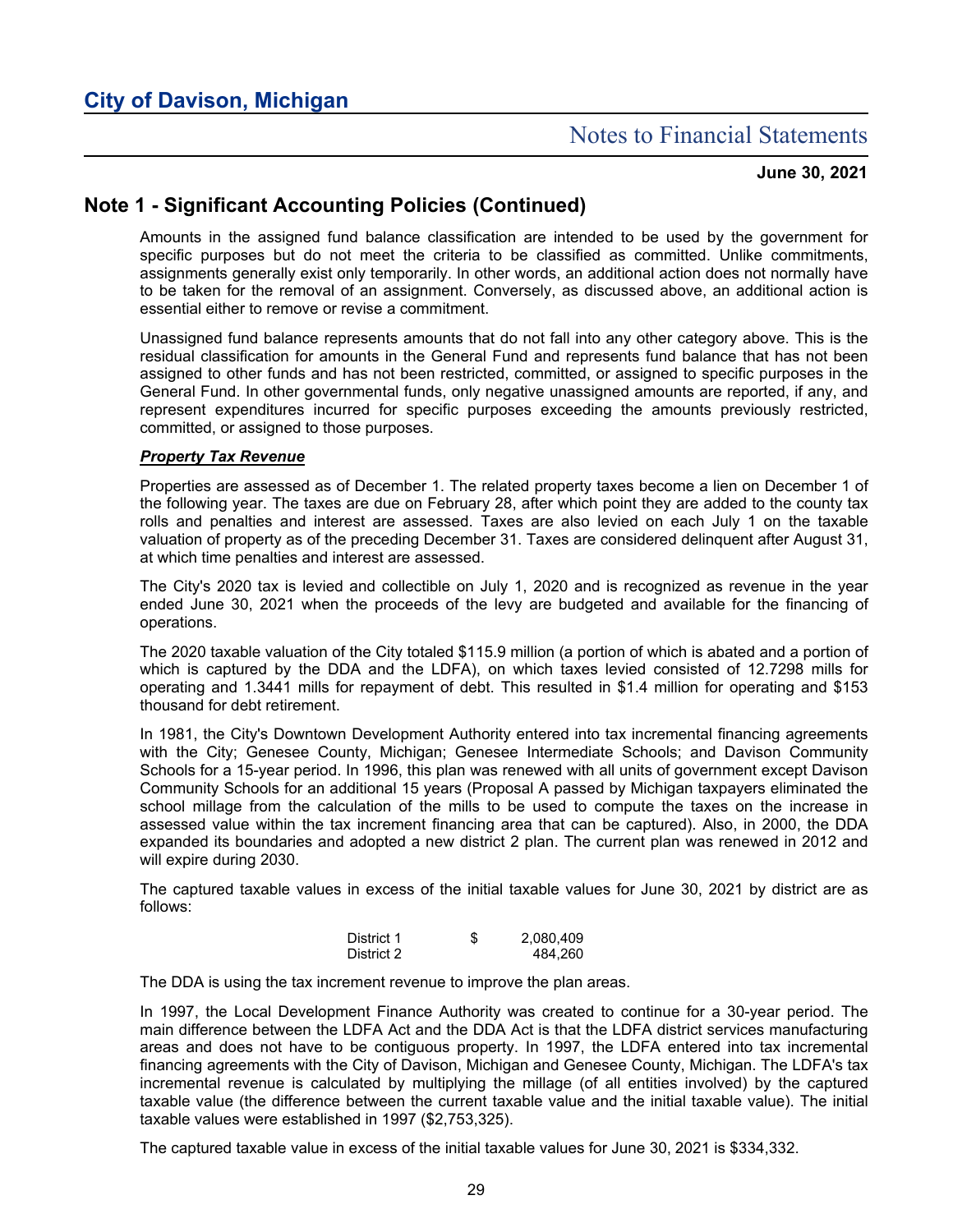**June 30, 2021**

### **Note 1 - Significant Accounting Policies (Continued)**

The LDFA is using the tax increment revenue to improve the plan area.

On April 20, 1998, the City Council of the City of Davison, Michigan adopted a resolution to create the City of Davison Brownfield Redevelopment Authority (the "BRA") and to designate the brownfield zone within which the BRA will exercise its powers. The brownfield zone to which the brownfield plan (the "Plan") applies consists of the properties within the boundaries of the City of Davison, Michigan. The LDFA has agreed to supervise and control the Brownfield Redevelopment Authority.

The purpose of the Plan, to be implemented by the BRA, is to satisfy the requirement for a brownfield plan, as specified in Section 13 of Act No. 381 of the Public Acts of 1996 MCLA 125.2651 et. seq., which is known as the Brownfield Redevelopment Financing Act.

The BRA has initially identified the following parcels of real estate that require, or which may require, undertaking certain eligible response activities to facilitate redevelopment under the Plan:

1. The former Independent Oil Company site, a facility located within the boundaries of the Downtown Development Authority, contains one or more underground storage tank(s) and contaminated soils and groundwater requiring phase II and baseline environmental assessments, due care, and additional response activities prior to being redeveloped as part of the downtown revitalization plan.

2. The former Davison Oil & Gas site, a facility located within the boundaries of the Downtown Development Authority, consists of two contiguous parcels and a portion of a city street that will eventually be closed as part of the redevelopment. The property contains one or more underground storage tank(s) and contaminated soils and groundwater and requires demolition of dilapidated building(s), phase II and baseline environmental assessments, due care, additional response activities, and infrastructure improvements prior to being redeveloped as part of the downtown revitalization plan.

The duration of the Plan shall be 30 years. As of June 30, 2021, there has been no activity for the BRA.

Each authority's tax increment revenue is calculated by multiplying the millage (of all entities involved) times the captured taxable value (the difference between current taxable value and the initial assessed value). The initial assessed values were established in 1981 for the DDA district 1, 1996 for the expanded DDA district 2, and 1997 and 2007 for the LDFA.

#### *Pension*

The City offers a defined benefit pension plan to its employees. The City records a net pension liability for the difference between the total pension liability calculated by the actuary and the pension plan's fiduciary net position. For the purpose of measuring the net pension liability, deferred outflows of resources and deferred inflows of resources related to pensions, and pension expense, information about the fiduciary net position of the pension plan and additions to/deductions from the pension plan's fiduciary net position have been determined on the same basis as they are reported by the pension plan. For this purpose, benefit payments (including refunds of employee contributions) are recognized when due and payable in accordance with the benefit terms. Investments are reported at fair value. The General Fund, the Water Fund, and the Sewer Fund are used primarily to liquidate this obligation.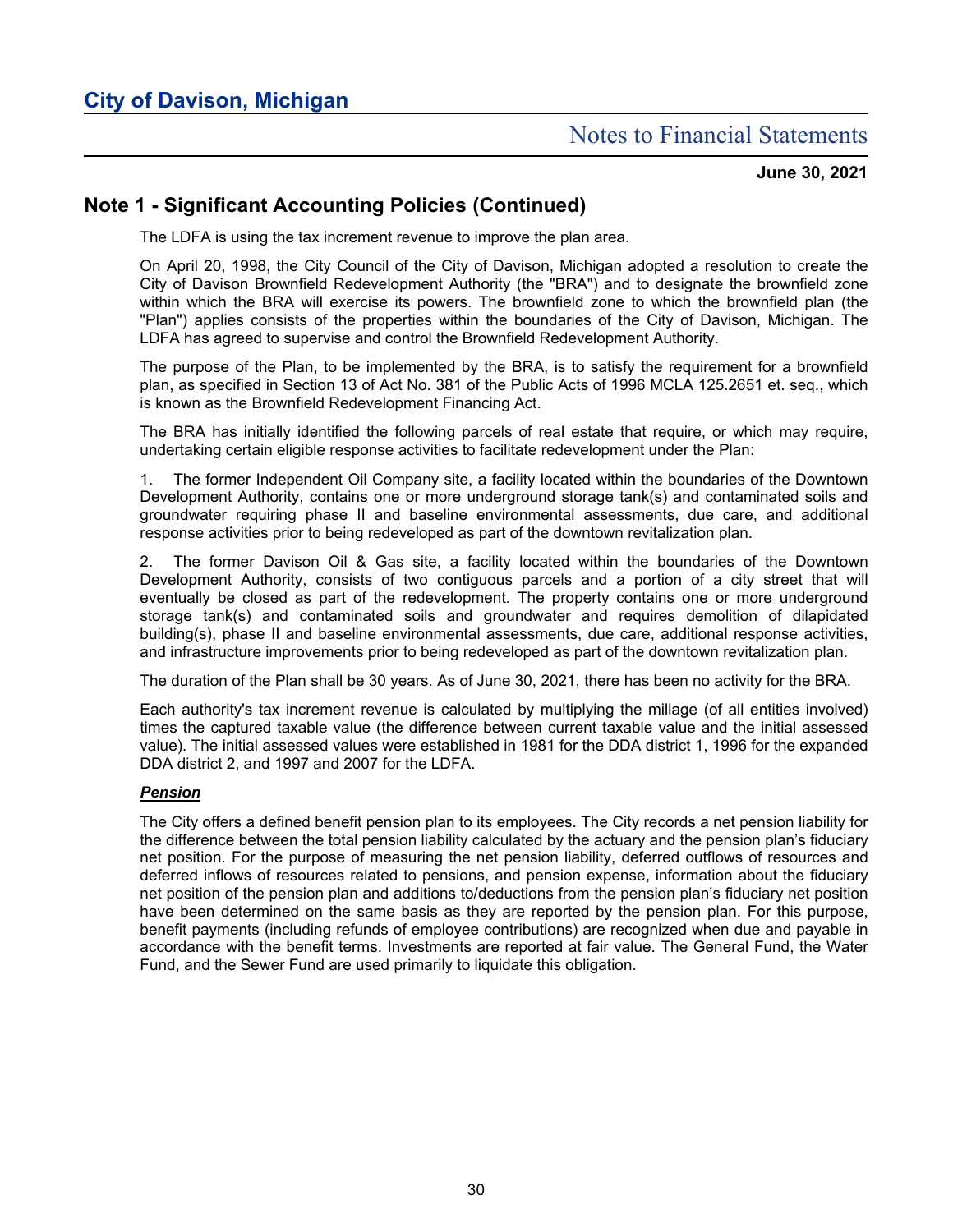**June 30, 2021**

### **Note 1 - Significant Accounting Policies (Continued)**

#### *Other Postemployment Benefit Costs*

The City offers retiree health care benefits to retirees. The City records a net OPEB liability for the difference between the total OPEB liability calculated by the actuary and the OPEB plan's fiduciary net position. For the purpose of measuring the net OPEB liability, deferred outflows of resources and deferred inflows of resources related to OPEB, and OPEB expense, information about the fiduciary net position of the City's OPEB plan and additions to/deductions from the OPEB plan's fiduciary net position have been determined on the same basis as they are reported by the OPEB plan. For this purpose, benefit payments are recognized when due and payable in accordance with the benefit terms. Investments are reported at fair value, except for money market investments and participating interestearning investment contracts that have a maturity at the time of purchase of one year or less, which are reported at cost. The General Fund, the Water Fund, and the Sewer Fund are used primarily to liquidate this obligation.

#### *Compensated Absences (Leave Time)*

It is the City's policy to permit employees to accumulate earned but unused leave time pay benefits. All leave time is accrued when incurred in the government-wide, proprietary, and fund financial statements. A liability for these amounts is reported in governmental funds only for employee terminations as of year end. All other accrued compensated absences are reported in the government-wide financial statements; generally, the funds that report each employee's compensation (the General Fund and the Water and Sewer funds, primarily) are used to liquidate the obligation.

#### *Proprietary Funds Operating Classification*

Proprietary funds distinguish operating revenue and expenses from nonoperating items. Operating revenue and expenses generally result from providing services and producing and delivering goods in connection with a proprietary fund's principal ongoing operations. The principal operating revenue of the Water and Sewer funds and Internal Service Fund is charges to customers for sales and services. The Water and Sewer funds also recognize as operating revenue the portion of tap fees intended to recover the cost of connecting new customers to the system. Operating expenses for enterprise funds and the Internal Service Fund include the cost of sales and services, administrative expenses, and depreciation on capital assets. All revenue and expenses not meeting this definition are reported as nonoperating revenue and expenses.

#### *Use of Estimates*

The preparation of financial statements in conformity with accounting principles generally accepted in the United States of America requires management to make estimates and assumptions that affect the reported amounts of assets and liabilities and disclosure of contingent assets and liabilities at the date of the financial statements and the reported amounts of revenue and expenses during the period. Actual results could differ from those estimates.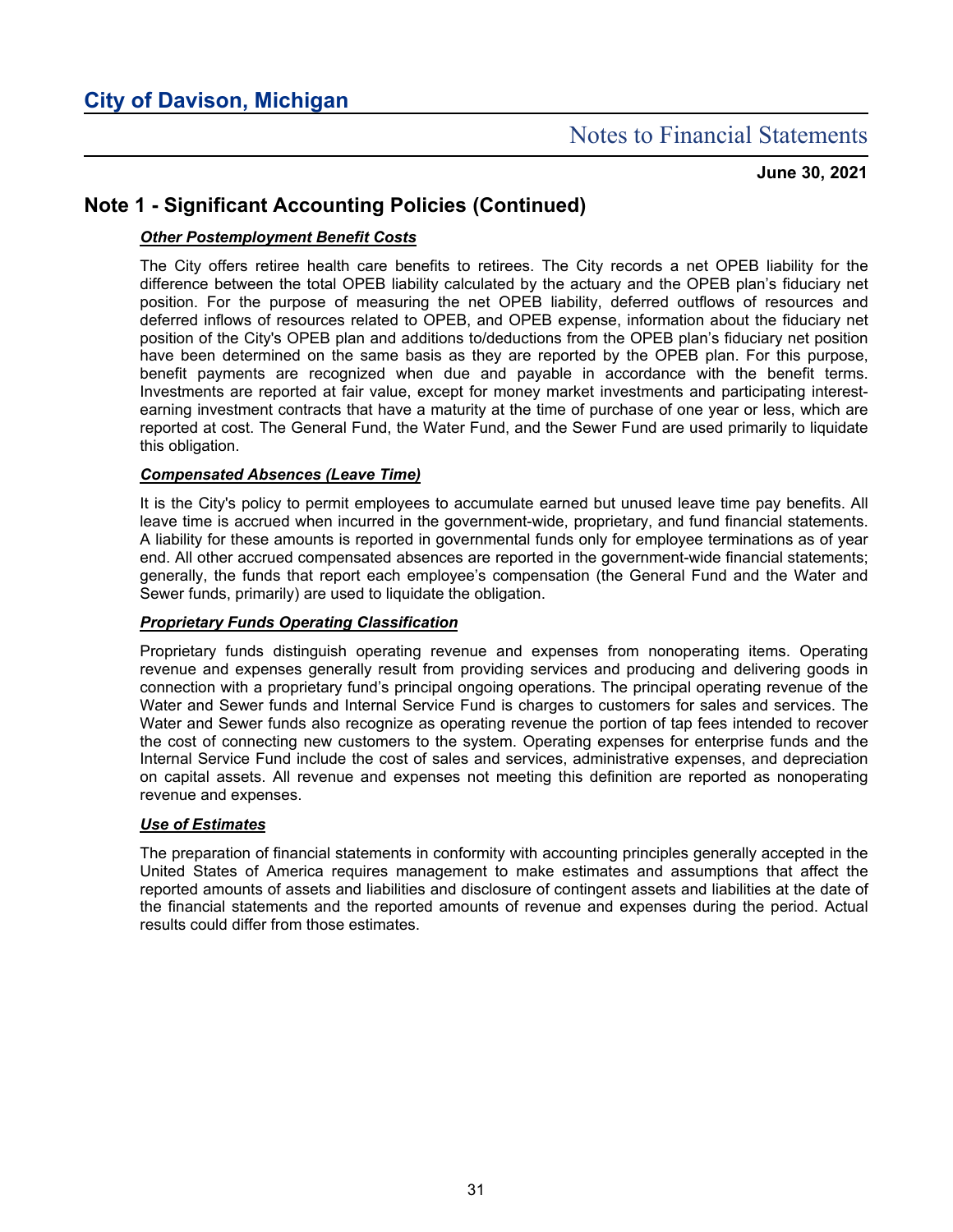**June 30, 2021**

### **Note 1 - Significant Accounting Policies (Continued)**

#### *Upcoming Accounting Pronouncements*

In June 2017, the Governmental Accounting Standards Board issued Statement No. 87, *Leases*, which improves accounting and financial reporting for leases by governments. This statement requires recognition of certain lease assets and liabilities for leases that previously were classified as operating leases and recognized as inflows of resources or outflows of resources based on the payment provisions of the contract. It establishes a single model for lease accounting based on the foundational principle that leases are financings of the right to use an underlying asset. Under this statement, a lessee is required to recognize a lease liability and an intangible right-to-use lease asset, and a lessor is required to recognize a lease receivable and a deferred inflow of resources. The City is currently evaluating the impact this standard will have on the financial statements when adopted. The provisions of this statement were originally effective for the City's financial statements for the year ended June 30, 2021 but were extended to June 30, 2022 with the issuance of GASB Statement No. 95, *Postponement of the Effective Date of Certain Authoritative Guidance*.

In June 2018, the GASB issued Statement No. 89, *Accounting for Interest Cost Incurred before the End of a Construction Period*, which simplifies accounting for interest cost incurred before the end of construction and requires those costs to be expensed in the period incurred. As a result, interest cost incurred before the end of a construction period will not be capitalized and included in the historical cost of a capital asset reported in a business-type activity or enterprise fund. This statement also reiterates that, in financial statements prepared using the current financial resources measurement focus, interest cost incurred before the end of a construction period should be recognized as an expenditure on a basis consistent with governmental fund accounting principles. The requirements of the standard will be applied prospectively and result in increased interest expense during periods of construction. The provisions of this statement were originally effective for the City's financial statements for the June 30, 2021 fiscal year but were extended to June 30, 2022 with the issuance of GASB Statement No. 95, *Postponement of the Effective Date of Certain Authoritative Guidance*.

In June 2020, the Governmental Accounting Standards Board issued Statement No. 9*7*, *Certain Component Unit Criteria, and Accounting and Financial Reporting for Internal Revenue Code Section 457 Deferred Compensation Plans*. While this standard had certain aspects impacting defined contribution pension and OPEB plans and other employee benefit plans that were effective immediately, it also clarifies when a 457 should be considered a pension plan or another type of employee benefit plan to assist in the application of GASB Statement No. 84 to these types of plans. The City is currently evaluating the impact this standard will have on the financial statements when adopted. The provisions of this statement related to 457 plans are effective for the City's financial statements for the year ending June 30, 2022.

### **Note 2 - Stewardship, Compliance, and Accountability**

#### *Construction Code Fees*

The City oversees building construction in accordance with the State's Construction Code Act, including inspection of building construction and renovation to ensure compliance with the building codes. The City charges fees for these services. The law requires that collection of these fees be used only for construction code costs, including an allocation of estimated overhead costs. A summary of the current year activity and the cumulative surplus or shortfall generated is as follows:

| Cumulative shortfall at July 1, 2020                           | (729, 416)       |
|----------------------------------------------------------------|------------------|
| Current year permit revenue<br>Related expenses - Direct costs | 13.474<br>36,165 |
| Current year shortfall                                         | (22, 691)        |
| Cumulative shortfall June 30, 2021                             | (752,107)        |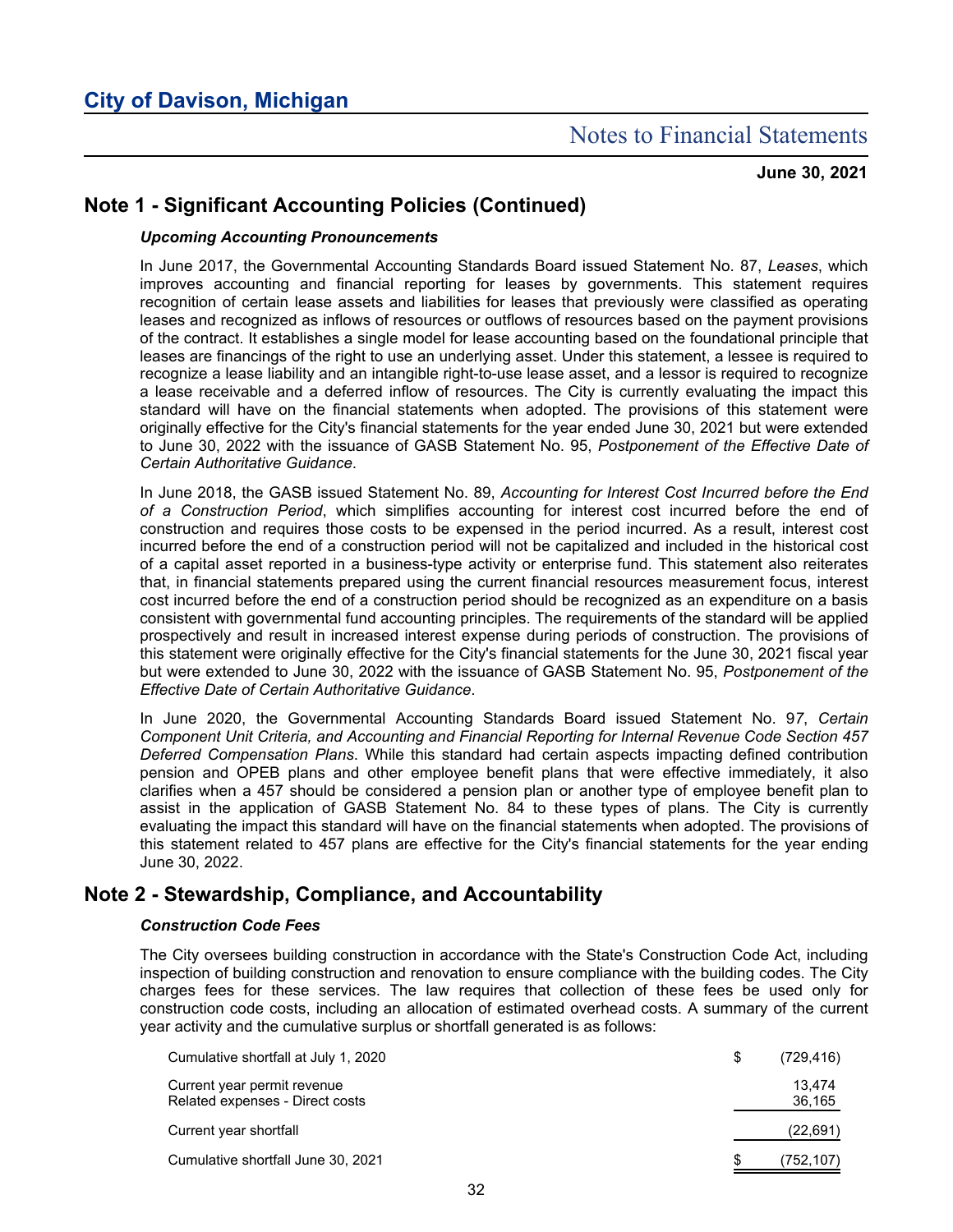#### **June 30, 2021**

#### **Note 3 - Deposits and Investments**

Michigan Compiled Laws Section 129.91 (Public Act 20 of 1943, as amended) authorizes local governmental units to make deposits and invest in the accounts of federally insured banks, credit unions, and savings and loan associations that have offices in Michigan. The law also allows investments outside the state of Michigan when fully insured. The local unit is allowed to invest in bonds, securities, and other direct obligations of the United States or any agency or instrumentality of the United States; repurchase agreements; bankers' acceptances of United States banks; commercial paper rated within the two highest classifications that matures no more than 270 days after the date of purchase; obligations of the State of Michigan or its political subdivisions that are rated as investment grade; and mutual funds composed of investment vehicles that are legal for direct investment by local units of government in Michigan.

The City has designated several banks for the deposit of its funds.

The City's cash and investments are subject to several types of risk, which are examined in more detail below:

#### *Custodial Credit Risk of Bank Deposits*

Custodial credit risk is the risk that, in the event of a bank failure, the City's deposits may not be returned to it. The City does not have a deposit policy for custodial credit risk. At year end, the City had bank deposits of \$7,089,314 (certificates of deposit and checking and savings accounts) that were uninsured and uncollateralized. The DDA and the LDFA had no bank deposits that were uninsured and uncollateralized. The City believes that, due to the dollar amounts of cash deposits and the limits of FDIC insurance, it is impractical to insure all deposits. As a result, the City evaluates each financial institution with which it deposits funds and assesses the level of risk of each institution; only those institutions with an acceptable estimated risk level are used as depositories.

#### *Interest Rate Risk*

Interest rate risk is the risk that the value of investments will decrease as a result of a rise in interest rates. The City's investment policy does not restrict investment maturities other than commercial paper, which can only be purchased with a 270-day maturity.

At year end, the City had the following investments and maturities:

| <b>Fiduciary Funds</b> | Fair Value | Less Than 1<br>Year | 1-5 Years | 6-10 Years | More Than 10<br>Years |
|------------------------|------------|---------------------|-----------|------------|-----------------------|
| Fixed income           | 143.207 \$ | $-$ \$              | 80.471 \$ | 31.972 \$  | 30.764                |

#### *Credit Risk*

State law limits investments in commercial paper to the top two ratings issued by nationally recognized statistical rating organizations. The City has no investment policy that would further limit its investment choices. As of June 30, 2021, the credit quality ratings of debt securities (other than the U.S. government) are as follows:

| Investment                           | <b>Fair Value</b> |                   | Rating             | Rating<br>Organization |  |
|--------------------------------------|-------------------|-------------------|--------------------|------------------------|--|
| <b>Fiduciary Funds</b>               |                   |                   |                    |                        |  |
| Fixed income                         | \$                | 30.764            | AA                 | S&P                    |  |
| Fixed income<br>Fixed income         |                   | 80.557<br>15.581  | <b>BBB</b><br>BBB+ | S&P<br>S&P             |  |
| Fixed Income<br>Mutual funds - Bonds |                   | 16.305<br>353,883 | BBB-<br>Not rated  | S&P<br>N/A             |  |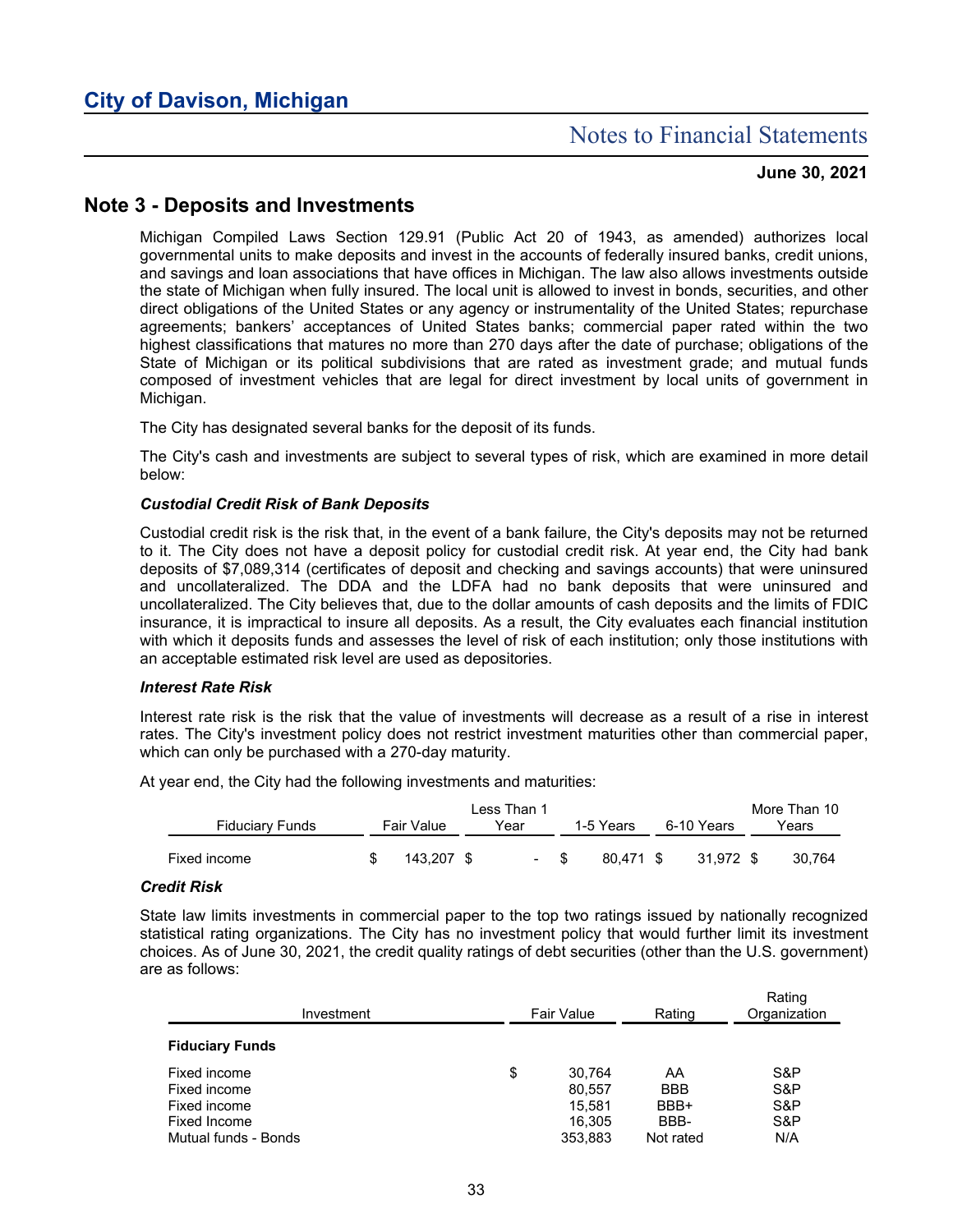#### **June 30, 2021**

#### **Note 4 - Fair Value Measurements**

The City categorizes its fair value measurements within the fair value hierarchy established by generally accepted accounting principles. The hierarchy is based on the valuation inputs used to measure the fair value of the asset. Level 1 inputs are quoted prices in active markets for identical assets, Level 2 inputs are significant other observable inputs, and Level 3 inputs are significant unobservable inputs. Investments that are measured at fair value using net asset value per share (or its equivalent) as a practical expedient are not classified in the fair value hierarchy.

In instances where inputs used to measure fair value fall into different levels in the fair value hierarchy, fair value measurements in their entirety are categorized based on the lowest level input that is significant to the valuation. The City's assessment of the significance of particular inputs to these fair value measurements requires judgment and considers factors specific to each asset.

The City has the following recurring fair value measurements as of June 30, 2021:

|                                        | Assets Measured at Fair Value on a Recurring Basis at June 30, 2021 |                       |  |                   |    |              |    |               |
|----------------------------------------|---------------------------------------------------------------------|-----------------------|--|-------------------|----|--------------|----|---------------|
|                                        | Quoted Prices in                                                    |                       |  |                   |    |              |    |               |
|                                        |                                                                     | <b>Active Markets</b> |  | Significant Other |    | Significant  |    |               |
|                                        |                                                                     | for Identical         |  | Observable        |    | Unobservable |    |               |
|                                        |                                                                     | Assets                |  | Inputs            |    | Inputs       |    | Balance at    |
|                                        |                                                                     | (Level 1)             |  | (Level 2)         |    | (Level 3)    |    | June 30, 2021 |
| <b>Investments by Fair Value Level</b> |                                                                     |                       |  |                   |    |              |    |               |
| Fixed income                           | \$                                                                  | 143.207 \$            |  |                   | \$ |              | \$ | 143.207       |
| Equity                                 |                                                                     | 195.000               |  |                   |    |              |    | 195.000       |
| Mutual funds                           |                                                                     | 818.245               |  |                   |    |              |    | 818.245       |
| Real estate                            |                                                                     | 58,063                |  |                   |    |              |    | 58,063        |
| Total investments by fair              |                                                                     |                       |  |                   |    |              |    |               |
| value level                            |                                                                     | 1,214,515 \$          |  |                   |    |              |    | 1,214,515     |

Fixed-income, equity, mutual funds, and real estate investments classified in Level 1 are valued using prices quoted in active markets for those securities.

The valuation method for investments measured at net asset value (NAV) per share (or its equivalent) is presented in the following table.

#### *Investments in Entities that Calculate Net Asset Value per Share*

The City holds shares or interests in investment companies where the fair value of the investments is measured on a recurring basis using net asset value per share (or its equivalent) of the investment companies as a practical expedient.

As of the year ended June 30, 2021, the fair value, unfunded commitments, and redemption rules of those investments are as follows:

|                             | <b>Fair Value</b> | Unfunded<br>Commitments | Redemption<br>Frequency, if<br>Eligible | Redemption<br>Notice Period |
|-----------------------------|-------------------|-------------------------|-----------------------------------------|-----------------------------|
| MERS Total Market Portfolio | 1.134.921 \$      |                         | None                                    | N/A                         |

The MERS Total Market Portfolio is a fully diversified portfolio combining traditional stocks and bonds with alternative asset classes, including real estate, private equity, and commodities. The objective is to provide current income and capital appreciation while minimizing the volatility of the capital markets. The Municipal Employees' Retirement System (MERS) manages the asset allocation and monitors the underlying investment managers of the MERS Total Market Portfolio.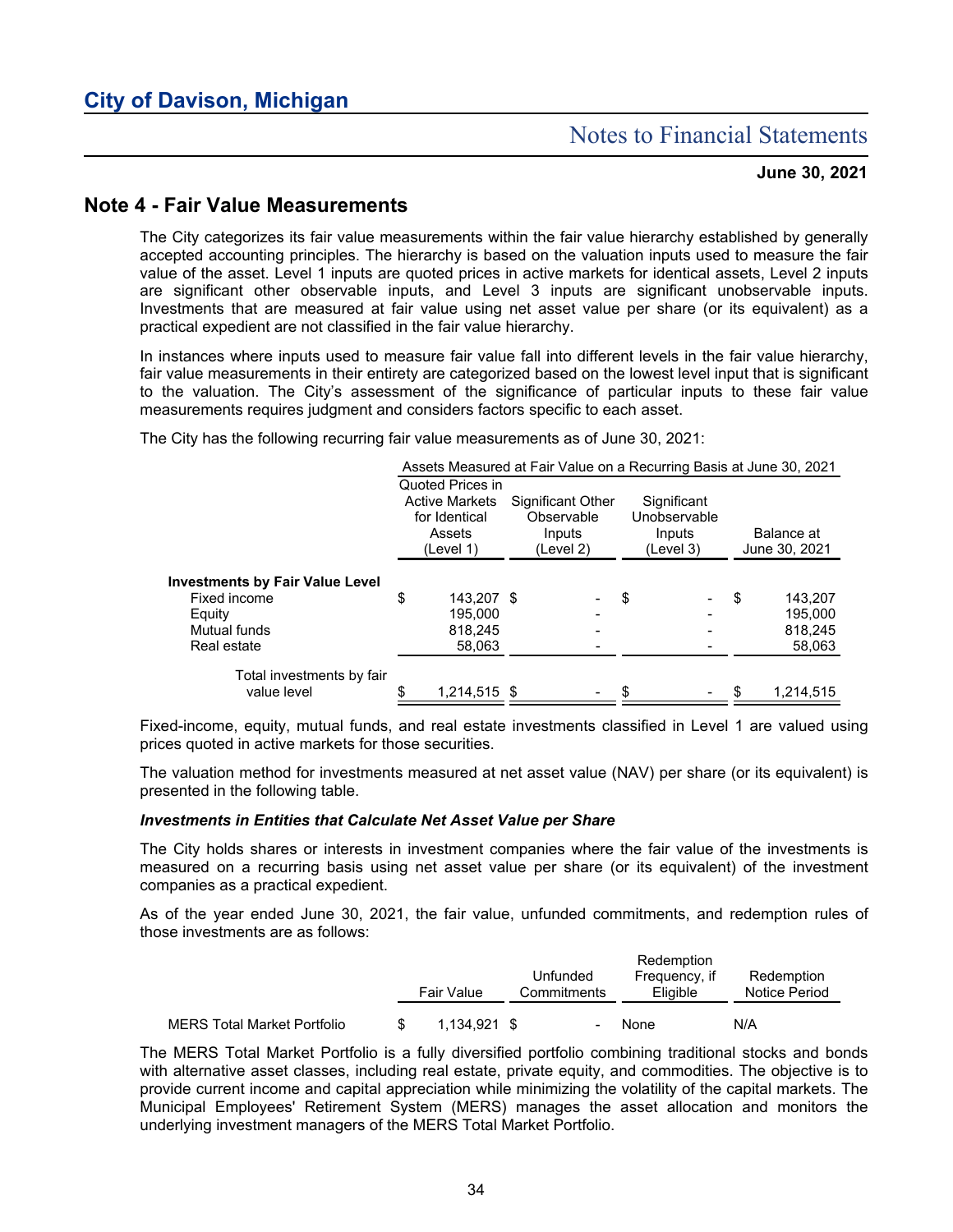# Notes to Financial Statements

### **June 30, 2021**

### **Note 5 - Capital Assets**

Capital asset activity of the City's governmental and business-type activities for the year ended June 30, 2021 was as follows:

### *Governmental Activities*

|                                                                                                                                                          |    | Balance<br>July 1, 2020                        |    | Additions                              |    | Disposals and<br>Adjustments | <b>Balance</b><br>June 30, 2021                |
|----------------------------------------------------------------------------------------------------------------------------------------------------------|----|------------------------------------------------|----|----------------------------------------|----|------------------------------|------------------------------------------------|
|                                                                                                                                                          |    |                                                |    |                                        |    |                              |                                                |
| Capital assets not being depreciated -<br>Land                                                                                                           | \$ | 1,470,882 \$                                   |    |                                        | \$ |                              | \$<br>1,470,882                                |
| Capital assets being depreciated:<br>Infrastructure<br><b>Buildings and improvements</b><br>Machinery and equipment<br>Improvements other than buildings |    | 5,028,056<br>1,550,048<br>2,010,989<br>856,507 |    | 102,765<br>8,241<br>19,385             |    | (24, 148)                    | 5,130,821<br>1,550,048<br>1,995,082<br>875,892 |
| Subtotal                                                                                                                                                 |    | 9,445,600                                      |    | 130,391                                |    | (24, 148)                    | 9,551,843                                      |
| Accumulated depreciation:<br>Infrastructure<br><b>Buildings and improvements</b><br>Machinery and equipment<br>Improvements other than buildings         |    | 2,185,582<br>995.360<br>1,591,251<br>662,132   |    | 231,257<br>24,596<br>128,910<br>16,218 |    | (24, 148)                    | 2,416,839<br>1,019,956<br>1,696,013<br>678,350 |
| Subtotal                                                                                                                                                 |    | 5,434,325                                      |    | 400,981                                |    | (24, 148)                    | 5,811,158                                      |
| Net capital assets being<br>depreciated                                                                                                                  |    | 4,011,275                                      |    | (270,590)                              |    |                              | 3,740,685                                      |
| Net governmental activities<br>capital assets                                                                                                            | S  | 5,482,157                                      | \$ | (270,590) \$                           |    |                              | 5,211,567                                      |

### *Business-type Activities*

|                                                                                                                     | <b>Balance</b><br>July 1, 2020   |  | Additions                  | Disposals and<br>Adjustments |  | Balance<br>June 30, 2021         |  |
|---------------------------------------------------------------------------------------------------------------------|----------------------------------|--|----------------------------|------------------------------|--|----------------------------------|--|
| Capital assets not being depreciated -<br>Land                                                                      | \$<br>$1,000$ \$                 |  |                            | \$                           |  | \$<br>1,000                      |  |
| Capital assets being depreciated:<br>Water and sewer lines<br>Buildings and improvements<br>Machinery and equipment | 13,404,187<br>139.395<br>298,111 |  | 16,651                     |                              |  | 13,404,187<br>139,395<br>314,762 |  |
| Subtotal                                                                                                            | 13,841,693                       |  | 16,651                     |                              |  | 13,858,344                       |  |
| Accumulated depreciation:<br>Water and sewer lines<br>Buildings and improvements<br>Machinery and equipment         | 7,232,808<br>84,530<br>211,683   |  | 271,419<br>3,429<br>12,414 |                              |  | 7,504,227<br>87,959<br>224,097   |  |
| Subtotal                                                                                                            | 7,529,021                        |  | 287,262                    |                              |  | 7,816,283                        |  |
| Net capital assets being<br>depreciated                                                                             | 6,312,672                        |  | (270,611)                  |                              |  | 6,042,061                        |  |
| Net business-type activities<br>capital assets                                                                      | \$<br>6,313,672 \$               |  | (270,611) \$               |                              |  | 6.043,061                        |  |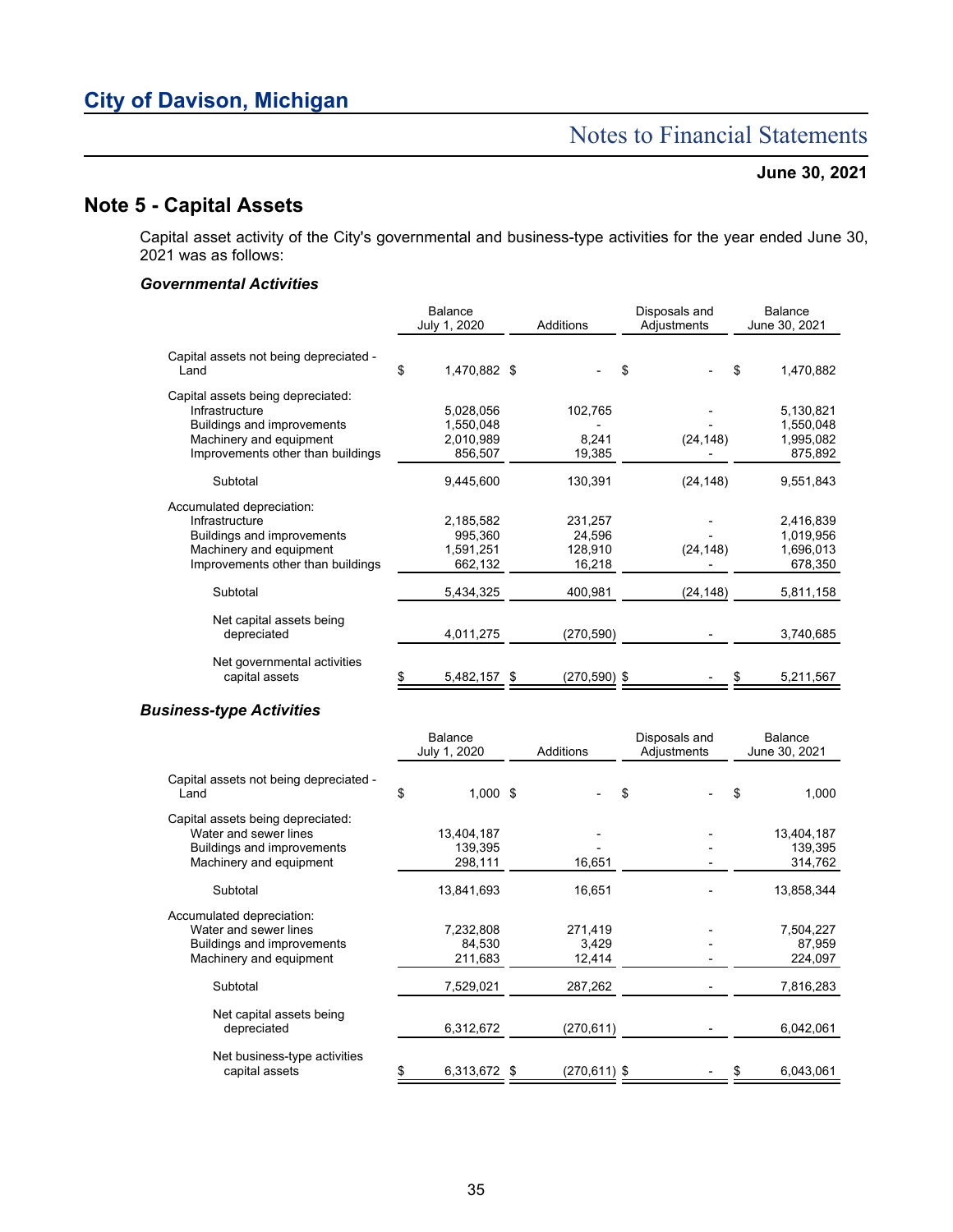# Notes to Financial Statements

### **June 30, 2021**

### **Note 5 - Capital Assets (Continued)**

Capital asset activity for the City's component unit for the year ended June 30, 2021 was as follows:

#### *Component Unit*

|                                                                                             |   | <b>Balance</b><br>July 1, 2020 | Additions        |      | Disposals and<br>Adjustments |    | <b>Balance</b><br>June 30, 2021 |
|---------------------------------------------------------------------------------------------|---|--------------------------------|------------------|------|------------------------------|----|---------------------------------|
| Capital assets being depreciated -<br>Equipment and furniture<br>Accumulated depreciation - | S | 29.837 \$                      | $\sim$ 100 $\mu$ | - \$ |                              | -S | 29.837                          |
| Equipment and furniture                                                                     |   | 26,695                         | 1.019            |      |                              |    | 27,714                          |
| Net component unit capital<br>assets                                                        |   | $3.142$ \$                     | (1,019) \$       |      |                              |    | 2.123                           |

Depreciation expense was charged to programs of the primary government for the year ended June 30, 2021 as follows:

| Governmental activities:       |    |         |
|--------------------------------|----|---------|
| General government             | \$ | 145,797 |
| Public works                   |    | 220,903 |
| Recreation and culture         |    | 34,281  |
| Total governmental activities  | S  | 400,981 |
| Business-type activities:      |    |         |
| Sewer                          | \$ | 52,471  |
| Water                          |    | 234,791 |
| Total business-type activities | c  | 287,262 |

Depreciation expense for the component unit for the year ended June 30, 2021 was as follows:

Component unit activities \$ 1,019

### **Note 6 - Interfund Receivables, Payables, and Transfers**

The composition of interfund balances as of June 30, 2021 is as follows:

| Receivable Fund                                                                                      | Payable Fund                                                                 | Amount                            |  |  |
|------------------------------------------------------------------------------------------------------|------------------------------------------------------------------------------|-----------------------------------|--|--|
| <b>Local Streets Fund</b><br><b>General Fund</b><br>Sewer Fund<br>Water Fund                         |                                                                              | \$<br>640<br>56<br>339            |  |  |
|                                                                                                      | <b>Total General Fund</b>                                                    | 1,035                             |  |  |
| Major Streets Fund<br><b>Local Streets Fund</b><br>Sewer Fund<br>Water Fund<br>Internal Service Fund | General Fund<br>General Fund<br>General Fund<br>General Fund<br>General Fund | 9,258<br>21<br>120<br>3,207<br>45 |  |  |
|                                                                                                      | Total                                                                        | 13,686                            |  |  |

These balances result from the time lag between the dates that goods and services are provided or reimbursable expenditures occur, transactions are recorded in the accounting system, and payments between funds are made.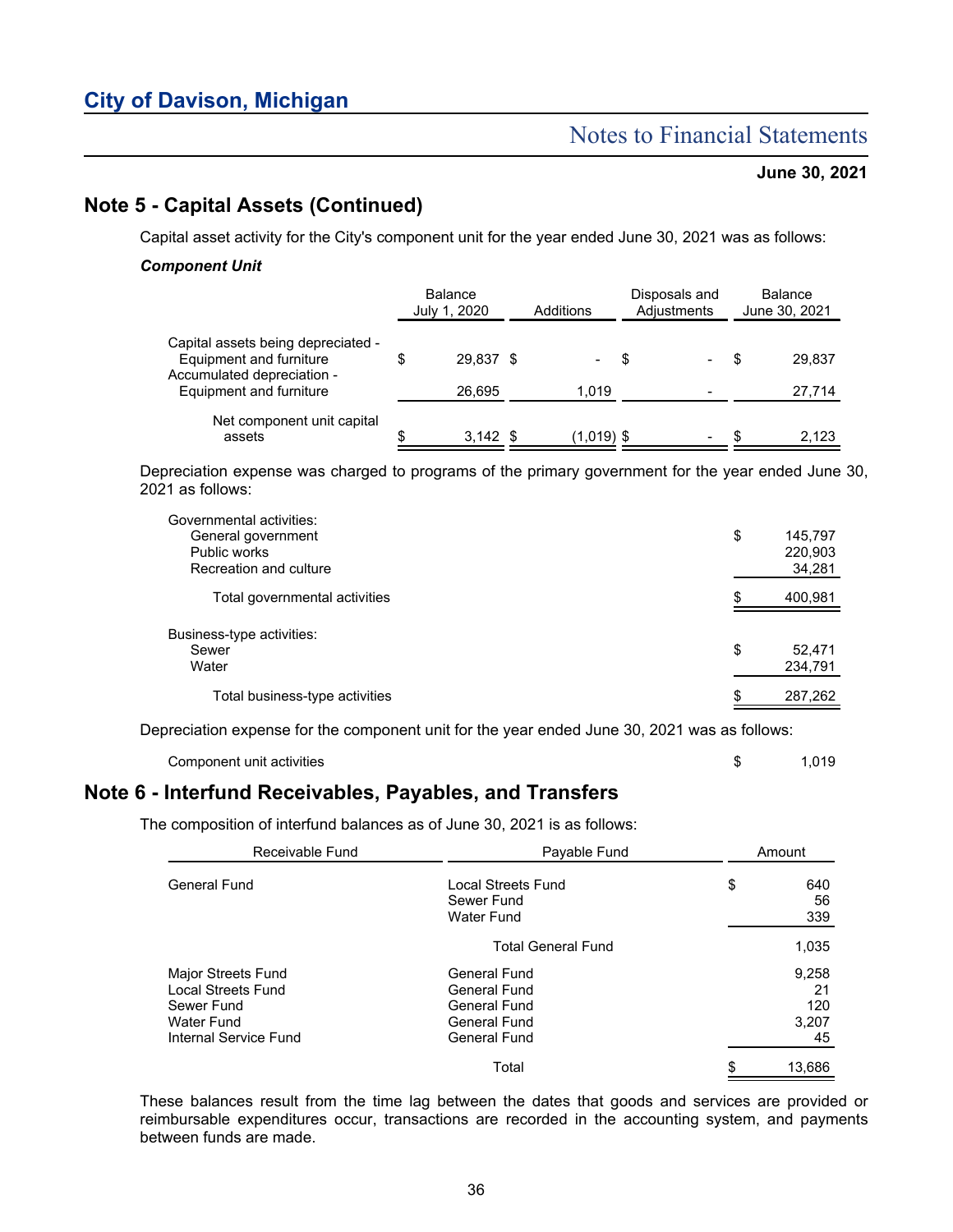# Notes to Financial Statements

### **June 30, 2021**

### **Note 7 - Long-term Debt**

The City issues bonds to provide for the acquisition and construction of major capital facilities. General obligation bonds are direct obligations and pledge the full faith and credit of the City. Contractual agreements and installment purchase agreements are also general obligations of the government. Revenue bonds involve a pledge of specific income derived from the acquired or constructed assets to pay debt service.

#### *Governmental Activities*

|                                                                                                                                                                                                      |    | Beginning<br><b>Balance</b> | <b>Additions</b> | <b>Reductions</b>                 | Ending<br><b>Balance</b> |    | Due within One<br>Year |
|------------------------------------------------------------------------------------------------------------------------------------------------------------------------------------------------------|----|-----------------------------|------------------|-----------------------------------|--------------------------|----|------------------------|
| Bonds and contracts payable -<br>Other debt - Capital<br><b>Improvement Bonds</b><br>Compensated absences                                                                                            | \$ | 811.563 \$<br>89,326        | 93,864           | \$<br>$(85,000)$ \$<br>(100, 895) | 726,563 \$<br>82,295     |    | 85,000<br>82,295       |
| Total governmental<br>activities long-term<br>debt                                                                                                                                                   | S  | 900,889 \$                  | 93,864 \$        | $(185, 895)$ \$                   | 808,858                  | \$ | 167,295                |
| <b>Business-type Activities</b>                                                                                                                                                                      |    | Beginning<br><b>Balance</b> | Additions        | <b>Reductions</b>                 | Ending<br><b>Balance</b> |    | Due within One<br>Year |
| Bonds and contracts payable -<br>Other debt - Capital<br><b>Improvement Bonds</b><br>2013 Water Capital<br><b>Improvement Bonds</b><br>Revenue Bonds - Drinking<br>Water Revolving Loan Fund<br>Debt | \$ | 135,000 \$<br>1,644,981     |                  | \$<br>$(45,000)$ \$<br>(335,000)  | 90,000 \$<br>1,309,981   |    | 45,000<br>345,000      |
| Total bonds and contracts<br>payable                                                                                                                                                                 |    | 1,779,981                   |                  | (380,000)                         | 1,399,981                |    | 390,000                |
| Compensated absences                                                                                                                                                                                 |    | 11,675                      | 13,000           | (12, 180)                         | 12,495                   |    | 12,495                 |
| Total business-type<br>activities long-term debt                                                                                                                                                     | \$ | 1,791,656 \$                | 13,000 \$        | $(392, 180)$ \$                   | 1,412,476 \$             |    | 402,495                |

### *General Obligation Bonds and Contracts*

The City issues general obligation bonds to provide for the acquisition and construction of major capital facilities. General obligations have been issued for both governmental and business-type activities. General obligation bonds are direct obligations and pledge the full faith and credit of the City. County contractual agreements and installment purchase agreements are also general obligations of the City. General obligations outstanding at June 30, 2021 are as follows:

|                                                                                                 | Year Issued | Interest Rates   | Maturing |   | Outstanding |
|-------------------------------------------------------------------------------------------------|-------------|------------------|----------|---|-------------|
| <b>Governmental Activities</b><br><b>General Obligation Capital Improvement</b><br><b>Bonds</b> | 2007        | 1.625%           | 2028     | S | 726.563     |
| <b>Business-type Activities</b><br>Water Capital Improvement Bonds                              | 2013        | $1.2\% - 4.45\%$ | 2023     |   | 90.000      |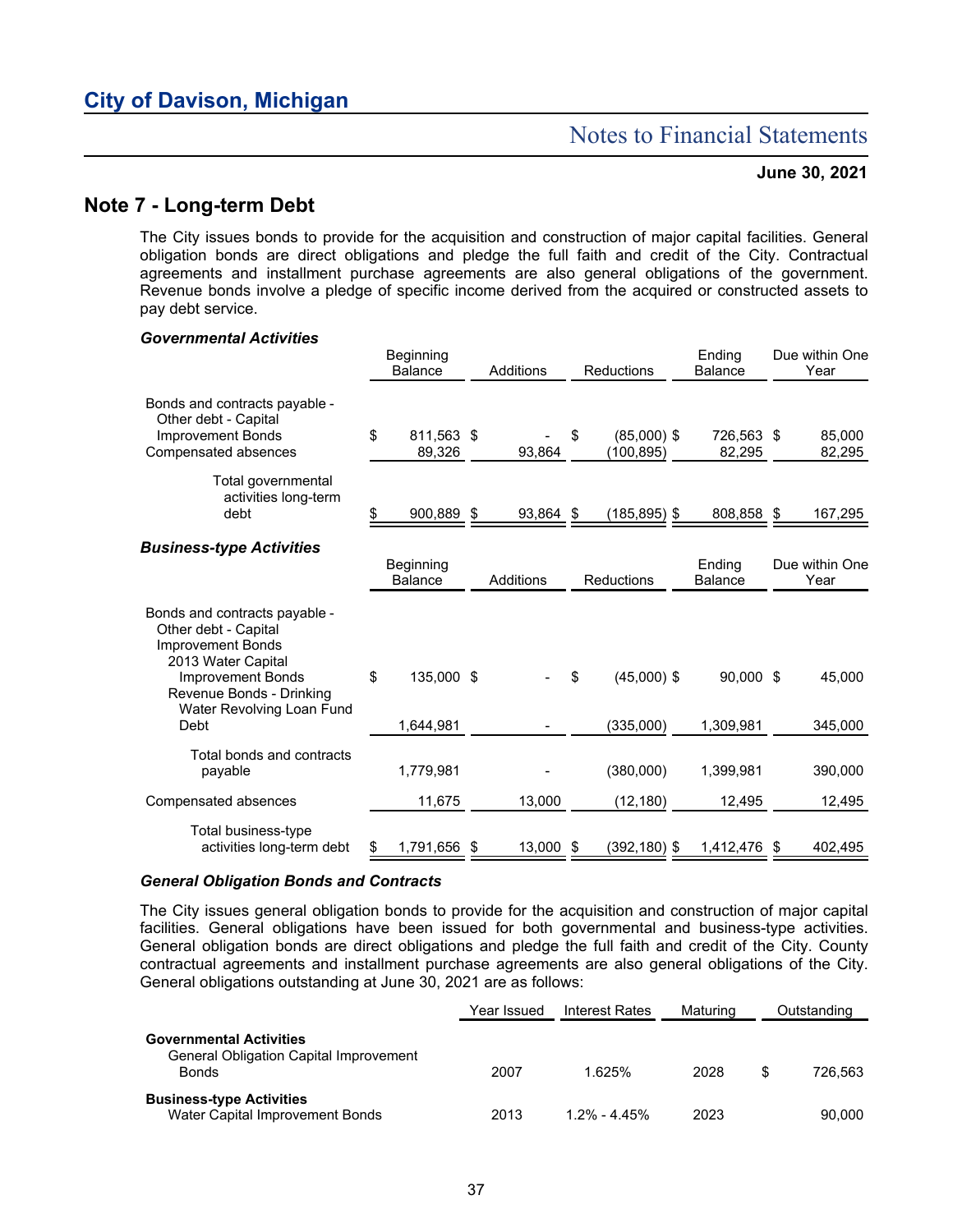### **June 30, 2021**

### **Note 7 - Long-term Debt (Continued)**

### *Revenue Bonds*

Revenue bonds involve a pledge of specific income derived from the acquired or constructed assets to pay debt service. Business-type activities utilize revenue bonds to finance the water and sewer system. The City has pledged substantially all of the Water Fund, net of operating expenses, to repay the water revenue bonds listed above. Proceeds from the bonds provided financing for the construction of the water plant. The bonds are payable solely from the net revenue from the water system. The remaining principal and interest to be paid on the bonds is \$1,371,105. During the current year, net revenue of the system was \$897,506, compared to annual debt requirements of \$371,937.

### *Debt Service Requirements to Maturity*

| Governmental Activities |    |                            |    |                         |                            | <b>Business-type Activities</b> |                         |      |                     |    |                         |
|-------------------------|----|----------------------------|----|-------------------------|----------------------------|---------------------------------|-------------------------|------|---------------------|----|-------------------------|
|                         |    | Other Debt                 |    |                         |                            |                                 | Other Debt              |      |                     |    |                         |
| Years Ending<br>June 30 |    | Principal                  |    | Interest                | Total                      |                                 | Principal               |      | Interest            |    | Total                   |
| 2022<br>2023            | \$ | 85,000 \$<br>90.000        |    | $11.116$ \$<br>9.694    | 96.116 \$<br>99.694        |                                 | 390,000 \$<br>410,000   |      | 29.787 \$<br>20.012 |    | 419.787<br>430.012      |
| 2024<br>2025<br>2026    |    | 90.000<br>90.000<br>90.000 |    | 8,232<br>6.769<br>5.307 | 98.232<br>96,769<br>95.307 |                                 | 374.981<br>225.000<br>- |      | 10.312<br>2.813     |    | 385.293<br>227,813<br>۰ |
| 2027-2031               |    | 281,563                    |    | 6,807                   | 288,370                    |                                 |                         |      |                     |    |                         |
| Total                   | \$ | 726,563                    | \$ | 47,925 \$               | 774,488                    | S                               | 1,399,981               | - \$ | 62.924              | \$ | 1,462,905               |

Annual debt service requirements to maturity for the above bonds and note obligations are as follows:

### **Note 8 - Defined Benefit Pension Plans**

### *Plan Description*

### *Union and Supervisors*

The City participates in an agent multiple-employer defined benefit pension plan administered by the Michigan Municipal Employees' Retirement System (the "System") that covers the police patrol, department supervisors, and public works employees. The five MERS plans are all contributory defined benefit plans. MERS was established as a statewide public employee pension plan by the Michigan Legislature under PA 135 of 1945 and is administered by a nine-member retirement board. MERS issues a publicly available financial report, which includes the financial statements and required supplemental information of this defined benefit plan. This report can be obtained at www.mersofmich.com or in writing to MERS at 1134 Municipal Way, Lansing, MI 48917.

### *Nonunion*

The City Council administers the Nonunion Pension Plan of the City of Davison, Michigan, a singleemployer defined benefit pension plan that provides pensions for all full-time eligible nonunion employees hired prior to June 30, 2010. Employees are eligible to participate in the plan effective on the plan anniversary date (July 1) immediately following their hire-in date. The benefit terms were established by the City Council and may be amended by future council actions. A separate pension board has not been established.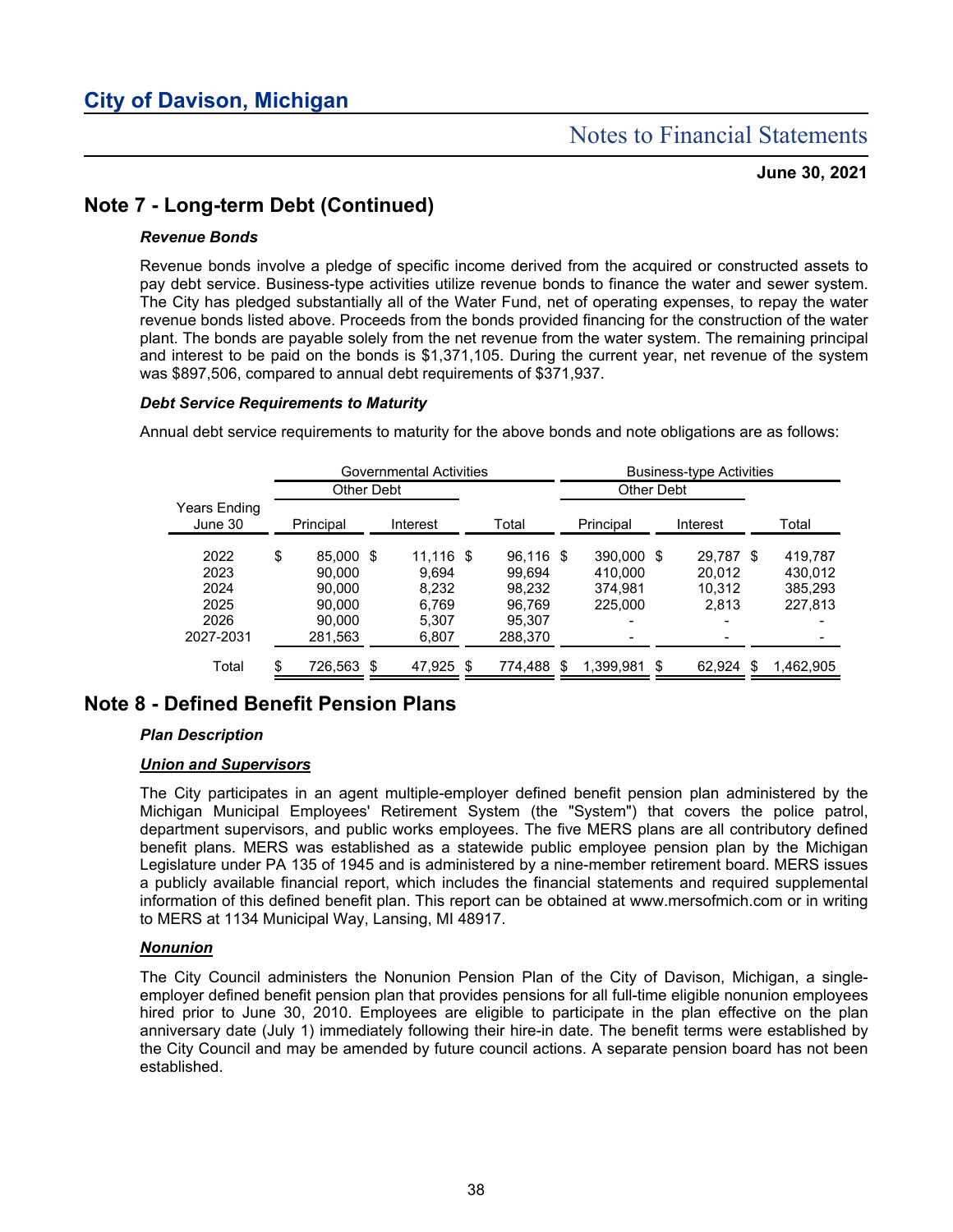**June 30, 2021**

### **Note 8 - Defined Benefit Pension Plans (Continued)**

#### *Benefits Provided*

#### *Union and Supervisors*

The plan provides certain retirement, disability, and death benefits to plan members and beneficiaries. The City has no fiduciary responsibility for the plan. PA 427 of 1984, as amended, established and amends the benefit provisions of the participants in MERS.

#### *Police Patrol*

All full-time police patrol and dispatcher employees who are members of a class of employees covered by a collective bargaining agreement between the City of Davison, Michigan and a union representing its police employees are eligible to participate in the MERS police patrol pension plan immediately following their hire-in date. As of December 31, 2020, the most recent valuation, there were 5 active plan members, 11 retirees and beneficiaries receiving benefits, and 1 terminated plan member not yet receiving benefits. There are two divisions under the police patrol pension plan, one that closed as of July 1, 2018 and one that includes new employees hired on or after July 1, 2018.

Per union contract, all participants must contribute 5 percent of their total compensation to MERS for employees included in the closed division or 5 percent of their base wages to MERS for new employees hired on or after July 1, 2018. The balance in each participant's voluntary contribution account shall be fully vested at all times and shall not be subject to forfeiture for any reason.

The plan provides retirement benefits to plan members and their beneficiaries.

The plan provides for vesting of benefits after 10 years of service for employees in the closed division or 6 years of service for employees hired on or after July 1, 2018. Participants may elect normal retirement at age 50 with 25 years of service for employees in the closed division or at age 55 with 25 years of service for employees hired on or after July 1, 2018.

#### *Department Supervisors*

All full-time department supervisors are eligible to participate in the MERS supervisor pension plan effective immediately following their hire-in date. As of December 31, 2020, the most recent valuation, there were 4 active plan members, 6 retirees and beneficiaries receiving benefits, and no terminated plan members not yet receiving benefits.

Participants must contribute 3.5 percent of their total compensation to MERS. The balance in each participant's voluntary contribution account shall be fully vested at all times and shall not be subject to forfeiture for any reason.

The plan provides retirement benefits to plan members and their beneficiaries.

The plan provides for vesting of benefits after 10 years of service. Participants may elect normal retirement at age 50 with 25 years of service.

#### *Public Works*

All full-time public works employees are eligible to participate in the MERS DPW plan effective immediately following their hire-in date. As of December 31, 2020, the most recent valuation, there were 7 active plan members, 7 retirees and beneficiaries receiving benefits, and 1 terminated plan member not yet receiving benefits. There are two divisions under the public works pension plan, one that closed as of July 1, 2012 and one that includes new employees hired on or after July 1, 2012.

Per union contract, participants must contribute 5 percent of their total compensation to MERS for employees included in the closed division or 5 percent of their total compensation to MERS for new employees hired on or after July 1, 2012. The balance in each participant's voluntary contribution account shall be fully vested at all times and shall not be subject to forfeiture for any reason.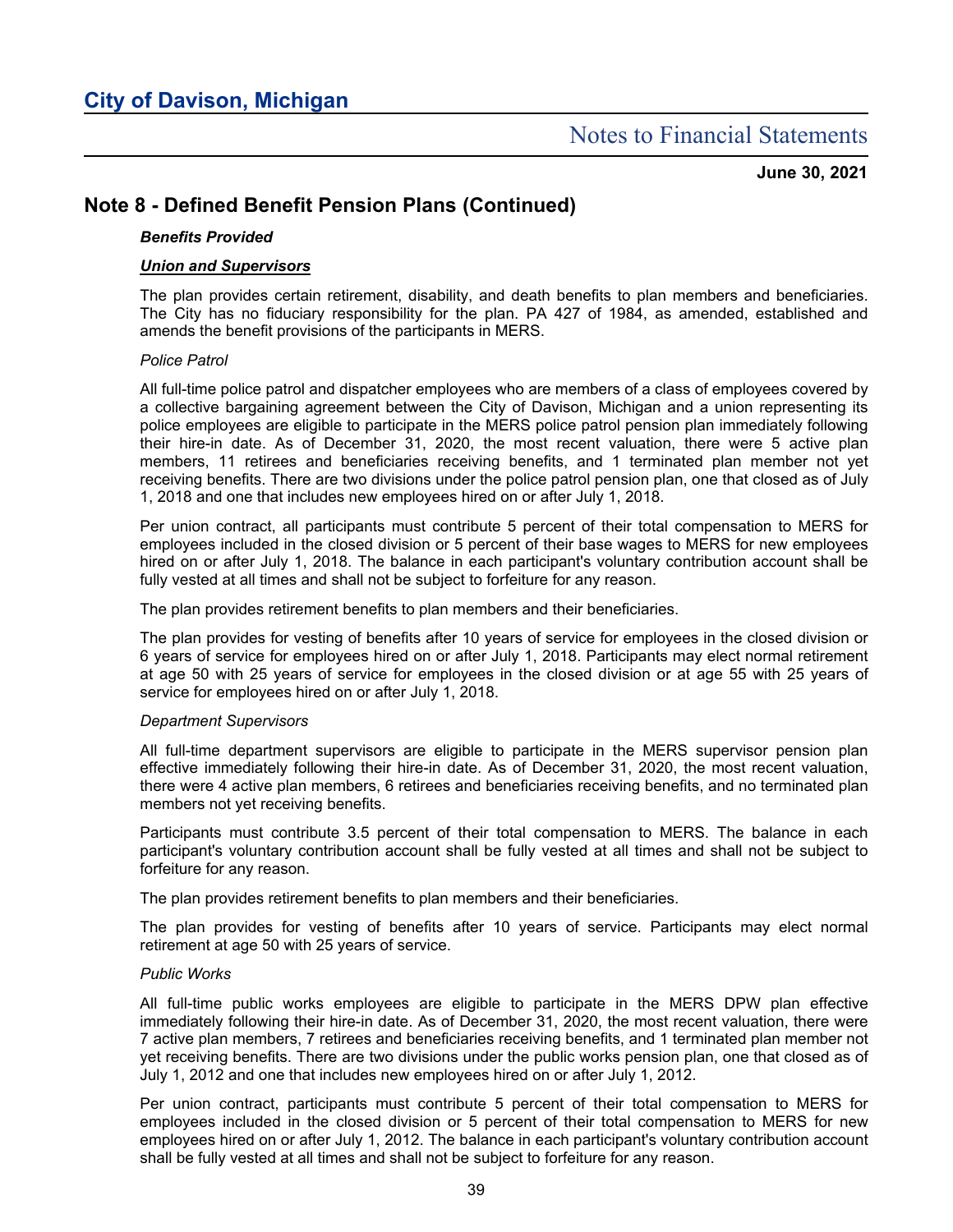### **June 30, 2021**

### **Note 8 - Defined Benefit Pension Plans (Continued)**

The plan provides retirement benefits to plan members and their beneficiaries.

The plan provides for vesting of benefits after 10 years of service. Participants may elect normal retirement at age 50 with 25 years of service for employees in the closed division or at age 55 with 25 years of service for employees hired on or after July 1, 2012.

#### *Nonunion*

The nonunion pension plan provides retirement, disability, and death benefits. Benefit terms are established and amended by the City Council. The most recent valuation is as of June 30, 2021.

#### *Employees Covered by Benefit Terms*

At the plan measurement date, the following employees were covered by the benefit terms:

|                                                                                                                                                                | Union and<br><b>Supervisors</b> | <b>Nonunion</b> |
|----------------------------------------------------------------------------------------------------------------------------------------------------------------|---------------------------------|-----------------|
| Measurement date                                                                                                                                               | December 31, 2020               | June 30, 2021   |
| Inactive plan members or beneficiaries currently receiving benefits<br>Inactive plan members entitled to but not yet receiving benefits<br>Active plan members | 24<br>16                        | 5               |
| Total employees covered by the plan                                                                                                                            | 42                              |                 |

### *Contributions*

#### *Union and Supervisors*

Article 9, Section 24 of the State of Michigan constitution requires that financial benefits arising on account of employee service rendered in each year be funded during that year. Accordingly, MERS retains an independent actuary to determine the annual contribution. The employer is required to contribute amounts at least equal to the actuarially determined rate, as established by the MERS retirement board. The actuarially determined rate is the estimated amount necessary to finance the costs of benefits earned by plan members during the year, with an additional amount to finance any unfunded accrued liability. The employer may establish contribution rates to be paid by its covered employees.

The terms of the plans require that the City make contributions of at least as great as the amount certified by the plan's actuary as the amount necessary to keep the plan in full force. The employer contributions ranged from 3.09 percent to 47.83 percent of covered payroll for the MERS plans. The employee contributions ranged from 3.50 percent to 5.00 percent of covered payroll for the MERS plans.

### *Nonunion*

Article 9, Section 24 of the State of Michigan constitution requires that financial benefits arising on account of employee service rendered in each year be funded during that year. Accordingly, the pension board retains an independent actuary to determine the annual contribution. The actuarially determined rate is the estimated amount necessary to finance the costs of benefits earned by plan members during the year with an additional amount to finance any unfunded accrued liability. Contribution requirements of plan members are established and may be amended by the City Council in accordance with the city charter and plan provisions. For the year ended June 30, 2021, the annual required contribution was \$44,679.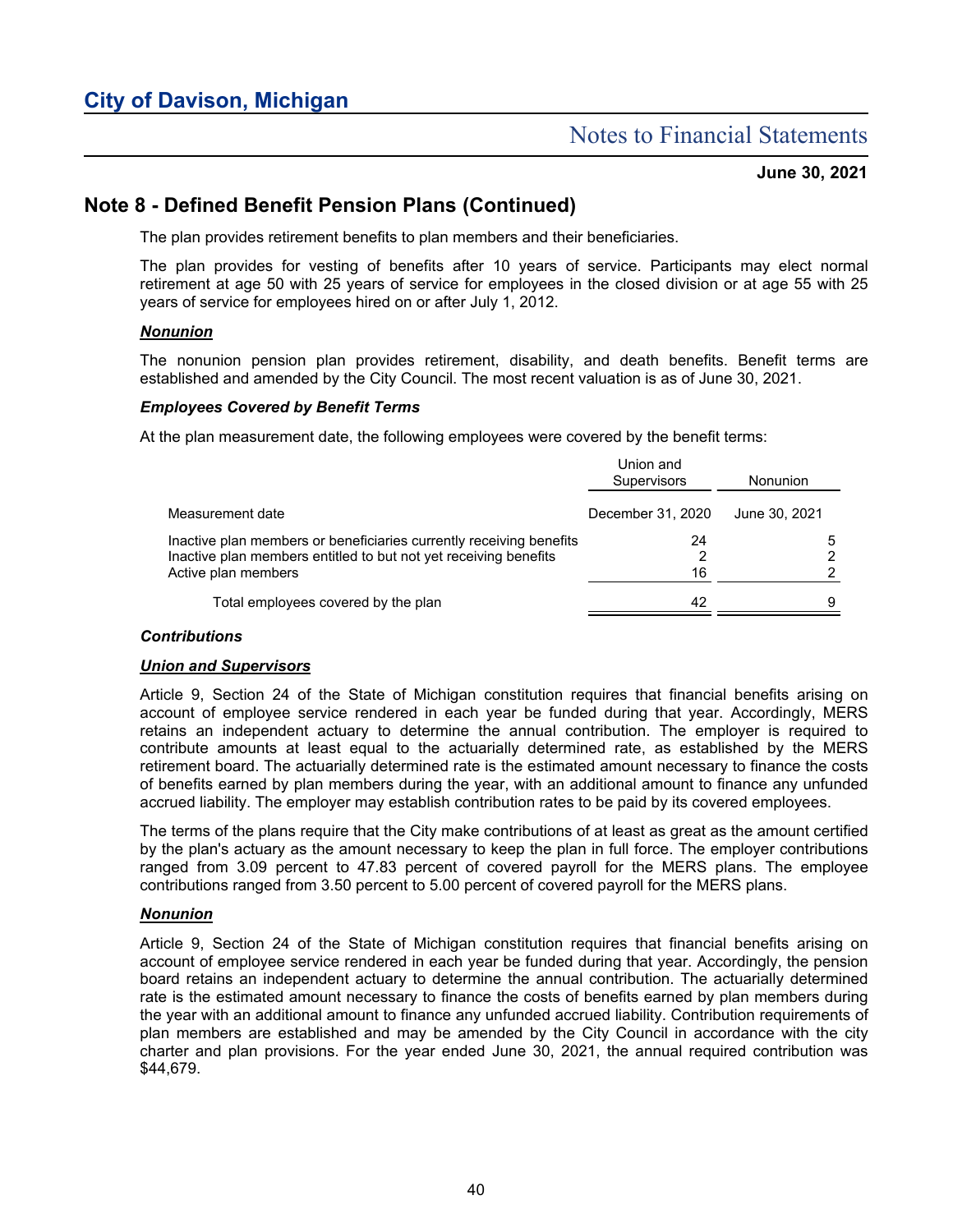### **June 30, 2021**

### **Note 8 - Defined Benefit Pension Plans (Continued)**

The nonunion pension plan's policy in regard to the allocation of invested assets is established and may be amended by the pension board by a majority vote of its members. It is the policy of the pension board to pursue an investment strategy that manages risk through the prudent diversification of the portfolio across a broad selection of distinct asset classes. The pension plan's investment policy discourages the use of cash equivalents, except for liquidity purposes, and aims to refrain from dramatically shifting asset class allocations over short time spans. The following was the City Council's adopted asset allocation policy as of December 15, 1998 and is still effective at June 30, 2021:

| Asset Class  | <b>Target Allocation</b> |
|--------------|--------------------------|
|              |                          |
| Equity       | 55.51%                   |
| Fixed income | 40.23%                   |
| Cash         | 4.27%                    |

#### *Rate of Return*

For the year ended June 30, 2021, the annual money-weighted rate of return on the nonunion pension plan investments, net of pension plan investment expense, was 17.67 percent. The money-weighted rate of return expresses investment performance, net of investment expense, adjusted for the changing amounts actually invested.

#### *Net Pension Liability*

The City chooses a date for each pension plan to measure its net pension liability. This is based on the measurement date of each pension plan, which is determined by an actuarial valuation performed as of that date.

|                                                            | Union and<br>Supervisors | <b>Nonunion</b> |
|------------------------------------------------------------|--------------------------|-----------------|
| Measurement date used for the City's net pension liability | December 31, 2020        | June 30. 2021   |

Changes in the net pension liability during the measurement year were as follows:

### *Union and Supervisors*

|                                         | Increase (Decrease) |                                   |    |                      |  |                                 |  |
|-----------------------------------------|---------------------|-----------------------------------|----|----------------------|--|---------------------------------|--|
| Changes in Net Pension Liability        |                     | <b>Total Pension</b><br>Liability |    | Plan Net<br>Position |  | <b>Net Pension</b><br>Liability |  |
|                                         |                     |                                   |    |                      |  |                                 |  |
| <b>Balance at December 31, 2019</b>     | \$                  | 14,176,206 \$                     |    | 6,892,263 \$         |  | 7,283,943                       |  |
| Changes for the year:                   |                     |                                   |    |                      |  |                                 |  |
| Service cost                            |                     | 147,847                           |    |                      |  | 147,847                         |  |
| Interest                                |                     | 1,051,203                         |    |                      |  | 1,051,203                       |  |
| Changes in benefits                     |                     | (1,379)                           |    |                      |  | (1, 379)                        |  |
| Differences between expected and actual |                     |                                   |    |                      |  |                                 |  |
| experience                              |                     | 62,679                            |    |                      |  | 62,679                          |  |
| Changes in assumptions                  |                     | 422,283                           |    |                      |  | 422,283                         |  |
| <b>Contributions - Employer</b>         |                     |                                   |    | 650,073              |  | (650, 073)                      |  |
| Contributions - Employee                |                     |                                   |    | 43,574               |  | (43, 574)                       |  |
| Net investment income                   |                     |                                   |    | 960,583              |  | (960, 583)                      |  |
| Benefit payments, including refunds     |                     | (836,992)                         |    | (836,992)            |  |                                 |  |
| Administrative expenses                 |                     |                                   |    | (13,787)             |  | 13,787                          |  |
| Net changes                             |                     | 845,641                           |    | 803,451              |  | 42,190                          |  |
| <b>Balance at December 31, 2020</b>     |                     | 15,021,847                        | -S | 7,695,714 \$         |  | 7,326,133                       |  |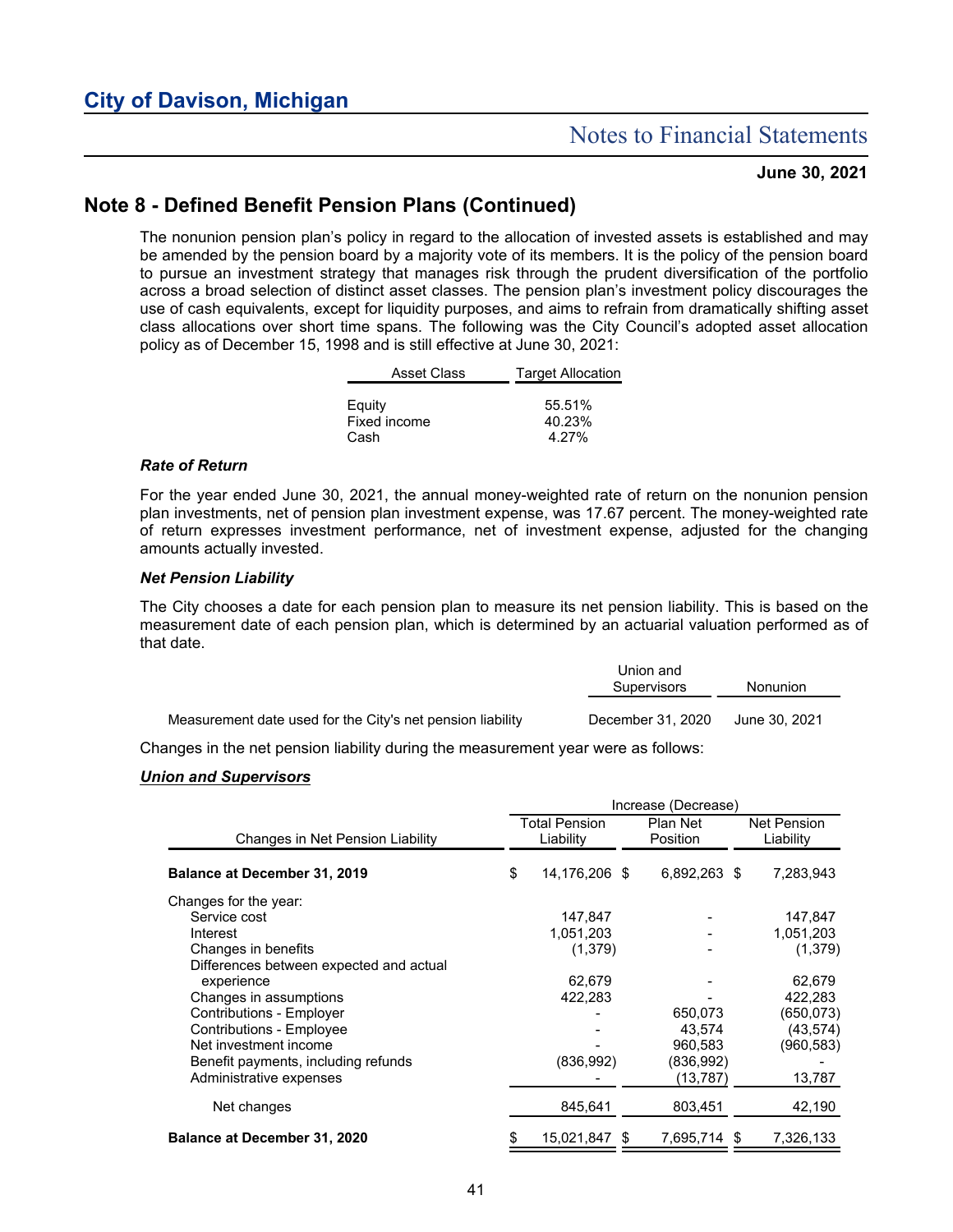**June 30, 2021**

### **Note 8 - Defined Benefit Pension Plans (Continued)**

#### *Assumption Changes - Union and Supervisors*

For the December 31, 2020 actuarial valuation, there was an assumption change that resulted in an increase in the calculated total pension liability. The assumptions changed during the year related to the mortality tables being updated.

### *Nonunion*

|                                         | Increase (Decrease) |                                   |                      |   |                          |  |  |
|-----------------------------------------|---------------------|-----------------------------------|----------------------|---|--------------------------|--|--|
| Changes in Net Pension Liability        |                     | <b>Total Pension</b><br>Liability | Plan Net<br>Position |   | Net Pension<br>Liability |  |  |
| Balance at June 30, 2020                | \$                  | 1.345.879 \$                      | 1,101,716 \$         |   | 244,163                  |  |  |
| Changes for the year:                   |                     |                                   |                      |   |                          |  |  |
| Service cost                            |                     | 3,523                             |                      |   | 3,523                    |  |  |
| Interest                                |                     | 78,471                            |                      |   | 78,471                   |  |  |
| Differences between expected and actual |                     |                                   |                      |   |                          |  |  |
| experience                              |                     | 11,540                            |                      |   | 11,540                   |  |  |
| Changes in assumptions                  |                     | (8,362)                           |                      |   | (8, 362)                 |  |  |
| <b>Contributions - Employer</b>         |                     |                                   | 54.000               |   | (54,000)                 |  |  |
| Net investment income                   |                     |                                   | 199,967              |   | (199,967)                |  |  |
| Benefit payments, including refunds     |                     | (83, 123)                         | (83,123)             |   |                          |  |  |
| Administrative expenses                 |                     |                                   | (12,653)             |   | 12,653                   |  |  |
| Net changes                             |                     | 2,049                             | 158,191              |   | (156,142)                |  |  |
| Balance at June 30, 2021                |                     | 1,347,928                         | 1,259,907            | S | 88,021                   |  |  |

The plan's fiduciary net position represents 93.5 percent of the total pension liability.

### *Assumption Changes - Nonunion*

For the June 30, 2021 actuarial valuation, there was an assumption change that resulted in a decrease in the calculated total pension liability. The assumptions changed during the year related to the mortality assumption being updated. See below for the assumptions used.

#### *Pension Expense and Deferred Outflows of Resources and Deferred Inflows of Resources Related to Pensions*

For the year ended June 30, 2021, the City recognized pension expense of \$1,020,499.

At June 30, 2021, the City reported deferred outflows of resources and deferred inflows of resources related to pensions from the following sources:

|                                                                       | Deferred<br>Outflows of<br>Resources | Deferred<br>Inflows of<br><b>Resources</b> |
|-----------------------------------------------------------------------|--------------------------------------|--------------------------------------------|
| Difference between expected and actual experience                     | \$<br>101,366 \$                     | (2,087)                                    |
| Changes in assumptions                                                | 607,213                              | (5,851)                                    |
| Net difference between projected and actual earnings on pension plan  |                                      |                                            |
| investments                                                           |                                      | (392, 119)                                 |
| Employer contributions to the plan subsequent to the measurement date | 311,097                              |                                            |
| Total                                                                 | \$<br>1,019,676 \$                   | (400,057)                                  |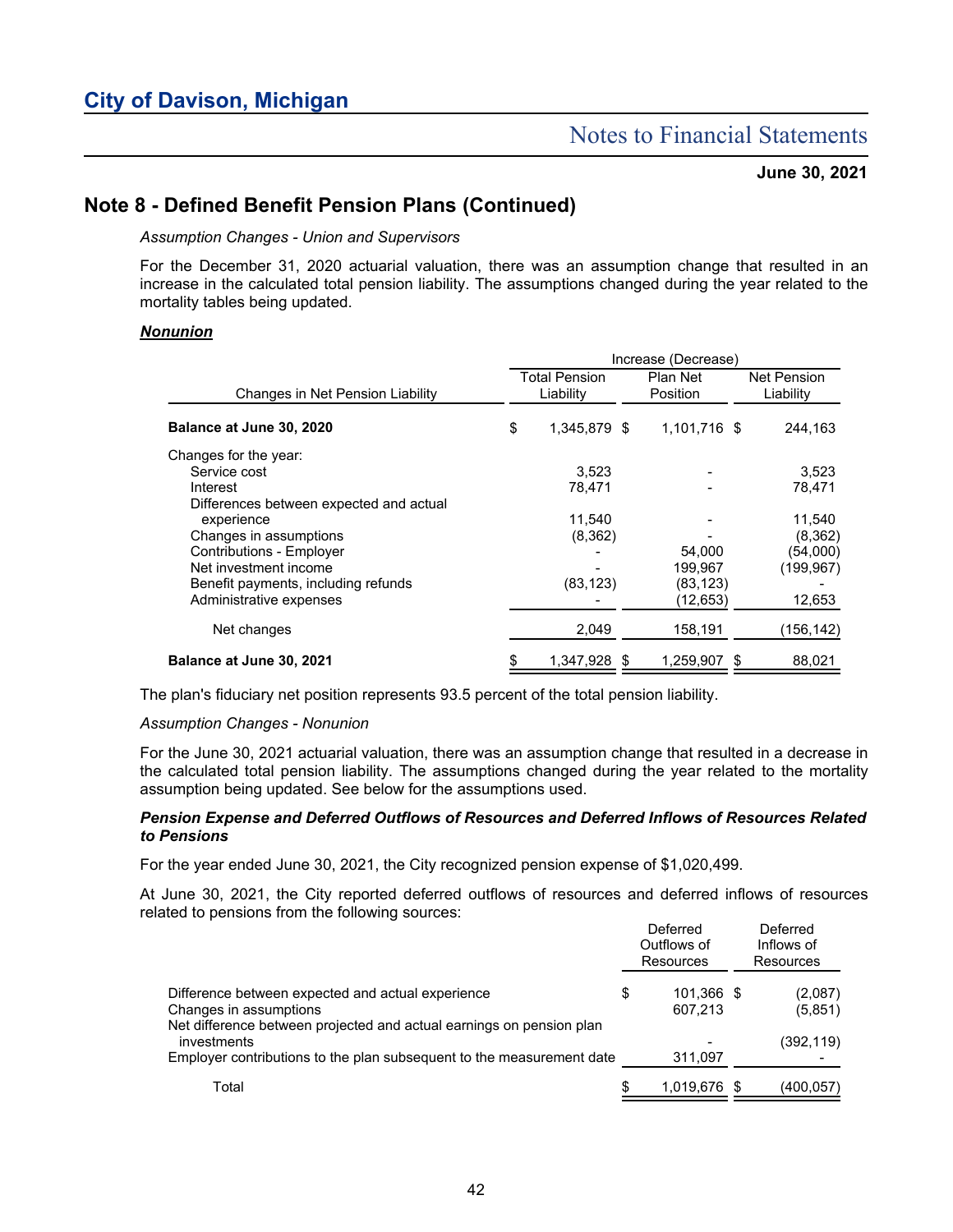### **June 30, 2021**

### **Note 8 - Defined Benefit Pension Plans (Continued)**

Amounts reported as deferred outflows of resources and deferred inflows of resources related to pensions will be recognized in pension expense as follows. These amounts are exclusive of the \$311,097 employer contributions to the plan made subsequent to the measurement date, which will impact the net pension liability in fiscal year 2021 rather than pension expense.

| Years Ending<br>June 30                            | Amount                                                                  |
|----------------------------------------------------|-------------------------------------------------------------------------|
| 2022<br>2023<br>2024<br>2025<br>2026<br>Thereafter | \$<br>264.146<br>285.845<br>(158, 834)<br>(102, 708)<br>12.864<br>7,209 |
| Total                                              | 308,522                                                                 |

### *Actuarial Assumptions*

The total pension liability in each actuarial valuation was determined using the following actuarial assumptions applied to all periods included in the measurement:

|                                                                                          | Union and Supervisors     | Nonunion                                                                                                   |
|------------------------------------------------------------------------------------------|---------------------------|------------------------------------------------------------------------------------------------------------|
| Inflation                                                                                | 2.50                      | 2.25                                                                                                       |
| Salary increases (including inflation)<br>Investment rate of return (gross of investment | 3.00                      |                                                                                                            |
| expenses)                                                                                | 7.60                      | 6.00                                                                                                       |
| Mortality rates                                                                          | Pub-2010 mortality tables | PubG-2010 amount weighted<br>retiree mortality tables with<br>generation projection using<br>Scale MP-2020 |

### *Discount Rate*

As shown below, the discount rate used to measure the total pension liability was determined after considering a projection of the cash flows to determine whether the future contributions (made at the current contribution rates) will be sufficient to allow the pension plans' fiduciary net position to make all projected future benefit payments of current active and inactive employees.

|                                                       | Union and<br>Supervisors | <b>Nonunion</b> |
|-------------------------------------------------------|--------------------------|-----------------|
| Discount rate used to measure total pension liability | 7.60                     | 6.00            |

### *Projected Cash Flows*

Based on those assumptions, the pension plan's fiduciary net position was projected to be available to make all projected future benefit payments of current active and inactive employees. Therefore, the longterm expected rate of return on pension plan investments was applied to all periods of projected benefit payments to determine the total pension liability.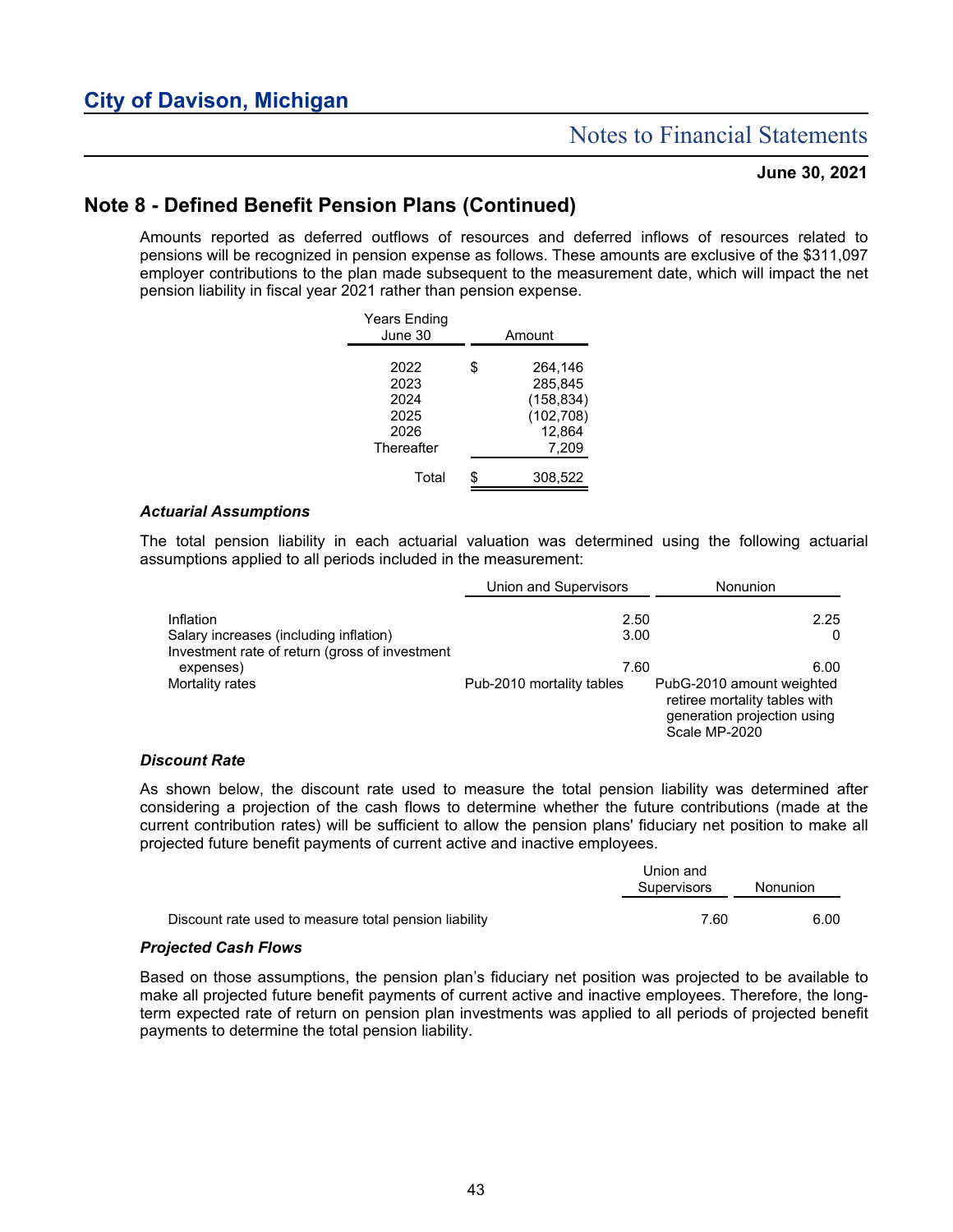### **June 30, 2021**

### **Note 8 - Defined Benefit Pension Plans (Continued)**

### *Investment Rate of Return*

### *Union and Supervisors*

The long-term expected rate of return on pension plan investments was determined using a model in which best-estimate ranges of expected future real rates of return (expected returns, net of pension plan investment expense and inflation) are developed for each major asset class. These ranges are combined to produce the long-term expected rate of return by weighting the expected future real rates of return by the target asset allocation percentage and by adding expected inflation. The target allocation and best estimates of arithmetic real rates of return as of December 31, 2020, the measurement date, for each major asset class are summarized in the following table:

| Asset Class         | Target Allocation<br>(%) | Long-term<br><b>Expected Real</b><br>Rate of Return |
|---------------------|--------------------------|-----------------------------------------------------|
| Global equity       | 60.00 %                  | 5.25%                                               |
| Global fixed income | 20.00                    | 1.25                                                |
| Private investments | 20.00                    | 7.25                                                |

### *Nonunion*

The long-term expected rate of return on pension plan investments was determined using a buildingblock method in which best-estimate ranges of expected future real rates of return (expected returns, net of pension plan investment expense and inflation) are developed for each major asset class. These ranges are combined to produce the long-term expected rate of return by weighting the expected future real rates of return by the target asset allocation percentage and by adding expected inflation of 2.25 percent. Best estimates of arithmetic real rates of return as of June 30, 2021 for each major asset class included in the pension plan's target asset allocation, as disclosed in the investment footnote, are summarized in the following table:

|                        | <b>Asset Class</b> | Target Allocation Rate of Return | Long-term<br><b>Expected Real</b> |
|------------------------|--------------------|----------------------------------|-----------------------------------|
| Equity<br>Fixed income |                    | 55.51 %<br>40.23                 | 5.50%<br>2.25                     |
| Cash                   |                    | 4.27                             |                                   |

### *Sensitivity of the Net Pension Liability to Changes in the Discount Rate*

### *Union and Supervisors*

The following presents the net pension liability of the City, calculated using the discount rate of 7.60 percent, as well as what the City's net pension liability would be if it were calculated using a discount rate that is 1 percentage point lower (6.60 percent) or 1 percentage point higher (8.60 percent) than the current rate:

|                                   | 1 Percentage          |                |            |              | Current Discount 1 Percentage |
|-----------------------------------|-----------------------|----------------|------------|--------------|-------------------------------|
|                                   | <b>Point Decrease</b> |                |            | Rate         | Point Increase                |
|                                   | $(6.60\%)$            |                | $(7.60\%)$ |              | $(8.60\%)$                    |
|                                   |                       |                |            |              |                               |
| Net pension liability of the City |                       | $9.232.381$ \$ |            | 7.326.133 \$ | 5.753.875                     |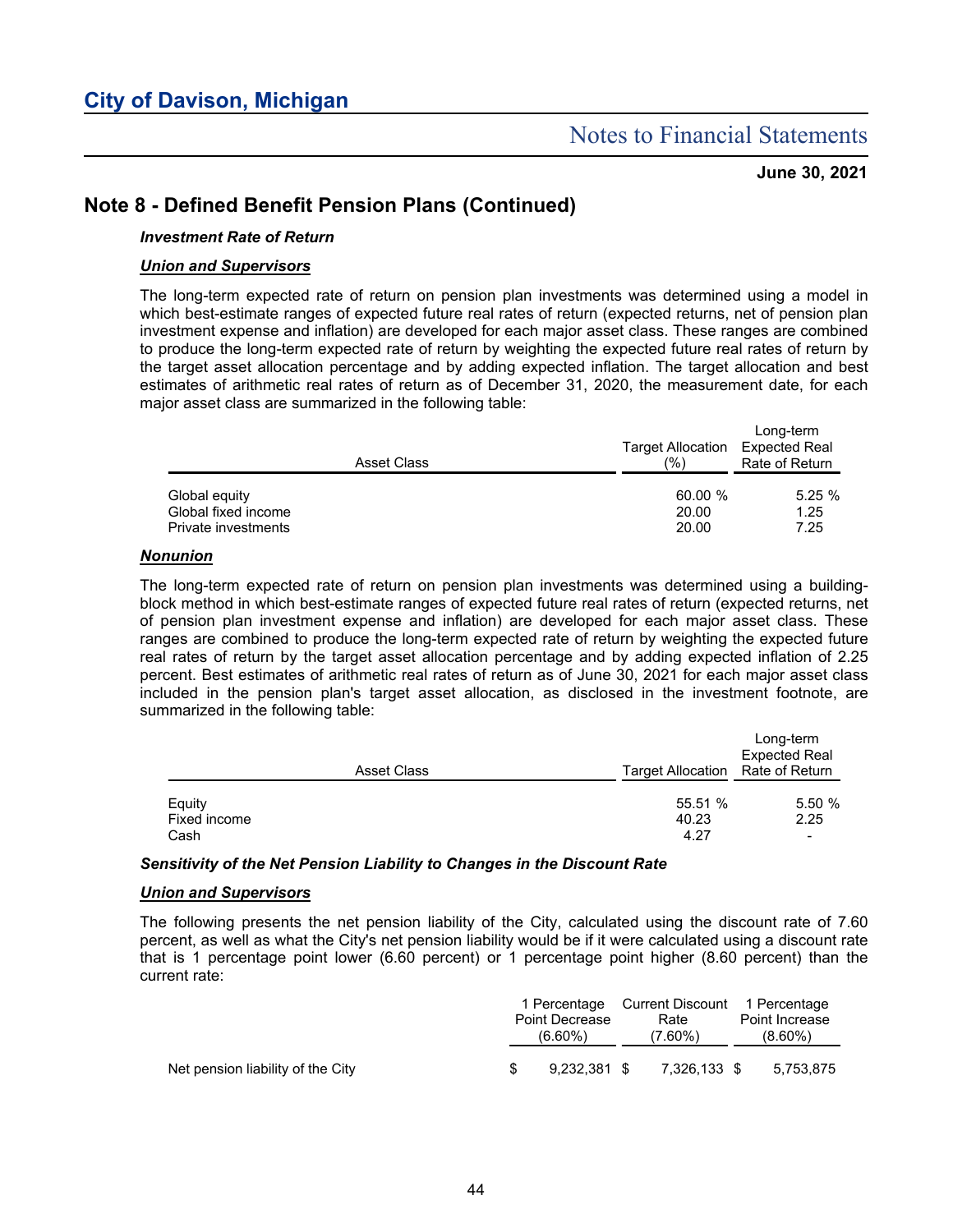### **June 30, 2021**

### **Note 8 - Defined Benefit Pension Plans (Continued)**

### *Nonunion*

The following presents the net pension liability of the City, calculated using the discount rate of 6.00 percent, as well as w\hat the City's net pension liability would be if it were calculated using a discount rate that is 1 percentage point lower (5.00 percent) or 1 percentage point higher (7.00 percent) than the current rate:

|                                   | 1 Percentage<br><b>Point Decrease</b><br>$(5.00\%)$ | Rate<br>$(6.00\%)$ | Current Discount 1 Percentage<br>Point Increase<br>$(7.00\%)$ |
|-----------------------------------|-----------------------------------------------------|--------------------|---------------------------------------------------------------|
| Net pension liability of the City | 229.728 \$                                          | 88.021 \$          | (32, 373)                                                     |

### *Pension Plan Fiduciary Net Position*

### *Union and Supervisors*

Detailed information about the plan's fiduciary net position is available in the separately issued financial report. For the purpose of measuring the net pension liability, deferred outflows of resources and deferred inflows of resources related to pensions, and pension expense, information about the plan's fiduciary net position and additions to/deductions from fiduciary net position have been determined on the same basis as they are reported by the plan. The plan uses the economic resources measurement focus and the full accrual basis of accounting. Investments are stated at fair value. Contribution revenue is recorded as contributions are due, pursuant to legal requirements. Benefit payments and refunds of employee contributions are recognized as expense when due and payable in accordance with the benefit terms.

### *Nonunion*

For the purpose of measuring the net pension liability, deferred outflows of resources and deferred inflows of resources related to pensions, and pension expense, information about the plan's fiduciary net position and additions to/deductions from fiduciary net position have been determined on the same basis as they are reported by the plan. The plan uses the economic resources measurement focus and the full accrual basis of accounting. Investments are stated at fair value. Contribution revenue is recorded as contributions are due, pursuant to legal requirements. Benefit payments and refunds of employee contributions are recognized as expense when due and payable in accordance with the benefit terms.

### **Note 9 - Other Postemployment Benefit Plan**

### *Plan Description*

The City provides retiree health care benefits to eligible retired employees and their eligible dependents. All City employees hired prior to July 1, 2018 are eligible for this plan. The retirement eligibility vary by job class and hire date as indicated below:

- For police employees hired on or before July 1, 2011 and police employees hired after July 1, 2011 (and before July 1, 2018), employees must be at least age 55 with 15 years of service or age 50 with 25 years of service. Benefits provided vary by hire date.
- For DPW employees hired on or before July 1, 2012, employees must be age 55 with 15 years of service or age 50 with 25 years of service. For DPW employees hired after July 1, 2012, employees must be age 55 with 15 years of service. Benefits provided vary by hire date.
- For union office employees hired on or before July 1, 2012, employees must be age 60 with 5 years of service. For union office employees hired on after July 1, 2012, employees must be age 60 with 15 years of service. Benefits provided vary by hire date.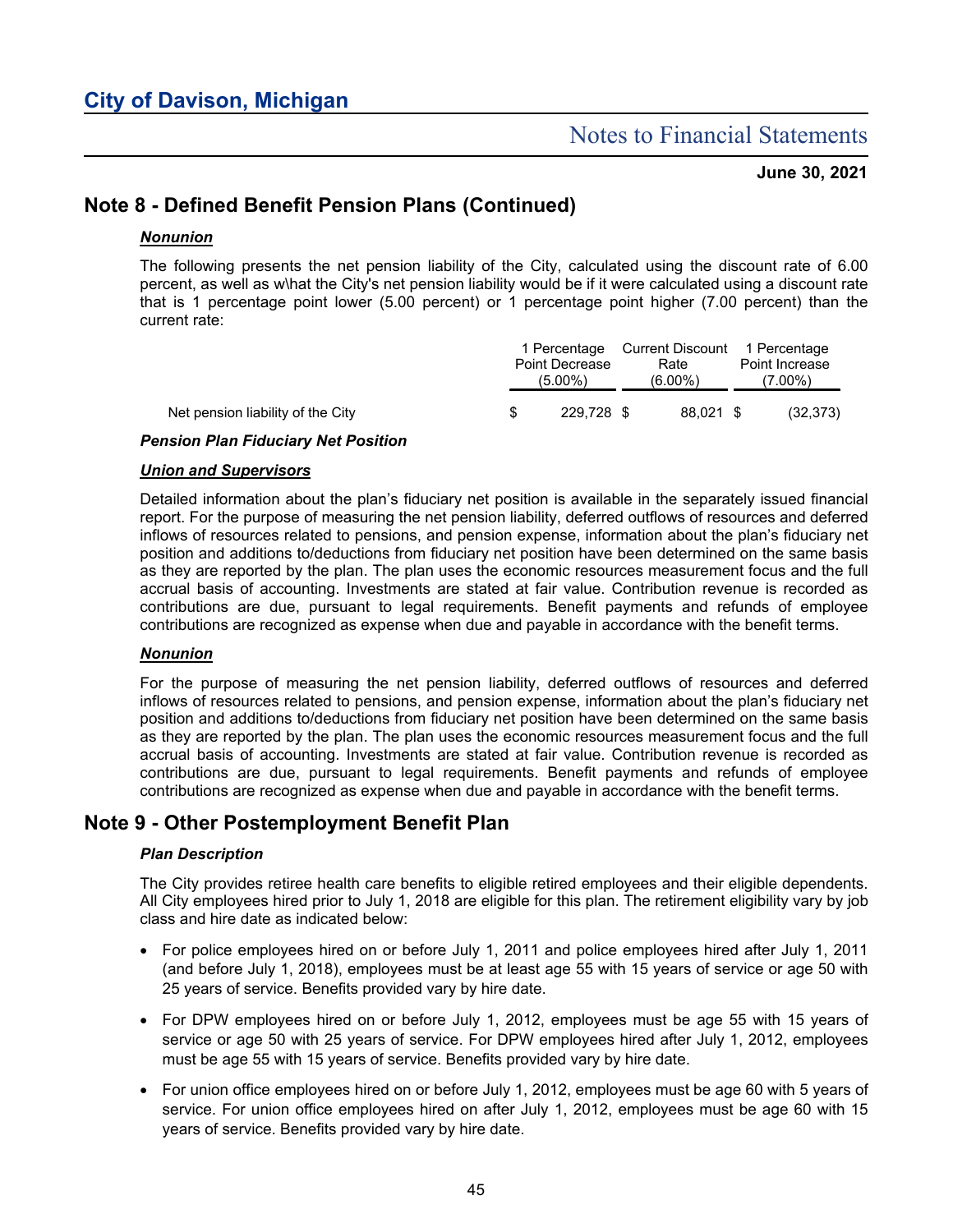### **June 30, 2021**

### **Note 9 - Other Postemployment Benefit Plan (Continued)**

 For nonunion supervisors hired before July 1, 2018, employees must be age 60 with 10 years of service or age 50 with 25 years of service.

This is a single-employer plan administered by the City.

### *Benefits Provided*

The City's OPEB plan provides health care benefits for retirees and their dependents. Benefits are provided through a third-party insurer, and a portion of the cost of the benefits is covered by the plan.

### *Employees Covered by Benefit Terms*

The following members were covered by the benefit terms:

| Date of member count                                                                       | January 1, 2020 |
|--------------------------------------------------------------------------------------------|-----------------|
| Inactive plan members or beneficiaries currently receiving benefits<br>Active plan members | 16              |
| Total plan members                                                                         |                 |

### *Contributions*

Retiree health care costs are paid by the City on a pay-as-you-go basis. The City has no obligation to make contributions in advance of when the insurance premiums are due for payment. For the fiscal year ended June 30, 2021, the City made payments for postemployment health benefit premiums of \$314,494 and additional contributions of \$111,327.

### *Net OPEB Liability*

The City has chosen to use the June 30 measurement date as its measurement date for the net OPEB liability. The June 30, 2021 fiscal year end reported net OPEB liability was determined using a measure of the total OPEB liability and the OPEB net position as of the June 30, 2021 measurement date. The June 30, 2021 total OPEB liability was determined by an actuarial valuation performed as of January 1, 2020, which used update procedures to roll forward the estimated liability to June 30, 2021.

Changes in the net OPEB liability during the measurement year were as follows:

|                                     | Increase (Decrease) |                                |  |                      |    |                       |  |
|-------------------------------------|---------------------|--------------------------------|--|----------------------|----|-----------------------|--|
| Changes in Net OPEB Liability       |                     | <b>Total OPEB</b><br>Liability |  | Plan Net<br>Position |    | Net OPEB<br>Liability |  |
| Balance at June 30, 2020            | \$                  | 8,131,210 \$                   |  | 789,823 \$           |    | 7,341,387             |  |
| Changes for the year:               |                     |                                |  |                      |    |                       |  |
| Service cost                        |                     | 135,393                        |  |                      |    | 135,393               |  |
| Interest                            |                     | 567.841                        |  |                      |    | 567.841               |  |
| <b>Contributions - Employer</b>     |                     |                                |  | 425.821              |    | (425,821)             |  |
| Net investment income               |                     |                                |  | 235.508              |    | (235, 508)            |  |
| Benefit payments, including refunds |                     | (314,494)                      |  | (314,494)            |    |                       |  |
| Administrative expenses             |                     |                                |  | (1,737)              |    | 1,737                 |  |
| Net changes                         |                     | 388,740                        |  | 345,098              |    | 43,642                |  |
| Balance at June 30, 2021            |                     | 8,519,950 \$                   |  | 1,134,921            | \$ | 7,385,029             |  |

The plan's fiduciary net position represents 13.3 percent of the total OPEB liability.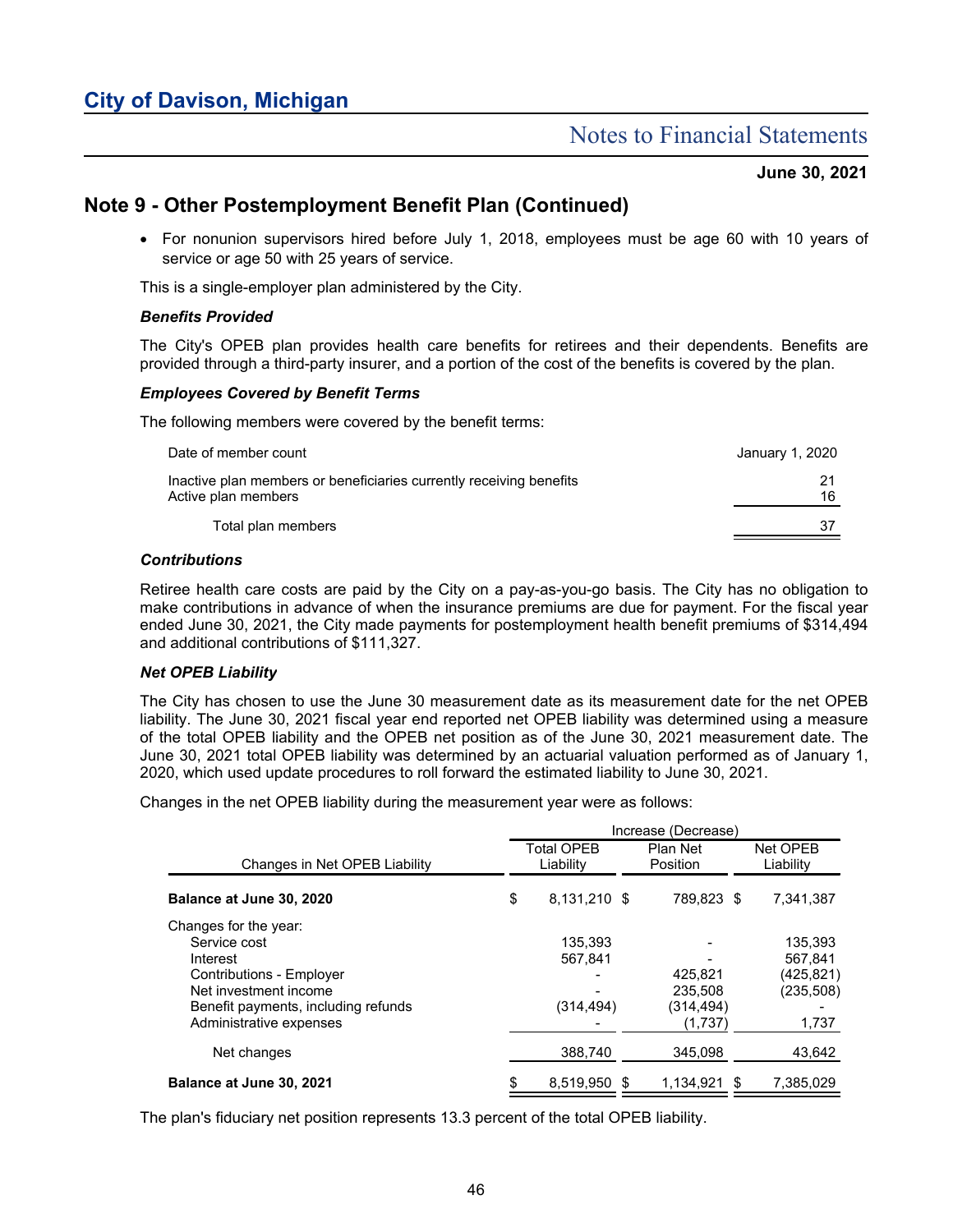**June 30, 2021**

### **Note 9 - Other Postemployment Benefit Plan (Continued)**

### *OPEB Expense and Deferred Outflows of Resources and Deferred Inflows of Resources Related to OPEB*

For the year ended June 30, 2021, the City recognized OPEB expense of \$465,185.

At June 30, 2021, the City reported deferred outflows of resources and deferred inflows of resources related to OPEB from the following sources:

|                                                                                                                      | Deferred<br>Outflows of<br>Resources | Deferred<br>Inflows of<br>Resources |
|----------------------------------------------------------------------------------------------------------------------|--------------------------------------|-------------------------------------|
| Difference between expected and actual experience<br>Changes in assumptions                                          | \$<br>837<br>379.984                 | (698.971)                           |
| Changes in proportionate share, or difference between amount<br>contributed and proportionate share of contributions |                                      | (108, 503)                          |
| Total                                                                                                                | \$<br>380.821                        | (807, 474)                          |

Amounts reported as deferred outflows of resources and deferred inflows of resources related to OPEB will be recognized in OPEB expense as follows (note that employer contributions subsequent to the measurement date will reduce the net OPEB liability and, therefore, will not be included in future OPEB expense):

| <b>Years Ending</b><br>June 30 | Amount                                                   |
|--------------------------------|----------------------------------------------------------|
| 2022<br>2023<br>2024<br>2025   | \$<br>(180, 672)<br>(182, 236)<br>(28, 468)<br>(35, 277) |
| Total                          | (426, 653)                                               |

### *Actuarial Assumptions*

The total OPEB liability in the June 30, 2021 actuarial valuation was determined using assumed salary increases (including inflation) of 4.00 percent; an investment rate of return (net of investment expenses) of 7.00 percent; a health care cost trend rate of 8.00 percent for 2021, decreasing 0.25 percent per year to an ultimate rate of 6.50 percent for 2027 and later years; and the PubG-2010 mortality tables with generational projection using Scale MP-2018. These assumptions were applied to all periods included in the measurement.

### *Discount Rate*

The discount rate used to measure the total OPEB liability was 7.00 percent. The projection of cash flows used to determine the discount rate assumed that employee contributions will be made at the current contribution rate and that city contributions will be made at rates equal to the difference between actuarially determined contribution rates and the employee rate.

Based on those assumptions, the OPEB plan's fiduciary net position was projected to be available to make all projected future benefit payments of current active and inactive employees. Therefore, the longterm expected rate of return on OPEB plan investments was applied to all periods of projected benefit payments to determine the total OPEB liability.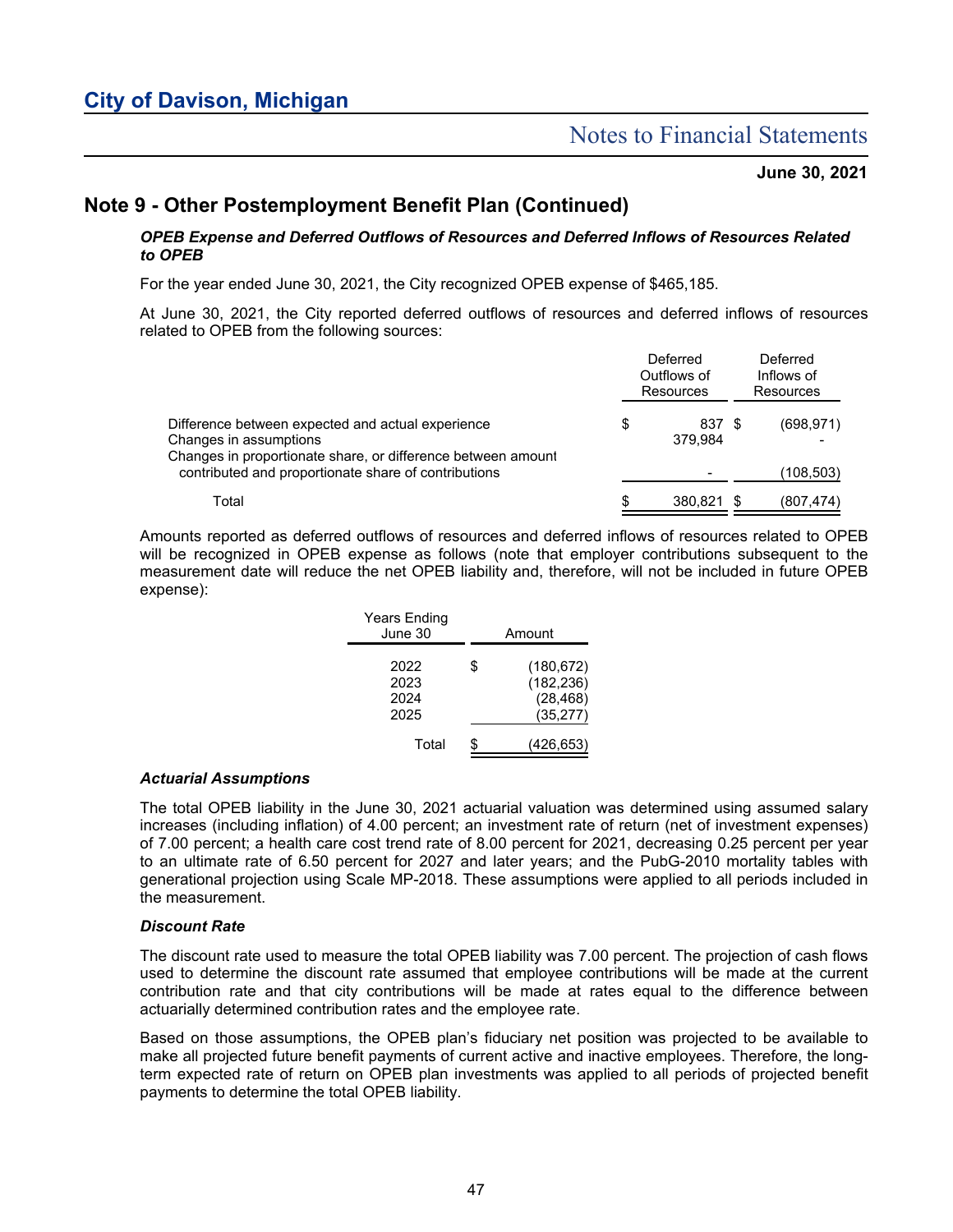### **June 30, 2021**

### **Note 9 - Other Postemployment Benefit Plan (Continued)**

### *Investment Rate of Return*

The long-term expected rate of return on OPEB plan investments was determined using a building-block method in which best-estimate ranges of expected future real rates of return (expected returns, net of OPEB plan investment expense and inflation) are developed for each major asset class. These ranges are combined to produce the long-term expected rate of return by weighting the expected future real rates of return by the target asset allocation percentage and adding expected inflation. Best estimates of arithmetic real rates of return as of the June 30, 2021 measurement date for each major asset class included in the OPEB plan's target asset allocation, as disclosed in the investment footnote, are summarized in the following tables:

|                                                             | Asset Class |                           | Long-term<br><b>Expected Real</b><br>Target Allocation Rate of Return |
|-------------------------------------------------------------|-------------|---------------------------|-----------------------------------------------------------------------|
| Global equity<br>Global fixed income<br>Private investments |             | 60.00 %<br>20.00<br>20.00 | 5.25%<br>1.25<br>7.25                                                 |

#### *Rates of Return*

For the year ended June 30, 2021, the annual money-weighted rate of return on OPEB plan investments, net of OPEB plan investment expense, was 28.12 percent for the MERS Total Market Portfolio. The money-weighted rate of return expresses investment performance, net of investment expense, adjusted for the changing amounts actually invested.

### *Sensitivity of the Net OPEB Liability to Changes in the Discount Rate*

The following presents the net OPEB liability of the City, calculated using the discount rate of 7.00 percent, as well as what the City's net OPEB liability would be if it were calculated using a discount rate that is 1 percentage point lower or 1 percentage point higher than the current rate:

|                                          | 1 Percentage Current Discount 1 Percentage |                    |                              |
|------------------------------------------|--------------------------------------------|--------------------|------------------------------|
|                                          | <b>Point Decrease</b><br>$(6.00\%)$        | Rate<br>$(7.00\%)$ | Point Increase<br>$(8.00\%)$ |
|                                          |                                            |                    |                              |
| Net OPEB liability of the City OPEB plan | 8.673.973 \$                               | 7.385.029 \$       | 6.289.073                    |

### *Sensitivity of the Net OPEB Liability to Changes in the Health Care Cost Trend Rate*

The following presents the net OPEB liability of the City, calculated using the health care cost trend rate of 8.00 percent, as well as what the City's net OPEB liability would be if it were calculated using a health care cost trend rate that is 1 percentage point lower or 1 percentage point higher than the current rate:

|                                          |     |                                                  | <b>Current Health</b><br><b>Care Cost Trend</b> | 1 Percentage                 |
|------------------------------------------|-----|--------------------------------------------------|-------------------------------------------------|------------------------------|
|                                          |     | 1 Percentage<br><b>Point Decrease</b><br>(7.00%) | Rate<br>$(8.00\%)$                              | Point Increase<br>$(9.00\%)$ |
| Net OPEB liability of the City OPEB plan | \$. | 6.214.953 \$                                     | 7.385.029 \$                                    | 8.769.171                    |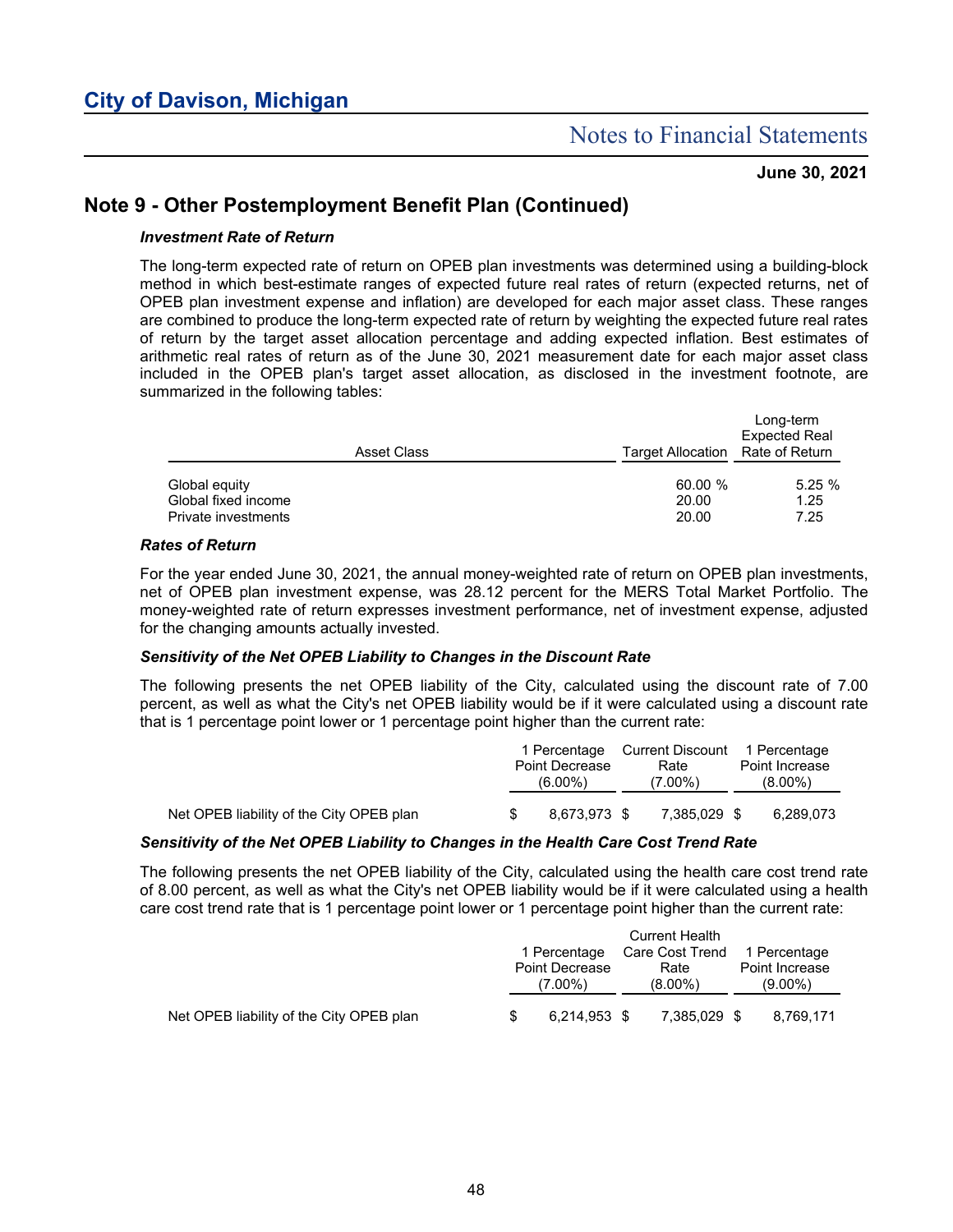**June 30, 2021**

### **Note 9 - Other Postemployment Benefit Plan (Continued)**

### *OPEB Plan Fiduciary Net Position*

Detailed information about the plan's fiduciary net position is available in the separately issued financial report. For the purpose of measuring the net OPEB liability, deferred outflows of resources and deferred inflows of resources related to OPEB, and OPEB expense, information about the plan's fiduciary net position and additions to/deductions from fiduciary net position have been determined on the same basis as they are reported by the plan. The plan uses the economic resources measurement focus and the full accrual basis of accounting. Investments are stated at fair value. Contribution revenue is recorded as contributions are due, pursuant to legal requirements. Benefit payments and refunds of employee contributions are recognized as expense when due and payable in accordance with the benefit terms.

### **Note 10 - Defined Contribution Pension Plan**

Effective for all union office employees as of June 30, 2010, the City provides defined contribution pension benefits in the City of Davison Pension Plan administered by Foresight Capital Management Advisors. In a defined contribution plan, benefits depend solely on amounts contributed to the plan plus investment earnings. Union office employees are eligible to participate after working 1,000 hours. As established by employee contracts, the City contributes 6 percent.

The City's total payroll during the current year for the union office employees in the plan was \$118,644. The current year contribution was calculated based on covered payroll of \$118,644, resulting in an employer contribution of \$4,803.

Effective July 1, 2018, the City provides defined contribution pension benefits for all eligible full-time police patrol and dispatcher employees hired on or after July 1, 2018. The plan is administered by MERS. Eligible employees vest 20 percent each year and will be fully vested after five years of service. The City and eligible employees are required to contribute 5 percent of base wages.

The City's total payroll during the current year for the police patrol and dispatcher employees in the plan was \$27,460. The current year contribution was calculated based on covered payroll of \$36,320, resulting in an employer contribution of \$1,373.

### **Note 11 - Deferred Compensation Plan**

The City offers its employees the option to participate in a deferred compensation plan. The City of Davison, Michigan has two plans administered by Nationwide and MERS created in accordance with IRC Section 457. The plans, available to substantially all city employees, permit them to defer a portion of their current salary until future years. The deferred compensation is not available to the employees until termination, retirement, death, or unforeseen emergency. The City will match up to 2 percent of the gross wages of eligible union office staff employees.

The law allows trusts to be created for the plan assets, thereby insulating the assets from the City's general creditors. The City's plan administrator created the trust and placed the assets of the plan within the trust. As a result, the plan's assets are not shown on the financial statements to reflect that the City has no fiduciary or administrative responsibility for this plan.

The City's total payroll during the current year for the employees in the plan was \$118,644. The current year contribution was calculated based on covered payroll of \$118,644, resulting in an employer contribution of \$2,319.

### **Note 12 - Risk Management**

The City is exposed to various risks of loss related to property loss, torts, errors and omissions, and employee injuries (workers' compensation), as well as medical benefits provided to employees. The City has purchased commercial insurance for coverage of all claims. Settled claims relating to the commercial insurance have not exceeded the amount of insurance coverage in any of the past three fiscal years.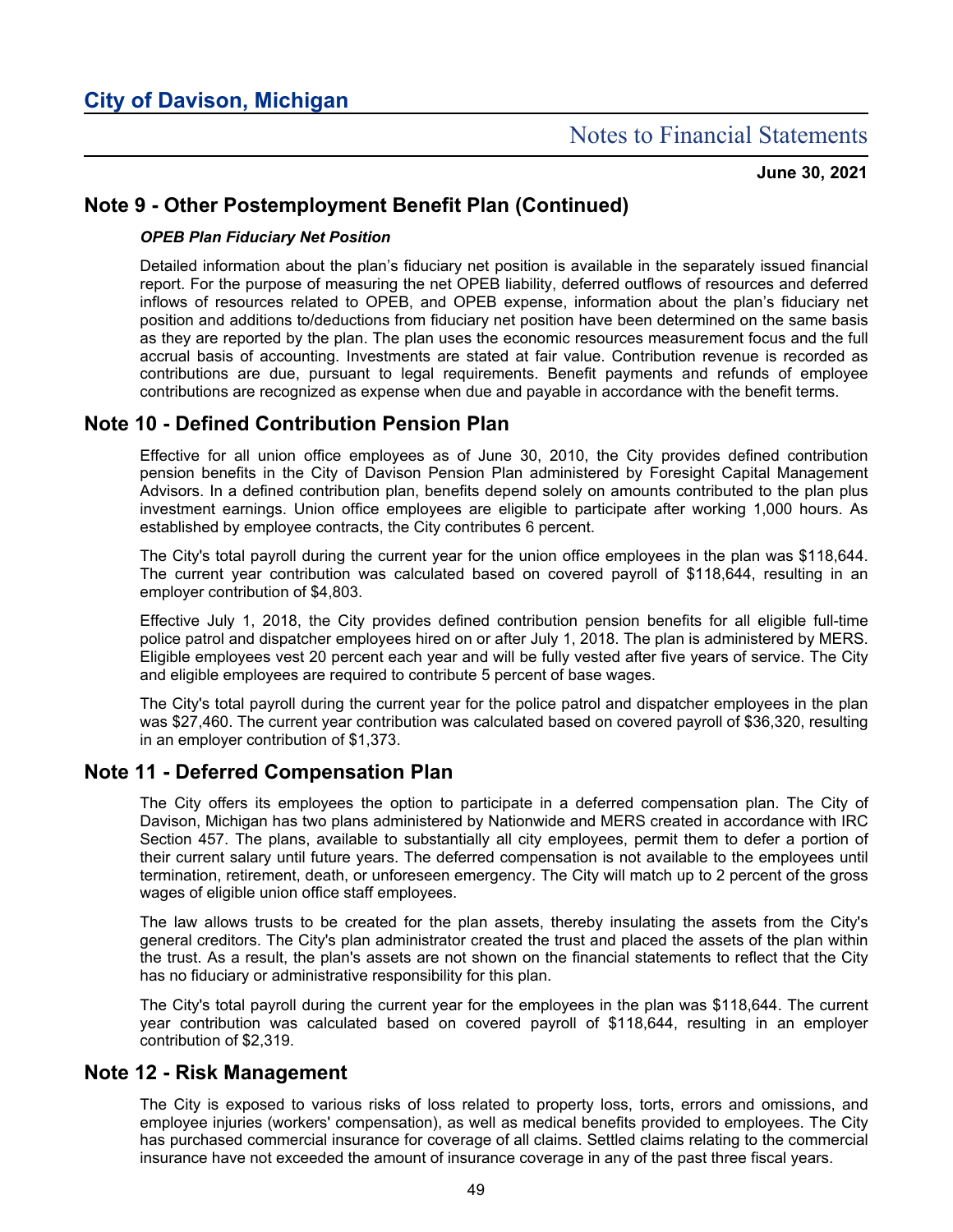### **June 30, 2021**

### **Note 13 - Joint Ventures**

In April 1979, the City of Davison, Michigan entered into a joint venture with Davison Township (the "Township") to create the Senior Citizens Authority (the "Authority"). The purpose of the Authority is to provide facilities for recreation and activities for senior citizens residing in the City and the Township. The Authority is governed by a seven-member board appointed by the participating municipalities. The board of the Authority is required to submit an annual operating budget to the governing body of each municipality for approval.

During the year ended June 30, 2021, the City's contribution to the Senior Citizens Authority was \$4,058.

The City is unaware of any circumstances that would cause an additional benefit or burden to the participating governments in the near future.

Audited financial statements are available for public inspection at the Authority's headquarters.

In January 1972, the City of Davison, Michigan entered into a joint venture with Davison Township and Richfield Township to create the Davison Richfield Area Fire Authority (the "Fire Authority"). The purpose of the Fire Authority is to provide uniform and orderly control of fire protection, fire department practices and organizations, and financing within the territorial limits of the three municipalities. The Fire Authority is governed by a seven-member board appointed by the governing bodies of the City and the townships. The agreement calls for each municipality to pay for each fire run to a point within its jurisdictional boundary. The City's equity interest is accounted for in the statement of net position as equity investment in joint venture. The City's equity interest of \$1,071,170 is recorded within the governmental activities column of the statement of net position.

During the year ended June 30, 2021, the City was billed \$135,455 by the Fire Authority. At year end, the City owed \$75,644 to the Fire Authority for fire run services.

The City is unaware of any circumstances that would cause an additional benefit or burden to the participating governments in the near future.

Audited financial statements are available for public inspection at the Fire Authority's headquarters.

In July 2007, the City of Davison, Michigan entered into a joint venture with Davison Township (the "Township") and Davison Community Schools to create Davison Community Enrichment and Recreation. The purpose of Davison Community Enrichment and Recreation is to provide facilities for recreation and activities for community and recreation programs. Davison Community Enrichment and Recreation is governed by a three-member board appointed by the governing bodies of the City, the Township, and Davison Community Schools.

During the year ended June 30, 2021, the City's contribution to Davison Community Enrichment and Recreation was \$45,000.

### **Note 14 - Change in Accounting Principle**

During the current year, the City adopted GASB Statement No. 84, *Fiduciary Activities*, which establishes criteria for identifying and reporting fiduciary activities. As a result of implementing this standard, the accounting for fiduciary component units and custodial funds has changed. Beginning net position for the Other Postemployment Benefits Fund was adjusted, and accounting for custodial activity was also changed. The impact of adoption is included below.

This was also the first year GASB Statement No. 74, *Financial Reporting for Postemployment Benefit Plans Other Than Pension Plans*, was applicable to the City's financial statements. This was a result of the Other Postemployment Benefits Fund now being reported as a fiduciary fund under GASB Statement No. 84. As a result, some of the disclosures within the OPEB plan footnotes have changed, along with the related schedules in the required supplemental information.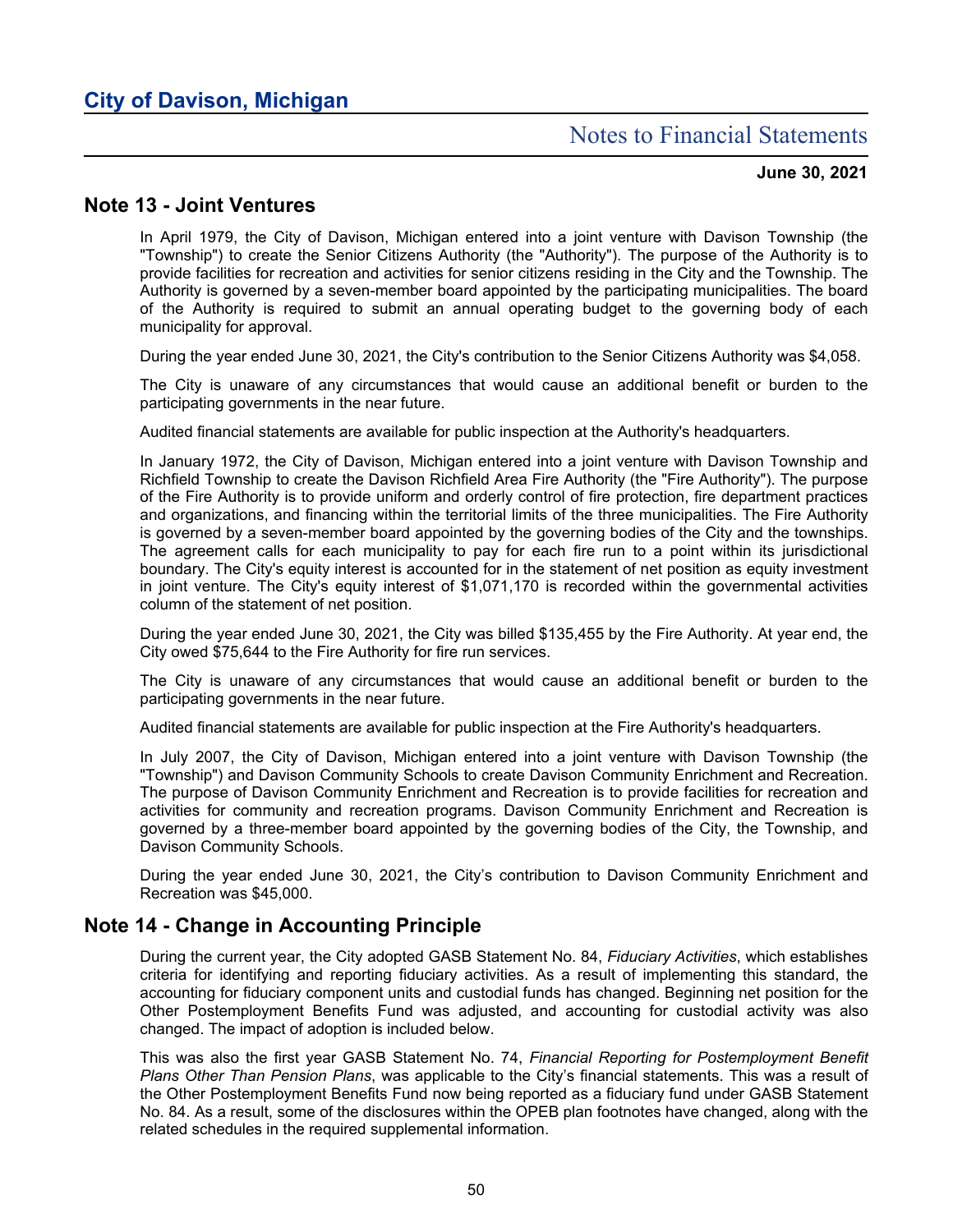# Notes to Financial Statements

### **June 30, 2021**

# **Note 14 - Change in Accounting Principle (Continued)**

The following financial statement line items for fiscal year 2021 were affected by the change in accounting principle:

|                                                                                                  |   | Pension and<br>Other<br>Postemployment<br><b>Benefit Trust</b><br><b>Funds</b> |
|--------------------------------------------------------------------------------------------------|---|--------------------------------------------------------------------------------|
| Net position - Beginning of year, as previously reported<br>Adjustment for GASB Statement No. 84 | S | 1,101,716<br>789,823                                                           |
| Net position - Beginning of year, as restated                                                    |   | 1,891,539                                                                      |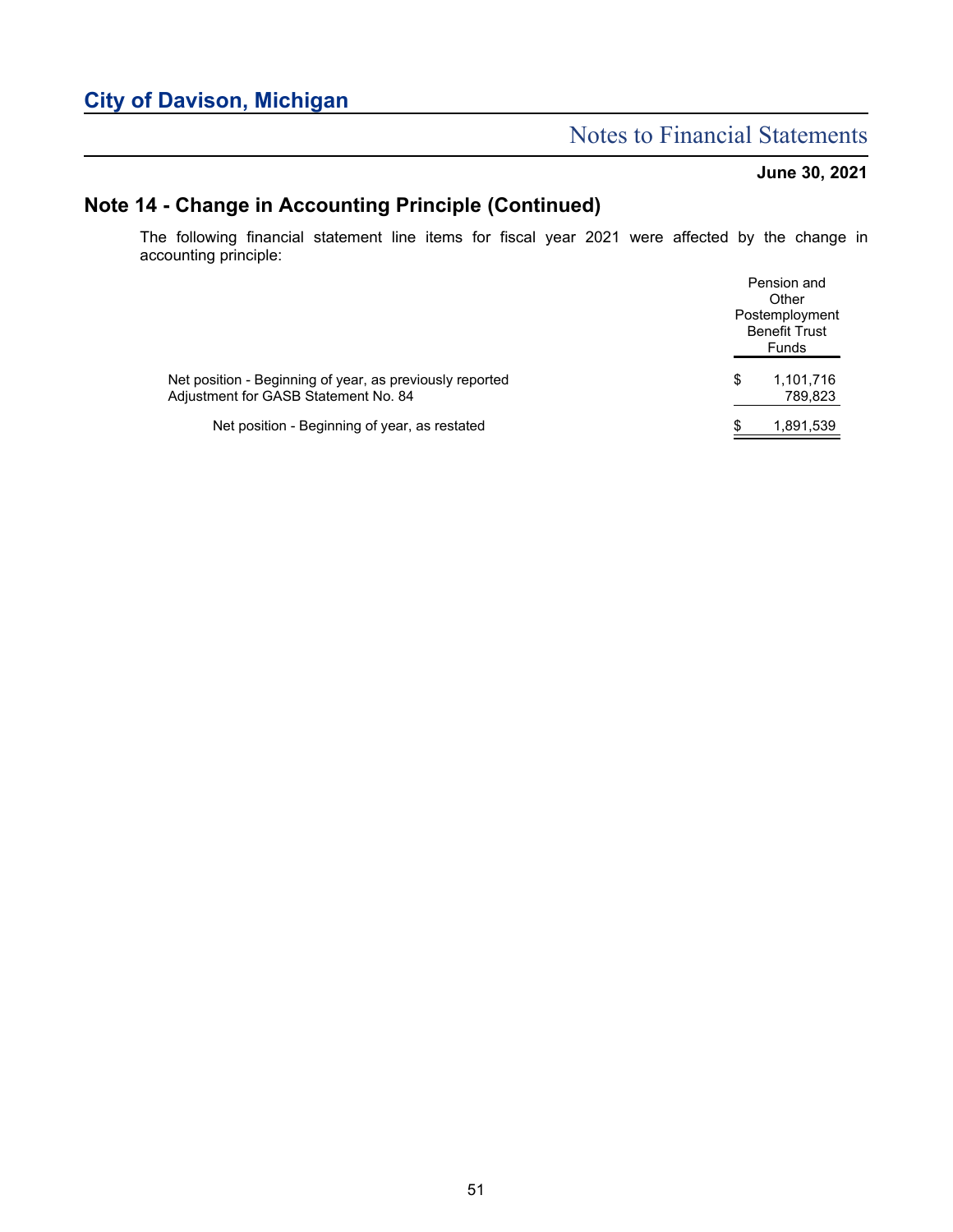# Required Supplemental Information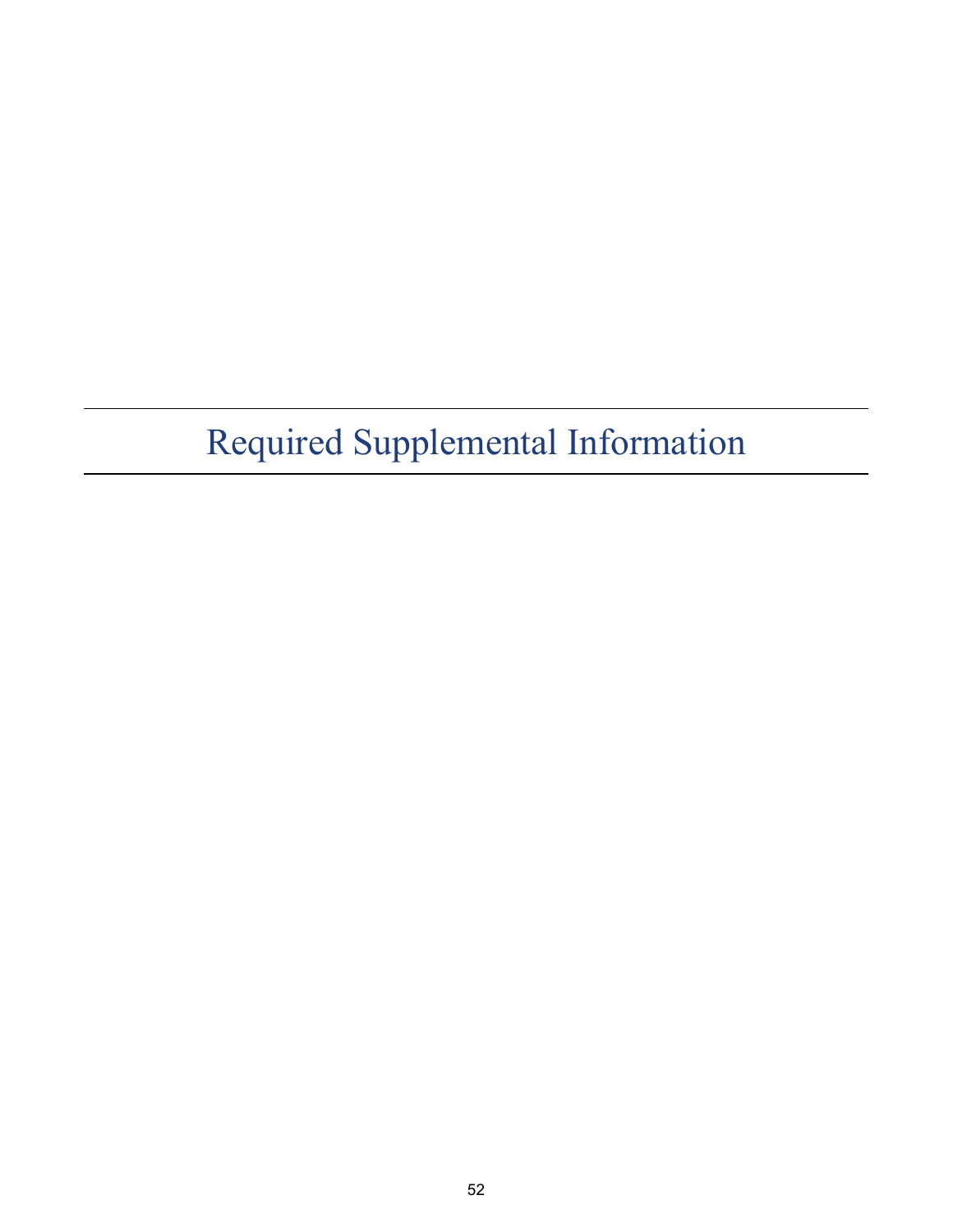# Required Supplemental Information Budgetary Comparison Schedule - General Fund

|                                                               | <b>Original Budget</b> | Amended<br><b>Budget</b> | Actual              | Variance with<br>Amended<br><b>Budget</b> |
|---------------------------------------------------------------|------------------------|--------------------------|---------------------|-------------------------------------------|
| <b>Revenue</b>                                                |                        |                          |                     |                                           |
| Property taxes                                                | \$<br>1,516,500 \$     | 1,516,500 \$             | 1,518,238 \$        | 1,738                                     |
| Intergovernmental - State-shared revenue and                  |                        |                          |                     |                                           |
| grants                                                        | 585,550                | 780,550                  | 793,587             | 13,037                                    |
| Charges for services                                          | 31,000                 | 31,000                   | 26,899              | (4, 101)                                  |
| Fines and forfeitures                                         | 11,500                 | 11,500                   | 8,901               | (2, 599)                                  |
| Licenses and permits                                          | 14,500                 | 19,500                   | 18,474              | (1,026)                                   |
| Interest and rentals                                          | 99,950                 | 99,950                   | 92,665              | (7, 285)                                  |
| Other revenue                                                 | 212,055                | 223,555                  | 188,023             | (35, 532)                                 |
| Total revenue                                                 | 2,471,055              | 2,682,555                | 2,646,787           | (35, 768)                                 |
| <b>Expenditures</b>                                           |                        |                          |                     |                                           |
| Current services:                                             |                        |                          |                     |                                           |
| General government:                                           |                        |                          |                     |                                           |
| Legislative (council)                                         | 20,350                 | 20,350                   | 17,804              | 2,546                                     |
| Chief executive (manager, supervisor)                         | 203,945                | 221,970                  | 215,361             | 6,609                                     |
| Finance/Accounting/Budget department                          | 310,600                | 324,600                  | 315,430             | 9,170                                     |
| Purchasing                                                    | 12.650                 | 13,650                   | 13,469              | 181                                       |
| Treasurer                                                     | 106,900                | 106,900                  | 104,062             | 2,838                                     |
| Assessing                                                     | 27,600                 | 30,600                   | 29,811              | 789                                       |
| Board of review<br><b>Clerk</b>                               | 1,500                  | 1,500                    | 135                 | 1,365<br>2,354                            |
| <b>Buildings and grounds</b>                                  | 93,425<br>80,050       | 93,425<br>90,050         | 91,071<br>87,624    | 2,426                                     |
| Less reimbursement from:                                      |                        |                          |                     |                                           |
| Local streets                                                 | (8,625)                | (8,625)                  | (8,625)             |                                           |
| Major streets                                                 | (25, 875)              | (25, 875)                | (25, 875)           |                                           |
| Water                                                         | (214, 665)             | (214, 665)               | (214, 665)          |                                           |
| Sewer                                                         | (214, 665)             | (214, 665)               | (214, 665)          |                                           |
| Equipment                                                     | (47, 440)              | (47, 440)                | (47, 440)           |                                           |
| <b>LDFA</b>                                                   | (2,000)                | (2,000)                  | (2,000)             |                                           |
| <b>DDA</b>                                                    | (10,000)               | (10,000)                 | (10,000)            |                                           |
| Public safety:                                                |                        |                          |                     |                                           |
| Police/Sheriff                                                | 1,268,600              | 1,261,600                | 1,218,441           | 43,159                                    |
| Fire                                                          | 155,500                | 150,000                  | 135,455             | 14,545                                    |
| Building inspections and related                              | 40,100                 | 40,100                   | 36,165              | 3,935                                     |
| Public works                                                  | 493,200                | 455,700                  | 435,735             | 19,965                                    |
| Community and economic development<br>Recreation and culture: | 14,450                 | 14,450                   | 7,567               | 6,883                                     |
| Library                                                       | 50,850                 | 38,825                   | 32,214              | 6,611                                     |
| Parks and recreation                                          | 146,750                | 186,250                  | 178,048             | 8,202                                     |
| Senior citizens                                               | 4,100                  | 4,100                    | 4,058               | 42                                        |
| Total expenditures                                            | 2,507,300              | 2,530,800                | 2,399,180           | 131,620                                   |
| <b>Net Change in Fund Balance</b>                             | (36, 245)              | 151,755                  | 247,607             | 95,852                                    |
| Fund Balance - Beginning of year                              | 1,367,190              | 1,367,190                | 1,367,190           |                                           |
| Fund Balance - End of year                                    | 1,330,945 \$           | <u>1,518,945 \$</u>      | <u>1,614,797 \$</u> | 95,852                                    |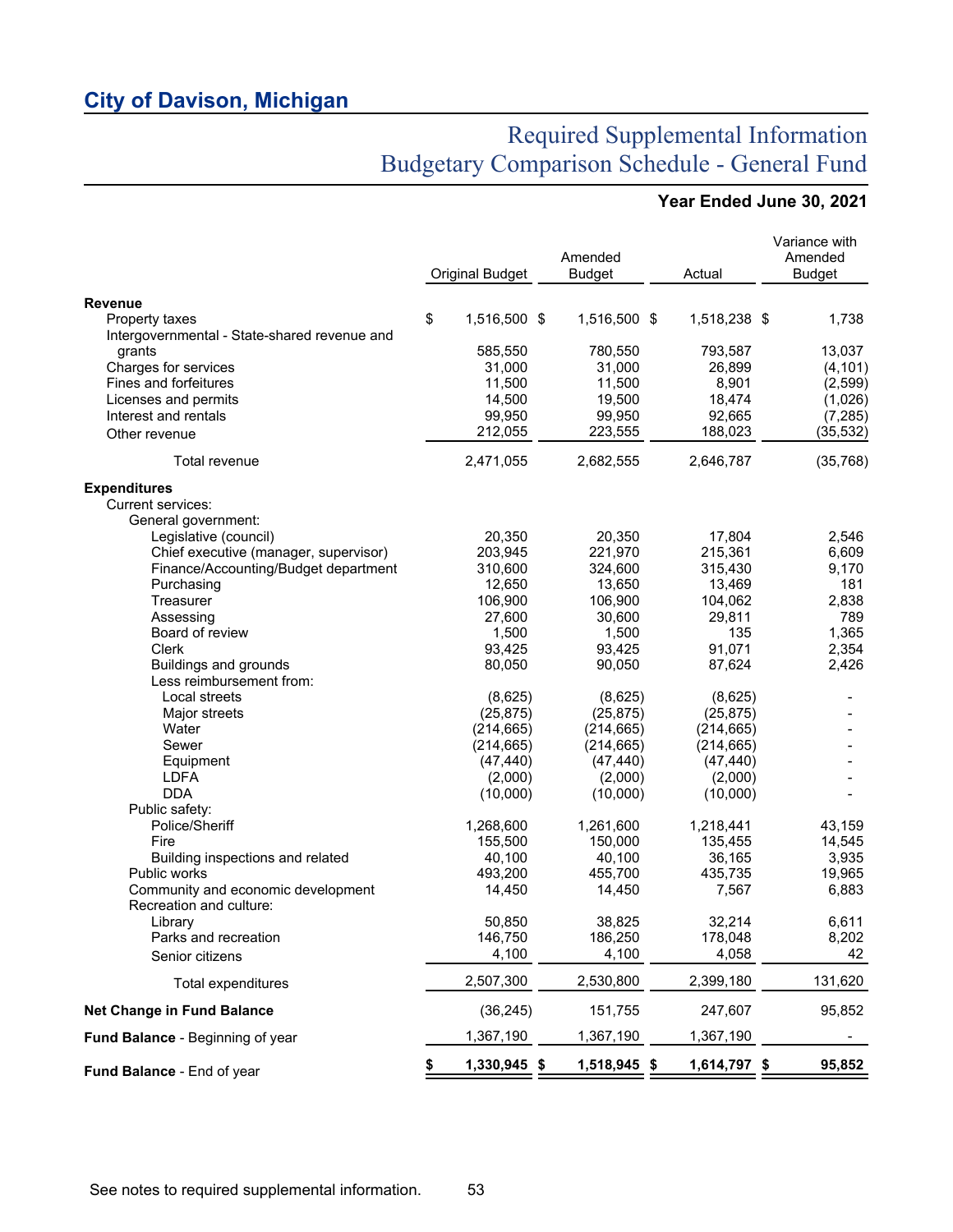# Required Supplemental Information Budgetary Comparison Schedule - Major Special Revenue Funds Major Streets Fund

|                                                                 | Original<br><b>Budget</b> | Amended<br><b>Budget</b> | Actual            | Variance with<br>Amended<br><b>Budget</b> |
|-----------------------------------------------------------------|---------------------------|--------------------------|-------------------|-------------------------------------------|
| Revenue<br>State-shared revenue and grants<br>Investment income | \$<br>438,000 \$<br>450   | 438,000 \$<br>450        | 424,209 \$<br>135 | (13, 791)<br>(315)                        |
| Total revenue                                                   | 438,450                   | 438.450                  | 424.344           | (14, 106)                                 |
| <b>Expenditures</b> - Current - Highway and streets             | 193,325                   | 218,325                  | 212,785           | 5,540                                     |
| <b>Net Change in Fund Balance</b>                               | 245,125                   | 220,125                  | 211,559           | (8, 566)                                  |
| Fund Balance - Beginning of year                                | 966,087                   | 966,087                  | 966,087           |                                           |
| <b>Fund Balance - End of year</b>                               | 1,211,212 \$              | 1,186,212 \$             | 1,177,646 \$      | (8, 566)                                  |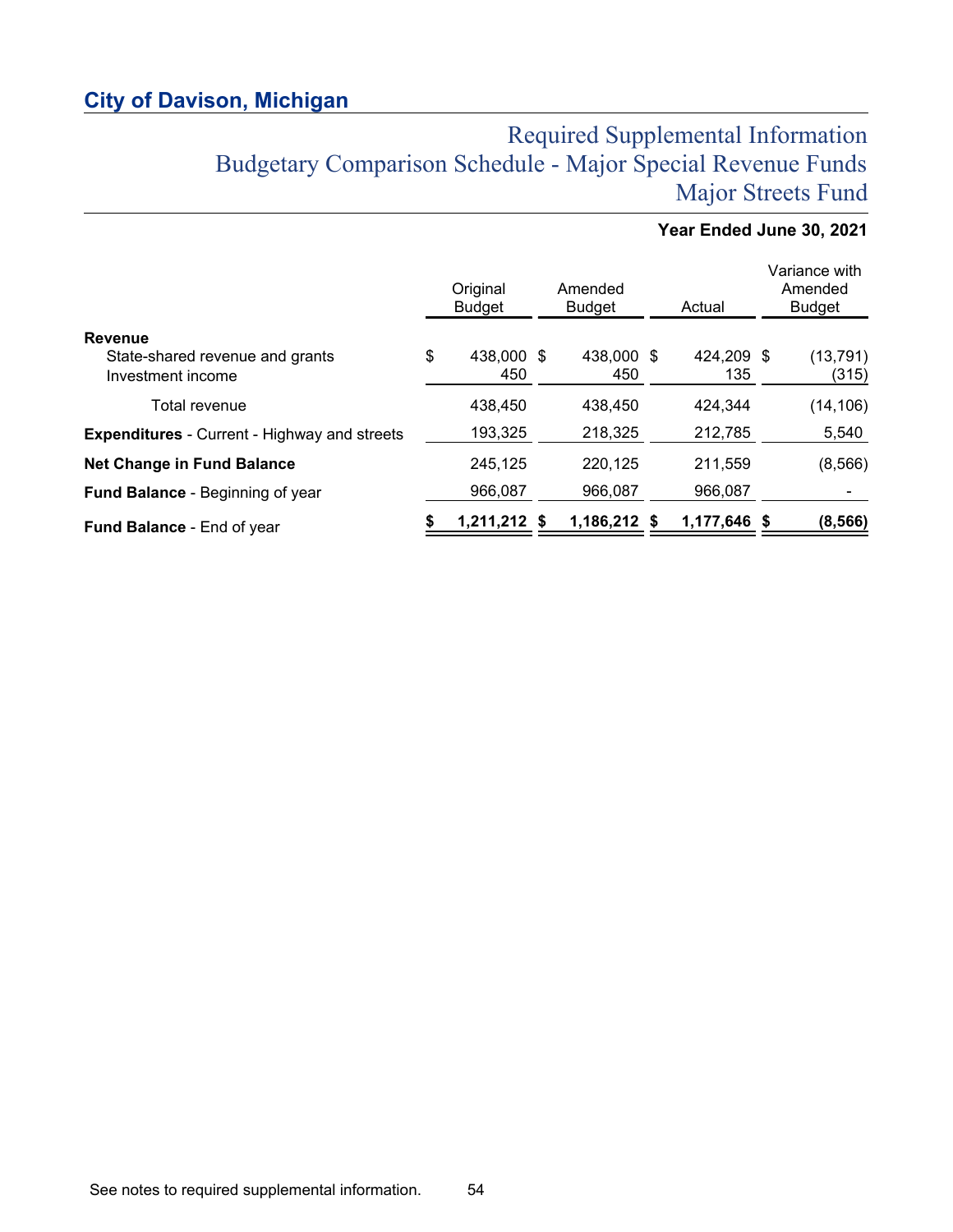# Required Supplemental Information Budgetary Comparison Schedule - Major Special Revenue Funds (Continued) Local Streets Fund

|                                                                        | Original<br><b>Budget</b> | Amended<br>Budget | Actual           | Variance with<br>Amended<br><b>Budget</b> |
|------------------------------------------------------------------------|---------------------------|-------------------|------------------|-------------------------------------------|
| <b>Revenue</b><br>State-shared revenue and grants<br>Investment income | \$<br>160,000 \$<br>350   | 160,000 \$<br>350 | 161,997 \$<br>87 | 1,997<br>(263)                            |
| Total revenue                                                          | 160.350                   | 160,350           | 162,084          | 1,734                                     |
| <b>Expenditures - Current - Highway and streets</b>                    | 130,625                   | 142,625           | 137,059          | 5,566                                     |
| <b>Net Change in Fund Balance</b>                                      | 29,725                    | 17,725            | 25,025           | 7,300                                     |
| Fund Balance - Beginning of year                                       | 549,980                   | 549,980           | 549,980          |                                           |
| <b>Fund Balance - End of year</b>                                      | 579,705 \$                | 567,705 \$        | 575,005 \$       | 7,300                                     |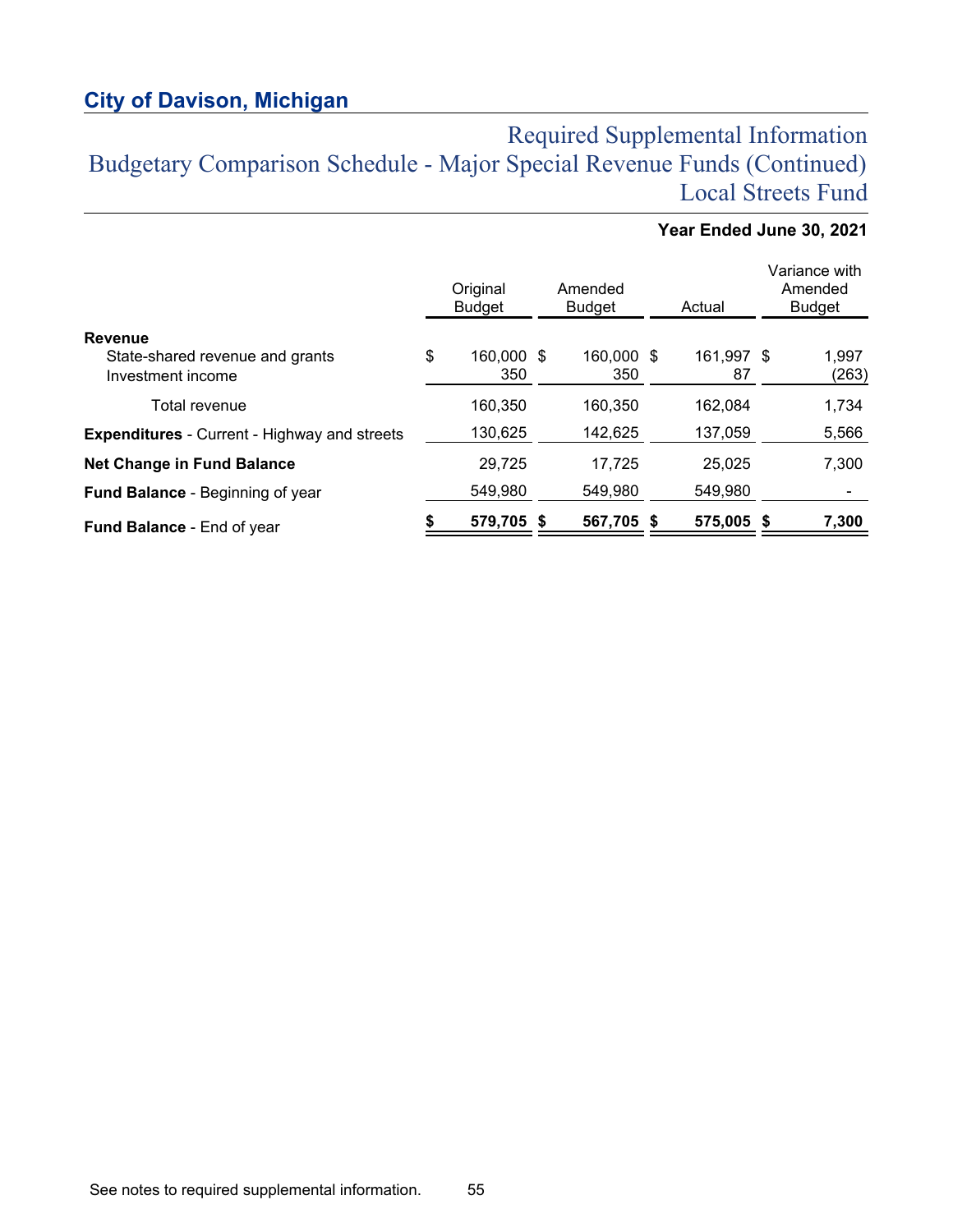# Required Supplemental Information Schedule of Changes in the Net Pension Liability and Related Ratios - Union and Supervisors Pension Plan

|                                                                                                                                                                                                                   | 2021                                                            | 2020                                                         | 2019                                                                   | 2018                                                       | 2017                                                       | 2016                                                        | 2015                                                    |
|-------------------------------------------------------------------------------------------------------------------------------------------------------------------------------------------------------------------|-----------------------------------------------------------------|--------------------------------------------------------------|------------------------------------------------------------------------|------------------------------------------------------------|------------------------------------------------------------|-------------------------------------------------------------|---------------------------------------------------------|
| <b>Total Pension Liability</b><br>Service cost<br>Interest<br>Changes in benefit terms<br>Differences between expected and actual<br>experience<br>Changes in assumptions                                         | \$<br>147.847 \$<br>1.051.203<br>(1, 379)<br>62,679<br>422.283  | 153.651 \$<br>1,048,317<br>(185, 042)<br>(4, 173)<br>535,150 | 170.672 \$<br>1,010,713<br>(21, 274)<br>85,919                         | 162,910 \$<br>947,829<br>437,509                           | 158,862 \$<br>929,421<br>(132, 806)                        | 156,616 \$<br>875,272<br>105,084<br>521,190                 | 156,189<br>842,204                                      |
| Benefit payments, including refunds                                                                                                                                                                               | (836, 992)                                                      | (797, 721)                                                   | (737, 164)                                                             | (794, 997)                                                 | (659, 807)                                                 | (641, 953)                                                  | (553, 619)                                              |
| Net Change in Total Pension Liability                                                                                                                                                                             | 845,641                                                         | 750,182                                                      | 508,866                                                                | 753,251                                                    | 295,670                                                    | 1,016,209                                                   | 444,774                                                 |
| Total Pension Liability - Beginning of year                                                                                                                                                                       | 14,176,206                                                      | 13,426,024                                                   | 12,917,158                                                             | 12,163,907                                                 | 11,868,237                                                 | 10,852,028                                                  | 10,407,254                                              |
| Total Pension Liability - End of year                                                                                                                                                                             | 15,021,847 \$                                                   | 14,176,206 \$                                                | 13,426,024 \$                                                          | 12,917,158 \$                                              | 12,163,907 \$                                              | 11,868,237 \$                                               | 10,852,028                                              |
| <b>Plan Fiduciary Net Position</b><br><b>Contributions - Employer</b><br><b>Contributions - Member</b><br>Net investment income (loss)<br>Administrative expenses<br>Benefit payments, including refunds<br>Other | \$<br>650,073 \$<br>43,574<br>960,583<br>(13, 787)<br>(836,992) | 600,574 \$<br>49,296<br>837,010<br>(14, 416)<br>(797, 721)   | 540,069 \$<br>52,091<br>(254, 591)<br>(12,690)<br>(737, 164)<br>30,200 | 505,329 \$<br>50,092<br>786,708<br>(12, 479)<br>(794, 997) | 431,409 \$<br>45,748<br>630,729<br>(12, 461)<br>(659, 807) | 390,166 \$<br>44,013<br>(85,985)<br>(12, 814)<br>(641, 953) | 339,648<br>48,741<br>361,710<br>(13, 261)<br>(553, 619) |
| Net Change in Plan Fiduciary Net Position                                                                                                                                                                         | 803,451                                                         | 674.743                                                      | (382,085)                                                              | 534,653                                                    | 435.618                                                    | (306, 573)                                                  | 183,219                                                 |
| Plan Fiduciary Net Position - Beginning of year                                                                                                                                                                   | 6,892,263                                                       | 6,217,520                                                    | 6,599,605                                                              | 6,064,952                                                  | 5,629,334                                                  | 5,935,907                                                   | 5,752,688                                               |
| Plan Fiduciary Net Position - End of year                                                                                                                                                                         | 7,695,714 \$                                                    | 6,892,263 \$                                                 | 6,217,520 \$                                                           | 6,599,605 \$                                               | 6,064,952 \$                                               | 5,629,334 \$                                                | 5,935,907                                               |
| City's Net Pension Liability - Ending                                                                                                                                                                             | 7,326,133 \$                                                    | 7,283,943 \$                                                 | 7,208,504 \$                                                           | 6,317,553 \$                                               | 6,098,955 \$                                               | 6,238,903 \$                                                | 4,916,121                                               |
| Plan Fiduciary Net Position as a Percentage of<br><b>Total Pension Liability</b>                                                                                                                                  | 51.23 %                                                         | 48.62 %                                                      | 46.31 %                                                                | 51.09 %                                                    | 49.86 %                                                    | 47.43 %                                                     | 54.70 %                                                 |
| <b>Covered Payroll</b>                                                                                                                                                                                            | \$<br>950,932 \$                                                | 953,213 \$                                                   | 1,016,077 \$                                                           | 948,886 \$                                                 | 956,848 \$                                                 | 910,098 \$                                                  | 946,636                                                 |
| City's Net Pension Liability as a Percentage of<br><b>Covered Payroll</b>                                                                                                                                         | 770.42 %                                                        | 764.15 %                                                     | 709.44 %                                                               | 665.79 %                                                   | 637.40 %                                                   | 685.52 %                                                    | 519.33 %                                                |

### **Years Ended June 30**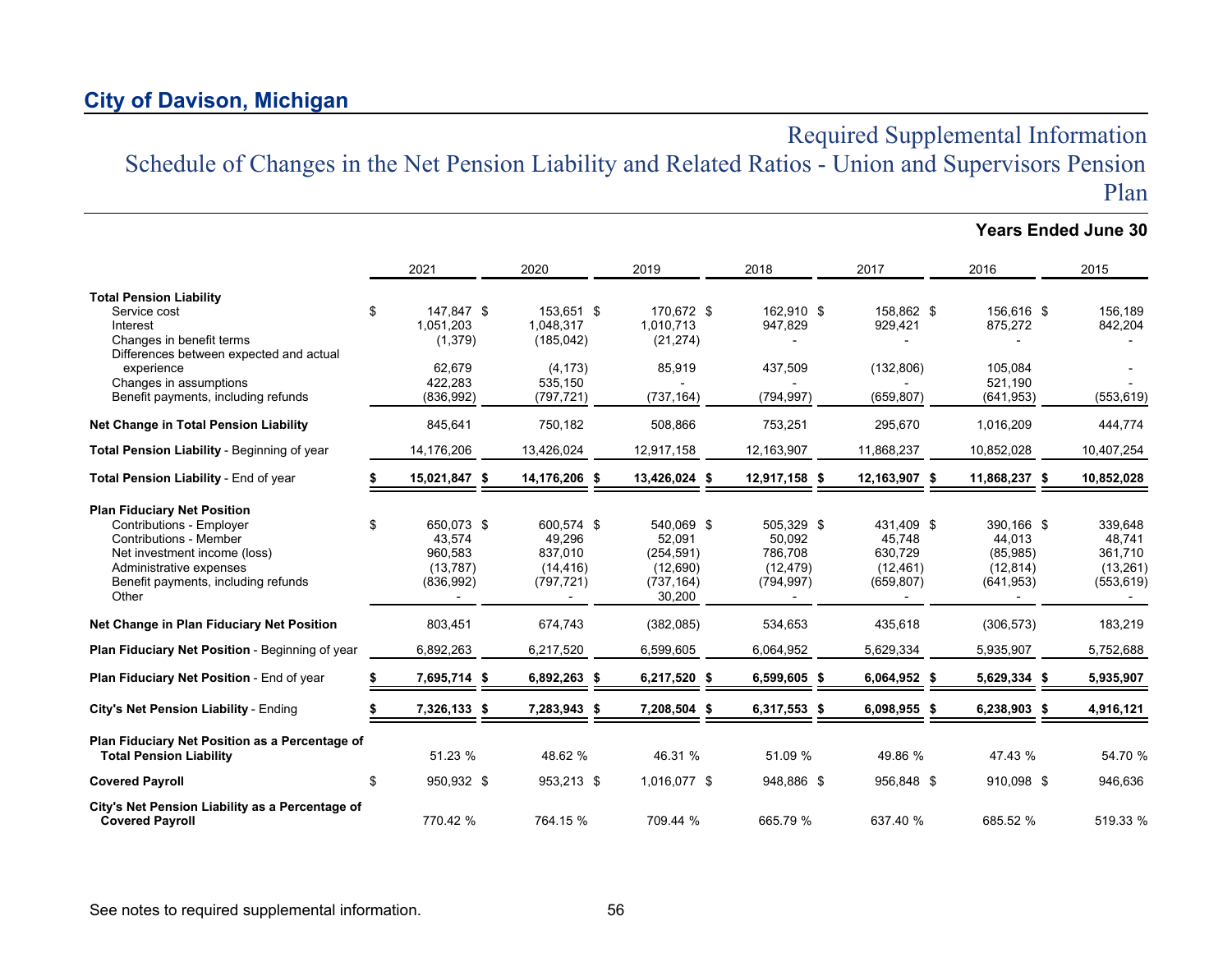# Required Supplemental Information Schedule of Pension Contributions - Union and Supervisors Pension Plan

### **Last Ten Fiscal Years**

### **Years Ended June 30**

|                                                                                                      |     | 2021       | 2020       | 2019                   | 2018       | 2017       | 2016       | 2015       | 2014                     | 2013       |      | 2012    |
|------------------------------------------------------------------------------------------------------|-----|------------|------------|------------------------|------------|------------|------------|------------|--------------------------|------------|------|---------|
| Actuarially determined contribution \$<br>Contributions in relation to the<br>actuarially determined |     | 678.192 \$ | 619.574 \$ | 518,717 \$             | 474,457 \$ | 472,201 \$ | 383,148 \$ | 333,830 \$ | 332,909 \$               | 315.477    | - \$ | 328.908 |
| contribution                                                                                         |     | 678,192    | 619.574    | 566,217                | 523,182    | 472,201    | 390,166    | 339,647    | 332,909                  | 315.477    |      | 328,908 |
| <b>Contribution Excess</b>                                                                           |     |            | $\sim$     | 47.500 \$              | 48.725 \$  |            | $7.018$ \$ | $5.817$ \$ | $\overline{\phantom{a}}$ |            |      |         |
| <b>Covered Payroll</b>                                                                               | \$. | 950.932 \$ |            | 953.213 \$1.016.077 \$ | 948.886 \$ | 956,848 \$ | 910.098 \$ | 946.636 \$ | 950,126 \$               | 888.798 \$ |      | 938.771 |
| <b>Contributions as a Percentage of</b>                                                              |     |            |            |                        |            |            |            |            |                          |            |      |         |

**Notes to Schedule of Pension Contributions - Union and Supervisors Pension Plan**

Actuarial valuation information relative to the determination of contributions:

Valuation date

 Actuarially determined contribution rates are calculated as of June 30, two years prior to the end of the fiscal year in which the contributions are reported. Contributions for the City's fiscal year ended June 30, 2021 were determined based on the actuarial valuation as of December 31, 2018. The most recent valuation is as of December 31, 2020.

Methods and assumptions used to determine contribution rates:

| Actuarial cost method         | Entry age                                                                         |
|-------------------------------|-----------------------------------------------------------------------------------|
| Amortization method           | Level percent                                                                     |
| Remaining amortization period | 20 years                                                                          |
| Asset valuation method        | 5-year smoothed market                                                            |
| Inflation                     | 2.5 percent                                                                       |
| Salary increase               | 3.75 percent                                                                      |
| Investment rate of return     | 7.75 percent - Net of pension plan investment expense, including inflation        |
| Retirement age                | Experience-based table of rates are specific to the type of eligibility condition |
| Mortality                     | RP-2014 tables of a 50 percent male and 50 percent female blend                   |
| Other information             | None                                                                              |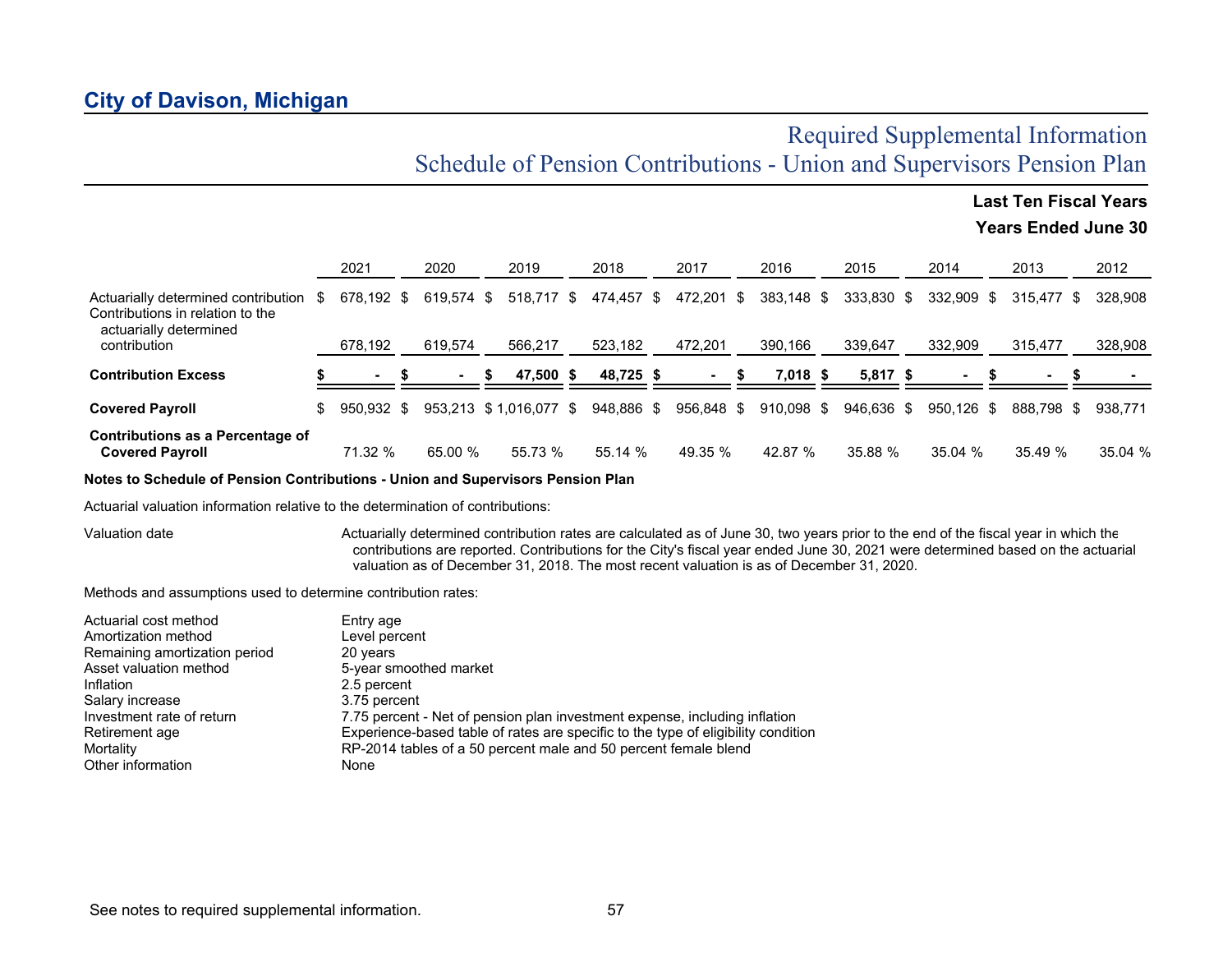### Schedule of Changes in the Net Pension Liability and Related Ratios - Nonunion Pension Plan **Years Ended June 30**2021 2020 2019 2018 2017 2016 2015 **Total Pension Liability** Service cost \$ 3,523 \$ 3,168 \$ 3,193 \$ 3,011 \$ 2,944 \$ - \$ -Interest 78,471 75,851 75,071 72,403 71,026 69,337 70,505 Differences between expected and actual experience 11,540 3,291 19,130 8,826 3,702 45,561 13,451 Changes in assumptions (8,362) 44,108 (4,429) 43,339 (135,820) - 98,668 Benefit payments, including refunds (83,123) (83,123) (83,123) (83,123) (62,321) (51,921) (51,921) **Net Change in Total Pension Liability** 2,049 43,295 9,842 44,456 (120,469) 62,977 130,703 **Total Pension Liability** - Beginning of year 1,345,879 1,302,584 1,292,742 1,248,286 1,368,755 1,305,778 1,175,075 Total Pension Liability - End of year \$ 1,347,928 \$ 1,345,879 \$ 1,302,584 \$ 1,292,742 \$ 1,248,286 \$ 1,368,755 \$ 1,305,778 **Plan Fiduciary Net Position** Contributions - Employer \$ 54,000 \$ 40,800 \$ 46,650 \$ 40,700 \$ 71,850 \$ 40,550 \$ 22,550 Net investment income 199,967 2,107 96,110 52,387 86,736 19,765 11,337 Administrative expenses (12,653) (11,121) (8,241) (8,803) (33,988) (39,093) (15,846) Benefit payments, including refunds (83,123) (83,123) (83,123) (83,123) (62,321) (51,921) (51,921) **Net Change in Plan Fiduciary Net Position** 158,191 (51,337) 51,396 1,161 62,277 (30,699) (33,880) **Plan Fiduciary Net Position** - Beginning of year 1,101,716 1,153,053 1,101,657 1,100,496 1,038,219 1,068,918 1,102,798 Plan Fiduciary Net Position - End of year \$1,259,907 \$1,101,716 \$1,153,053 \$1,101,657 \$1,100,496 \$1,038,219 \$1,068,918 City's Net Pension Liability - Ending \$ 88,021 \$ 244,163 \$ 149,531 \$ 191,085 \$ 147,790 \$ 330,536 \$ 236,860 **Plan Fiduciary Net Position as a Percentage of Total Pension Liability** 93.47 % 81.86 % 88.52 % 85.22 % 88.16 % 75.85 % 81.86 % **Covered Payroll \$ 149,226 \$ 145,299 \$ 147,585 \$ 143,135 \$ 119,618 \$ - \$ -City's Net Pension Liability as a Percentage of Covered Payroll 58.99 %** 168.04 % 101.32 % 133.50 % 123.55 % - % - % 8

Required Supplemental Information

# **City of Davison, Michigan**

See notes to required supplemental information. The notes to required supplemental information.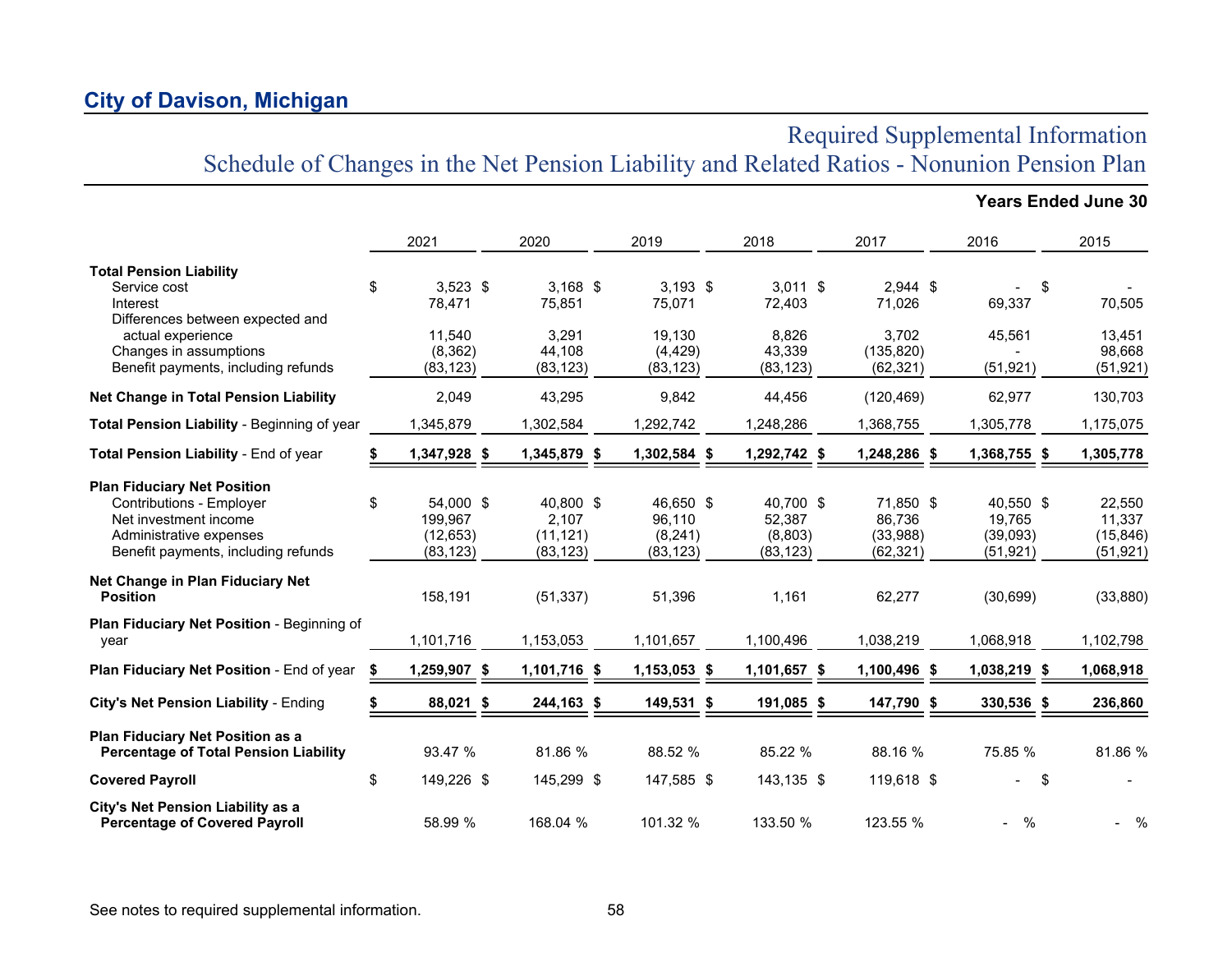# Required Supplemental Information Schedule of Pension Investment Returns - Nonunion Pension Plan

|                                                                       |         |            |       |        |        |       |       |       | <b>Last Ten Fiscal Years</b><br><b>Years Ended June 30</b> |         |
|-----------------------------------------------------------------------|---------|------------|-------|--------|--------|-------|-------|-------|------------------------------------------------------------|---------|
|                                                                       | 2021    | 2020       | 2019  | 2018   | 2017   | 2016  | 2015  | 2014  | 2013                                                       | 2012    |
| Annual money-weighted rate of<br>return, net of investment<br>expense | 17.67 % | $(0.57)$ % | 8.25% | 4.67 % | 8.47 % | 1.03% | 1.05% | 3.20% | 13.00 %                                                    | 11.80 % |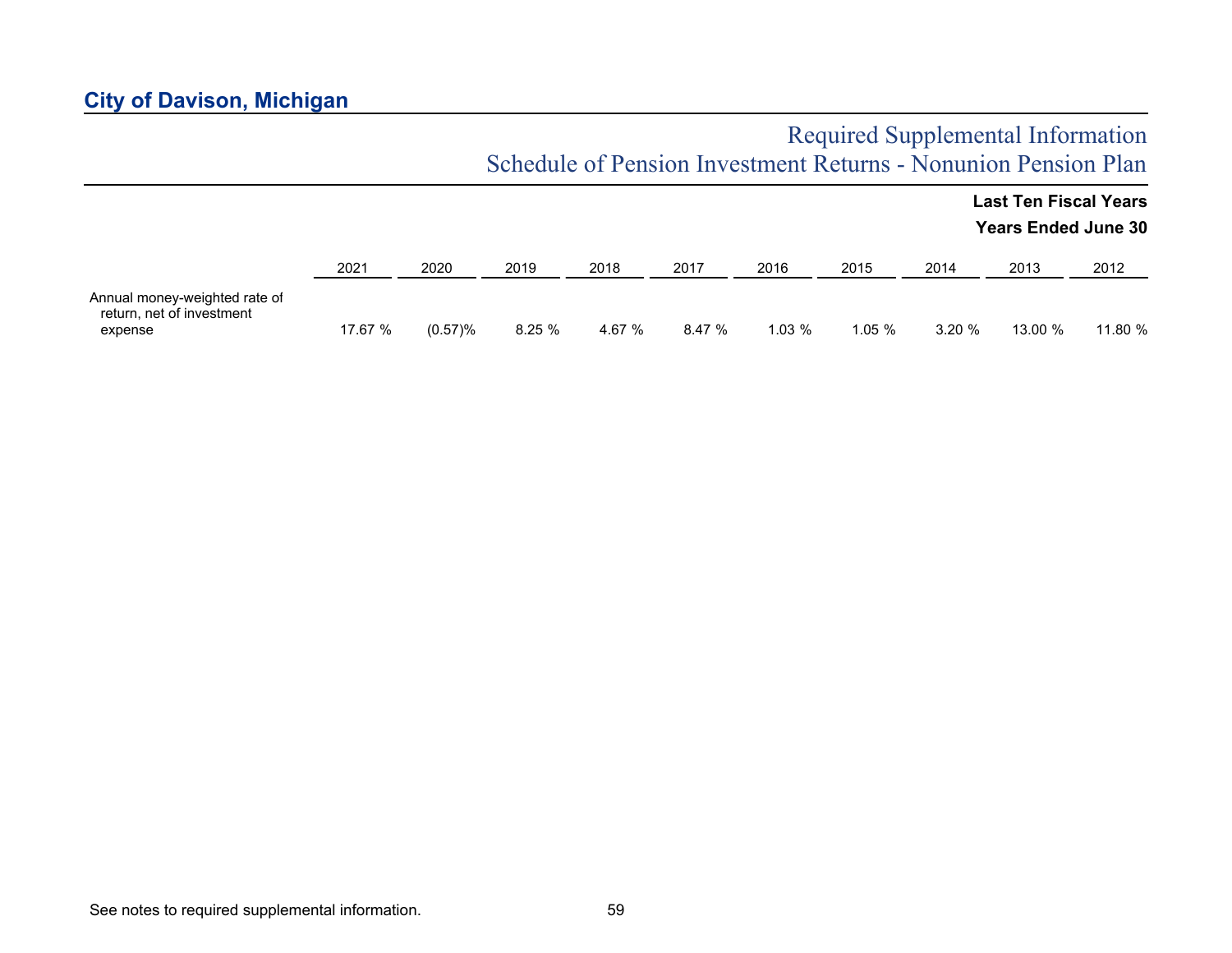# Required Supplemental Information Schedule of Pension Contributions - Nonunion Pension Plan

### **Last Ten Fiscal Years**

### **Years Ended June 30**

|                                                                                                      |   | 2021       | 2020       | 2019        | 2018       | 2017       | 2016        | 2015            |      | 2014                     | 2013      |      | 2012    |
|------------------------------------------------------------------------------------------------------|---|------------|------------|-------------|------------|------------|-------------|-----------------|------|--------------------------|-----------|------|---------|
| Actuarially determined contribution \$<br>Contributions in relation to the<br>actuarially determined |   | 44.679 \$  | 34.752 \$  | $39.165$ \$ | 34,677 \$  | 64,484 \$  | 40,506 \$   | 22,539 \$       |      | 36,587 \$                | 28,960 \$ |      | 16,490  |
| contribution                                                                                         |   | 54,000     | 40.800     | 46.650      | 40,700     | 71.850     | 40,550      | 22,550          |      | 36,590                   | 28,960    |      | 36,500  |
| <b>Contribution Excess</b>                                                                           |   | $9,321$ \$ | $6.048$ \$ | 7.485 \$    | $6,023$ \$ | 7,366 \$   | 44 \$       | 11 <sup>5</sup> |      | 3S                       | ۰         |      | 20,010  |
| <b>Covered Payroll</b>                                                                               | S | 149.226 \$ | 145.299 \$ | 147,585 \$  | 143,135 \$ | 119,618 \$ | - \$        | $\sim$          | - \$ | $\overline{\phantom{a}}$ | 179.883   | - \$ | 172,365 |
| <b>Contributions as a Percentage of</b><br><b>Covered Payroll</b>                                    |   | 36.19 %    | 28.08 %    | 31.61 %     | 28.43 %    | 60.07 %    | %<br>$\sim$ | $-$ %           |      | $-$ %                    | 16.10 %   |      | 21.18 % |

#### **Notes to Schedule of Pension Contributions - Nonunion Pension Plan**

Actuarial valuation information relative to the determination of contributions:

Valuation date

 Actuarially determined contribution rates are calculated as of June 30, one year prior to the end of the fiscal year in which the contributions are reported.

Methods and assumptions used to determine contribution rates:

| Actuarial cost method         | Entry age normal                                                                                  |
|-------------------------------|---------------------------------------------------------------------------------------------------|
| Amortization method           | Level percent                                                                                     |
| Remaining amortization period | 10 years                                                                                          |
| Asset valuation method        | Market value                                                                                      |
| Inflation                     | 2.25 percent                                                                                      |
| Salary increase               | 2.25 percent                                                                                      |
| Investment rate of return     | 6.0 percent                                                                                       |
| Retirement age                | Age 60                                                                                            |
| Mortality                     | PubG-2010 amount weighted Retiree Mortality tables with generation projection using Scale MP-2018 |
| Other information             | None                                                                                              |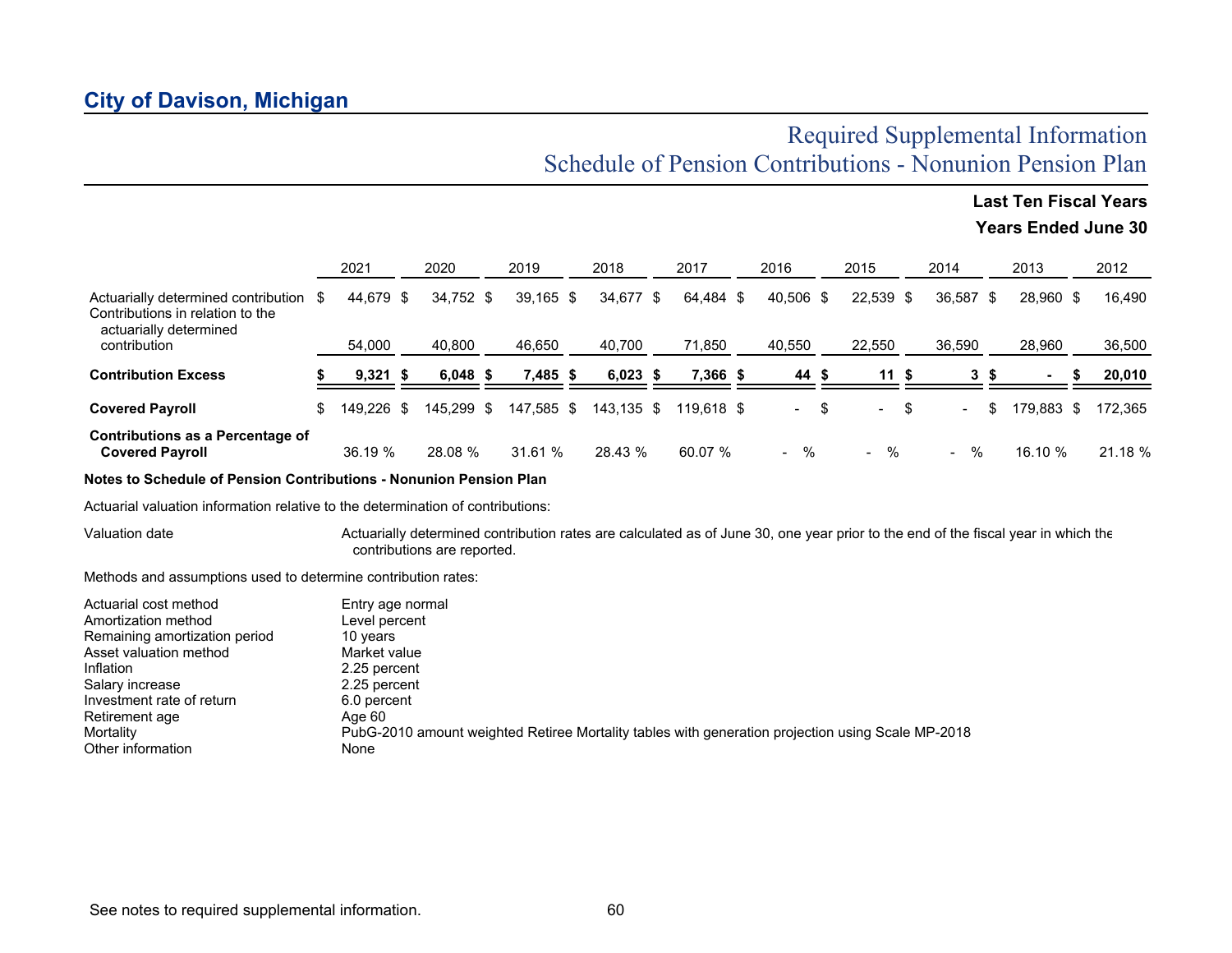# Required Supplemental Information Schedule of Changes in the Net OPEB Liability and Related Ratios

|                                                                                                                                                                                                                   |                                                      |                                                                 |                                                             | <b>Years Ended June 30</b>                 |
|-------------------------------------------------------------------------------------------------------------------------------------------------------------------------------------------------------------------|------------------------------------------------------|-----------------------------------------------------------------|-------------------------------------------------------------|--------------------------------------------|
|                                                                                                                                                                                                                   | 2021                                                 | 2020                                                            | 2019                                                        | 2018                                       |
| <b>Total OPEB Liability</b><br>Service cost<br><b>Interest</b><br>Changes in benefit terms<br>Differences between expected and actual experience<br>Changes in assumptions<br>Benefit payments, including refunds | \$<br>135,393 \$<br>567.841<br>(314, 494)            | 130,863 \$<br>614,180<br>(1, 397, 941)<br>297.339<br>(307, 525) | 164,824 \$<br>593,804<br>(65, 563)<br>580,030<br>(276, 416) | 147,365<br>559,825<br>4,216<br>(269, 635)  |
| <b>Net Change in Total OPEB Liability</b>                                                                                                                                                                         | 388,740                                              | (663,084)                                                       | 996,679                                                     | 441,771                                    |
| Total OPEB Liability - Beginning of year                                                                                                                                                                          | 8,131,210                                            | 8,794,294                                                       | 7,797,615                                                   | 7,355,844                                  |
| Total OPEB Liability - End of year                                                                                                                                                                                | 8,519,950 \$                                         | 8,131,210 \$                                                    | 8,794,294 \$                                                | 7,797,615                                  |
| <b>Plan Fiduciary Net Position</b><br><b>Contributions - Employer</b><br>Net investment income<br>Administrative expenses<br>Benefit payments, including refunds                                                  | \$<br>425.821 \$<br>235,508<br>(1,737)<br>(314, 494) | 366,310 \$<br>17,976<br>(1, 412)<br>(307, 525)                  | 331,859 \$<br>20,185<br>(1, 453)<br>(276, 416)              | 325.494<br>46,113<br>(1,498)<br>(269, 635) |
| Net Change in Plan Fiduciary Net Position                                                                                                                                                                         | 345,098                                              | 75,349                                                          | 74,175                                                      | 100,474                                    |
| <b>Plan Fiduciary Net Position - Beginning of year</b>                                                                                                                                                            | 789,823                                              | 714,474                                                         | 640,299                                                     | 539,825                                    |
| Plan Fiduciary Net Position - End of year                                                                                                                                                                         | 1,134,921 \$                                         | 789,823 \$                                                      | 714,474 \$                                                  | 640,299                                    |
| <b>Net OPEB Liability - Ending</b>                                                                                                                                                                                | 7,385,029 \$                                         | 7,341,387 \$                                                    | 8,079,820 \$                                                | 7,157,316                                  |
| Plan Fiduciary Net Position as a Percentage of Total<br><b>OPEB Liability</b>                                                                                                                                     | 13.32 %                                              | 9.71 %                                                          | 8.12 %                                                      | 8.21 %                                     |
| <b>Covered-employee Payroll</b>                                                                                                                                                                                   | \$<br>1,006,293 \$                                   | 966,850 \$                                                      | 1,182,981 \$                                                | 1,117,785                                  |
| Net OPEB Liability as a Percentage of Covered-<br>employee Payroll                                                                                                                                                | 733.88 %                                             | 759.31 %                                                        | 683.01 %                                                    | 640.31 %                                   |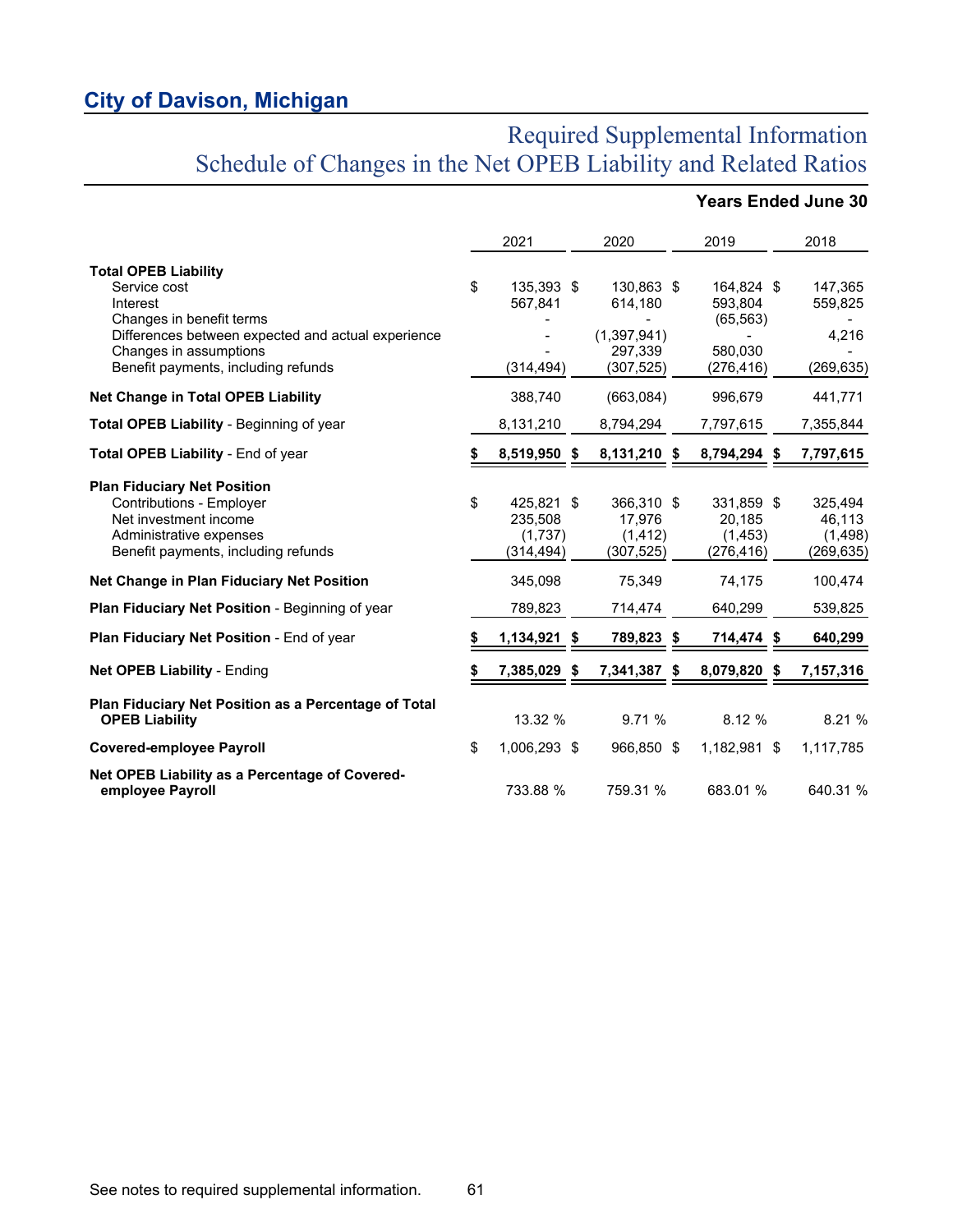# Required Supplemental Information Schedule of OPEB Contributions

### **Last Ten Fiscal Years**

### **Years Ended June 30**

|                                                                         |   | 2021           | 2020            | 2019            | 2018         | 2017         | 2016       | 2015                 | 2014                                                                               | 2013            | 2012       |
|-------------------------------------------------------------------------|---|----------------|-----------------|-----------------|--------------|--------------|------------|----------------------|------------------------------------------------------------------------------------|-----------------|------------|
| Actuarially determined contribution<br>Contributions in relation to the | S | 804.909 \$     | 779.915 \$      | 863.173 \$      | 787.220 \$   | 1.551.921 \$ | .551,921   | 1,629,984 \$<br>- \$ | 1.391.341 \$                                                                       | 947,812 \$      | 867,468    |
| actuarially determined contribution                                     |   | 425,821        | 366,310         | 331,859         | 325,494      | 324,648      | 324,440    | 305,050              | 250,438                                                                            | 261,078         | 156,146    |
| <b>Contribution Deficiency</b>                                          |   | $(379,088)$ \$ | $(413, 605)$ \$ | $(531, 314)$ \$ |              |              |            |                      | $(461,726)$ \$ $(1,227,273)$ \$ $(1,227,481)$ \$ $(1,324,934)$ \$ $(1,140,903)$ \$ | $(686, 734)$ \$ | (711, 322) |
| Covered-employee Payroll                                                |   | 1,006,293 \$   | 966.850 \$      | .182.981 \$     | 1.117.785 \$ | \$126,756.   | 126,983 \$ | 1,086,461 \$         | 1.138.413 \$                                                                       | 1.144.442 \$    | 1.110.236  |
| Contributions as a Percentage of<br>Covered-employee Payroll            |   | 42.32 %        | 37.89 %         | 28.05 %         | 29.12 %      | 28.81 %      | 28.79 %    | 28.08 %              | 22.00 %                                                                            | 22.81 %         | 14.06 %    |

**Notes to Schedule of Contributions**

Actuarial valuation information relative to the determination of contributions:

Valuation date

 Actuarially determined contribution rates are calculated as of June 30, one year prior to the end of the fiscal year in which the contributions are reported.

Methods and assumptions used to determine contribution rates:

| Entry age normal<br>Level percent<br>20 years                                                                                                                                                                                                                                      |
|------------------------------------------------------------------------------------------------------------------------------------------------------------------------------------------------------------------------------------------------------------------------------------|
| 10-year smoothed                                                                                                                                                                                                                                                                   |
| 8.00 percent for pre-Medicare, grading down 25 basis points each year to an ultimate rate of 4.5 percent in year 2035;<br>6.50 percent for post-Medicare, grading down 25 basis points each year to an ultimate rate of 4.5 percent in year 2028;<br>5 percent per year for dental |
| 4.00 percent                                                                                                                                                                                                                                                                       |
| 7.00 percent                                                                                                                                                                                                                                                                       |
| 60 years old                                                                                                                                                                                                                                                                       |
| PubG-2010 Mortality Tables with generational projection using Scale MP-2018<br>None                                                                                                                                                                                                |
|                                                                                                                                                                                                                                                                                    |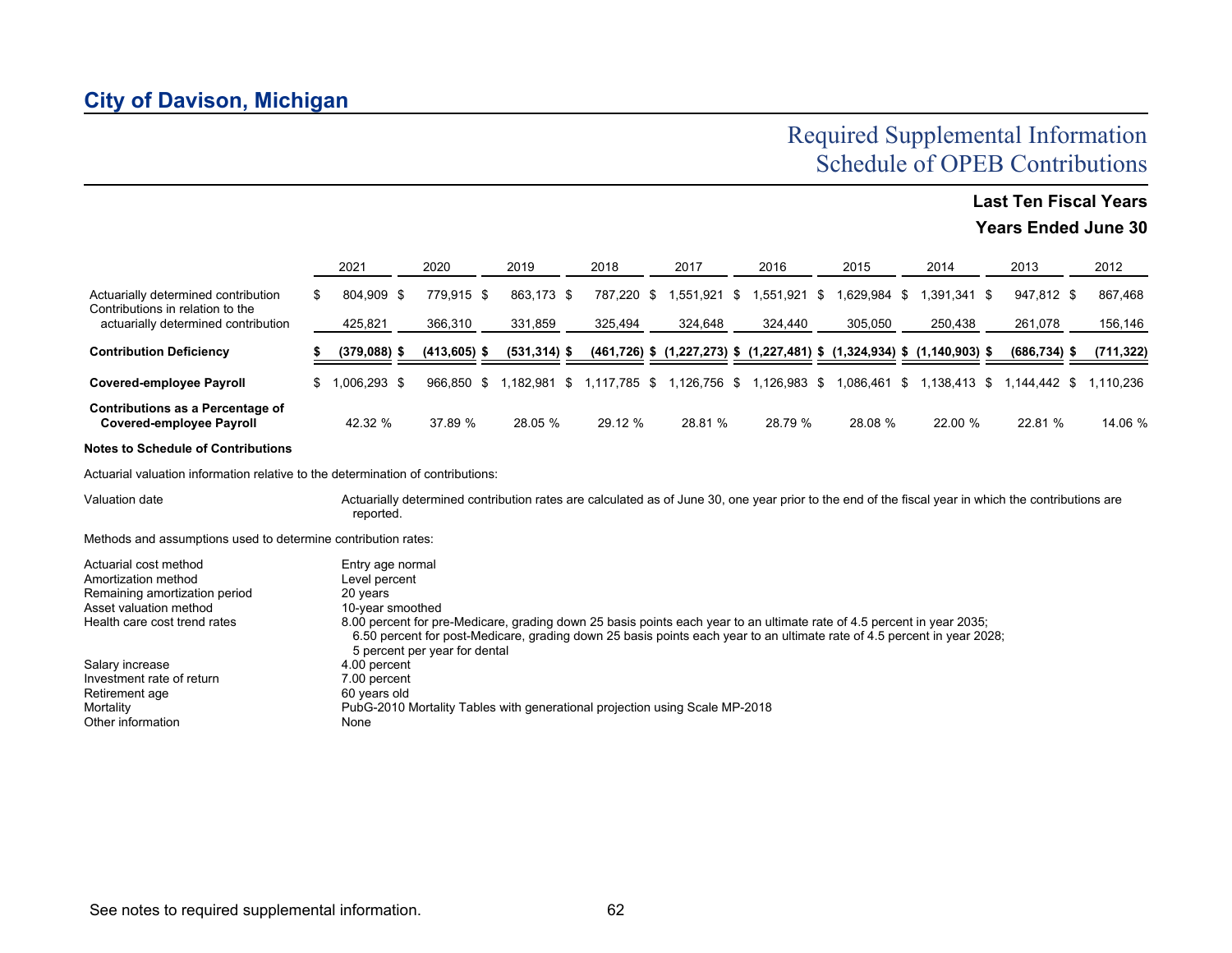# Required Supplemental Information Schedule of OPEB Investment Returns

|                                                                    |         |       |       | <b>Last Four Fiscal Years</b><br><b>Year Ended June 30</b> |
|--------------------------------------------------------------------|---------|-------|-------|------------------------------------------------------------|
|                                                                    | 2021    | 2020  | 2019  | 2018                                                       |
| Annual money-weighted rate of return, net of<br>investment expense | 28.12 % | 2.32% | 3.09% | 7.68 %                                                     |

This schedule is intended to show information for 10 years. Additional years' information will be reported as it becomes available.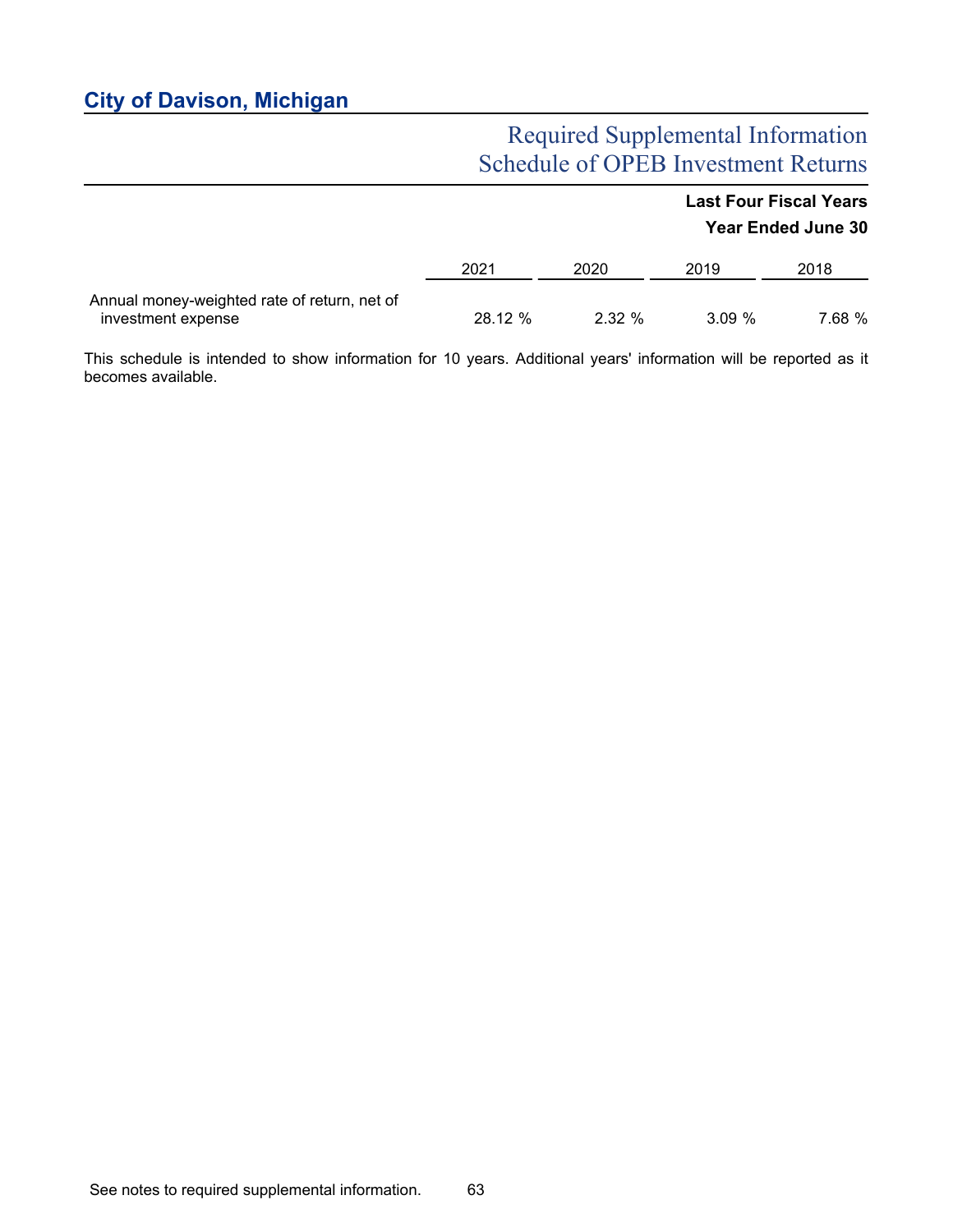# Notes to Required Supplemental Information

### **June 30, 2021**

### *Budgetary Information*

The City follows these procedures in establishing the budgetary data reflected in the financial statements:

1. On or before the second Monday in June, the city manager submits to the City Council a proposed operating budget for the fiscal year commencing on the following July 1. The operating budget includes proposed expenditures and the means of financing them for the General Fund and special revenue funds. Informational summaries of projected revenue and expenditures are provided for all other city funds, as well as estimated total costs and proposed methods of financing all capital construction projects.

2. Public hearings are conducted to obtain taxpayer comments.

3. Prior to June 30, the budget is legally enacted through passage of an ordinance and in accordance with Public Act 621 of 1978 of the State of Michigan. All funds' budgets are enacted on a departmental basis.

4. Formal budgetary integration is employed as a management control device during the year for all budgetary funds. Budgets for the General Fund and special revenue funds are adopted on a basis consistent with generally accepted accounting principles (GAAP).

5. Budget appropriations lapse at year end.

6. The original budget was amended during the year to be in compliance with the city charter and applicable state law.

#### *Pension Information*

#### *Benefit Changes*

There were various changes of benefit terms in the fiscal years ended June 30, 2021, 2020, and 2019 that resulted in a decrease in the calculated total pension liability.

### *Changes in Assumptions*

In the fiscal year ended June 30, 2021 (December 31, 2020 valuation), there were assumption changes that resulted in an increase in the calculated total pension liability for the union and supervisors pension plan. The assumptions changed during the year related to the mortality tables being updated.

In the fiscal year ended June 30, 2020 (December 31, 2019 valuation), there were assumption changes that resulted in an increase in the calculated total pension liability for the union and supervisors pension plan. The assumptions changed during the year related to the investment rate of return.

In the fiscal year ended June 30, 2016 (December 31, 2015 valuation), there were assumption changes that resulted in an increase in the calculated total pension liability for the union and supervisors pension plan. The assumptions changed during the year related to the investment rate of return, discount rate, and mortality tables.

#### *OPEB Information*

#### *Benefit Changes*

In the fiscal year ended June 30, 2019, there were changes of benefit terms related to retirement eligibility.

#### *Changes in Assumptions*

In the fiscal year ended June 30, 2020, there were assumption changes that resulted in an increase in the calculated total OPEB liability. The assumptions changed during the year related to the health care trend rate and the mortality tables.

In the fiscal year ended June 30, 2019, there were assumption changes that resulted in an increase in the calculated total OPEB liability. The assumptions changed during the year related to the discount rate and the health care trend rate.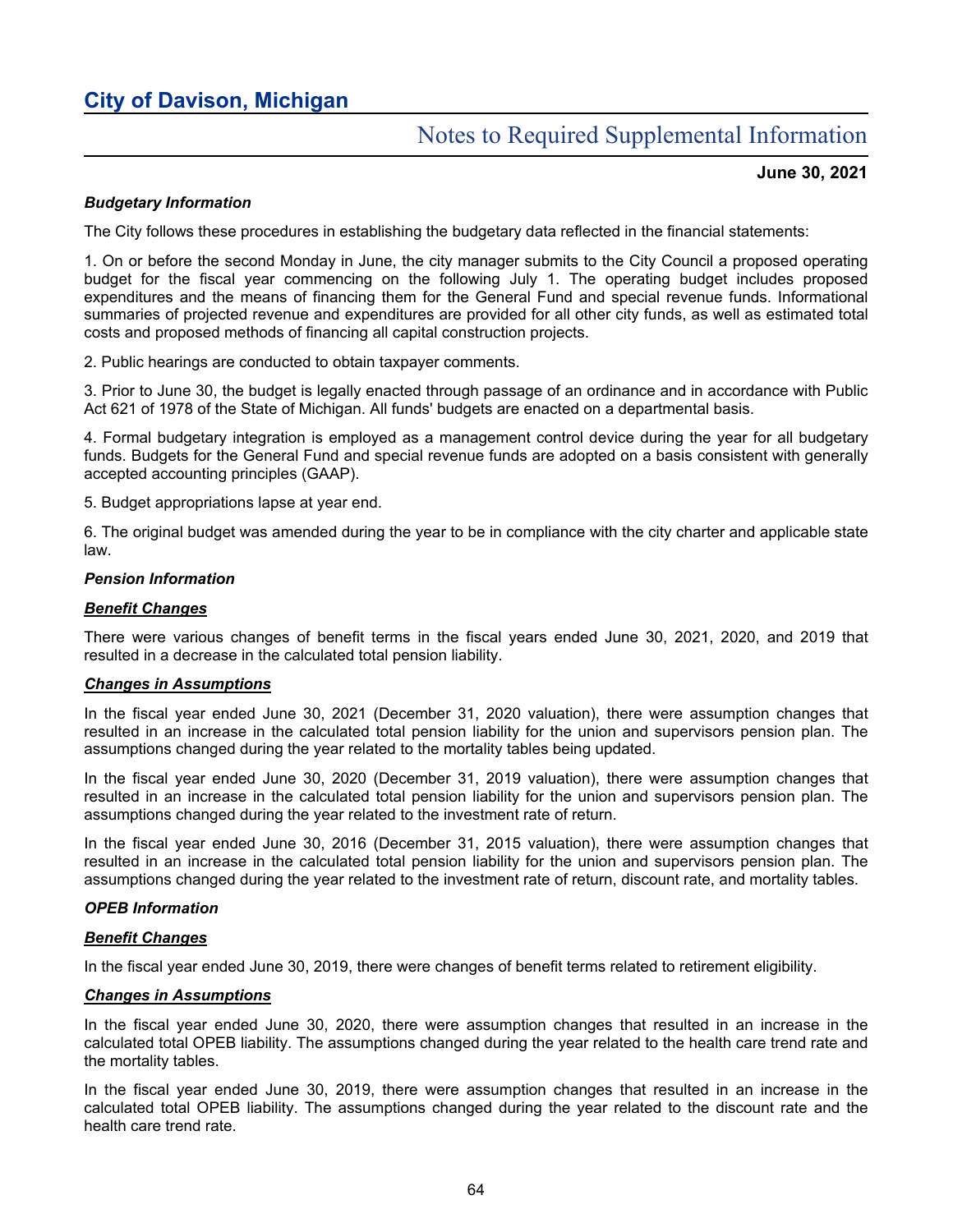# Other Supplemental Information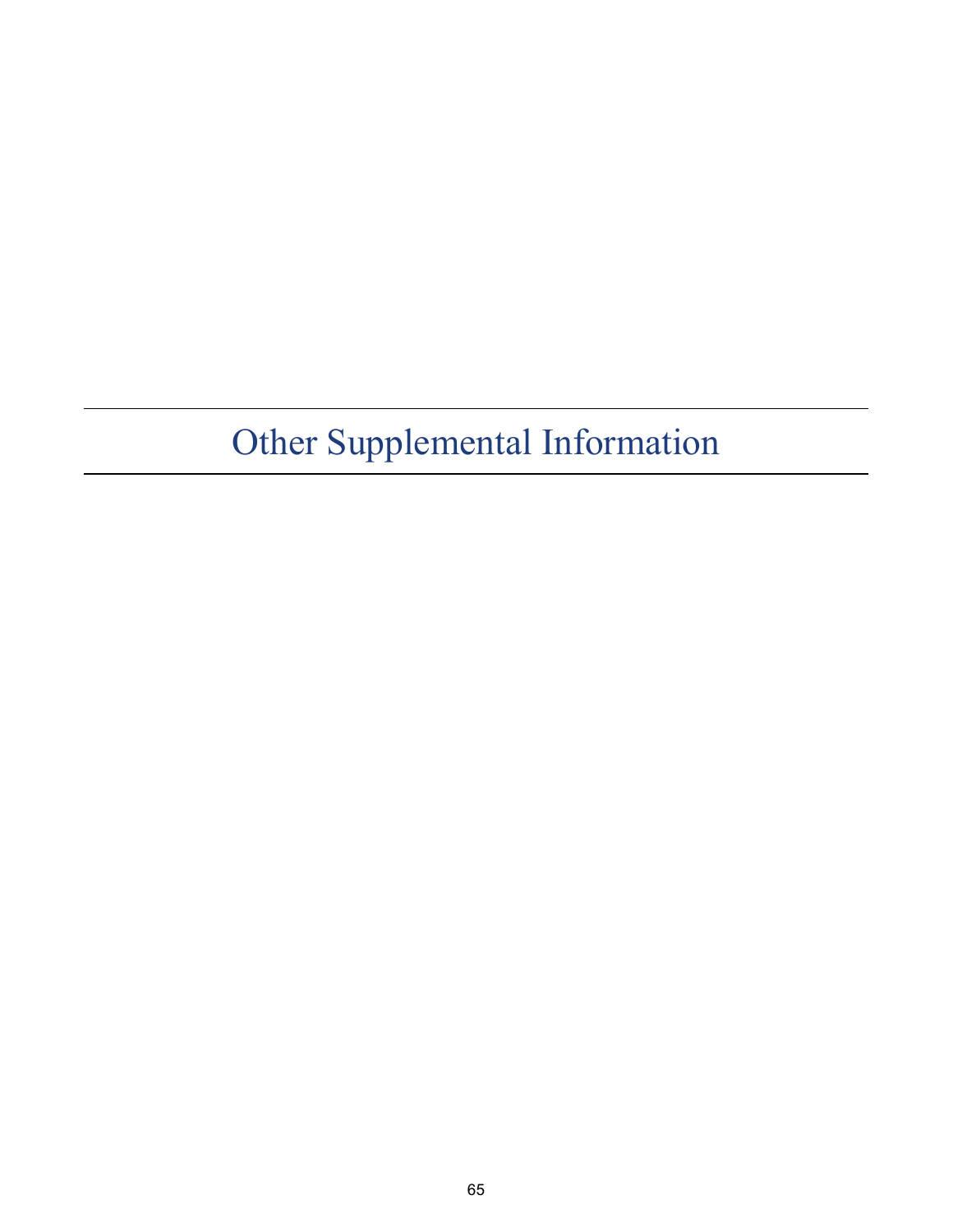# Other Supplemental Information Nonmajor Governmental Funds Fund Descriptions

### **Special Revenue Funds**

The Refuse Collection Fund is used to accumulate resources for the payment of sanitation expenditures.

### **Debt Service Funds**

The Inflow and Infiltration Debt Fund was established to accumulate resources for the payment of the 2007 General Obligation Capital Improvement Bonds and other capital needs related to inflow and infiltration.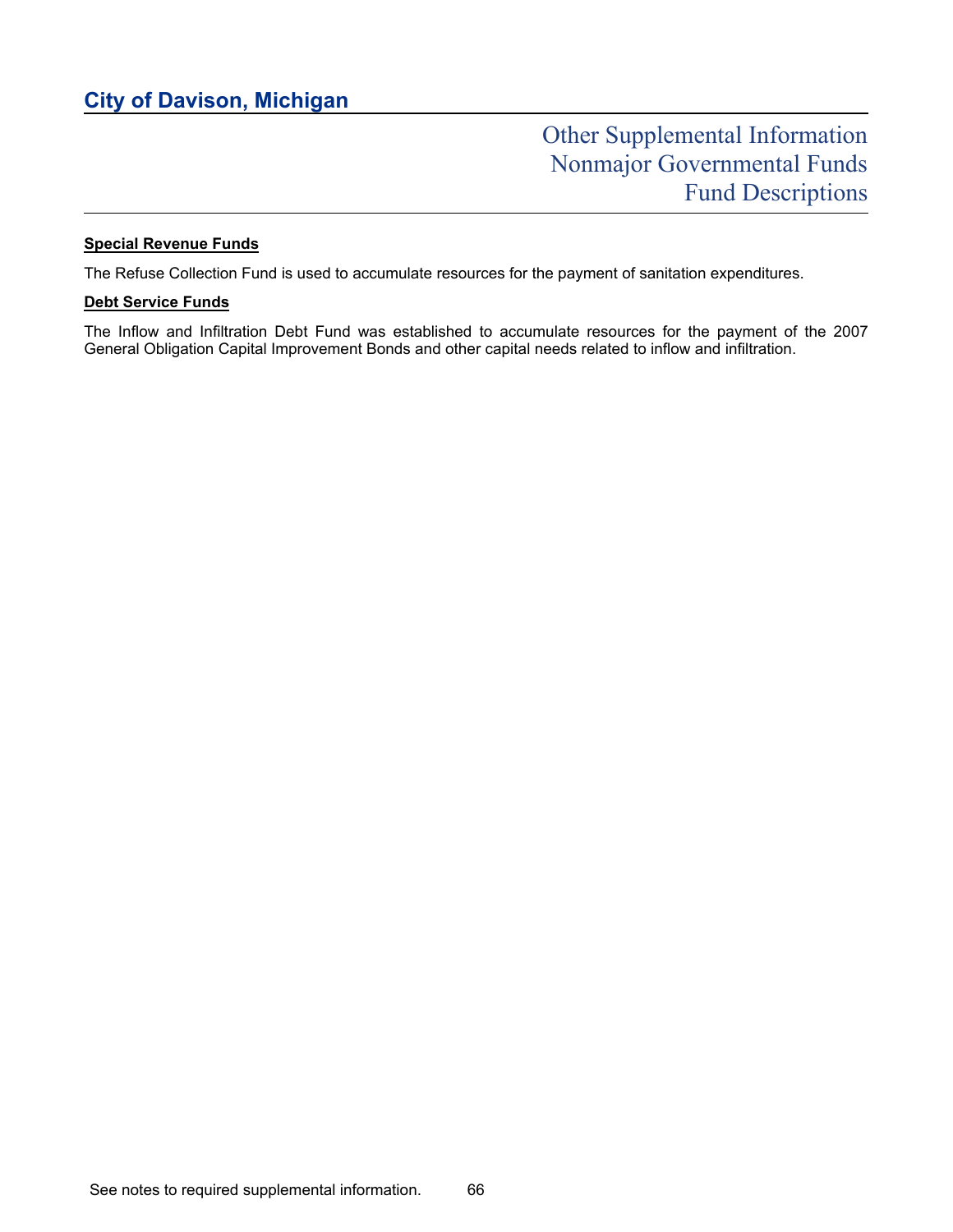# Other Supplemental Information Combining Balance Sheet Nonmajor Governmental Funds

### **June 30, 2021**

|                                                 | Special<br>Revenue Fund<br>Refuse<br><b>Collection Fund</b> |           |  | Debt Service<br>Fund<br>Inflow and<br><b>Infiltration Debt</b><br>Fund |  |                                                       |
|-------------------------------------------------|-------------------------------------------------------------|-----------|--|------------------------------------------------------------------------|--|-------------------------------------------------------|
|                                                 |                                                             |           |  |                                                                        |  | <b>Total Nonmajor</b><br>Governmental<br><b>Funds</b> |
| <b>Assets</b>                                   |                                                             |           |  |                                                                        |  |                                                       |
| Cash and cash equivalents<br><b>Receivables</b> | \$                                                          | 43,996 \$ |  | 721,984 \$<br>20,889                                                   |  | 765,980<br>20,889                                     |
| Total assets                                    |                                                             | 43,996 \$ |  | 742,873 \$                                                             |  | 786,869                                               |
| <b>Liabilities</b> - Accounts payable           | \$                                                          | 23,349 \$ |  | 24,890 \$                                                              |  | 48,239                                                |
| <b>Fund Balances</b><br>Restricted:             |                                                             |           |  |                                                                        |  |                                                       |
| Debt service                                    |                                                             |           |  | 717,983                                                                |  | 717,983                                               |
| Rubbish collections                             |                                                             | 20,647    |  |                                                                        |  | 20,647                                                |
| <b>Total fund balances</b>                      |                                                             | 20,647    |  | 717,983                                                                |  | 738,630                                               |
| Total liabilities and fund balances             |                                                             | 43,996 \$ |  | 742,873 \$                                                             |  | 786,869                                               |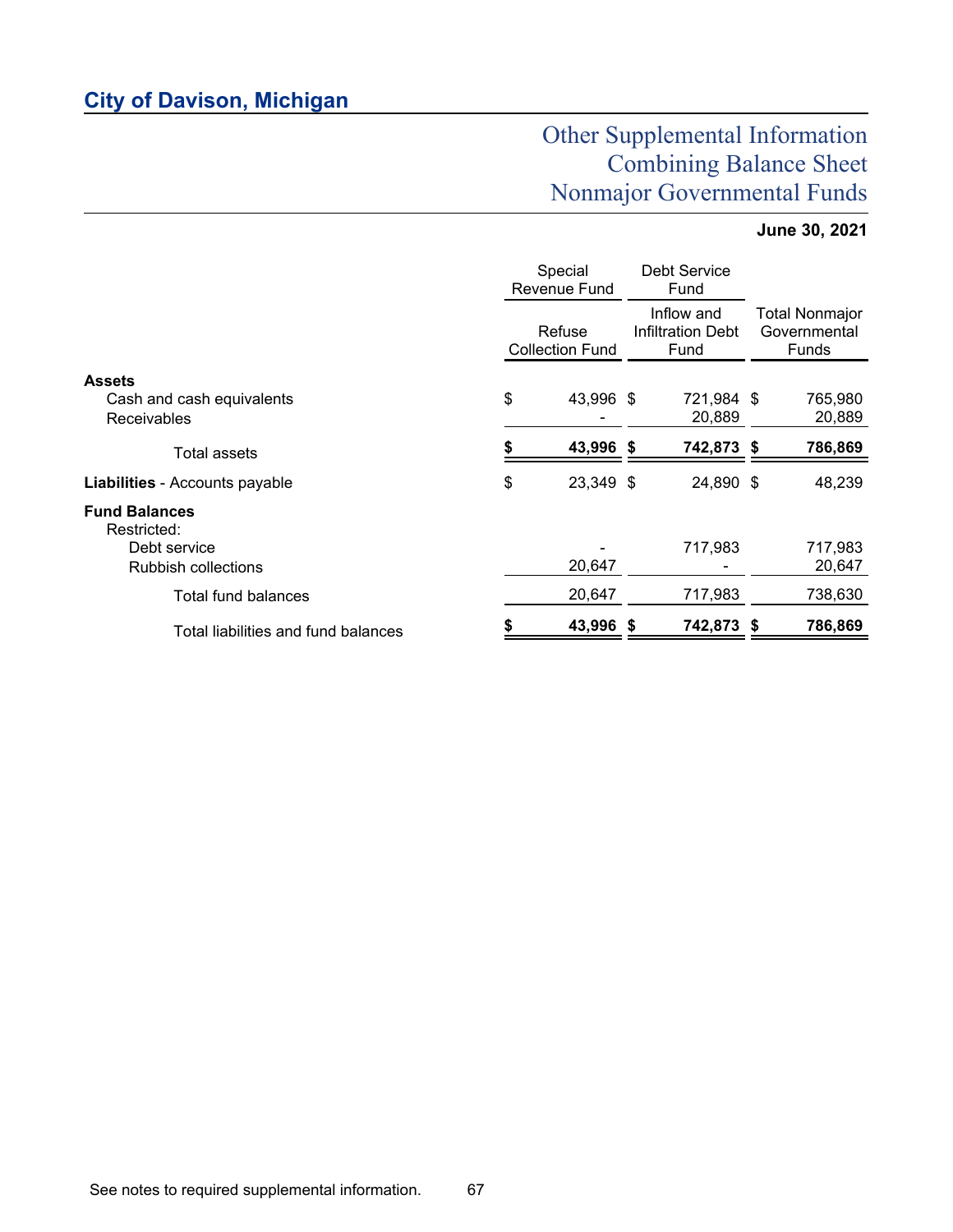# Other Supplemental Information Combining Statement of Revenue, Expenditures, and Changes in Fund Balances

# Nonmajor Governmental Funds

|                                                                                                                                            | Special<br>Revenue Fund |                                  | <b>Debt Service</b><br>Fund                    |    |                                                       |
|--------------------------------------------------------------------------------------------------------------------------------------------|-------------------------|----------------------------------|------------------------------------------------|----|-------------------------------------------------------|
|                                                                                                                                            |                         | Refuse<br><b>Collection Fund</b> | Inflow and<br><b>Infiltration Debt</b><br>Fund |    | <b>Total Nonmajor</b><br>Governmental<br><b>Funds</b> |
| <b>Revenue</b><br>Property taxes<br>Special assessments<br>Intergovernmental - State sources<br>Interest and rentals - Investment earnings | \$                      | 310,380<br>13                    | \$<br>152,923 \$<br>96,551<br>5,460            |    | 152,923<br>310,380<br>96,551<br>5,473                 |
| Total revenue                                                                                                                              |                         | 310,393                          | 254,934                                        |    | 565,327                                               |
| <b>Expenditures</b><br><b>Current services - Public works</b><br>Debt service:                                                             |                         | 313,294                          | 107,279                                        |    | 420,573                                               |
| Principal<br>Interest on long-term debt                                                                                                    |                         |                                  | 85,000<br>12,497                               |    | 85,000<br>12,497                                      |
| Total expenditures                                                                                                                         |                         | 313,294                          | 204,776                                        |    | 518,070                                               |
| <b>Net Change in Fund Balances</b>                                                                                                         |                         | (2,901)                          | 50,158                                         |    | 47,257                                                |
| Fund Balances - Beginning of year                                                                                                          |                         | 23,548                           | 667,825                                        |    | 691,373                                               |
| <b>Fund Balances - End of year</b>                                                                                                         |                         | 20,647 \$                        | 717,983                                        | \$ | 738,630                                               |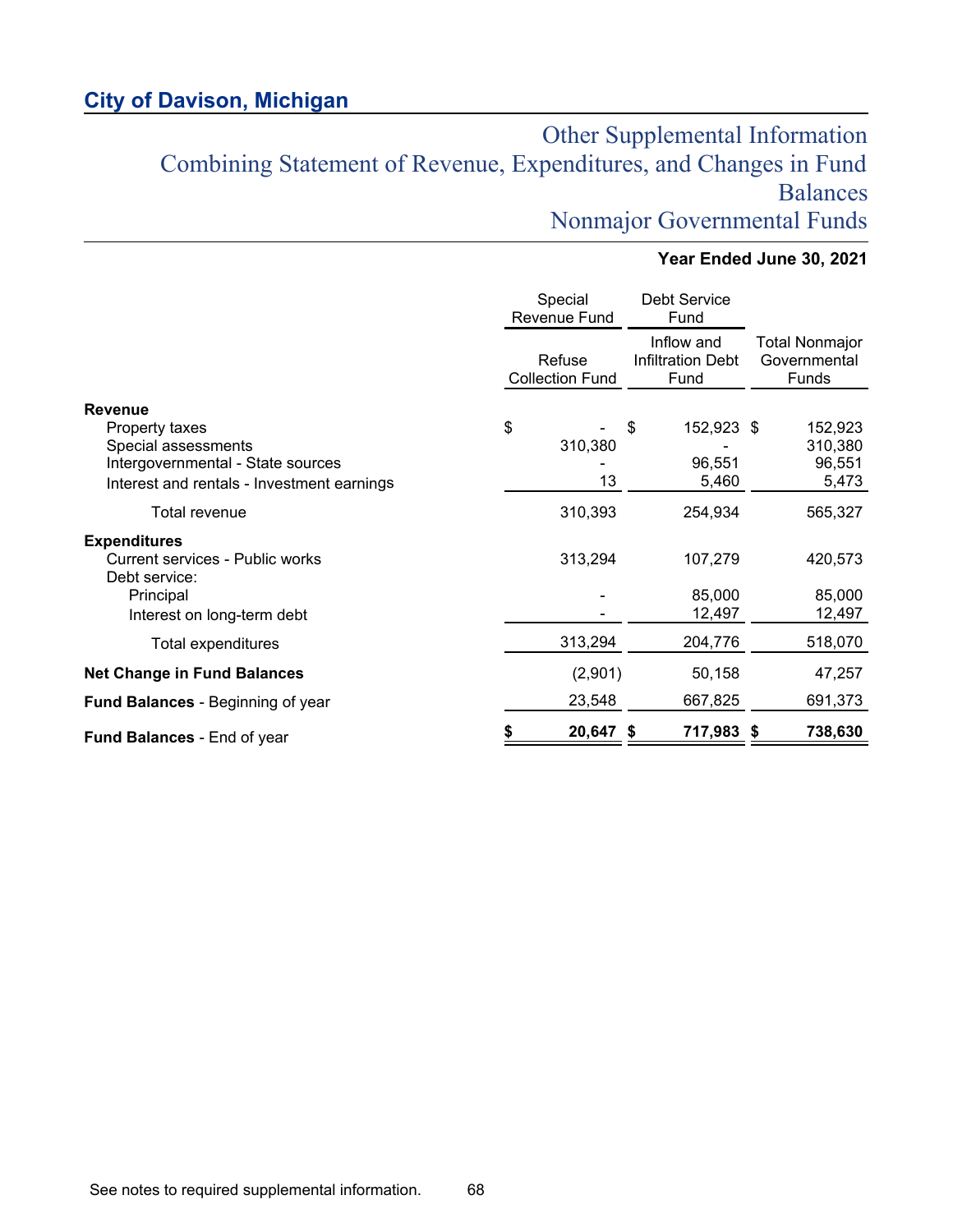# Other Supplemental Information Combining Statement of Fiduciary Net Position Fiduciary Funds

### **June 30, 2021**

|                                            |                                                         | Funds                                                    |    | Pension and Other Postemployment Benefit Trust |
|--------------------------------------------|---------------------------------------------------------|----------------------------------------------------------|----|------------------------------------------------|
|                                            | Nonunion<br><b>Pension Benefit</b><br><b>Trust Fund</b> | Other<br>Postemployment<br><b>Benefits Trust</b><br>Fund |    | <b>Total Trust</b><br><b>Funds</b>             |
| <b>Assets</b>                              |                                                         |                                                          |    |                                                |
| Cash and cash equivalents                  | \$<br>42,906 \$                                         |                                                          | \$ | 42,906                                         |
| Investments:                               |                                                         |                                                          |    |                                                |
| <b>Stocks</b>                              | 195,000                                                 |                                                          |    | 195,000                                        |
| <b>Bonds</b>                               | 143,207                                                 |                                                          |    | 143,207                                        |
| Real estate                                | 58,063                                                  |                                                          |    | 58,063                                         |
| Mutual funds                               | 818,245                                                 |                                                          |    | 818,245                                        |
| Interest in pooled investments             |                                                         | 1,134,921                                                |    | 1,134,921                                      |
| Receivables                                | 2,486                                                   |                                                          |    | 2,486                                          |
| <b>Total assets</b>                        | 1,259,907                                               | 1,134,921                                                |    | 2,394,828                                      |
| <b>Liabilities</b>                         |                                                         |                                                          |    |                                                |
| <b>Net Position</b><br>Restricted:         |                                                         |                                                          |    |                                                |
| Pension                                    | 1,259,907                                               |                                                          |    | 1,259,907                                      |
| Postemployment benefits other than pension |                                                         | 1,134,921                                                |    | 1,134,921                                      |
| Total net position                         | 1,259,907                                               | \$<br>1,134,921                                          | S  | 2,394,828                                      |
|                                            |                                                         |                                                          |    |                                                |